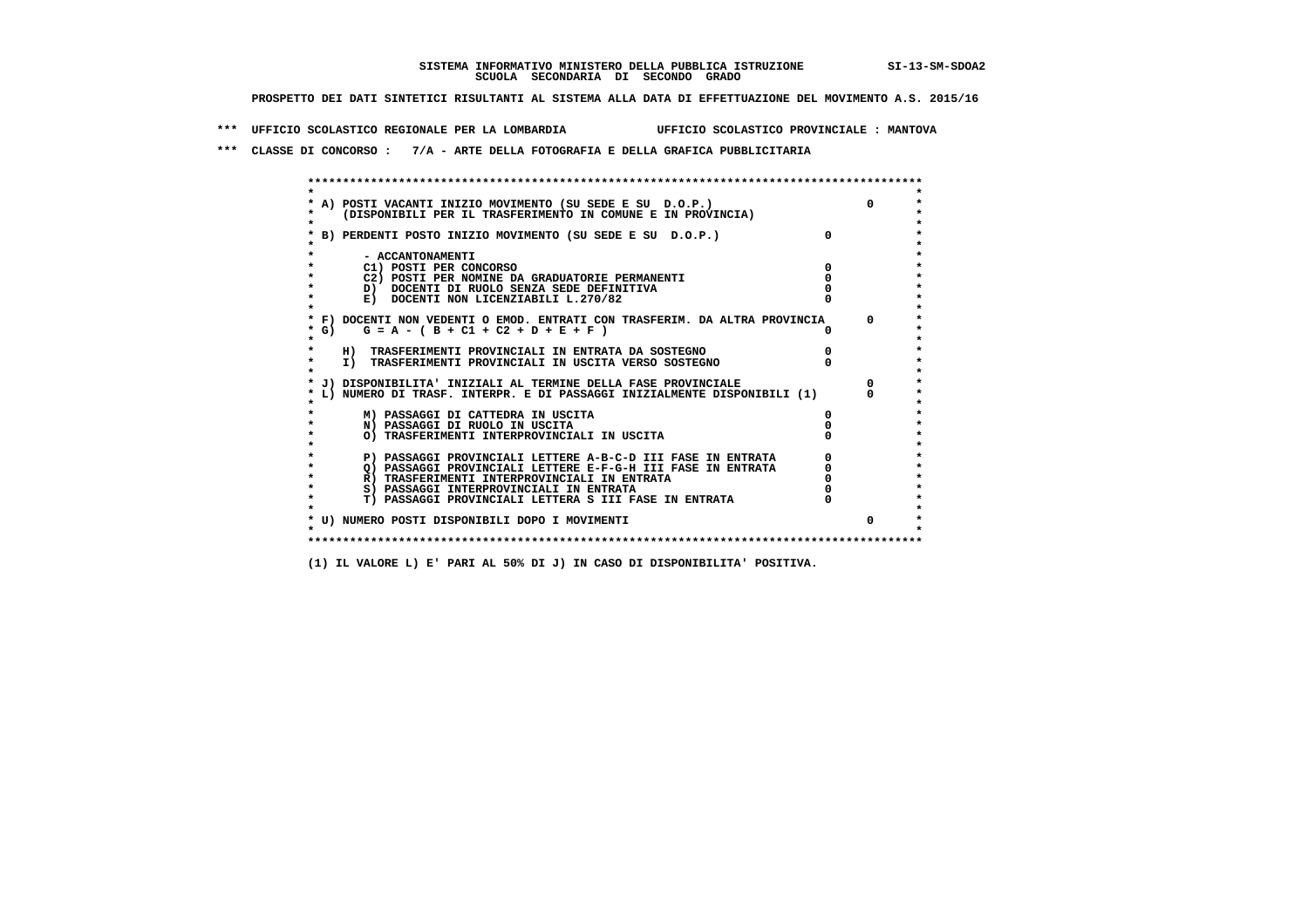**\*\*\* UFFICIO SCOLASTICO REGIONALE PER LA LOMBARDIA UFFICIO SCOLASTICO PROVINCIALE : MANTOVA**

 **\*\*\* CLASSE DI CONCORSO : 12/A - CHIMICA AGRARIA**

 **\*\*\*\*\*\*\*\*\*\*\*\*\*\*\*\*\*\*\*\*\*\*\*\*\*\*\*\*\*\*\*\*\*\*\*\*\*\*\*\*\*\*\*\*\*\*\*\*\*\*\*\*\*\*\*\*\*\*\*\*\*\*\*\*\*\*\*\*\*\*\*\*\*\*\*\*\*\*\*\*\*\*\*\*\*\*\*\* \* \*** $\bullet$  **\* A) POSTI VACANTI INIZIO MOVIMENTO (SU SEDE E SU D.O.P.) 0 \*** $\star$  **\* (DISPONIBILI PER IL TRASFERIMENTO IN COMUNE E IN PROVINCIA) \*** $\bullet$  **\* \* \* B) PERDENTI POSTO INIZIO MOVIMENTO (SU SEDE E SU D.O.P.) 0 \* \* \* \* - ACCANTONAMENTI \* \* C1) POSTI PER CONCORSO 0 \* \* C2) POSTI PER NOMINE DA GRADUATORIE PERMANENTI 0 \*D)** DOCENTI DI RUOLO SENZA SEDE DEFINITIVA  $\overline{a}$  0  $\overline{b}$  0  $\overline{c}$  0  $\overline{c}$  0  $\overline{c}$  0  $\overline{a}$  0  $\overline{b}$ **E) DOCENTI NON LICENZIABILI L.270/82 \* \* \* F) DOCENTI NON VEDENTI O EMOD. ENTRATI CON TRASFERIM. DA ALTRA PROVINCIA 0 \* \* G) G = A - ( B + C1 + C2 + D + E + F ) 0 \* \* \* \* H) TRASFERIMENTI PROVINCIALI IN ENTRATA DA SOSTEGNO 0 \* \* I) TRASFERIMENTI PROVINCIALI IN USCITA VERSO SOSTEGNO 0 \* \* \* \* J) DISPONIBILITA' INIZIALI AL TERMINE DELLA FASE PROVINCIALE 0 \* \* L) NUMERO DI TRASF. INTERPR. E DI PASSAGGI INIZIALMENTE DISPONIBILI (1) 0 \* \* \* \* M) PASSAGGI DI CATTEDRA IN USCITA 0 \* \* N) PASSAGGI DI RUOLO IN USCITA 0 \* \* O) TRASFERIMENTI INTERPROVINCIALI IN USCITA 0 \* \* \* \* P) PASSAGGI PROVINCIALI LETTERE A-B-C-D III FASE IN ENTRATA 0 \*** $\star$  **\* Q) PASSAGGI PROVINCIALI LETTERE E-F-G-H III FASE IN ENTRATA 0 \*R)** TRASFERIMENTI INTERPROVINCIALI IN ENTRATA  $\begin{bmatrix} 0 & 0 \\ 0 & 0 \\ 0 & 0 \end{bmatrix}$  PASSAGGI INTERPROVINCIALI IN ENTRATA  $\begin{bmatrix} 0 & 0 \\ 0 & 0 \\ 0 & 0 \end{bmatrix}$  **\* S) PASSAGGI INTERPROVINCIALI IN ENTRATA 0 \*** $\ddot{\phantom{1}}$  **\* T) PASSAGGI PROVINCIALI LETTERA S III FASE IN ENTRATA 0 \*** $\star$  **\* \* \* U) NUMERO POSTI DISPONIBILI DOPO I MOVIMENTI 0 \* \* \* \*\*\*\*\*\*\*\*\*\*\*\*\*\*\*\*\*\*\*\*\*\*\*\*\*\*\*\*\*\*\*\*\*\*\*\*\*\*\*\*\*\*\*\*\*\*\*\*\*\*\*\*\*\*\*\*\*\*\*\*\*\*\*\*\*\*\*\*\*\*\*\*\*\*\*\*\*\*\*\*\*\*\*\*\*\*\*\***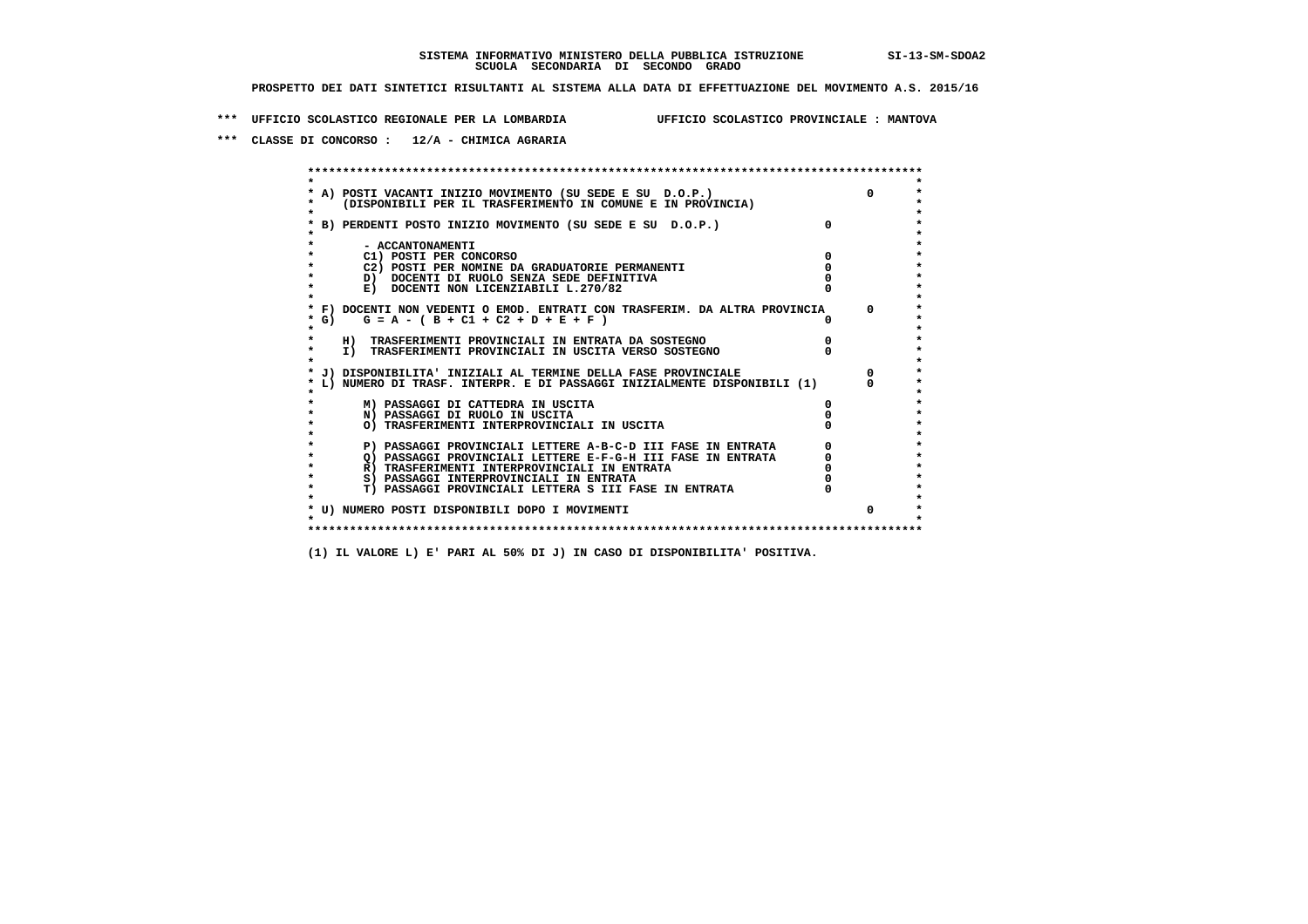**\*\*\* UFFICIO SCOLASTICO REGIONALE PER LA LOMBARDIA UFFICIO SCOLASTICO PROVINCIALE : MANTOVA**

 **\*\*\* CLASSE DI CONCORSO : 13/A - CHIMICA E TECNOLOGIE CHIMICHE**

|                   | A) POSTI VACANTI INIZIO MOVIMENTO (SU SEDE E SU D.O.P.) 1<br>(DISPONIBILI PER IL TRASFERIMENTO IN COMUNE E IN PROVINCIA) |                                  |                |
|-------------------|--------------------------------------------------------------------------------------------------------------------------|----------------------------------|----------------|
|                   |                                                                                                                          |                                  |                |
|                   | * B) PERDENTI POSTO INIZIO MOVIMENTO (SU SEDE E SU D.O.P.)                                                               | $\overline{0}$                   |                |
|                   |                                                                                                                          |                                  |                |
|                   | - ACCANTONAMENTI<br>$\overline{\mathbf{0}}$                                                                              |                                  |                |
|                   | C1) POSTI PER CONCORSO<br>C2) POSTI PER NOMINE DA GRADUATORIE PERMANENTI                                                 | $\overline{\mathbf{0}}$          |                |
|                   | D) DOCENTI DI RUOLO SENZA SEDE DEFINITIVA                                                                                |                                  |                |
| $\star$           | E) DOCENTI NON LICENZIABILI L.270/82                                                                                     |                                  |                |
|                   |                                                                                                                          |                                  |                |
|                   | * F) DOCENTI NON VEDENTI O EMOD. ENTRATI CON TRASFERIM. DA ALTRA PROVINCIA 0                                             |                                  |                |
| $*$ G)<br>$\star$ | $G = A - (B + C1 + C2 + D + E + F)$                                                                                      |                                  |                |
|                   | H) TRASFERIMENTI PROVINCIALI IN ENTRATA DA SOSTEGNO                                                                      |                                  |                |
| $\star$           | I) TRASFERIMENTI PROVINCIALI IN USCITA VERSO SOSTEGNO                                                                    | $\begin{matrix}0\\0\end{matrix}$ |                |
|                   |                                                                                                                          |                                  |                |
|                   | J) DISPONIBILITA' INIZIALI AL TERMINE DELLA FASE PROVINCIALE                                                             |                                  | $\overline{0}$ |
|                   | L) NUMERO DI TRASF. INTERPR. E DI PASSAGGI INIZIALMENTE DISPONIBILI (1)                                                  |                                  |                |
|                   | M) PASSAGGI DI CATTEDRA IN USCITA                                                                                        | $\Omega$                         |                |
| $\star$           | N) PASSAGGI DI RUOLO IN USCITA                                                                                           |                                  |                |
|                   | O) TRASFERIMENTI INTERPROVINCIALI IN USCITA                                                                              |                                  |                |
|                   |                                                                                                                          |                                  |                |
| $\bullet$         | P) PASSAGGI PROVINCIALI LETTERE A-B-C-D III FASE IN ENTRATA                                                              |                                  |                |
| $\star$           |                                                                                                                          |                                  |                |
| $\star$           |                                                                                                                          |                                  |                |
| $\star$           | T) PASSAGGI PROVINCIALI LETTERA S III FASE IN ENTRATA                                                                    |                                  |                |
|                   |                                                                                                                          |                                  |                |
| $\star$           | * U) NUMERO POSTI DISPONIBILI DOPO I MOVIMENTI                                                                           |                                  | $\Omega$       |
|                   |                                                                                                                          |                                  |                |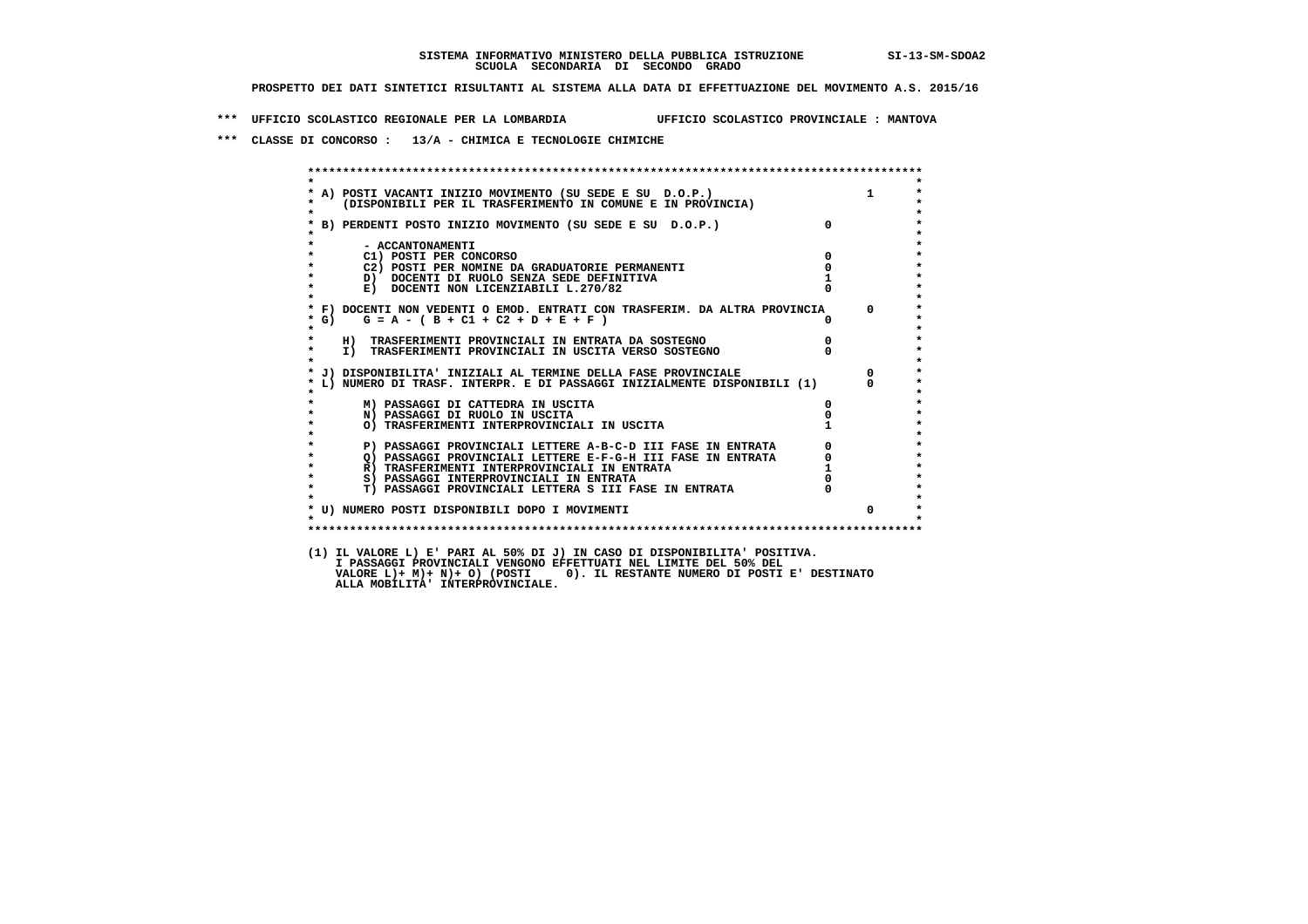**\*\*\* UFFICIO SCOLASTICO REGIONALE PER LA LOMBARDIA UFFICIO SCOLASTICO PROVINCIALE : MANTOVA**

 **\*\*\* CLASSE DI CONCORSO : 16/A - COSTRUZIONI, TECNOLOGIA DELLE COSTRUZIONI E DISEGNO TECNICO**

 **\*\*\*\*\*\*\*\*\*\*\*\*\*\*\*\*\*\*\*\*\*\*\*\*\*\*\*\*\*\*\*\*\*\*\*\*\*\*\*\*\*\*\*\*\*\*\*\*\*\*\*\*\*\*\*\*\*\*\*\*\*\*\*\*\*\*\*\*\*\*\*\*\*\*\*\*\*\*\*\*\*\*\*\*\*\*\*\* \* \*** $\ddot{\phantom{0}}$  **\* A) POSTI VACANTI INIZIO MOVIMENTO (SU SEDE E SU D.O.P.) 1 \*** $\star$  **\* (DISPONIBILI PER IL TRASFERIMENTO IN COMUNE E IN PROVINCIA) \* \* \* \* B) PERDENTI POSTO INIZIO MOVIMENTO (SU SEDE E SU D.O.P.) 1 \* \* \* \* - ACCANTONAMENTI \* \* C1) POSTI PER CONCORSO 0 \* \* C2) POSTI PER NOMINE DA GRADUATORIE PERMANENTI 0 \*b**  $\overline{D}$  **docenti di RUOLO SENZA SEDE DEFINITIVA**  $\overline{D}$  **0**  $\overline{D}$  **0**  $\overline{D}$  **0**  $\overline{D}$  **0**  $\overline{D}$  **0**  $\overline{D}$  **0**  $\overline{D}$  **0**  $\overline{D}$  **0**  $\overline{D}$  **0**  $\overline{D}$  **0**  $\overline{D}$  **0**  $\overline{D}$  **0**  $\overline{D}$  **0 E) DOCENTI NON LICENZIABILI L.270/82 \* \* \* F) DOCENTI NON VEDENTI O EMOD. ENTRATI CON TRASFERIM. DA ALTRA PROVINCIA 0 \***  $\star$  **G)** G = A - ( B + C1 + C2 + D + E + F )  **\* \* \* H) TRASFERIMENTI PROVINCIALI IN ENTRATA DA SOSTEGNO 0 \* \* I) TRASFERIMENTI PROVINCIALI IN USCITA VERSO SOSTEGNO 0 \* \* \* \* J) DISPONIBILITA' INIZIALI AL TERMINE DELLA FASE PROVINCIALE 0 \* \* L) NUMERO DI TRASF. INTERPR. E DI PASSAGGI INIZIALMENTE DISPONIBILI (1) 0 \* \* \* \* M) PASSAGGI DI CATTEDRA IN USCITA 0 \* \* N) PASSAGGI DI RUOLO IN USCITA 0 \* \* O) TRASFERIMENTI INTERPROVINCIALI IN USCITA 0 \* \* \*** $\star$  **P) PASSAGGI PROVINCIALI LETTERE A-B-C-D III FASE IN ENTRATA** 0 <sup>0</sup> **DASSAGGI PROVINCIALI LETTERE E-F-G-H** III FASE IN ENTRATA 0 <sup>0</sup>  $\star$  **\* Q) PASSAGGI PROVINCIALI LETTERE E-F-G-H III FASE IN ENTRATA 0 \*R**) TRASFERIMENTI INTERPROVINCIALI IN ENTRATA  $\begin{bmatrix} 0 & 0 & 0 \\ 0 & 0 & 0 \\ 0 & 0 & 0 \\ 0 & 0 & 0 \\ 0 & 0 & 0 \\ 0 & 0 & 0 & 0 \\ 0 & 0 & 0 & 0 \\ 0 & 0 & 0 & 0 \\ 0 & 0 & 0 & 0 \\ 0 & 0 & 0 & 0 \\ 0 & 0 & 0 & 0 \\ 0 & 0 & 0 & 0 \\ 0 & 0 & 0 & 0 \\ 0 & 0 & 0 & 0 \\ 0 & 0 & 0 & 0 \\ 0 &$  **\* S) PASSAGGI INTERPROVINCIALI IN ENTRATA 0 \*** $\ddot{\phantom{1}}$  **\* T) PASSAGGI PROVINCIALI LETTERA S III FASE IN ENTRATA 0 \*** $\star$  **\* \* \* U) NUMERO POSTI DISPONIBILI DOPO I MOVIMENTI 0 \* \* \* \*\*\*\*\*\*\*\*\*\*\*\*\*\*\*\*\*\*\*\*\*\*\*\*\*\*\*\*\*\*\*\*\*\*\*\*\*\*\*\*\*\*\*\*\*\*\*\*\*\*\*\*\*\*\*\*\*\*\*\*\*\*\*\*\*\*\*\*\*\*\*\*\*\*\*\*\*\*\*\*\*\*\*\*\*\*\*\***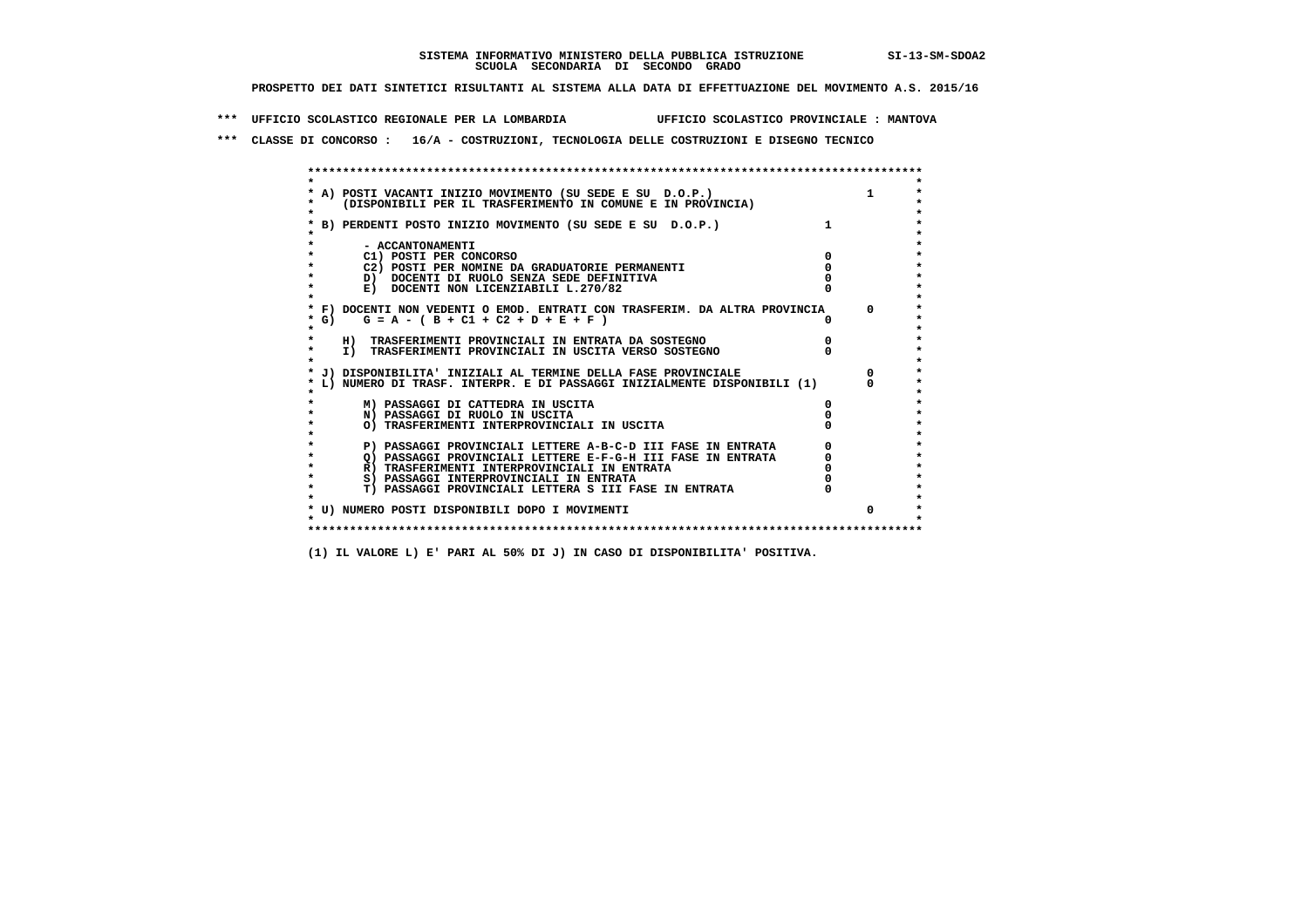**\*\*\* UFFICIO SCOLASTICO REGIONALE PER LA LOMBARDIA UFFICIO SCOLASTICO PROVINCIALE : MANTOVA**

 **\*\*\* CLASSE DI CONCORSO : 17/A DISCIPLINE ECONOMICO-AZIENDALI**

| A) POSTI VACANTI INIZIO MOVIMENTO (SU SEDE E SU D.O.P.)<br>(DISPONIBILI PER IL TRASFERIMENTO IN COMUNE E IN PROVINCIA) | $\overline{2}$ |
|------------------------------------------------------------------------------------------------------------------------|----------------|
| B) PERDENTI POSTO INIZIO MOVIMENTO (SU SEDE E SU D.O.P.)                                                               |                |
| - ACCANTONAMENTI                                                                                                       |                |
| C1) POSTI PER CONCORSO                                                                                                 |                |
| C2) POSTI PER NOMINE DA GRADUATORIE PERMANENTI                                                                         |                |
| D) DOCENTI DI RUOLO SENZA SEDE DEFINITIVA                                                                              |                |
| E) DOCENTI NON LICENZIABILI L.270/82                                                                                   |                |
| * F) DOCENTI NON VEDENTI O EMOD. ENTRATI CON TRASFERIM. DA ALTRA PROVINCIA                                             | $\Omega$       |
| * G) $G = A - (B + C1 + C2 + D + E + F)$                                                                               |                |
| H) TRASFERIMENTI PROVINCIALI IN ENTRATA DA SOSTEGNO                                                                    |                |
| I) TRASFERIMENTI PROVINCIALI IN USCITA VERSO SOSTEGNO                                                                  |                |
| J) DISPONIBILITA' INIZIALI AL TERMINE DELLA FASE PROVINCIALE                                                           |                |
| L) NUMERO DI TRASF. INTERPR. E DI PASSAGGI INIZIALMENTE DISPONIBILI (1)                                                |                |
| M) PASSAGGI DI CATTEDRA IN USCITA                                                                                      |                |
| N) PASSAGGI DI RUOLO IN USCITA                                                                                         |                |
| O) TRASFERIMENTI INTERPROVINCIALI IN USCITA                                                                            |                |
| P) PASSAGGI PROVINCIALI LETTERE A-B-C-D III FASE IN ENTRATA                                                            |                |
| O) PASSAGGI PROVINCIALI LETTERE E-F-G-H III FASE IN ENTRATA                                                            |                |
| R) TRASFERIMENTI INTERPROVINCIALI IN ENTRATA                                                                           |                |
| S) PASSAGGI INTERPROVINCIALI IN ENTRATA                                                                                |                |
| T) PASSAGGI PROVINCIALI LETTERA S III FASE IN ENTRATA                                                                  |                |
| * U) NUMERO POSTI DISPONIBILI DOPO I MOVIMENTI                                                                         | $\Omega$       |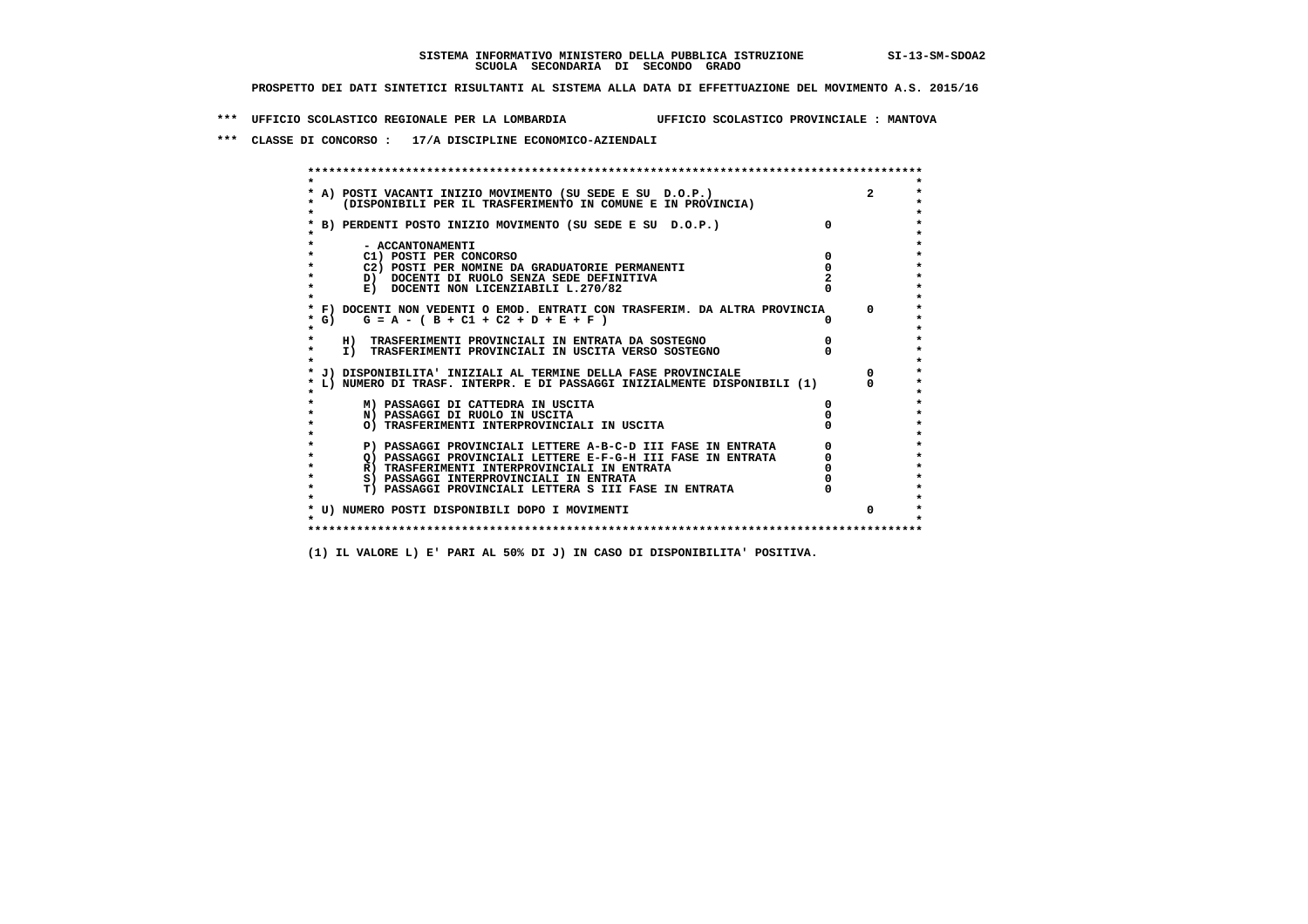**\*\*\* UFFICIO SCOLASTICO REGIONALE PER LA LOMBARDIA UFFICIO SCOLASTICO PROVINCIALE : MANTOVA**

 **\*\*\* CLASSE DI CONCORSO : 18/A DISCIPLINE GEOMETRICHE, ARCHITETTONICHE, ARREDAMENTO E SCENOTECNICA**

| A) POSTI VACANTI INIZIO MOVIMENTO (SU SEDE E SU D.O.P.)                    |    |
|----------------------------------------------------------------------------|----|
| (DISPONIBILI PER IL TRASFERIMENTO IN COMUNE E IN PROVINCIA)                |    |
|                                                                            |    |
| B) PERDENTI POSTO INIZIO MOVIMENTO (SU SEDE E SU D.O.P.)                   |    |
|                                                                            |    |
| - ACCANTONAMENTI                                                           |    |
| C1) POSTI PER CONCORSO                                                     |    |
| C2) POSTI PER NOMINE DA GRADUATORIE PERMANENTI                             |    |
| D) DOCENTI DI RUOLO SENZA SEDE DEFINITIVA                                  |    |
| E) DOCENTI NON LICENZIABILI L.270/82                                       |    |
|                                                                            |    |
| * F) DOCENTI NON VEDENTI O EMOD. ENTRATI CON TRASFERIM. DA ALTRA PROVINCIA |    |
| $G = A - (B + C1 + C2 + D + E + F)$<br>* G) +                              | -4 |
| $\star$                                                                    |    |
| H) TRASFERIMENTI PROVINCIALI IN ENTRATA DA SOSTEGNO                        |    |
| I) TRASFERIMENTI PROVINCIALI IN USCITA VERSO SOSTEGNO                      |    |
|                                                                            |    |
| J) DISPONIBILITA' INIZIALI AL TERMINE DELLA FASE PROVINCIALE               |    |
| L) NUMERO DI TRASF. INTERPR. E DI PASSAGGI INIZIALMENTE DISPONIBILI (1)    |    |
|                                                                            |    |
| M) PASSAGGI DI CATTEDRA IN USCITA                                          |    |
| N) PASSAGGI DI RUOLO IN USCITA                                             |    |
| O) TRASFERIMENTI INTERPROVINCIALI IN USCITA                                |    |
|                                                                            |    |
| P) PASSAGGI PROVINCIALI LETTERE A-B-C-D III FASE IN ENTRATA                |    |
| O) PASSAGGI PROVINCIALI LETTERE E-F-G-H III FASE IN ENTRATA                |    |
| R) TRASFERIMENTI INTERPROVINCIALI IN ENTRATA                               |    |
| S) PASSAGGI INTERPROVINCIALI IN ENTRATA                                    |    |
| T) PASSAGGI PROVINCIALI LETTERA S III FASE IN ENTRATA                      |    |
|                                                                            |    |
| * U) NUMERO POSTI DISPONIBILI DOPO I MOVIMENTI                             |    |
|                                                                            |    |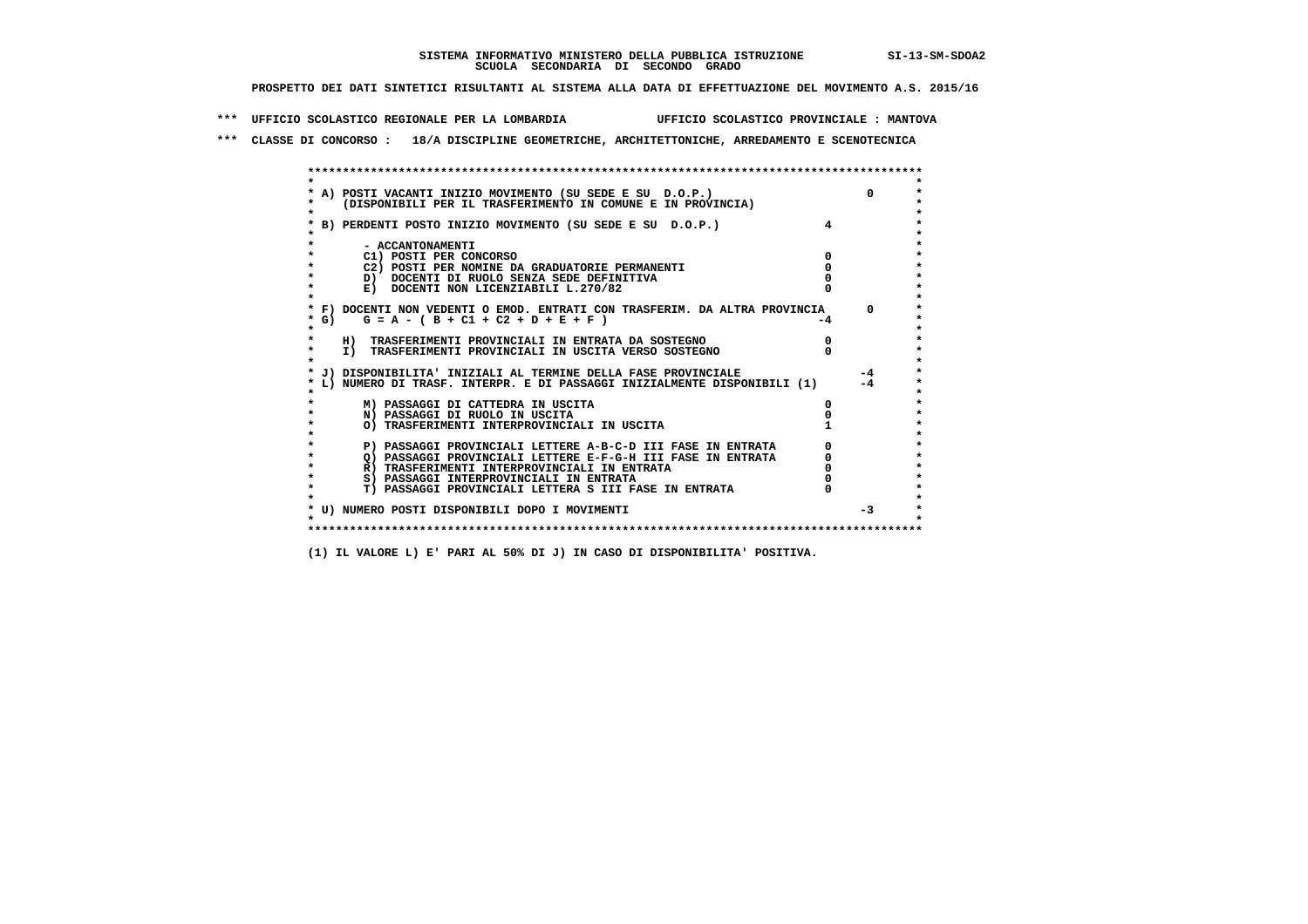**\*\*\* UFFICIO SCOLASTICO REGIONALE PER LA LOMBARDIA UFFICIO SCOLASTICO PROVINCIALE : MANTOVA**

 **\*\*\* CLASSE DI CONCORSO : 19/A - DISCIPLINE GIURIDICHE ED ECONOMICHE**

|        | A) POSTI VACANTI INIZIO MOVIMENTO (SU SEDE E SU D.O.P.)<br>(DISPONIBILI PER IL TRASFERIMENTO IN COMUNE E IN PROVINCIA) | $\overline{2}$ |
|--------|------------------------------------------------------------------------------------------------------------------------|----------------|
|        | B) PERDENTI POSTO INIZIO MOVIMENTO (SU SEDE E SU D.O.P.)                                                               |                |
|        | - ACCANTONAMENTI                                                                                                       |                |
|        | C1) POSTI PER CONCORSO                                                                                                 |                |
|        | C2) POSTI PER NOMINE DA GRADUATORIE PERMANENTI                                                                         |                |
|        | D) DOCENTI DI RUOLO SENZA SEDE DEFINITIVA                                                                              |                |
|        | E) DOCENTI NON LICENZIABILI L.270/82                                                                                   |                |
|        | * F) DOCENTI NON VEDENTI O EMOD. ENTRATI CON TRASFERIM. DA ALTRA PROVINCIA                                             | $\mathsf{n}$   |
| * G) + | $G = A - (B + C1 + C2 + D + E + F)$                                                                                    |                |
|        | H) TRASFERIMENTI PROVINCIALI IN ENTRATA DA SOSTEGNO                                                                    |                |
|        | I) TRASFERIMENTI PROVINCIALI IN USCITA VERSO SOSTEGNO                                                                  |                |
|        | J) DISPONIBILITA' INIZIALI AL TERMINE DELLA FASE PROVINCIALE                                                           |                |
|        | L) NUMERO DI TRASF. INTERPR. E DI PASSAGGI INIZIALMENTE DISPONIBILI (1)                                                |                |
|        | M) PASSAGGI DI CATTEDRA IN USCITA                                                                                      |                |
|        | N) PASSAGGI DI RUOLO IN USCITA                                                                                         |                |
|        | O) TRASFERIMENTI INTERPROVINCIALI IN USCITA                                                                            |                |
|        | P) PASSAGGI PROVINCIALI LETTERE A-B-C-D III FASE IN ENTRATA                                                            |                |
|        | O) PASSAGGI PROVINCIALI LETTERE E-F-G-H III FASE IN ENTRATA                                                            |                |
|        | R) TRASFERIMENTI INTERPROVINCIALI IN ENTRATA                                                                           |                |
|        | S) PASSAGGI INTERPROVINCIALI IN ENTRATA                                                                                |                |
|        | T) PASSAGGI PROVINCIALI LETTERA S III FASE IN ENTRATA                                                                  |                |
|        | * U) NUMERO POSTI DISPONIBILI DOPO I MOVIMENTI                                                                         | 0              |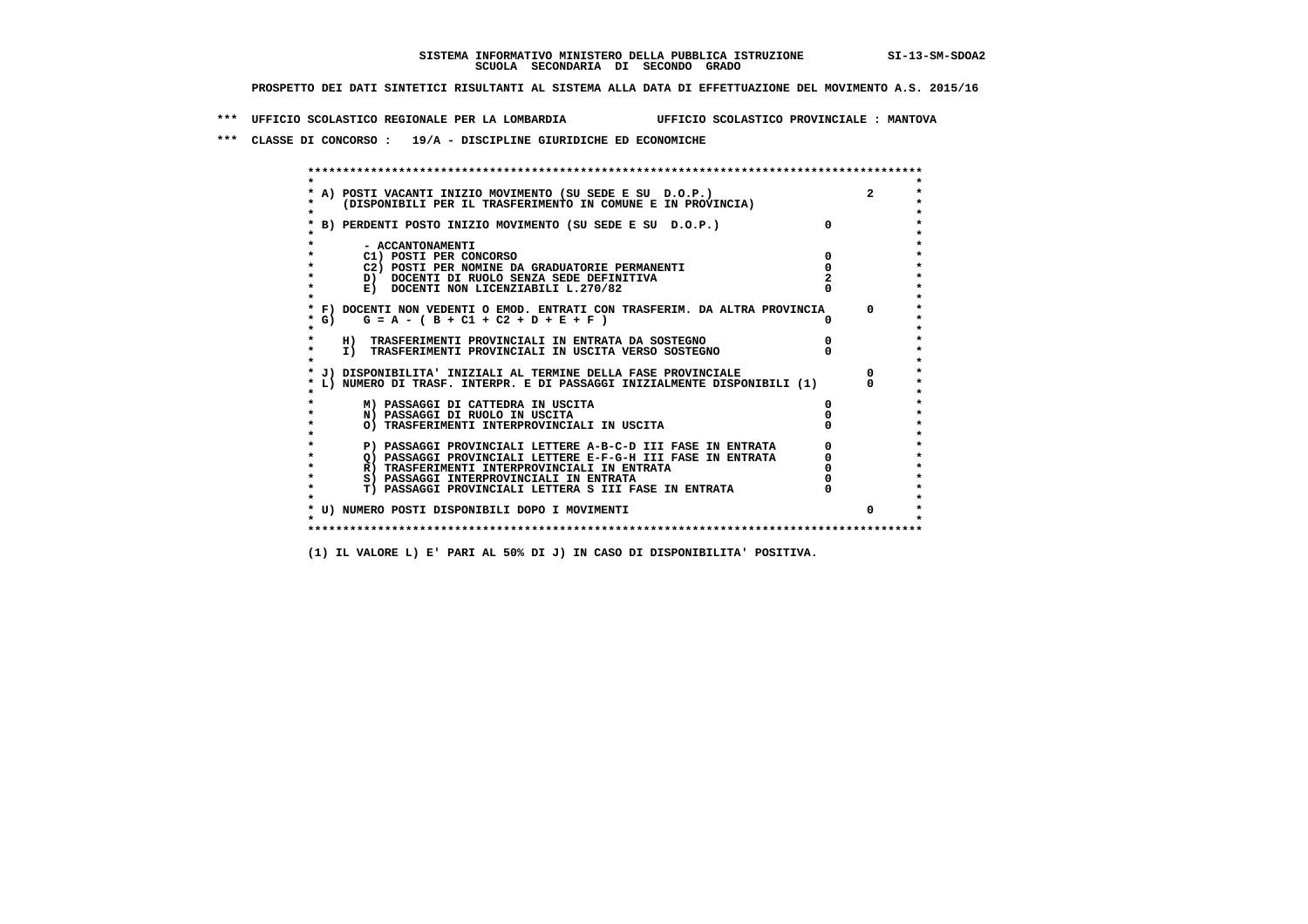**\*\*\* UFFICIO SCOLASTICO REGIONALE PER LA LOMBARDIA UFFICIO SCOLASTICO PROVINCIALE : MANTOVA**

 **\*\*\* CLASSE DI CONCORSO : 20/A - DISCIPLINE MECCANICHE E TECNOLOGIA**

| $\star$                                                                                                                                                                       |                                  |                                                 |
|-------------------------------------------------------------------------------------------------------------------------------------------------------------------------------|----------------------------------|-------------------------------------------------|
| A) POSTI VACANTI INIZIO MOVIMENTO (SU SEDE E SU D.O.P.)<br>(DISPONIBILI PER IL TRASFERIMENTO IN COMUNE E IN PROVINCIA)                                                        |                                  | $2^{\circ}$                                     |
| * B) PERDENTI POSTO INIZIO MOVIMENTO (SU SEDE E SU D.O.P.)                                                                                                                    | $\overline{\mathbf{0}}$          |                                                 |
|                                                                                                                                                                               |                                  |                                                 |
| - ACCANTONAMENTI<br>C1) POSTI PER CONCORSO                                                                                                                                    | $\overline{0}$                   |                                                 |
| C2) POSTI PER NOMINE DA GRADUATORIE PERMANENTI                                                                                                                                | $\Omega$                         |                                                 |
| D) DOCENTI DI RUOLO SENZA SEDE DEFINITIVA                                                                                                                                     |                                  |                                                 |
| $\star$<br>E) DOCENTI NON LICENZIABILI L.270/82                                                                                                                               |                                  |                                                 |
| * F) DOCENTI NON VEDENTI O EMOD. ENTRATI CON TRASFERIM. DA ALTRA PROVINCIA 0                                                                                                  |                                  |                                                 |
| $G = A - (B + C1 + C2 + D + E + F)$<br>$*$ G)<br>$\star$                                                                                                                      |                                  |                                                 |
| H) TRASFERIMENTI PROVINCIALI IN ENTRATA DA SOSTEGNO                                                                                                                           | $\begin{matrix}0\\0\end{matrix}$ |                                                 |
| I) IRASFERIMENTI PROVINCIALI IN ENIRAIA LA SUCCIERNO<br>I) TRASFERIMENTI PROVINCIALI IN USCITA VERSO SOSTEGNO<br>$\star$                                                      |                                  |                                                 |
| * J) DISPONIBILITA' INIZIALI AL TERMINE DELLA FASE PROVINCIALE                                                                                                                |                                  | $\overline{\mathbf{2}}$                         |
| L) NUMERO DI TRASF. INTERPR. E DI PASSAGGI INIZIALMENTE DISPONIBILI (1) 1                                                                                                     |                                  |                                                 |
| M) PASSAGGI DI CATTEDRA IN USCITA                                                                                                                                             | $\mathbf{0}$                     |                                                 |
| $\star$<br>N) PASSAGGI DI RUOLO IN USCITA                                                                                                                                     |                                  |                                                 |
| O) TRASFERIMENTI INTERPROVINCIALI IN USCITA                                                                                                                                   |                                  |                                                 |
|                                                                                                                                                                               |                                  | $\begin{array}{c} 0 \\ 0 \\ 1 \\ 0 \end{array}$ |
| 1) IRSSAGGI PROVINCIALI LETTERE E-F-G-H III FASE IN ENTRATA R) TRASFERIMENTI INTERRE E-F-G-H III FASE IN ENTRATA R) TRASFERIMENTI INTERPROVINCIALI IN ENTRATA S)<br>$\bullet$ |                                  |                                                 |
| $\star$                                                                                                                                                                       |                                  |                                                 |
| $\bullet$<br>S) PASSAGGI INTERPROVINCIALI IN ENTRATA                                                                                                                          |                                  |                                                 |
| T) PASSAGGI PROVINCIALI LETTERA S III FASE IN ENTRATA<br>$\star$                                                                                                              |                                  |                                                 |
| * U) NUMERO POSTI DISPONIBILI DOPO I MOVIMENTI                                                                                                                                |                                  | $\mathbf{1}$                                    |
| $\star$                                                                                                                                                                       |                                  |                                                 |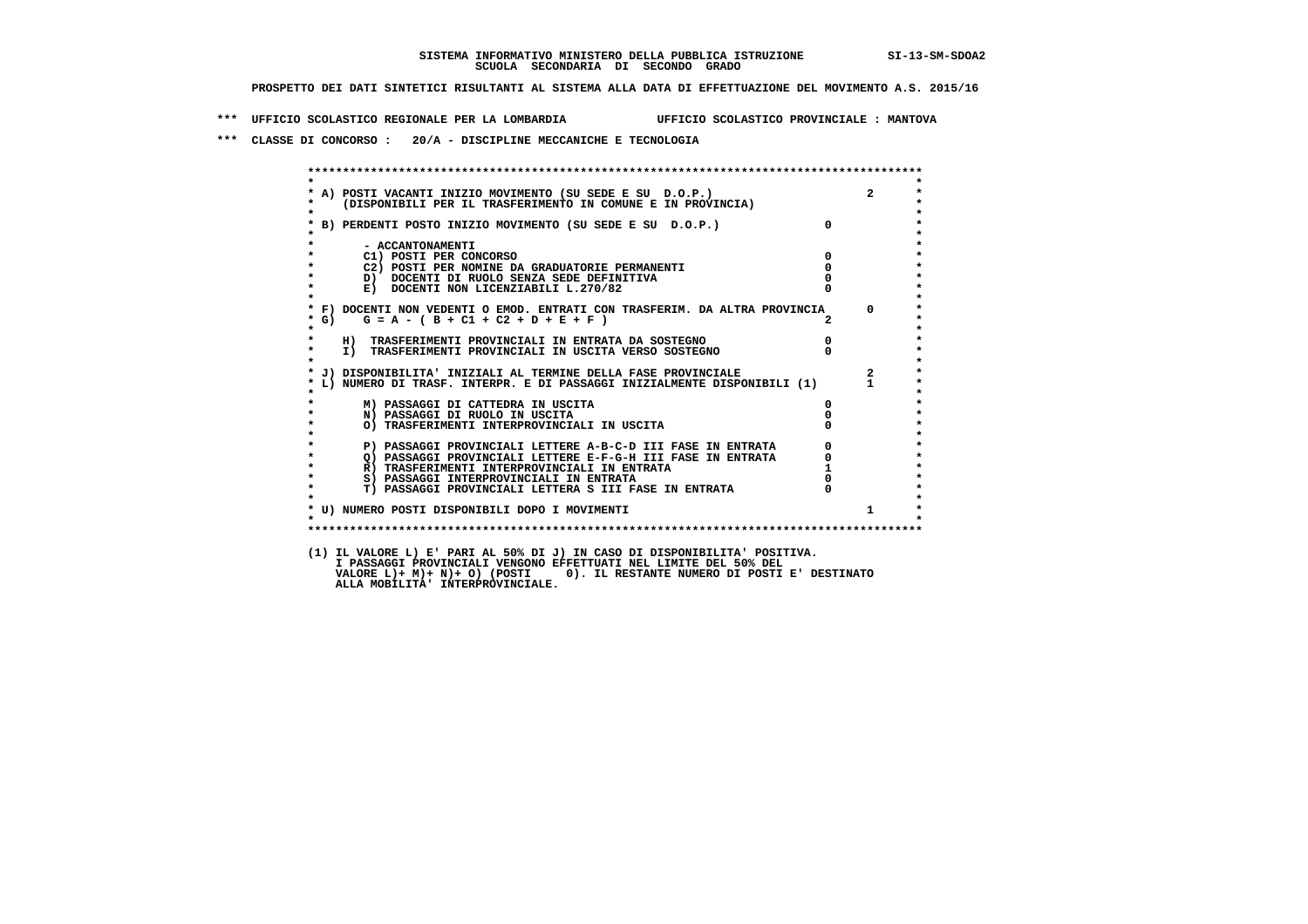**\*\*\* UFFICIO SCOLASTICO REGIONALE PER LA LOMBARDIA UFFICIO SCOLASTICO PROVINCIALE : MANTOVA**

 **\*\*\* CLASSE DI CONCORSO : 21/A - DISCIPLINE PITTORICHE**

| A) POSTI VACANTI INIZIO MOVIMENTO (SU SEDE E SU D.O.P.)<br>(DISPONIBILI PER IL TRASFERIMENTO IN COMUNE E IN PROVINCIA) | $\Omega$     |
|------------------------------------------------------------------------------------------------------------------------|--------------|
| B) PERDENTI POSTO INIZIO MOVIMENTO (SU SEDE E SU D.O.P.)                                                               |              |
| - ACCANTONAMENTI                                                                                                       |              |
| C1) POSTI PER CONCORSO                                                                                                 |              |
| C2) POSTI PER NOMINE DA GRADUATORIE PERMANENTI                                                                         |              |
| D) DOCENTI DI RUOLO SENZA SEDE DEFINITIVA                                                                              |              |
| E) DOCENTI NON LICENZIABILI L.270/82                                                                                   |              |
| * F) DOCENTI NON VEDENTI O EMOD. ENTRATI CON TRASFERIM. DA ALTRA PROVINCIA                                             | $^{\circ}$   |
| * G) $G = A - (B + C1 + C2 + D + E + F)$                                                                               |              |
| H) TRASFERIMENTI PROVINCIALI IN ENTRATA DA SOSTEGNO                                                                    |              |
| I) TRASFERIMENTI PROVINCIALI IN USCITA VERSO SOSTEGNO                                                                  |              |
| J) DISPONIBILITA' INIZIALI AL TERMINE DELLA FASE PROVINCIALE                                                           | $\Omega$     |
| L) NUMERO DI TRASF. INTERPR. E DI PASSAGGI INIZIALMENTE DISPONIBILI (1)                                                |              |
| M) PASSAGGI DI CATTEDRA IN USCITA                                                                                      |              |
| N) PASSAGGI DI RUOLO IN USCITA                                                                                         |              |
| O) TRASFERIMENTI INTERPROVINCIALI IN USCITA                                                                            |              |
| P) PASSAGGI PROVINCIALI LETTERE A-B-C-D III FASE IN ENTRATA                                                            |              |
| O) PASSAGGI PROVINCIALI LETTERE E-F-G-H III FASE IN ENTRATA                                                            |              |
| R) TRASFERIMENTI INTERPROVINCIALI IN ENTRATA                                                                           |              |
| S) PASSAGGI INTERPROVINCIALI IN ENTRATA                                                                                |              |
| T) PASSAGGI PROVINCIALI LETTERA S III FASE IN ENTRATA                                                                  |              |
| * U) NUMERO POSTI DISPONIBILI DOPO I MOVIMENTI                                                                         | <sup>0</sup> |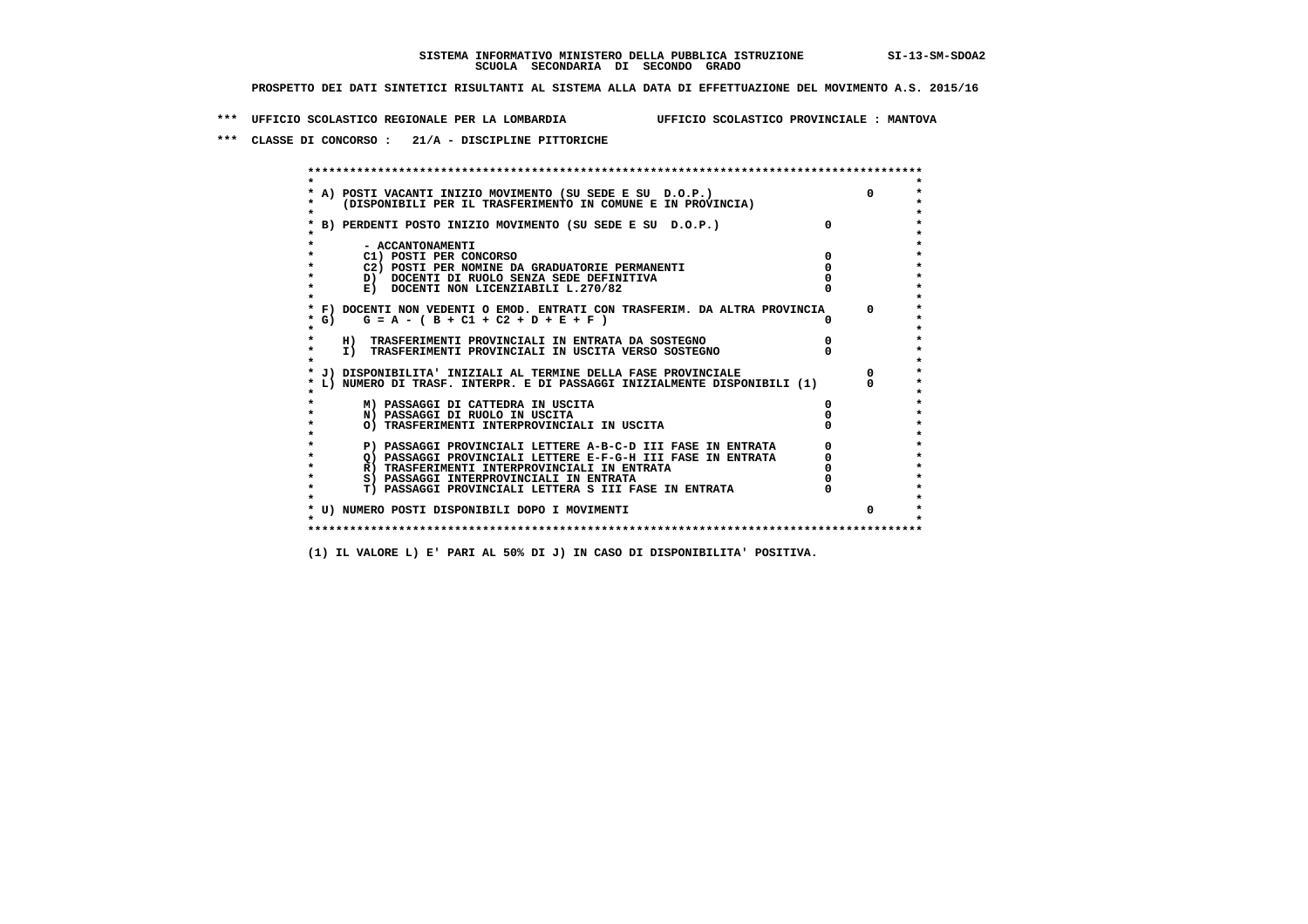**\*\*\* UFFICIO SCOLASTICO REGIONALE PER LA LOMBARDIA UFFICIO SCOLASTICO PROVINCIALE : MANTOVA**

 **\*\*\* CLASSE DI CONCORSO : 22/A - DISCIPLINE PLASTICHE**

 **\*\*\*\*\*\*\*\*\*\*\*\*\*\*\*\*\*\*\*\*\*\*\*\*\*\*\*\*\*\*\*\*\*\*\*\*\*\*\*\*\*\*\*\*\*\*\*\*\*\*\*\*\*\*\*\*\*\*\*\*\*\*\*\*\*\*\*\*\*\*\*\*\*\*\*\*\*\*\*\*\*\*\*\*\*\*\*\* \* \*** $\bullet$  **\* A) POSTI VACANTI INIZIO MOVIMENTO (SU SEDE E SU D.O.P.) 0 \*** $\star$  **\* (DISPONIBILI PER IL TRASFERIMENTO IN COMUNE E IN PROVINCIA) \*** $\bullet$  **\* \* \* B) PERDENTI POSTO INIZIO MOVIMENTO (SU SEDE E SU D.O.P.) 0 \* \* \* \* - ACCANTONAMENTI \* \* C1) POSTI PER CONCORSO 0 \* \* C2) POSTI PER NOMINE DA GRADUATORIE PERMANENTI 0 \*D)** DOCENTI DI RUOLO SENZA SEDE DEFINITIVA  $\overline{a}$  0  $\overline{b}$  0  $\overline{c}$  0  $\overline{c}$  0  $\overline{c}$  0  $\overline{a}$  0  $\overline{c}$ **E) DOCENTI NON LICENZIABILI L.270/82 \* \* \* F) DOCENTI NON VEDENTI O EMOD. ENTRATI CON TRASFERIM. DA ALTRA PROVINCIA 0 \***  $\star$  **G)** G = A - ( B + C1 + C2 + D + E + F )  **\* \* \* H) TRASFERIMENTI PROVINCIALI IN ENTRATA DA SOSTEGNO 0 \* \* I) TRASFERIMENTI PROVINCIALI IN USCITA VERSO SOSTEGNO 0 \* \* \* \* J) DISPONIBILITA' INIZIALI AL TERMINE DELLA FASE PROVINCIALE 0 \* \* L) NUMERO DI TRASF. INTERPR. E DI PASSAGGI INIZIALMENTE DISPONIBILI (1) 0 \* \* \* \* M) PASSAGGI DI CATTEDRA IN USCITA 0 \* \* N) PASSAGGI DI RUOLO IN USCITA 0 \* \* O) TRASFERIMENTI INTERPROVINCIALI IN USCITA 0 \* \* \* P) PASSAGGI PROVINCIALI LETTERE A-B-C-D III FASE IN ENTRATA** 0 <sup>0</sup> **DASSAGGI PROVINCIALI LETTERE E-F-G-H** III FASE IN ENTRATA 0 <sup>0</sup>  $\star$  **\* Q) PASSAGGI PROVINCIALI LETTERE E-F-G-H III FASE IN ENTRATA 0 \*R)** TRASFERIMENTI INTERPROVINCIALI IN ENTRATA  $\begin{bmatrix} 0 & 0 \\ 0 & 0 \\ 0 & 0 \end{bmatrix}$  PASSAGGI INTERPROVINCIALI IN ENTRATA  $\begin{bmatrix} 0 & 0 \\ 0 & 0 \\ 0 & 0 \end{bmatrix}$  **\* S) PASSAGGI INTERPROVINCIALI IN ENTRATA 0 \*** $\ddot{\phantom{1}}$  **\* T) PASSAGGI PROVINCIALI LETTERA S III FASE IN ENTRATA 0 \*** $\star$  **\* \* \* U) NUMERO POSTI DISPONIBILI DOPO I MOVIMENTI 0 \* \* \* \*\*\*\*\*\*\*\*\*\*\*\*\*\*\*\*\*\*\*\*\*\*\*\*\*\*\*\*\*\*\*\*\*\*\*\*\*\*\*\*\*\*\*\*\*\*\*\*\*\*\*\*\*\*\*\*\*\*\*\*\*\*\*\*\*\*\*\*\*\*\*\*\*\*\*\*\*\*\*\*\*\*\*\*\*\*\*\***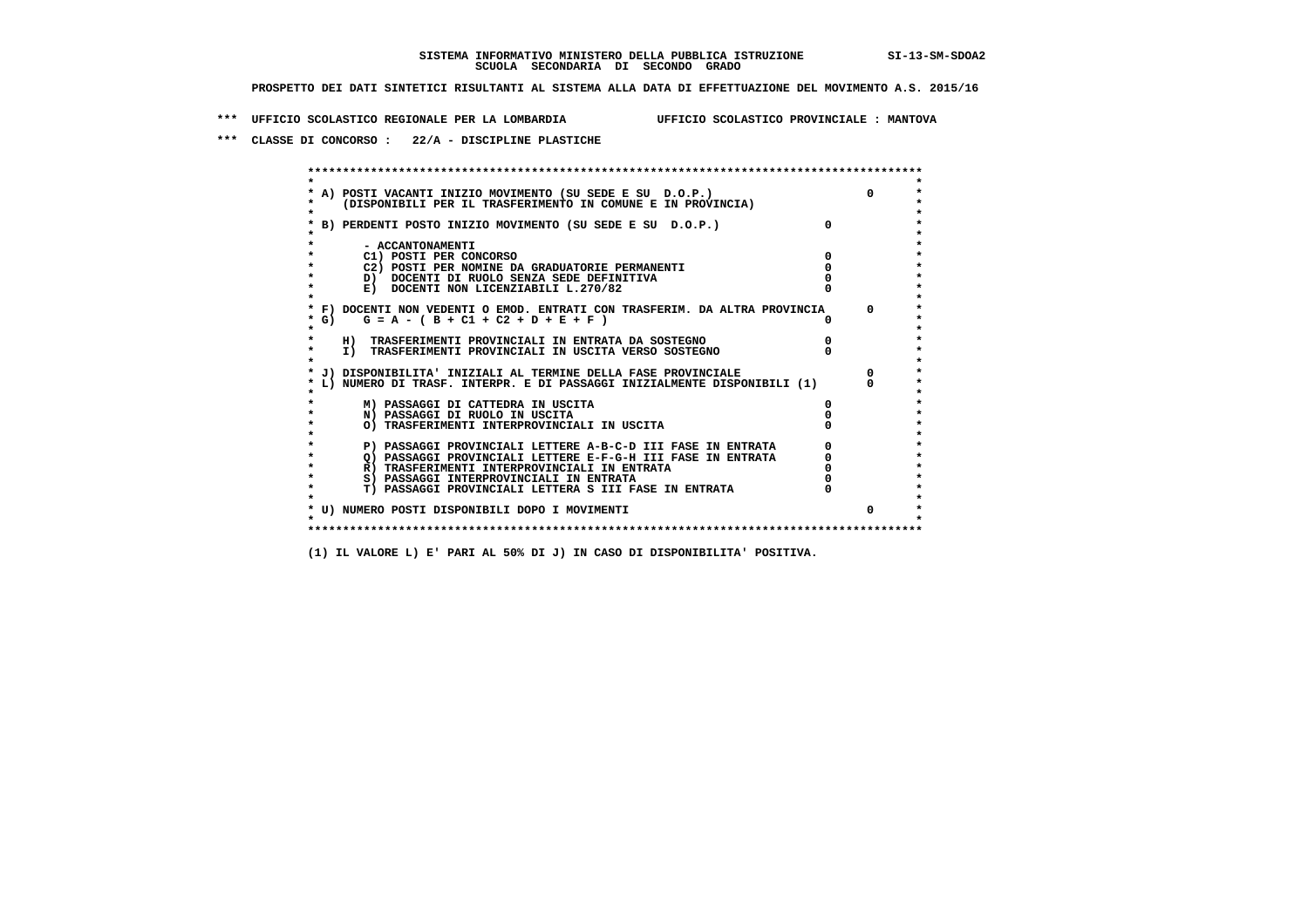**\*\*\* UFFICIO SCOLASTICO REGIONALE PER LA LOMBARDIA UFFICIO SCOLASTICO PROVINCIALE : MANTOVA**

 **\*\*\* CLASSE DI CONCORSO : 25/A - DISEGNO E STORIA DELL'ARTE**

 **\*\*\*\*\*\*\*\*\*\*\*\*\*\*\*\*\*\*\*\*\*\*\*\*\*\*\*\*\*\*\*\*\*\*\*\*\*\*\*\*\*\*\*\*\*\*\*\*\*\*\*\*\*\*\*\*\*\*\*\*\*\*\*\*\*\*\*\*\*\*\*\*\*\*\*\*\*\*\*\*\*\*\*\*\*\*\*\* \* \*** $\bullet$  **\* A) POSTI VACANTI INIZIO MOVIMENTO (SU SEDE E SU D.O.P.) 2 \*** $\star$  **\* (DISPONIBILI PER IL TRASFERIMENTO IN COMUNE E IN PROVINCIA) \*** $\bullet$  **\* \* \* B) PERDENTI POSTO INIZIO MOVIMENTO (SU SEDE E SU D.O.P.) 0 \* \* \* \* - ACCANTONAMENTI \* \* C1) POSTI PER CONCORSO 0 \* \* C2) POSTI PER NOMINE DA GRADUATORIE PERMANENTI 0 \*D)** DOCENTI DI RUOLO SENZA SEDE DEFINITIVA 1<br> **E)** DOCENTI NON LICENZIABILI L. 270/82 0 **E) DOCENTI NON LICENZIABILI L.270/82 \* \* \* F) DOCENTI NON VEDENTI O EMOD. ENTRATI CON TRASFERIM. DA ALTRA PROVINCIA 0 \***  $\star$  **G)** G = A - ( B + C1 + C2 + D + E + F )  **\* \* \* H) TRASFERIMENTI PROVINCIALI IN ENTRATA DA SOSTEGNO 0 \* \* I) TRASFERIMENTI PROVINCIALI IN USCITA VERSO SOSTEGNO 0 \* \* \* \* J) DISPONIBILITA' INIZIALI AL TERMINE DELLA FASE PROVINCIALE 1 \* \* L) NUMERO DI TRASF. INTERPR. E DI PASSAGGI INIZIALMENTE DISPONIBILI (1) 0 \* \* \* \* M) PASSAGGI DI CATTEDRA IN USCITA 0 \* \* N) PASSAGGI DI RUOLO IN USCITA 0 \* \* O) TRASFERIMENTI INTERPROVINCIALI IN USCITA 0 \* \* \* P) PASSAGGI PROVINCIALI LETTERE A-B-C-D III FASE IN ENTRATA** 0 <sup>0</sup> **DASSAGGI PROVINCIALI LETTERE E-F-G-H** III FASE IN ENTRATA 0 <sup>0</sup> **2) PASSAGGI PROVINCIALI LETTERE E-F-G-H III FASE IN ENTRATA 6 0 R**) TRASFERIMENTI INTERPROVINCIALI IN ENTRATA 6 **0 R)** TRASFERIMENTI INTERPROVINCIALI IN ENTRATA  $\begin{bmatrix} 0 & 0 \\ 0 & 0 \\ 0 & 0 \end{bmatrix}$  PASSAGGI INTERPROVINCIALI IN ENTRATA  $\begin{bmatrix} 0 & 0 \\ 0 & 0 \\ 0 & 0 \end{bmatrix}$  **\* S) PASSAGGI INTERPROVINCIALI IN ENTRATA 0 \*** $\ddot{\phantom{1}}$  **\* T) PASSAGGI PROVINCIALI LETTERA S III FASE IN ENTRATA 0 \*** $\star$  **\* \* \* U) NUMERO POSTI DISPONIBILI DOPO I MOVIMENTI 1 \* \* \* \*\*\*\*\*\*\*\*\*\*\*\*\*\*\*\*\*\*\*\*\*\*\*\*\*\*\*\*\*\*\*\*\*\*\*\*\*\*\*\*\*\*\*\*\*\*\*\*\*\*\*\*\*\*\*\*\*\*\*\*\*\*\*\*\*\*\*\*\*\*\*\*\*\*\*\*\*\*\*\*\*\*\*\*\*\*\*\***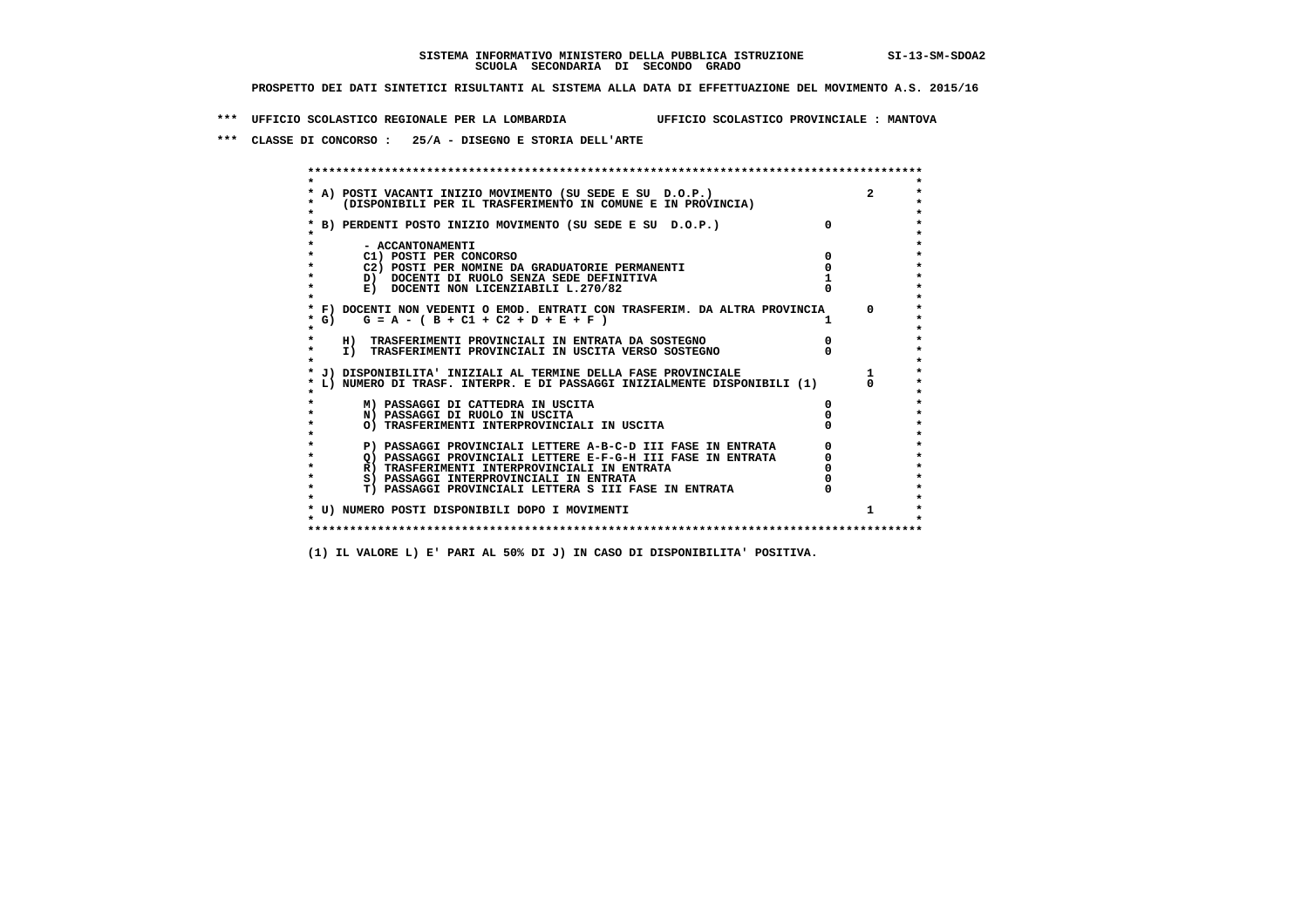**\*\*\* UFFICIO SCOLASTICO REGIONALE PER LA LOMBARDIA UFFICIO SCOLASTICO PROVINCIALE : MANTOVA**

 **\*\*\* CLASSE DI CONCORSO : 29/A - EDUCAZIONE FISICA NEGLI ISTITUTI E SCUOLE DI ISTRUZIONE SECONDARIA DI II GRADO**

| $\star$            |                                                                                                                            |                |                |
|--------------------|----------------------------------------------------------------------------------------------------------------------------|----------------|----------------|
|                    | * A) POSTI VACANTI INIZIO MOVIMENTO (SU SEDE E SU D.O.P.)<br>* (DISPONIBILI PER IL TRASFERIMENTO IN COMUNE E IN PROVINCIA) |                | $3^{\circ}$    |
| $\star$            |                                                                                                                            |                |                |
|                    | * B) PERDENTI POSTO INIZIO MOVIMENTO (SU SEDE E SU D.O.P.)                                                                 | $\overline{0}$ |                |
|                    |                                                                                                                            |                |                |
|                    | - ACCANTONAMENTI                                                                                                           |                |                |
| $\star$<br>$\star$ | C1) POSTI PER CONCORSO                                                                                                     | $\mathbf{0}$   |                |
|                    | C2) POSTI PER NOMINE DA GRADUATORIE PERMANENTI                                                                             | $\mathbf{0}$   |                |
|                    | D) DOCENTI DI RUOLO SENZA SEDE DEFINITIVA<br>E) DOCENTI NON LICENZIABILI L.270/82                                          |                |                |
| $\star$<br>$\star$ |                                                                                                                            |                |                |
|                    | * F) DOCENTI NON VEDENTI O EMOD. ENTRATI CON TRASFERIM. DA ALTRA PROVINCIA                                                 |                | $\Omega$       |
| $*$ G)             | $G = A - (B + C1 + C2 + D + E + F)$                                                                                        |                |                |
| $\star$            |                                                                                                                            |                |                |
| $\star$            | H) TRASFERIMENTI PROVINCIALI IN ENTRATA DA SOSTEGNO                                                                        | $\overline{0}$ |                |
| $\star$<br>$\star$ | I) TRASFERIMENTI PROVINCIALI IN USCITA VERSO SOSTEGNO                                                                      |                |                |
|                    | * J) DISPONIBILITA' INIZIALI AL TERMINE DELLA FASE PROVINCIALE                                                             |                | $\overline{a}$ |
|                    | * L) NUMERO DI TRASF. INTERPR. E DI PASSAGGI INIZIALMENTE DISPONIBILI (1)                                                  |                | $\mathbf{1}$   |
|                    |                                                                                                                            |                |                |
|                    | M) PASSAGGI DI CATTEDRA IN USCITA                                                                                          | 0              |                |
| $\star$            | N) PASSAGGI DI RUOLO IN USCITA                                                                                             |                |                |
|                    | O) TRASFERIMENTI INTERPROVINCIALI IN USCITA                                                                                |                |                |
| $\star$            | P) PASSAGGI PROVINCIALI LETTERE A-B-C-D III FASE IN ENTRATA                                                                | $\Omega$       |                |
| $\star$            | Q) PASSAGGI PROVINCIALI LETTERE E-F-G-H III FASE IN ENTRATA                                                                |                |                |
| $\star$            | R) TRASFERIMENTI INTERPROVINCIALI IN ENTRATA                                                                               |                |                |
| $\star$            | S) PASSAGGI INTERPROVINCIALI IN ENTRATA                                                                                    |                |                |
| $\star$            | T) PASSAGGI PROVINCIALI LETTERA S III FASE IN ENTRATA                                                                      |                |                |
|                    |                                                                                                                            |                |                |
|                    | * U) NUMERO POSTI DISPONIBILI DOPO I MOVIMENTI                                                                             |                |                |
| $\star$            |                                                                                                                            |                |                |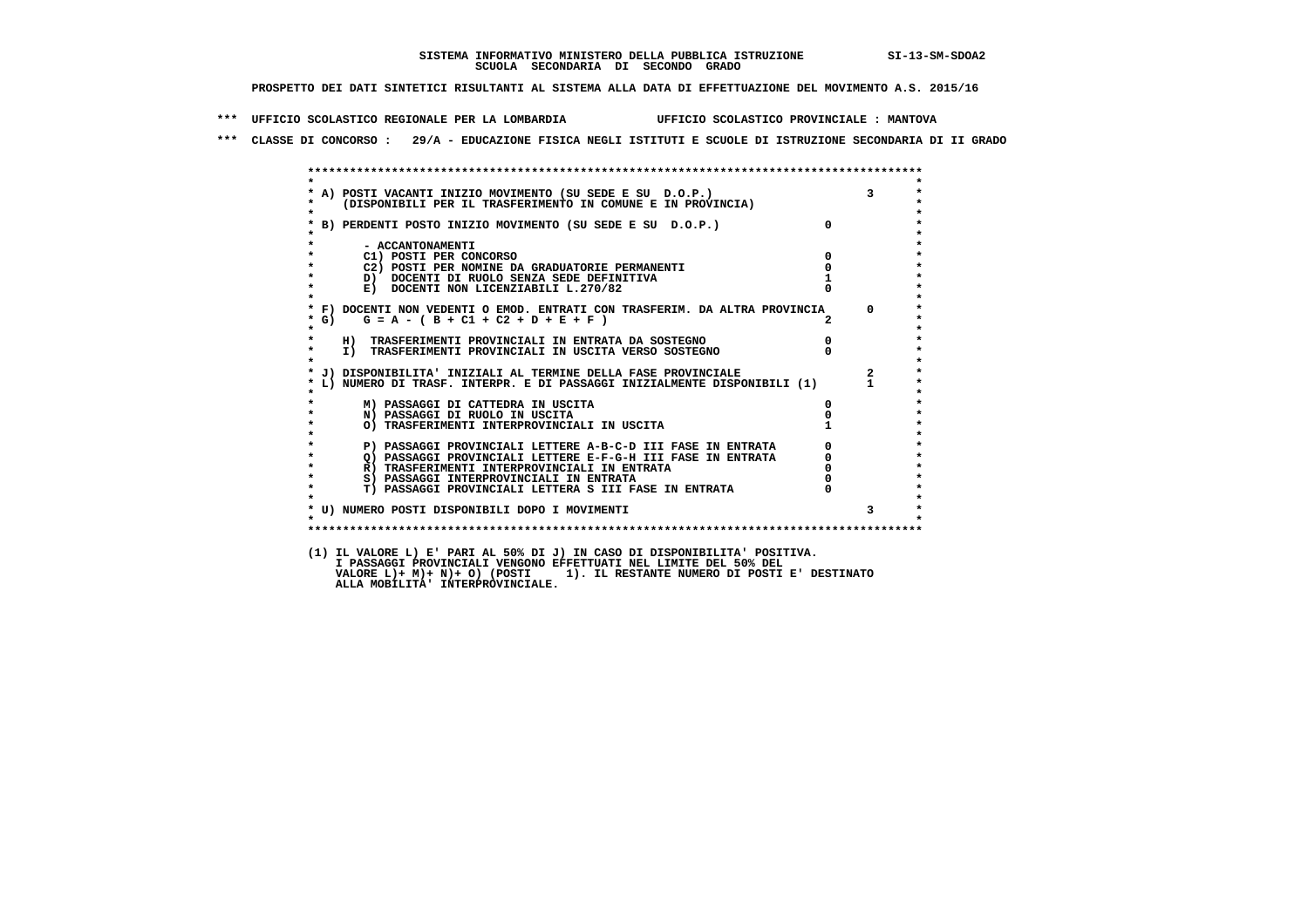**\*\*\* UFFICIO SCOLASTICO REGIONALE PER LA LOMBARDIA UFFICIO SCOLASTICO PROVINCIALE : MANTOVA**

 **\*\*\* CLASSE DI CONCORSO : 31/A - EDUCAZIONE MUSICALE NEGLI ISTITUTI E SCUOLE DI ISTRUZIONE SECONDARIA DI II GRADO**

|            | A) POSTI VACANTI INIZIO MOVIMENTO (SU SEDE E SU D.O.P.)                    |      | $\Omega$ |
|------------|----------------------------------------------------------------------------|------|----------|
|            | (DISPONIBILI PER IL TRASFERIMENTO IN COMUNE E IN PROVINCIA)                |      |          |
|            |                                                                            |      |          |
|            | B) PERDENTI POSTO INIZIO MOVIMENTO (SU SEDE E SU D.O.P.)                   |      |          |
|            |                                                                            |      |          |
|            | - ACCANTONAMENTI                                                           |      |          |
|            | C1) POSTI PER CONCORSO                                                     |      |          |
|            | C2) POSTI PER NOMINE DA GRADUATORIE PERMANENTI                             |      |          |
|            | D) DOCENTI DI RUOLO SENZA SEDE DEFINITIVA                                  |      |          |
|            | E) DOCENTI NON LICENZIABILI L.270/82                                       |      |          |
|            | * F) DOCENTI NON VEDENTI O EMOD. ENTRATI CON TRASFERIM. DA ALTRA PROVINCIA |      | $\Omega$ |
| $\star$ G) | $G = A - (B + C1 + C2 + D + E + F)$                                        | $-2$ |          |
|            |                                                                            |      |          |
|            | H) TRASFERIMENTI PROVINCIALI IN ENTRATA DA SOSTEGNO                        |      |          |
| $\star$    | I) TRASFERIMENTI PROVINCIALI IN USCITA VERSO SOSTEGNO                      |      |          |
|            |                                                                            |      |          |
|            | J) DISPONIBILITA' INIZIALI AL TERMINE DELLA FASE PROVINCIALE               |      | $-2$     |
|            | L) NUMERO DI TRASF. INTERPR. E DI PASSAGGI INIZIALMENTE DISPONIBILI (1)    |      | $-2$     |
|            |                                                                            |      |          |
|            | M) PASSAGGI DI CATTEDRA IN USCITA                                          |      |          |
|            | N) PASSAGGI DI RUOLO IN USCITA                                             |      |          |
|            | O) TRASFERIMENTI INTERPROVINCIALI IN USCITA                                |      |          |
|            |                                                                            |      |          |
|            | P) PASSAGGI PROVINCIALI LETTERE A-B-C-D III FASE IN ENTRATA                |      |          |
|            | O) PASSAGGI PROVINCIALI LETTERE E-F-G-H III FASE IN ENTRATA                |      |          |
|            | R) TRASFERIMENTI INTERPROVINCIALI IN ENTRATA                               |      |          |
|            | S) PASSAGGI INTERPROVINCIALI IN ENTRATA                                    |      |          |
|            | T) PASSAGGI PROVINCIALI LETTERA S III FASE IN ENTRATA                      |      |          |
|            |                                                                            |      | $-2$     |
|            | * U) NUMERO POSTI DISPONIBILI DOPO I MOVIMENTI                             |      |          |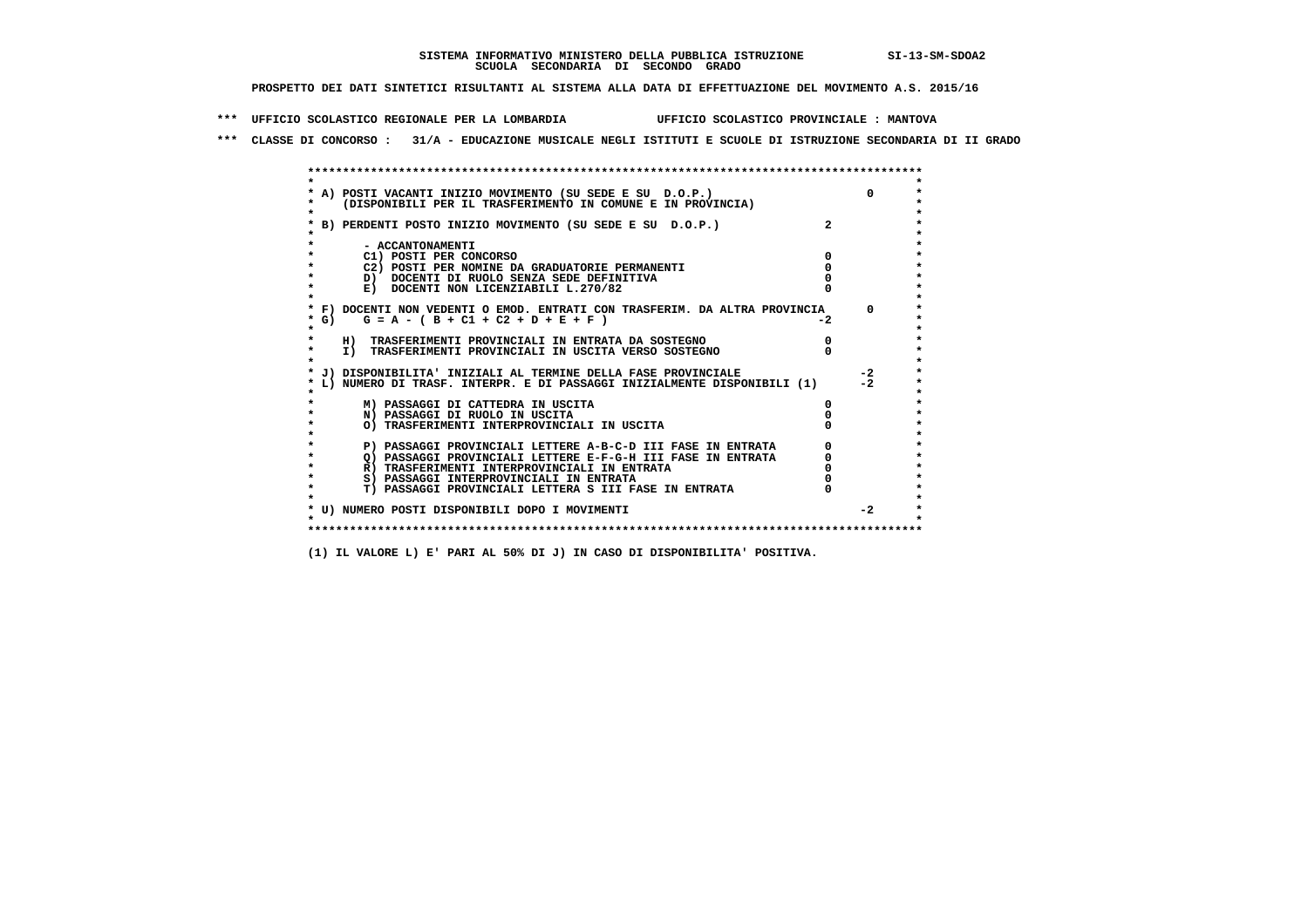**\*\*\* UFFICIO SCOLASTICO REGIONALE PER LA LOMBARDIA UFFICIO SCOLASTICO PROVINCIALE : MANTOVA**

 **\*\*\* CLASSE DI CONCORSO : 34/A - ELETTRONICA**

 **\*\*\*\*\*\*\*\*\*\*\*\*\*\*\*\*\*\*\*\*\*\*\*\*\*\*\*\*\*\*\*\*\*\*\*\*\*\*\*\*\*\*\*\*\*\*\*\*\*\*\*\*\*\*\*\*\*\*\*\*\*\*\*\*\*\*\*\*\*\*\*\*\*\*\*\*\*\*\*\*\*\*\*\*\*\*\*\* \* \*** $\bullet$  **\* A) POSTI VACANTI INIZIO MOVIMENTO (SU SEDE E SU D.O.P.) 0 \*** $\star$  **\* (DISPONIBILI PER IL TRASFERIMENTO IN COMUNE E IN PROVINCIA) \*** $\bullet$  **\* \* \* B) PERDENTI POSTO INIZIO MOVIMENTO (SU SEDE E SU D.O.P.) 0 \* \* \* \* - ACCANTONAMENTI \* \* C1) POSTI PER CONCORSO 0 \* \* C2) POSTI PER NOMINE DA GRADUATORIE PERMANENTI 0 \*D)** DOCENTI DI RUOLO SENZA SEDE DEFINITIVA  $\overline{a}$  0  $\overline{b}$  0  $\overline{c}$  0  $\overline{c}$  0  $\overline{c}$  0  $\overline{a}$  0  $\overline{b}$ **E) DOCENTI NON LICENZIABILI L.270/82 \* \* \* F) DOCENTI NON VEDENTI O EMOD. ENTRATI CON TRASFERIM. DA ALTRA PROVINCIA 0 \***  $\star$  **G)** G = A - ( B + C1 + C2 + D + E + F )  **\* \* \* H) TRASFERIMENTI PROVINCIALI IN ENTRATA DA SOSTEGNO 0 \* \* I) TRASFERIMENTI PROVINCIALI IN USCITA VERSO SOSTEGNO 0 \* \* \* \* J) DISPONIBILITA' INIZIALI AL TERMINE DELLA FASE PROVINCIALE 0 \* \* L) NUMERO DI TRASF. INTERPR. E DI PASSAGGI INIZIALMENTE DISPONIBILI (1) 0 \* \* \* \* M) PASSAGGI DI CATTEDRA IN USCITA 0 \* \* N) PASSAGGI DI RUOLO IN USCITA 0 \* \* O) TRASFERIMENTI INTERPROVINCIALI IN USCITA 0 \* \* \* \* P) PASSAGGI PROVINCIALI LETTERE A-B-C-D III FASE IN ENTRATA 0 \*** $\star$  **\* Q) PASSAGGI PROVINCIALI LETTERE E-F-G-H III FASE IN ENTRATA 0 \*R)** TRASFERIMENTI INTERPROVINCIALI IN ENTRATA  $\begin{bmatrix} 0 & 0 \\ 0 & 0 \\ 0 & 0 \end{bmatrix}$  PASSAGGI INTERPROVINCIALI IN ENTRATA  $\begin{bmatrix} 0 & 0 \\ 0 & 0 \\ 0 & 0 \end{bmatrix}$  **\* S) PASSAGGI INTERPROVINCIALI IN ENTRATA 0 \*** $\ddot{\phantom{1}}$  **\* T) PASSAGGI PROVINCIALI LETTERA S III FASE IN ENTRATA 0 \*** $\star$  **\* \* \* U) NUMERO POSTI DISPONIBILI DOPO I MOVIMENTI 0 \* \* \* \*\*\*\*\*\*\*\*\*\*\*\*\*\*\*\*\*\*\*\*\*\*\*\*\*\*\*\*\*\*\*\*\*\*\*\*\*\*\*\*\*\*\*\*\*\*\*\*\*\*\*\*\*\*\*\*\*\*\*\*\*\*\*\*\*\*\*\*\*\*\*\*\*\*\*\*\*\*\*\*\*\*\*\*\*\*\*\***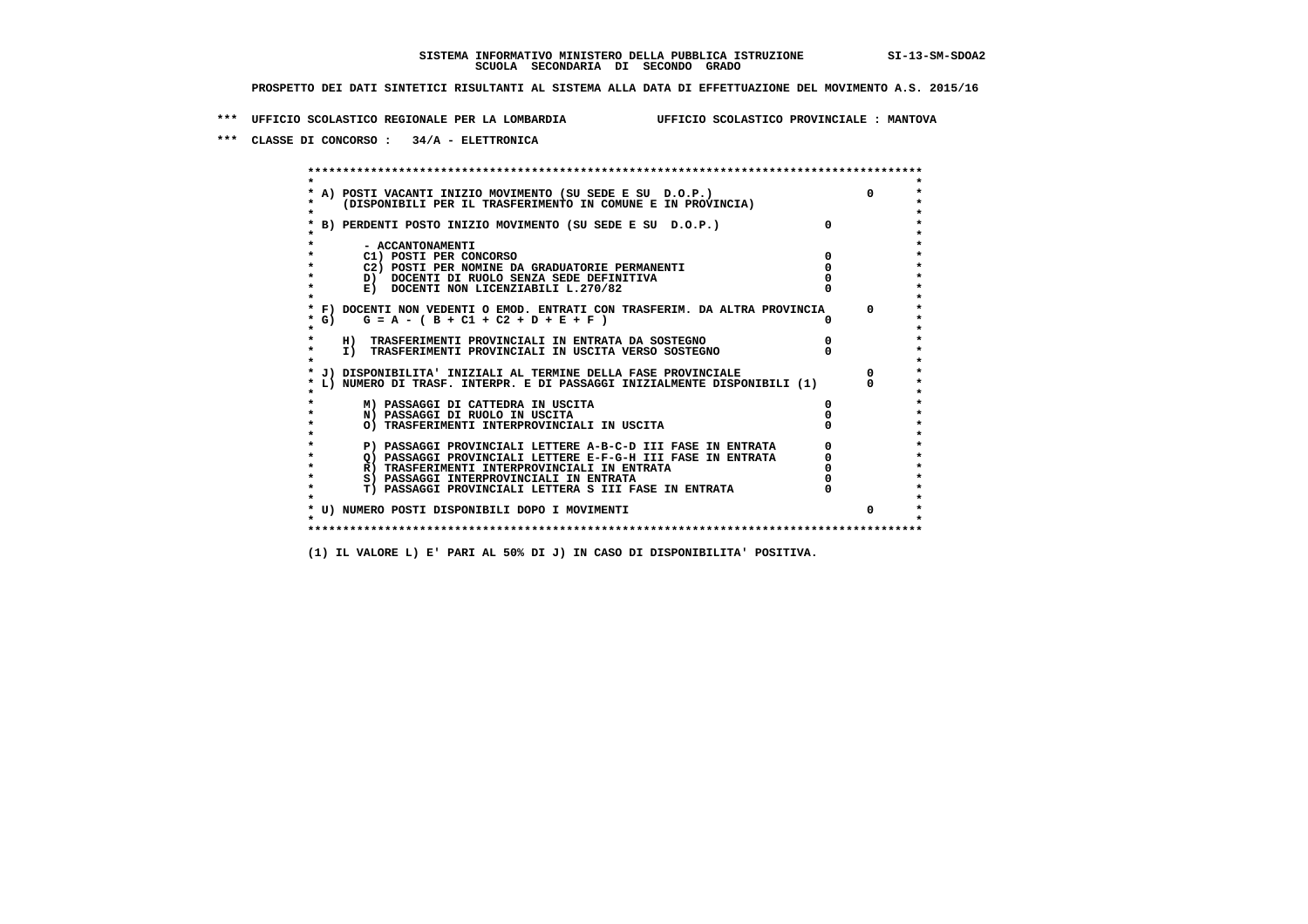**\*\*\* UFFICIO SCOLASTICO REGIONALE PER LA LOMBARDIA UFFICIO SCOLASTICO PROVINCIALE : MANTOVA**

 **\*\*\* CLASSE DI CONCORSO : 35/A - ELETTROTECNICA**

 **\*\*\*\*\*\*\*\*\*\*\*\*\*\*\*\*\*\*\*\*\*\*\*\*\*\*\*\*\*\*\*\*\*\*\*\*\*\*\*\*\*\*\*\*\*\*\*\*\*\*\*\*\*\*\*\*\*\*\*\*\*\*\*\*\*\*\*\*\*\*\*\*\*\*\*\*\*\*\*\*\*\*\*\*\*\*\*\* \* \*** $\bullet$  **\* A) POSTI VACANTI INIZIO MOVIMENTO (SU SEDE E SU D.O.P.) 0 \* \* (DISPONIBILI PER IL TRASFERIMENTO IN COMUNE E IN PROVINCIA) \*** $\bullet$  **\* \* \* B) PERDENTI POSTO INIZIO MOVIMENTO (SU SEDE E SU D.O.P.) 0 \* \* \* \* - ACCANTONAMENTI \* \* C1) POSTI PER CONCORSO 0 \* \* C2) POSTI PER NOMINE DA GRADUATORIE PERMANENTI 0 \*b b** docenti di RUOLO SENZA SEDE DEFINITIVA  $\overline{D}$  **b**  $\overline{D}$  0  $\overline{D}$  0  $\overline{D}$  0  $\overline{D}$  0  $\overline{D}$  0  $\overline{D}$  0  $\overline{D}$  0  $\overline{D}$  0  $\overline{D}$  0  $\overline{D}$  0  $\overline{D}$  0  $\overline{D}$  0  $\overline{D}$  0  $\overline{D}$  0  $\overline{D}$ **E) DOCENTI NON LICENZIABILI L.270/82 \* \* \* F) DOCENTI NON VEDENTI O EMOD. ENTRATI CON TRASFERIM. DA ALTRA PROVINCIA 0 \***  $\star$  **G)** G = A - ( B + C1 + C2 + D + E + F )  **\* \* \* H) TRASFERIMENTI PROVINCIALI IN ENTRATA DA SOSTEGNO 0 \* \* I) TRASFERIMENTI PROVINCIALI IN USCITA VERSO SOSTEGNO 0 \* \* \* \* J) DISPONIBILITA' INIZIALI AL TERMINE DELLA FASE PROVINCIALE 0 \* \* L) NUMERO DI TRASF. INTERPR. E DI PASSAGGI INIZIALMENTE DISPONIBILI (1) 0 \* \* \* \* M) PASSAGGI DI CATTEDRA IN USCITA 0 \* \* N) PASSAGGI DI RUOLO IN USCITA 0 \*O) TRASFERIMENTI INTERPROVINCIALI IN USCITA \* \* P) PASSAGGI PROVINCIALI LETTERE A-B-C-D III FASE IN ENTRATA** 0 <sup>0</sup> **DASSAGGI PROVINCIALI LETTERE E-F-G-H** III FASE IN ENTRATA 0 <sup>0</sup> **2) PASSAGGI PROVINCIALI LETTERE E-F-G-H III FASE IN ENTRATA 6 0 R**) TRASFERIMENTI INTERPROVINCIALI IN ENTRATA 6 **0 R)** TRASFERIMENTI INTERPROVINCIALI IN ENTRATA  $\begin{bmatrix} 0 & 0 \\ 0 & 0 \\ 0 & 0 \end{bmatrix}$  PASSAGGI INTERPROVINCIALI IN ENTRATA  $\begin{bmatrix} 0 & 0 \\ 0 & 0 \\ 0 & 0 \end{bmatrix}$  **\* S) PASSAGGI INTERPROVINCIALI IN ENTRATA 0 \*** $\ddot{\phantom{1}}$  **\* T) PASSAGGI PROVINCIALI LETTERA S III FASE IN ENTRATA 0 \*** $\star$  **\* \*** $\star$  **\* U) NUMERO POSTI DISPONIBILI DOPO I MOVIMENTI 1 \* \* \* \*\*\*\*\*\*\*\*\*\*\*\*\*\*\*\*\*\*\*\*\*\*\*\*\*\*\*\*\*\*\*\*\*\*\*\*\*\*\*\*\*\*\*\*\*\*\*\*\*\*\*\*\*\*\*\*\*\*\*\*\*\*\*\*\*\*\*\*\*\*\*\*\*\*\*\*\*\*\*\*\*\*\*\*\*\*\*\* (1) IL VALORE L) E' PARI AL 50% DI J) IN CASO DI DISPONIBILITA' POSITIVA. I PASSAGGI PROVINCIALI VENGONO EFFETTUATI NEL LIMITE DEL 50% DEL VALORE L)+ M)+ N)+ O) (POSTI 0). IL RESTANTE NUMERO DI POSTI E' DESTINATO ALLA MOBILITA' INTERPROVINCIALE.**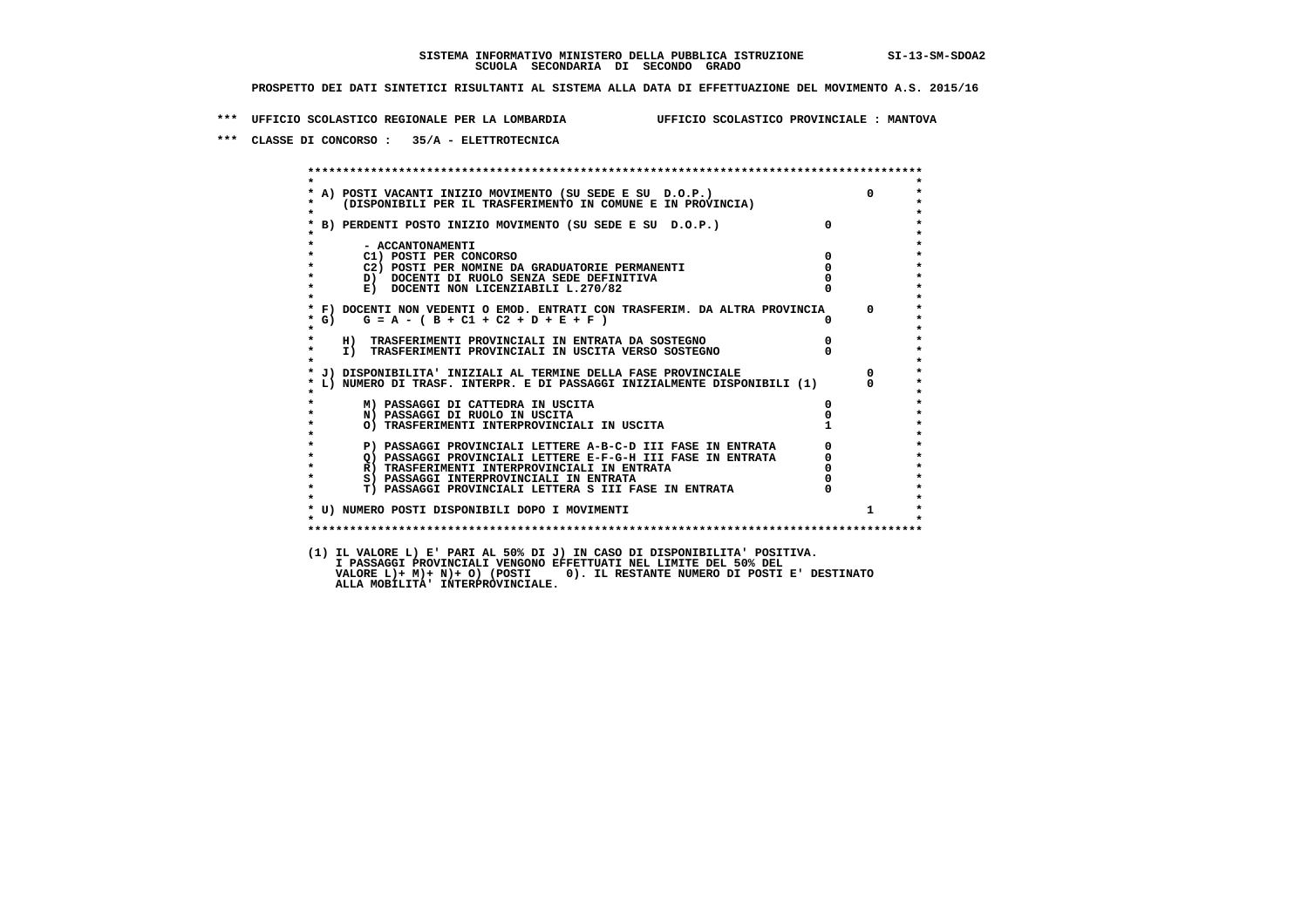**\*\*\* UFFICIO SCOLASTICO REGIONALE PER LA LOMBARDIA UFFICIO SCOLASTICO PROVINCIALE : MANTOVA**

 **\*\*\* CLASSE DI CONCORSO : 36/A - FILOSOFIA, PSICOLOGIA E SCIENZE DELL' EDUCAZIONE**

 **\*\*\*\*\*\*\*\*\*\*\*\*\*\*\*\*\*\*\*\*\*\*\*\*\*\*\*\*\*\*\*\*\*\*\*\*\*\*\*\*\*\*\*\*\*\*\*\*\*\*\*\*\*\*\*\*\*\*\*\*\*\*\*\*\*\*\*\*\*\*\*\*\*\*\*\*\*\*\*\*\*\*\*\*\*\*\*\* \* \* \* A) POSTI VACANTI INIZIO MOVIMENTO (SU SEDE E SU D.O.P.) 0 \* \* (DISPONIBILI PER IL TRASFERIMENTO IN COMUNE E IN PROVINCIA) \* \* \* \* B) PERDENTI POSTO INIZIO MOVIMENTO (SU SEDE E SU D.O.P.) 0 \* \* \* \* - ACCANTONAMENTI \* \* C1) POSTI PER CONCORSO 0 \* \* C2) POSTI PER NOMINE DA GRADUATORIE PERMANENTI 0 \*b**  $\overline{D}$  **docenti di RUOLO SENZA SEDE DEFINITIVA**  $\overline{D}$  **0**  $\overline{D}$  **0**  $\overline{D}$  **0**  $\overline{D}$  **0**  $\overline{D}$  **0**  $\overline{D}$  **0**  $\overline{D}$  **0**  $\overline{D}$  **0**  $\overline{D}$  **0**  $\overline{D}$  **0**  $\overline{D}$  **0**  $\overline{D}$  **0**  $\overline{D}$  **0 E) DOCENTI NON LICENZIABILI L.270/82 \* \* \* F) DOCENTI NON VEDENTI O EMOD. ENTRATI CON TRASFERIM. DA ALTRA PROVINCIA 0 \* \* G) G = A - ( B + C1 + C2 + D + E + F ) 0 \* \* \* \* H) TRASFERIMENTI PROVINCIALI IN ENTRATA DA SOSTEGNO 1 \* \* I) TRASFERIMENTI PROVINCIALI IN USCITA VERSO SOSTEGNO 0 \* \* \* \* J) DISPONIBILITA' INIZIALI AL TERMINE DELLA FASE PROVINCIALE -1 \* \* L) NUMERO DI TRASF. INTERPR. E DI PASSAGGI INIZIALMENTE DISPONIBILI (1) -1 \* \* \* \* M) PASSAGGI DI CATTEDRA IN USCITA 1 \* \* N) PASSAGGI DI RUOLO IN USCITA 0 \*O) TRASFERIMENTI INTERPROVINCIALI IN USCITA \* \* P) PASSAGGI PROVINCIALI LETTERE A-B-C-D III FASE IN ENTRATA** 0 <sup>0</sup> **DASSAGGI PROVINCIALI LETTERE E-F-G-H** III FASE IN ENTRATA 0 <sup>0</sup> **2) PASSAGGI PROVINCIALI LETTERE E-F-G-H III FASE IN ENTRATA 6 0 R**) TRASFERIMENTI INTERPROVINCIALI IN ENTRATA 6 **0 R**) TRASFERIMENTI INTERPROVINCIALI IN ENTRATA  $\begin{bmatrix} 0 & 0 \\ 0 & 0 \\ 0 & 0 \end{bmatrix}$ **8) PASSAGGI INTERPROVINCIALI IN ENTRATA**  $\ddot{\phantom{1}}$  **\* T) PASSAGGI PROVINCIALI LETTERA S III FASE IN ENTRATA 1 \*** $\star$  **\* \* \* U) NUMERO POSTI DISPONIBILI DOPO I MOVIMENTI 0 \* \* \* \*\*\*\*\*\*\*\*\*\*\*\*\*\*\*\*\*\*\*\*\*\*\*\*\*\*\*\*\*\*\*\*\*\*\*\*\*\*\*\*\*\*\*\*\*\*\*\*\*\*\*\*\*\*\*\*\*\*\*\*\*\*\*\*\*\*\*\*\*\*\*\*\*\*\*\*\*\*\*\*\*\*\*\*\*\*\*\* (1) IL VALORE L) E' PARI AL 50% DI J) IN CASO DI DISPONIBILITA' POSITIVA. I PASSAGGI PROVINCIALI VENGONO EFFETTUATI NEL LIMITE DEL 50% DEL VALORE L)+ M)+ N)+ O) (POSTI 0). IL RESTANTE NUMERO DI POSTI E' DESTINATO ALLA MOBILITA' INTERPROVINCIALE.**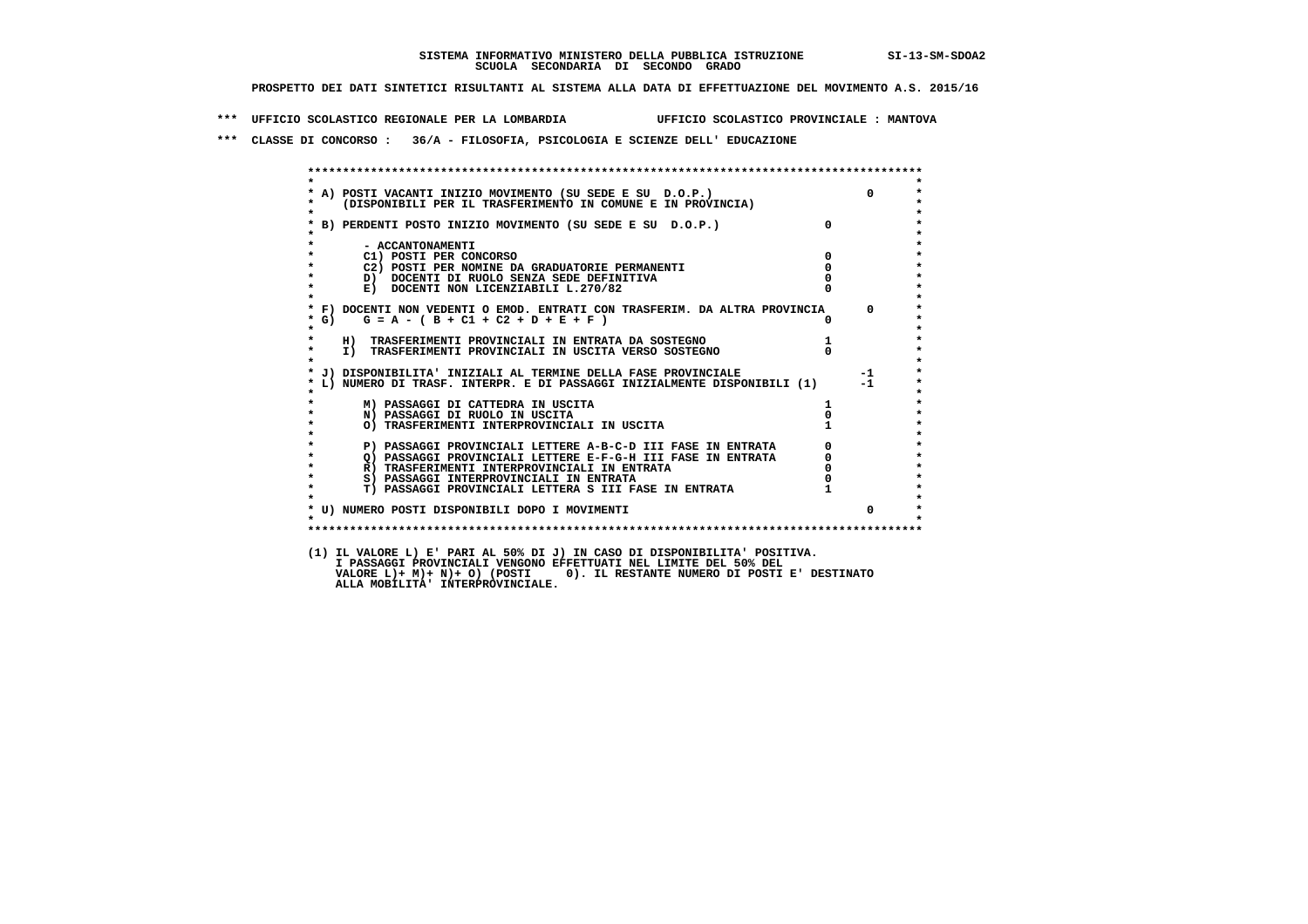**\*\*\* UFFICIO SCOLASTICO REGIONALE PER LA LOMBARDIA UFFICIO SCOLASTICO PROVINCIALE : MANTOVA**

 **\*\*\* CLASSE DI CONCORSO : 37/A - FILOSOFIA E STORIA**

|                                            | A) POSTI VACANTI INIZIO MOVIMENTO (SU SEDE E SU D.O.P.)<br>(DISPONIBILI PER IL TRASFERIMENTO IN COMUNE E IN PROVINCIA)     |                | $\mathbf{1}$                                    |
|--------------------------------------------|----------------------------------------------------------------------------------------------------------------------------|----------------|-------------------------------------------------|
|                                            | * B) PERDENTI POSTO INIZIO MOVIMENTO (SU SEDE E SU D.O.P.)                                                                 | $\overline{0}$ |                                                 |
| - ACCANTONAMENTI<br>C1) POSTI PER CONCORSO |                                                                                                                            | $\overline{0}$ |                                                 |
|                                            | C2) POSTI PER NOMINE DA GRADUATORIE PERMANENTI                                                                             | $\mathbf{0}$   |                                                 |
|                                            | D) DOCENTI DI RUOLO SENZA SEDE DEFINITIVA                                                                                  |                |                                                 |
|                                            | E) DOCENTI NON LICENZIABILI L.270/82                                                                                       |                |                                                 |
| $*$ G)                                     | * F) DOCENTI NON VEDENTI O EMOD. ENTRATI CON TRASFERIM. DA ALTRA PROVINCIA<br>$G = A - (B + C1 + C2 + D + E + F)$          | $\mathsf{n}$   | $\overline{0}$                                  |
|                                            | H) TRASFERIMENTI PROVINCIALI IN ENTRATA DA SOSTEGNO                                                                        | $\overline{0}$ |                                                 |
|                                            | I) TRASFERIMENTI PROVINCIALI IN USCITA VERSO SOSTEGNO                                                                      |                |                                                 |
|                                            | * J) DISPONIBILITA' INIZIALI AL TERMINE DELLA FASE PROVINCIALE                                                             |                | $\Omega$                                        |
|                                            | L) NUMERO DI TRASF. INTERPR. E DI PASSAGGI INIZIALMENTE DISPONIBILI (1)                                                    |                | $\Omega$                                        |
|                                            | M) PASSAGGI DI CATTEDRA IN USCITA                                                                                          | $\mathbf{0}$   |                                                 |
|                                            | N) PASSAGGI DI RUOLO IN USCITA                                                                                             |                |                                                 |
|                                            | O) TRASFERIMENTI INTERPROVINCIALI IN USCITA                                                                                |                |                                                 |
|                                            | P) PASSAGGI PROVINCIALI LETTERE A-B-C-D III FASE IN ENTRATA                                                                |                | $\begin{array}{c} 0 \\ 1 \\ 0 \\ 1 \end{array}$ |
|                                            | P) PASSAGGI PROVINCIALI LETTERE A-B-C-D III FASE IN ENIRAIA Q) PASSAGGI PROVINCIALI LETTERE E-G-G-H III FASE IN ENTRATA Q) |                |                                                 |
|                                            |                                                                                                                            |                |                                                 |
|                                            | S) PASSAGGI INTERPROVINCIALI IN ENTRATA                                                                                    |                |                                                 |
|                                            | T) PASSAGGI PROVINCIALI LETTERA S III FASE IN ENTRATA                                                                      |                |                                                 |
|                                            | * U) NUMERO POSTI DISPONIBILI DOPO I MOVIMENTI                                                                             |                | $\Omega$                                        |
|                                            |                                                                                                                            |                |                                                 |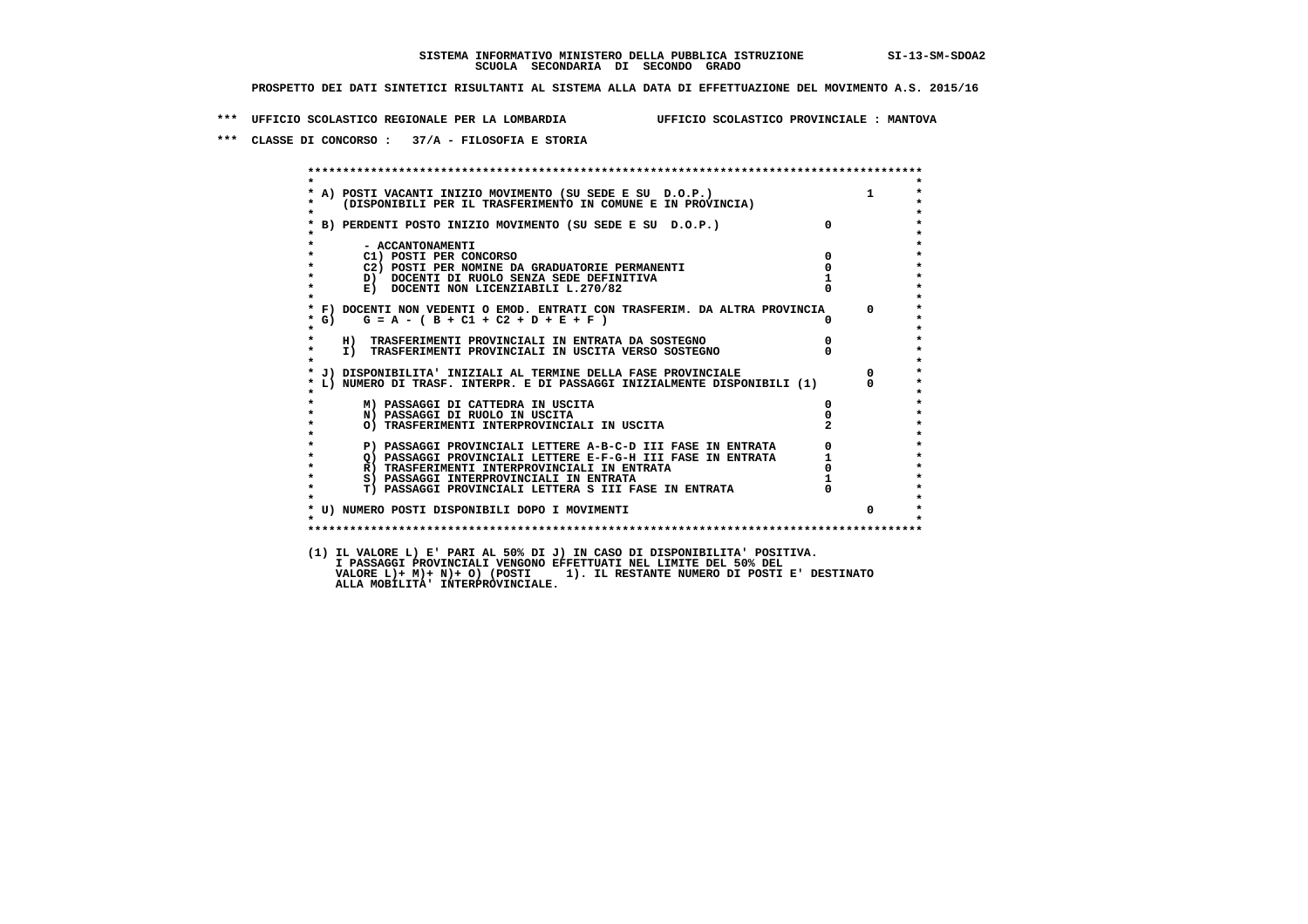**\*\*\* UFFICIO SCOLASTICO REGIONALE PER LA LOMBARDIA UFFICIO SCOLASTICO PROVINCIALE : MANTOVA**

 **\*\*\* CLASSE DI CONCORSO : 38/A - FISICA**

 **\*\*\*\*\*\*\*\*\*\*\*\*\*\*\*\*\*\*\*\*\*\*\*\*\*\*\*\*\*\*\*\*\*\*\*\*\*\*\*\*\*\*\*\*\*\*\*\*\*\*\*\*\*\*\*\*\*\*\*\*\*\*\*\*\*\*\*\*\*\*\*\*\*\*\*\*\*\*\*\*\*\*\*\*\*\*\*\* \* \*** $\bullet$  **\* A) POSTI VACANTI INIZIO MOVIMENTO (SU SEDE E SU D.O.P.) 1 \*** $\star$  **\* (DISPONIBILI PER IL TRASFERIMENTO IN COMUNE E IN PROVINCIA) \*** $\bullet$  **\* \* \* B) PERDENTI POSTO INIZIO MOVIMENTO (SU SEDE E SU D.O.P.) 0 \* \* \* \* - ACCANTONAMENTI \* \* C1) POSTI PER CONCORSO 0 \* \* C2) POSTI PER NOMINE DA GRADUATORIE PERMANENTI 0 \*D)** DOCENTI DI RUOLO SENZA SEDE DEFINITIVA 1<br> **E)** DOCENTI NON LICENZIABILI L. 270/82 0 **E) DOCENTI NON LICENZIABILI L.270/82 \* \* \* F) DOCENTI NON VEDENTI O EMOD. ENTRATI CON TRASFERIM. DA ALTRA PROVINCIA 0 \* \* G) G = A - ( B + C1 + C2 + D + E + F ) 0 \* \* \* \* H) TRASFERIMENTI PROVINCIALI IN ENTRATA DA SOSTEGNO 0 \* \* I) TRASFERIMENTI PROVINCIALI IN USCITA VERSO SOSTEGNO 0 \* \* \* \* J) DISPONIBILITA' INIZIALI AL TERMINE DELLA FASE PROVINCIALE 0 \* \* L) NUMERO DI TRASF. INTERPR. E DI PASSAGGI INIZIALMENTE DISPONIBILI (1) 0 \* \* \* \* M) PASSAGGI DI CATTEDRA IN USCITA 0 \* \* N) PASSAGGI DI RUOLO IN USCITA 0 \* \* O) TRASFERIMENTI INTERPROVINCIALI IN USCITA 0 \* \* \* P) PASSAGGI PROVINCIALI LETTERE A-B-C-D III FASE IN ENTRATA** 0 <sup>0</sup> **DASSAGGI PROVINCIALI LETTERE E-F-G-H** III FASE IN ENTRATA 0 <sup>0</sup>  $\star$  **\* Q) PASSAGGI PROVINCIALI LETTERE E-F-G-H III FASE IN ENTRATA 0 \*R)** TRASFERIMENTI INTERPROVINCIALI IN ENTRATA  $\begin{bmatrix} 0 & 0 \\ 0 & 0 \\ 0 & 0 \end{bmatrix}$  PASSAGGI INTERPROVINCIALI IN ENTRATA  $\begin{bmatrix} 0 & 0 \\ 0 & 0 \\ 0 & 0 \end{bmatrix}$  **\* S) PASSAGGI INTERPROVINCIALI IN ENTRATA 0 \*** $\ddot{\phantom{1}}$  **\* T) PASSAGGI PROVINCIALI LETTERA S III FASE IN ENTRATA 0 \*** $\star$  **\* \* \* U) NUMERO POSTI DISPONIBILI DOPO I MOVIMENTI 0 \* \* \* \*\*\*\*\*\*\*\*\*\*\*\*\*\*\*\*\*\*\*\*\*\*\*\*\*\*\*\*\*\*\*\*\*\*\*\*\*\*\*\*\*\*\*\*\*\*\*\*\*\*\*\*\*\*\*\*\*\*\*\*\*\*\*\*\*\*\*\*\*\*\*\*\*\*\*\*\*\*\*\*\*\*\*\*\*\*\*\***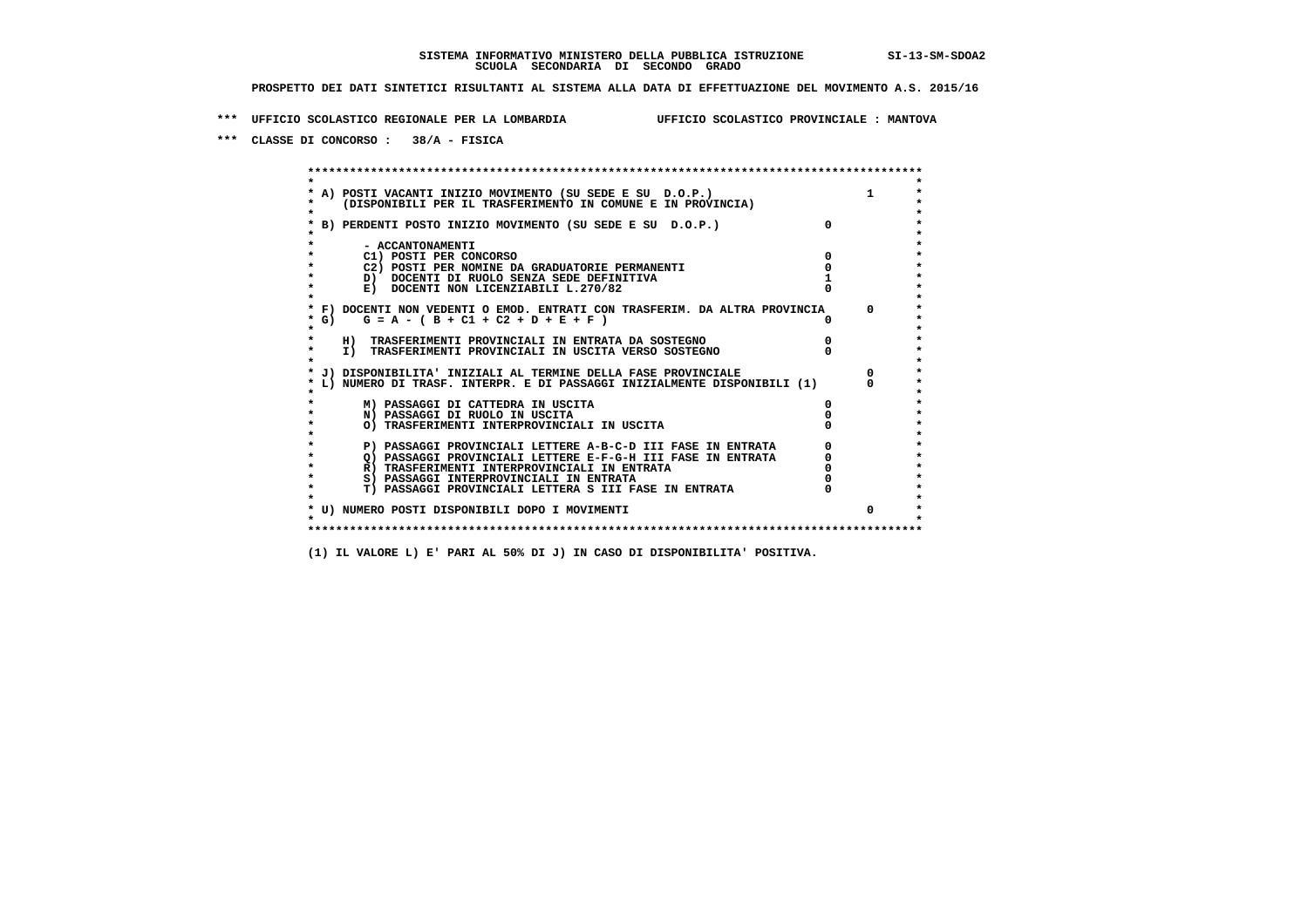**\*\*\* UFFICIO SCOLASTICO REGIONALE PER LA LOMBARDIA UFFICIO SCOLASTICO PROVINCIALE : MANTOVA**

 **\*\*\* CLASSE DI CONCORSO : 39/A - GEOGRAFIA**

 **\*\*\*\*\*\*\*\*\*\*\*\*\*\*\*\*\*\*\*\*\*\*\*\*\*\*\*\*\*\*\*\*\*\*\*\*\*\*\*\*\*\*\*\*\*\*\*\*\*\*\*\*\*\*\*\*\*\*\*\*\*\*\*\*\*\*\*\*\*\*\*\*\*\*\*\*\*\*\*\*\*\*\*\*\*\*\*\* \* \*** $\bullet$  **\* A) POSTI VACANTI INIZIO MOVIMENTO (SU SEDE E SU D.O.P.) 0 \*** $\star$  **\* (DISPONIBILI PER IL TRASFERIMENTO IN COMUNE E IN PROVINCIA) \*** $\bullet$  **\* \* \* B) PERDENTI POSTO INIZIO MOVIMENTO (SU SEDE E SU D.O.P.) 0 \* \* \* \* - ACCANTONAMENTI \* \* C1) POSTI PER CONCORSO 0 \* \* C2) POSTI PER NOMINE DA GRADUATORIE PERMANENTI 0 \*D)** DOCENTI DI RUOLO SENZA SEDE DEFINITIVA  $\overline{a}$  0  $\overline{b}$  0  $\overline{c}$  0  $\overline{c}$  0  $\overline{c}$  0  $\overline{a}$  0  $\overline{b}$ **E) DOCENTI NON LICENZIABILI L.270/82 \* \* \* F) DOCENTI NON VEDENTI O EMOD. ENTRATI CON TRASFERIM. DA ALTRA PROVINCIA 0 \***  $\star$  **G)** G = A - ( B + C1 + C2 + D + E + F )  **\* \* \* H) TRASFERIMENTI PROVINCIALI IN ENTRATA DA SOSTEGNO 0 \* \* I) TRASFERIMENTI PROVINCIALI IN USCITA VERSO SOSTEGNO 0 \* \* \* \* J) DISPONIBILITA' INIZIALI AL TERMINE DELLA FASE PROVINCIALE 0 \* \* L) NUMERO DI TRASF. INTERPR. E DI PASSAGGI INIZIALMENTE DISPONIBILI (1) 0 \* \* \* \* M) PASSAGGI DI CATTEDRA IN USCITA 0 \* \* N) PASSAGGI DI RUOLO IN USCITA 0 \* \* O) TRASFERIMENTI INTERPROVINCIALI IN USCITA 0 \* \* \* \* P) PASSAGGI PROVINCIALI LETTERE A-B-C-D III FASE IN ENTRATA 0 \*** $\star$  **\* Q) PASSAGGI PROVINCIALI LETTERE E-F-G-H III FASE IN ENTRATA 0 \*R)** TRASFERIMENTI INTERPROVINCIALI IN ENTRATA  $\begin{bmatrix} 0 & 0 \\ 0 & 0 \\ 0 & 0 \end{bmatrix}$  PASSAGGI INTERPROVINCIALI IN ENTRATA  $\begin{bmatrix} 0 & 0 \\ 0 & 0 \\ 0 & 0 \end{bmatrix}$  **\* S) PASSAGGI INTERPROVINCIALI IN ENTRATA 0 \*** $\ddot{\phantom{1}}$  **\* T) PASSAGGI PROVINCIALI LETTERA S III FASE IN ENTRATA 0 \*** $\star$  **\* \* \* U) NUMERO POSTI DISPONIBILI DOPO I MOVIMENTI 0 \* \* \* \*\*\*\*\*\*\*\*\*\*\*\*\*\*\*\*\*\*\*\*\*\*\*\*\*\*\*\*\*\*\*\*\*\*\*\*\*\*\*\*\*\*\*\*\*\*\*\*\*\*\*\*\*\*\*\*\*\*\*\*\*\*\*\*\*\*\*\*\*\*\*\*\*\*\*\*\*\*\*\*\*\*\*\*\*\*\*\***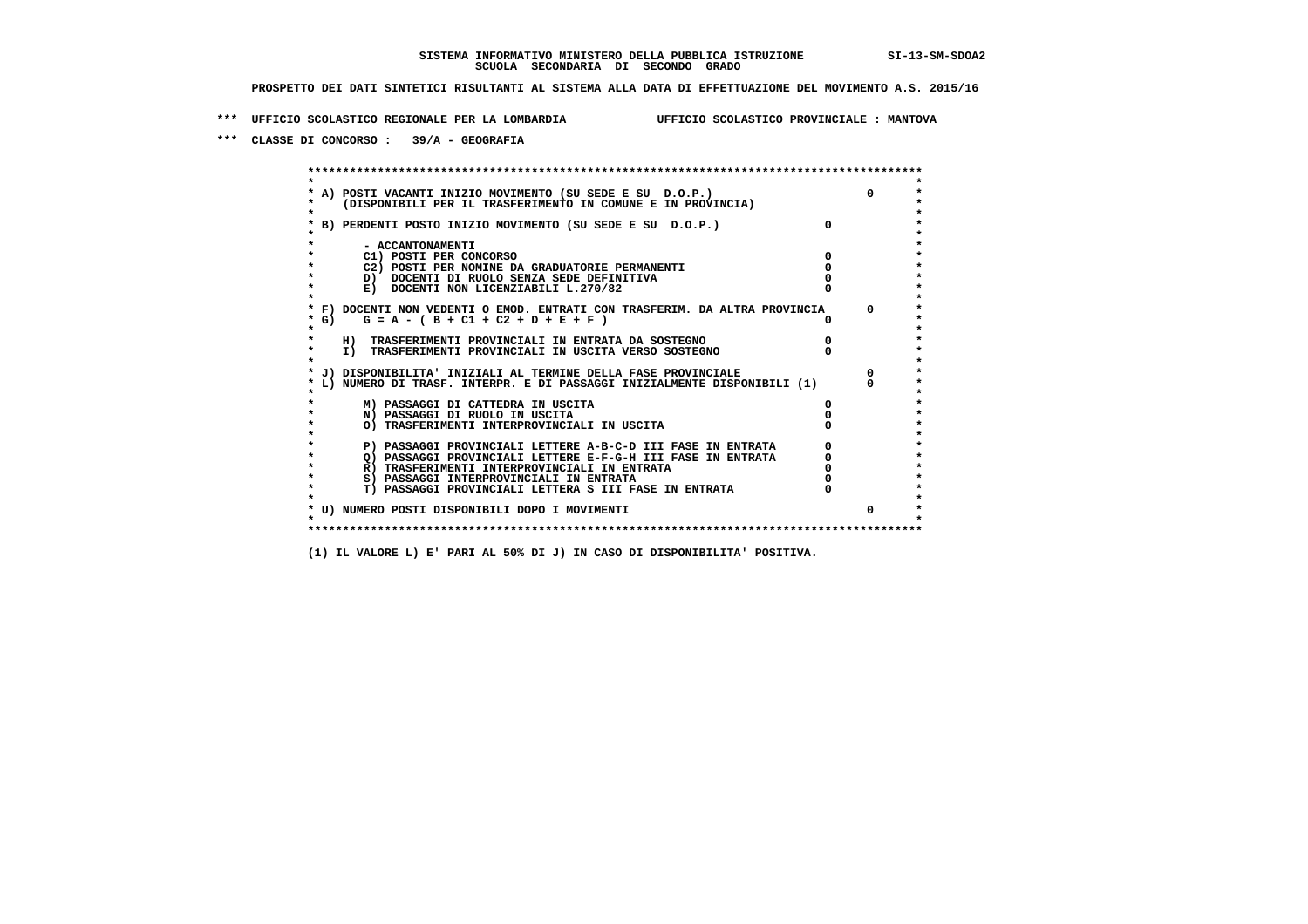**\*\*\* UFFICIO SCOLASTICO REGIONALE PER LA LOMBARDIA UFFICIO SCOLASTICO PROVINCIALE : MANTOVA**

 **\*\*\* CLASSE DI CONCORSO : 40/A - IGIENE, ANATOMIA, FISIOLOGIA, PATOLOGIA GENERALE E DELL'APPARATO MASTICATORIO**

|         | A) POSTI VACANTI INIZIO MOVIMENTO (SU SEDE E SU D.O.P.)                    |  |
|---------|----------------------------------------------------------------------------|--|
|         | (DISPONIBILI PER IL TRASFERIMENTO IN COMUNE E IN PROVINCIA)                |  |
|         |                                                                            |  |
|         | B) PERDENTI POSTO INIZIO MOVIMENTO (SU SEDE E SU D.O.P.)                   |  |
|         |                                                                            |  |
|         | - ACCANTONAMENTI                                                           |  |
|         | C1) POSTI PER CONCORSO                                                     |  |
|         | C2) POSTI PER NOMINE DA GRADUATORIE PERMANENTI                             |  |
|         | D) DOCENTI DI RUOLO SENZA SEDE DEFINITIVA                                  |  |
|         | E) DOCENTI NON LICENZIABILI L.270/82                                       |  |
|         | * F) DOCENTI NON VEDENTI O EMOD. ENTRATI CON TRASFERIM. DA ALTRA PROVINCIA |  |
| * G) =  | $G = A - (B + C1 + C2 + D + E + F)$                                        |  |
| $\star$ |                                                                            |  |
|         | H) TRASFERIMENTI PROVINCIALI IN ENTRATA DA SOSTEGNO                        |  |
| $\star$ | I) TRASFERIMENTI PROVINCIALI IN USCITA VERSO SOSTEGNO                      |  |
|         |                                                                            |  |
|         | J) DISPONIBILITA' INIZIALI AL TERMINE DELLA FASE PROVINCIALE               |  |
|         | L) NUMERO DI TRASF. INTERPR. E DI PASSAGGI INIZIALMENTE DISPONIBILI (1)    |  |
|         | M) PASSAGGI DI CATTEDRA IN USCITA                                          |  |
|         | N) PASSAGGI DI RUOLO IN USCITA                                             |  |
|         | O) TRASFERIMENTI INTERPROVINCIALI IN USCITA                                |  |
|         |                                                                            |  |
|         | P) PASSAGGI PROVINCIALI LETTERE A-B-C-D III FASE IN ENTRATA                |  |
|         | O) PASSAGGI PROVINCIALI LETTERE E-F-G-H III FASE IN ENTRATA                |  |
|         | R) TRASFERIMENTI INTERPROVINCIALI IN ENTRATA                               |  |
|         | S) PASSAGGI INTERPROVINCIALI IN ENTRATA                                    |  |
|         | T) PASSAGGI PROVINCIALI LETTERA S III FASE IN ENTRATA                      |  |
|         |                                                                            |  |
|         | * U) NUMERO POSTI DISPONIBILI DOPO I MOVIMENTI                             |  |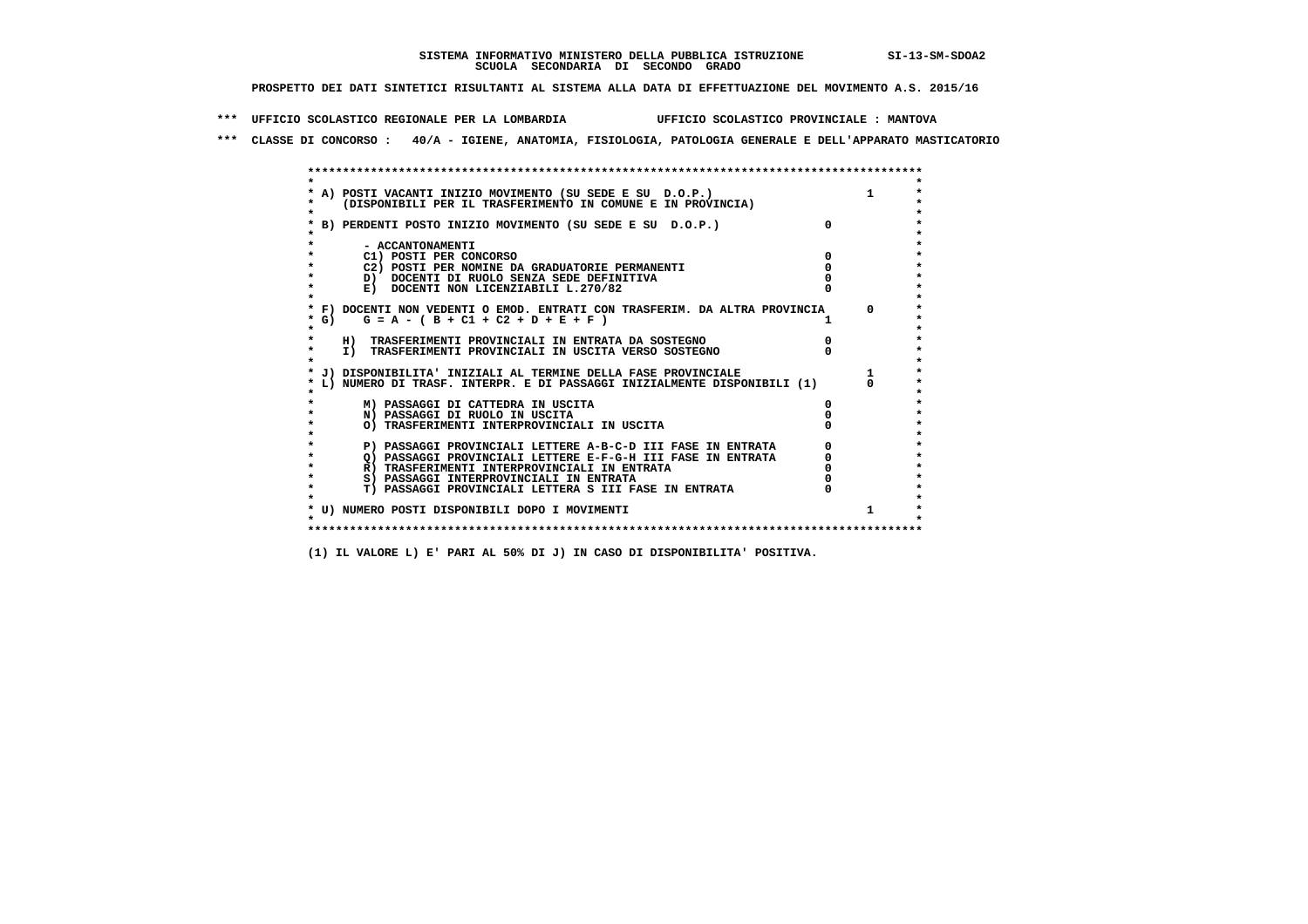**\*\*\* UFFICIO SCOLASTICO REGIONALE PER LA LOMBARDIA UFFICIO SCOLASTICO PROVINCIALE : MANTOVA**

 **\*\*\* CLASSE DI CONCORSO : 42/A - INFORMATICA**

 **\*\*\*\*\*\*\*\*\*\*\*\*\*\*\*\*\*\*\*\*\*\*\*\*\*\*\*\*\*\*\*\*\*\*\*\*\*\*\*\*\*\*\*\*\*\*\*\*\*\*\*\*\*\*\*\*\*\*\*\*\*\*\*\*\*\*\*\*\*\*\*\*\*\*\*\*\*\*\*\*\*\*\*\*\*\*\*\* \* \*** $\bullet$  **\* A) POSTI VACANTI INIZIO MOVIMENTO (SU SEDE E SU D.O.P.) 0 \* \* (DISPONIBILI PER IL TRASFERIMENTO IN COMUNE E IN PROVINCIA) \*** $\bullet$  **\* \* \* B) PERDENTI POSTO INIZIO MOVIMENTO (SU SEDE E SU D.O.P.) 0 \* \* \* \* - ACCANTONAMENTI \* \* C1) POSTI PER CONCORSO 0 \* \* C2) POSTI PER NOMINE DA GRADUATORIE PERMANENTI 0 \*b b** docenti di RUOLO SENZA SEDE DEFINITIVA  $\overline{D}$  **b**  $\overline{D}$  0  $\overline{D}$  0  $\overline{D}$  0  $\overline{D}$  0  $\overline{D}$  0  $\overline{D}$  0  $\overline{D}$  0  $\overline{D}$  0  $\overline{D}$  0  $\overline{D}$  0  $\overline{D}$  0  $\overline{D}$  0  $\overline{D}$  0  $\overline{D}$  0  $\overline{D}$ **E) DOCENTI NON LICENZIABILI L.270/82 \* \* \* F) DOCENTI NON VEDENTI O EMOD. ENTRATI CON TRASFERIM. DA ALTRA PROVINCIA 0 \***  $\star$  **G)** G = A - ( B + C1 + C2 + D + E + F )  **\* \* \* H) TRASFERIMENTI PROVINCIALI IN ENTRATA DA SOSTEGNO 0 \* \* I) TRASFERIMENTI PROVINCIALI IN USCITA VERSO SOSTEGNO 0 \* \* \* \* J) DISPONIBILITA' INIZIALI AL TERMINE DELLA FASE PROVINCIALE 0 \* \* L) NUMERO DI TRASF. INTERPR. E DI PASSAGGI INIZIALMENTE DISPONIBILI (1) 0 \* \* \* \* M) PASSAGGI DI CATTEDRA IN USCITA 0 \* \* N) PASSAGGI DI RUOLO IN USCITA 0 \* \* O) TRASFERIMENTI INTERPROVINCIALI IN USCITA 2 \* \* \* P) PASSAGGI PROVINCIALI LETTERE A-B-C-D III FASE IN ENTRATA** 0 <sup>0</sup> **DASSAGGI PROVINCIALI LETTERE E-F-G-H** III FASE IN ENTRATA 0 <sup>0</sup>  **\* Q) PASSAGGI PROVINCIALI LETTERE E-F-G-H III FASE IN ENTRATA 0 \* \* R) TRASFERIMENTI INTERPROVINCIALI IN ENTRATA 1 \*8) PASSAGGI INTERPROVINCIALI IN ENTRATA 6 \*\*\*** 0 \*\*\*<br> **T) PASSAGGI PROVINCIALI LETTERA S III FASE IN ENTRATA** 0 \*\*\*  $\ddot{\phantom{1}}$  **\* T) PASSAGGI PROVINCIALI LETTERA S III FASE IN ENTRATA 0 \*** $\star$  **\* \*** $\star$  **\* U) NUMERO POSTI DISPONIBILI DOPO I MOVIMENTI 1 \* \* \* \*\*\*\*\*\*\*\*\*\*\*\*\*\*\*\*\*\*\*\*\*\*\*\*\*\*\*\*\*\*\*\*\*\*\*\*\*\*\*\*\*\*\*\*\*\*\*\*\*\*\*\*\*\*\*\*\*\*\*\*\*\*\*\*\*\*\*\*\*\*\*\*\*\*\*\*\*\*\*\*\*\*\*\*\*\*\*\* (1) IL VALORE L) E' PARI AL 50% DI J) IN CASO DI DISPONIBILITA' POSITIVA. I PASSAGGI PROVINCIALI VENGONO EFFETTUATI NEL LIMITE DEL 50% DEL VALORE L)+ M)+ N)+ O) (POSTI 1). IL RESTANTE NUMERO DI POSTI E' DESTINATO ALLA MOBILITA' INTERPROVINCIALE.**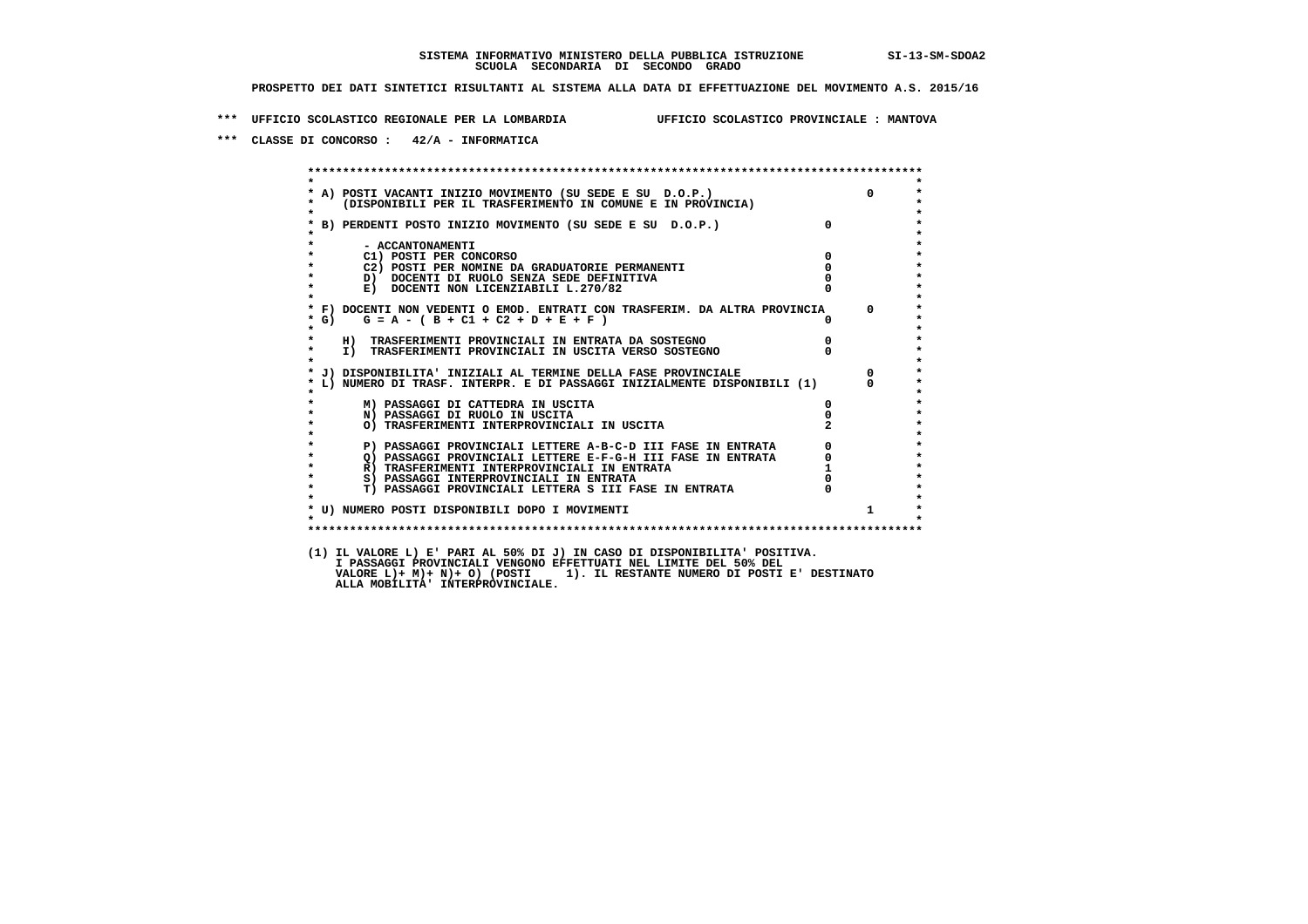**\*\*\* UFFICIO SCOLASTICO REGIONALE PER LA LOMBARDIA UFFICIO SCOLASTICO PROVINCIALE : MANTOVA**

 **\*\*\* CLASSE DI CONCORSO : 47/A - MATEMATICA**

 **\*\*\*\*\*\*\*\*\*\*\*\*\*\*\*\*\*\*\*\*\*\*\*\*\*\*\*\*\*\*\*\*\*\*\*\*\*\*\*\*\*\*\*\*\*\*\*\*\*\*\*\*\*\*\*\*\*\*\*\*\*\*\*\*\*\*\*\*\*\*\*\*\*\*\*\*\*\*\*\*\*\*\*\*\*\*\*\* \* \*** $\bullet$  **\* A) POSTI VACANTI INIZIO MOVIMENTO (SU SEDE E SU D.O.P.) 2 \*** $\star$  **\* (DISPONIBILI PER IL TRASFERIMENTO IN COMUNE E IN PROVINCIA) \*** $\bullet$  **\* \* \* B) PERDENTI POSTO INIZIO MOVIMENTO (SU SEDE E SU D.O.P.) 0 \* \* \* \* - ACCANTONAMENTI \* \* C1) POSTI PER CONCORSO 0 \* \* C2) POSTI PER NOMINE DA GRADUATORIE PERMANENTI 0 \*D)** DOCENTI DI RUOLO SENZA SEDE DEFINITIVA  $\overline{z}$  **2**  $\overline{z}$  **2**  $\overline{z}$  **2**  $\overline{z}$  **2**  $\overline{z}$  **2**  $\overline{z}$  **2**  $\overline{z}$  **2**  $\overline{z}$  **2**  $\overline{z}$  **2**  $\overline{z}$  **2**  $\overline{z}$  **2**  $\overline{z}$  **2**  $\overline{z}$  **2**  $\overline{z}$  **E) DOCENTI NON LICENZIABILI L.270/82 \* \* \* F) DOCENTI NON VEDENTI O EMOD. ENTRATI CON TRASFERIM. DA ALTRA PROVINCIA 0 \***  $\star$  **G)** G = A - ( B + C1 + C2 + D + E + F )  **\* \* \* H) TRASFERIMENTI PROVINCIALI IN ENTRATA DA SOSTEGNO 0 \* \* I) TRASFERIMENTI PROVINCIALI IN USCITA VERSO SOSTEGNO 0 \* \* \* \* J) DISPONIBILITA' INIZIALI AL TERMINE DELLA FASE PROVINCIALE 0 \* \* L) NUMERO DI TRASF. INTERPR. E DI PASSAGGI INIZIALMENTE DISPONIBILI (1) 0 \* \* \* \* M) PASSAGGI DI CATTEDRA IN USCITA 1 \* \* N) PASSAGGI DI RUOLO IN USCITA 0 \* \* O) TRASFERIMENTI INTERPROVINCIALI IN USCITA 0 \* \* \* P) PASSAGGI PROVINCIALI LETTERE A-B-C-D III FASE IN ENTRATA 0 \*\*\***<br>0 passaggi provinciali lettere e-f-G-H iii fase in entrata \*\*\*\*\*\*\*\*\*\*\*\*\*\*\*\*\*\*\*\*\* **2) PASSAGGI PROVINCIALI LETTERE E-F-G-H III FASE IN ENTRATA 6**  $\overline{Q}$  **PASSAGGI PROVINCIALI LETTERE E-F-G-H III FASE IN ENTRATA** 0  **\* R) TRASFERIMENTI INTERPROVINCIALI IN ENTRATA 1 \*8) PASSAGGI INTERPROVINCIALI IN ENTRATA 6 \*\*\*** 0 \*\*\*<br> **T) PASSAGGI PROVINCIALI LETTERA S III FASE IN ENTRATA** 0 \*\*\*  $\ddot{\phantom{1}}$  **\* T) PASSAGGI PROVINCIALI LETTERA S III FASE IN ENTRATA 0 \*** $\star$  **\* \* \* U) NUMERO POSTI DISPONIBILI DOPO I MOVIMENTI 0 \* \* \* \*\*\*\*\*\*\*\*\*\*\*\*\*\*\*\*\*\*\*\*\*\*\*\*\*\*\*\*\*\*\*\*\*\*\*\*\*\*\*\*\*\*\*\*\*\*\*\*\*\*\*\*\*\*\*\*\*\*\*\*\*\*\*\*\*\*\*\*\*\*\*\*\*\*\*\*\*\*\*\*\*\*\*\*\*\*\*\* (1) IL VALORE L) E' PARI AL 50% DI J) IN CASO DI DISPONIBILITA' POSITIVA. I PASSAGGI PROVINCIALI VENGONO EFFETTUATI NEL LIMITE DEL 50% DEL VALORE L)+ M)+ N)+ O) (POSTI 0). IL RESTANTE NUMERO DI POSTI E' DESTINATO ALLA MOBILITA' INTERPROVINCIALE.**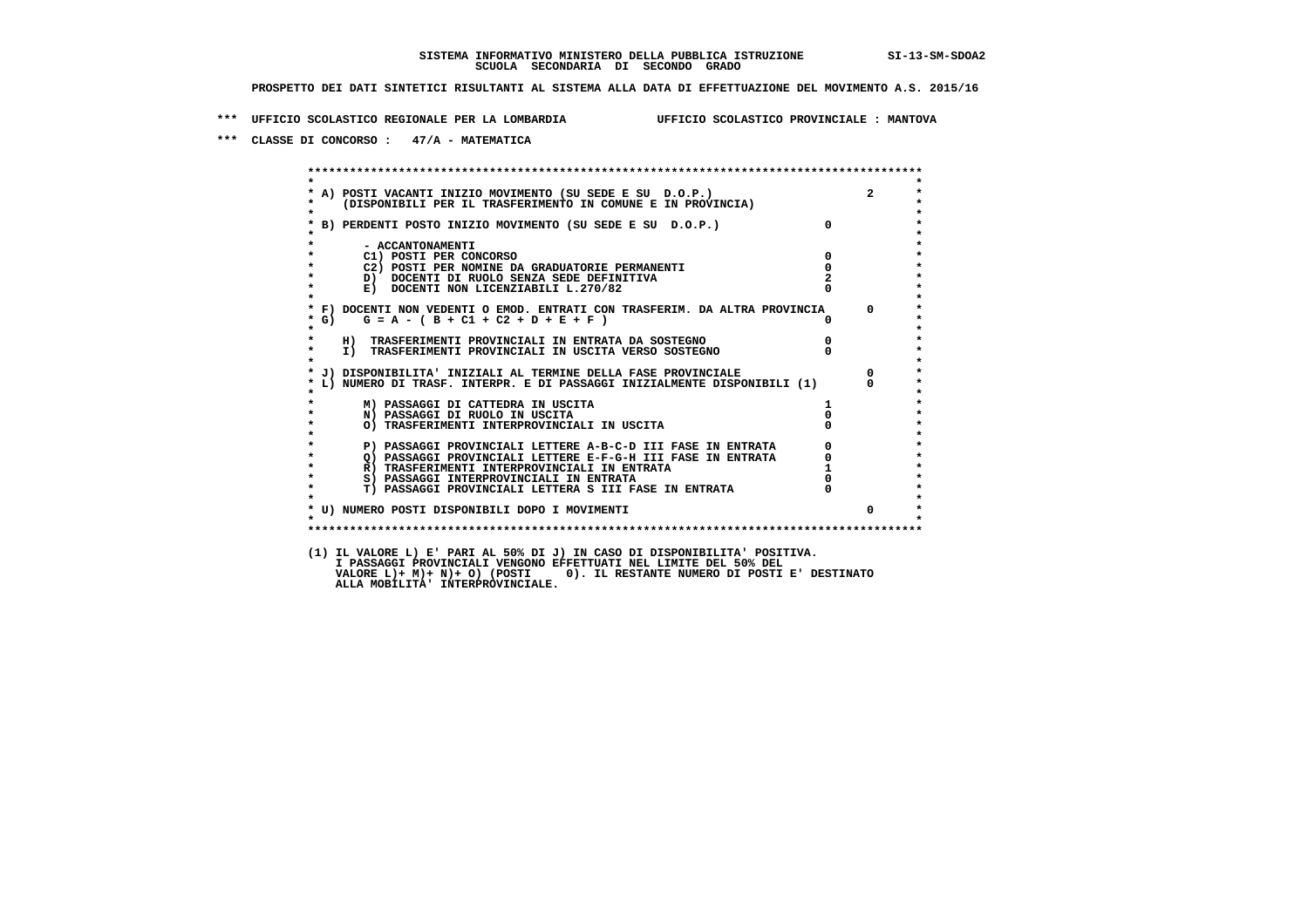**\*\*\* UFFICIO SCOLASTICO REGIONALE PER LA LOMBARDIA UFFICIO SCOLASTICO PROVINCIALE : MANTOVA**

 **\*\*\* CLASSE DI CONCORSO : 48/A - MATEMATICA APPLICATA**

 **\*\*\*\*\*\*\*\*\*\*\*\*\*\*\*\*\*\*\*\*\*\*\*\*\*\*\*\*\*\*\*\*\*\*\*\*\*\*\*\*\*\*\*\*\*\*\*\*\*\*\*\*\*\*\*\*\*\*\*\*\*\*\*\*\*\*\*\*\*\*\*\*\*\*\*\*\*\*\*\*\*\*\*\*\*\*\*\* \* \* \* A) POSTI VACANTI INIZIO MOVIMENTO (SU SEDE E SU D.O.P.) 3 \* \* (DISPONIBILI PER IL TRASFERIMENTO IN COMUNE E IN PROVINCIA) \* \* \* \* B) PERDENTI POSTO INIZIO MOVIMENTO (SU SEDE E SU D.O.P.) 0 \* \* \* \* - ACCANTONAMENTI \* \* C1) POSTI PER CONCORSO 0 \* \* C2) POSTI PER NOMINE DA GRADUATORIE PERMANENTI 0 \*D)** DOCENTI DI RUOLO SENZA SEDE DEFINITIVA 1<br> **E)** DOCENTI NON LICENZIABILI L. 270/82 0 **E) DOCENTI NON LICENZIABILI L.270/82 \* \* \* F) DOCENTI NON VEDENTI O EMOD. ENTRATI CON TRASFERIM. DA ALTRA PROVINCIA 0 \* \* G) G = A - ( B + C1 + C2 + D + E + F ) 2 \* \* \* \* H) TRASFERIMENTI PROVINCIALI IN ENTRATA DA SOSTEGNO 0 \* \* I) TRASFERIMENTI PROVINCIALI IN USCITA VERSO SOSTEGNO 0 \* \* \* \* J) DISPONIBILITA' INIZIALI AL TERMINE DELLA FASE PROVINCIALE 2 \* \* L) NUMERO DI TRASF. INTERPR. E DI PASSAGGI INIZIALMENTE DISPONIBILI (1) 1 \* \* \* \* M) PASSAGGI DI CATTEDRA IN USCITA 0 \* \* N) PASSAGGI DI RUOLO IN USCITA 0 \* \* O) TRASFERIMENTI INTERPROVINCIALI IN USCITA 0 \* \* \* P) PASSAGGI PROVINCIALI LETTERE A-B-C-D III FASE IN ENTRATA 0 \*\*\***<br>0 passaggi provinciali lettere e-f-G-H iii fase in entrata \*\*\*\*\*\*\*\*\*\*\*\*\*\*\*\*\*\*\*\*\* **2) PASSAGGI PROVINCIALI LETTERE E-F-G-H III FASE IN ENTRATA 6**  $\overline{Q}$  **PASSAGGI PROVINCIALI LETTERE E-F-G-H III FASE IN ENTRATA** 0  **\* R) TRASFERIMENTI INTERPROVINCIALI IN ENTRATA 1 \*8) PASSAGGI INTERPROVINCIALI IN ENTRATA 6 \*\*\*** 0 \*\*\*<br> **T) PASSAGGI PROVINCIALI LETTERA S III FASE IN ENTRATA** 0 \*\*\*  $\ddot{\phantom{1}}$  **\* T) PASSAGGI PROVINCIALI LETTERA S III FASE IN ENTRATA 0 \*** $\star$  **\* \* \* U) NUMERO POSTI DISPONIBILI DOPO I MOVIMENTI 1 \* \* \* \*\*\*\*\*\*\*\*\*\*\*\*\*\*\*\*\*\*\*\*\*\*\*\*\*\*\*\*\*\*\*\*\*\*\*\*\*\*\*\*\*\*\*\*\*\*\*\*\*\*\*\*\*\*\*\*\*\*\*\*\*\*\*\*\*\*\*\*\*\*\*\*\*\*\*\*\*\*\*\*\*\*\*\*\*\*\*\* (1) IL VALORE L) E' PARI AL 50% DI J) IN CASO DI DISPONIBILITA' POSITIVA. I PASSAGGI PROVINCIALI VENGONO EFFETTUATI NEL LIMITE DEL 50% DEL VALORE L)+ M)+ N)+ O) (POSTI 0). IL RESTANTE NUMERO DI POSTI E' DESTINATO ALLA MOBILITA' INTERPROVINCIALE.**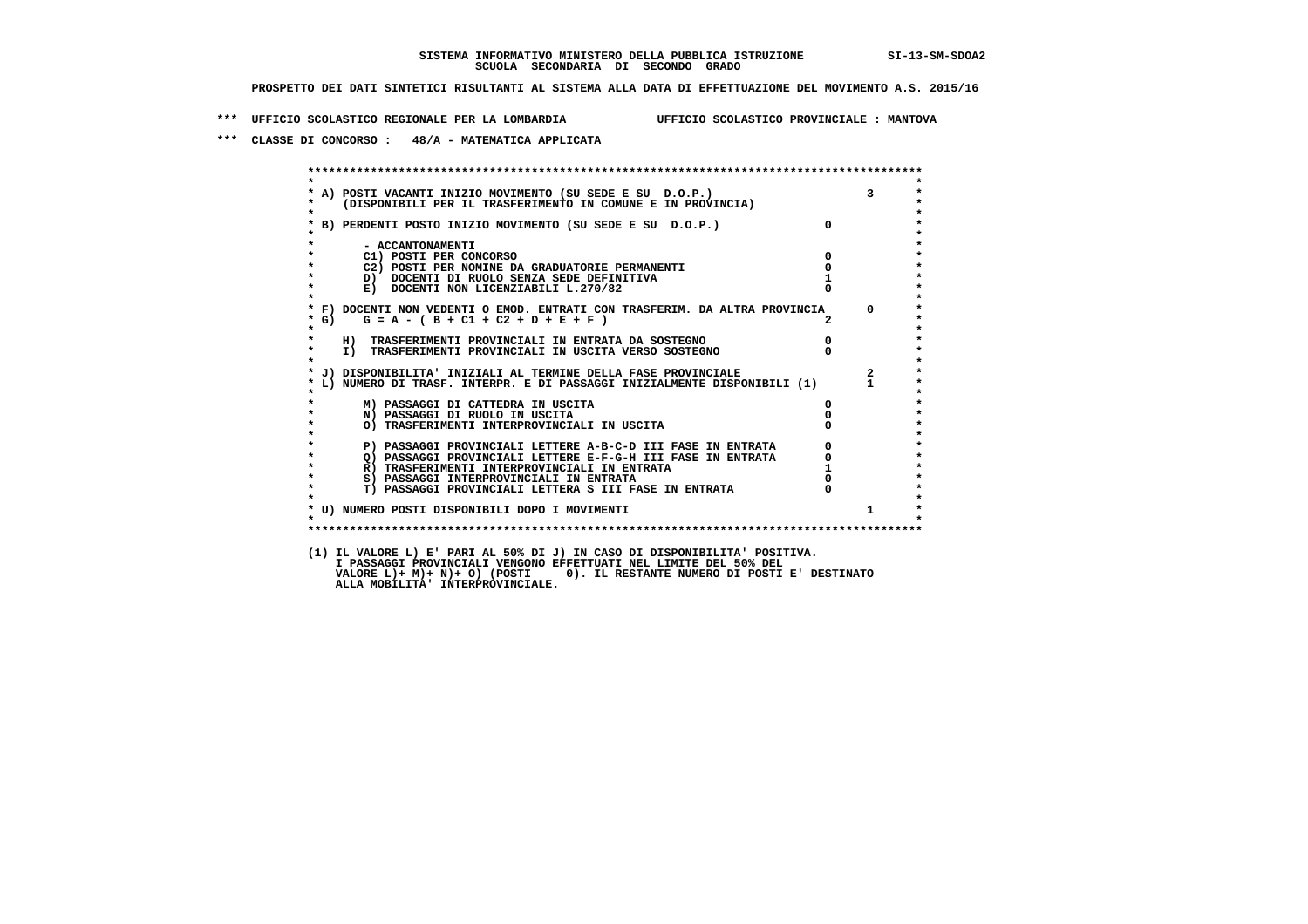**\*\*\* UFFICIO SCOLASTICO REGIONALE PER LA LOMBARDIA UFFICIO SCOLASTICO PROVINCIALE : MANTOVA**

 **\*\*\* CLASSE DI CONCORSO : 49/A - MATEMATICA E FISICA**

 **\*\*\*\*\*\*\*\*\*\*\*\*\*\*\*\*\*\*\*\*\*\*\*\*\*\*\*\*\*\*\*\*\*\*\*\*\*\*\*\*\*\*\*\*\*\*\*\*\*\*\*\*\*\*\*\*\*\*\*\*\*\*\*\*\*\*\*\*\*\*\*\*\*\*\*\*\*\*\*\*\*\*\*\*\*\*\*\* \* \* \* A) POSTI VACANTI INIZIO MOVIMENTO (SU SEDE E SU D.O.P.) 7 \* \* (DISPONIBILI PER IL TRASFERIMENTO IN COMUNE E IN PROVINCIA) \* \* \* \* B) PERDENTI POSTO INIZIO MOVIMENTO (SU SEDE E SU D.O.P.) 0 \* \* \* \* - ACCANTONAMENTI \* \* C1) POSTI PER CONCORSO 0 \* \* C2) POSTI PER NOMINE DA GRADUATORIE PERMANENTI 0 \*D)** DOCENTI DI RUOLO SENZA SEDE DEFINITIVA 3<br> **E)** DOCENTI NON LICENZIABILI I. 270/82 0 **E) DOCENTI NON LICENZIABILI L.270/82 \* \* \* F) DOCENTI NON VEDENTI O EMOD. ENTRATI CON TRASFERIM. DA ALTRA PROVINCIA 0 \* \* G) G = A - ( B + C1 + C2 + D + E + F ) 4 \* \* \* \* H) TRASFERIMENTI PROVINCIALI IN ENTRATA DA SOSTEGNO 0 \* \* I) TRASFERIMENTI PROVINCIALI IN USCITA VERSO SOSTEGNO 0 \* \* \* \* J) DISPONIBILITA' INIZIALI AL TERMINE DELLA FASE PROVINCIALE 4 \* \* L) NUMERO DI TRASF. INTERPR. E DI PASSAGGI INIZIALMENTE DISPONIBILI (1) 2 \* \* \* \* M) PASSAGGI DI CATTEDRA IN USCITA 0 \* \* N) PASSAGGI DI RUOLO IN USCITA 0 \* \* O) TRASFERIMENTI INTERPROVINCIALI IN USCITA 0 \* \* \* P) PASSAGGI PROVINCIALI LETTERE A-B-C-D III FASE IN ENTRATA** 0 <sup>0</sup> **DASSAGGI PROVINCIALI LETTERE E-F-G-H** III FASE IN ENTRATA 1 **2) PASSAGGI PROVINCIALI LETTERE E-F-G-H III FASE IN ENTRATA 1 \*** 1 **R**) **TRASFERIMENTI INTERPROVINCIALI** IN ENTRATA 1 \* <sup>1</sup>  **\* R) TRASFERIMENTI INTERPROVINCIALI IN ENTRATA 1 \*8) PASSAGGI INTERPROVINCIALI IN ENTRATA 6 \*\*\*** 0 \*\*\*<br> **T) PASSAGGI PROVINCIALI LETTERA S III FASE IN ENTRATA** 0 \*\*\*  $\ddot{\phantom{1}}$  **\* T) PASSAGGI PROVINCIALI LETTERA S III FASE IN ENTRATA 0 \*** $\star$  **\* \* \* U) NUMERO POSTI DISPONIBILI DOPO I MOVIMENTI 2 \* \* \* \*\*\*\*\*\*\*\*\*\*\*\*\*\*\*\*\*\*\*\*\*\*\*\*\*\*\*\*\*\*\*\*\*\*\*\*\*\*\*\*\*\*\*\*\*\*\*\*\*\*\*\*\*\*\*\*\*\*\*\*\*\*\*\*\*\*\*\*\*\*\*\*\*\*\*\*\*\*\*\*\*\*\*\*\*\*\*\* (1) IL VALORE L) E' PARI AL 50% DI J) IN CASO DI DISPONIBILITA' POSITIVA. I PASSAGGI PROVINCIALI VENGONO EFFETTUATI NEL LIMITE DEL 50% DEL VALORE L)+ M)+ N)+ O) (POSTI 1). IL RESTANTE NUMERO DI POSTI E' DESTINATO ALLA MOBILITA' INTERPROVINCIALE.**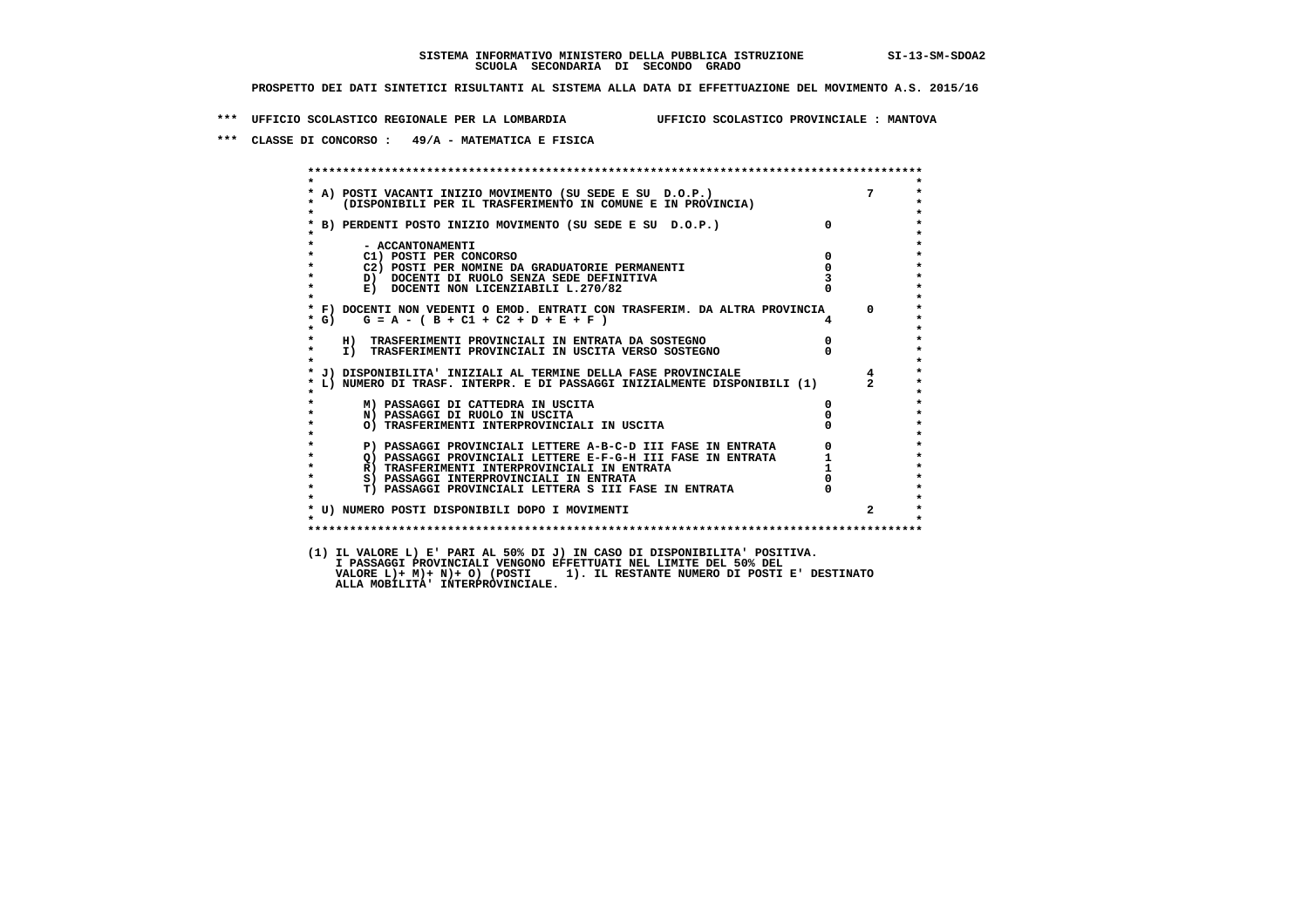**\*\*\* UFFICIO SCOLASTICO REGIONALE PER LA LOMBARDIA UFFICIO SCOLASTICO PROVINCIALE : MANTOVA**

 **\*\*\* CLASSE DI CONCORSO : 50/A - MATERIE LETTERARIE NEGLI ISTITUTI DI ISTRUZIONE SECONDARIA DI II GRADO**

|                   | * A) POSTI VACANTI INIZIO MOVIMENTO (SU SEDE E SU D.O.P.) 14<br>* (DISPONIBILI PER IL TRASFERIMENTO IN COMUNE E IN PROVINCIA) |              |          |
|-------------------|-------------------------------------------------------------------------------------------------------------------------------|--------------|----------|
| $\bullet$         |                                                                                                                               |              |          |
|                   | * B) PERDENTI POSTO INIZIO MOVIMENTO (SU SEDE E SU D.O.P.)                                                                    | $\Omega$     |          |
|                   | - ACCANTONAMENTI                                                                                                              |              |          |
| $\star$           | C1) POSTI PER CONCORSO                                                                                                        | $^{\circ}$   |          |
|                   | C2) POSTI PER NOMINE DA GRADUATORIE PERMANENTI                                                                                | $\mathbf{0}$ |          |
| $\star$           | D) DOCENTI DI RUOLO SENZA SEDE DEFINITIVA                                                                                     |              |          |
| $\star$           | E) DOCENTI NON LICENZIABILI L.270/82                                                                                          |              |          |
|                   | * F) DOCENTI NON VEDENTI O EMOD. ENTRATI CON TRASFERIM. DA ALTRA PROVINCIA                                                    |              | $\Omega$ |
| $*$ G)<br>$\star$ | $G = A - (B + C1 + C2 + D + E + F)$                                                                                           |              |          |
| *                 | H) TRASFERIMENTI PROVINCIALI IN ENTRATA DA SOSTEGNO                                                                           |              |          |
| $\star$           | I) TRASFERIMENTI PROVINCIALI IN USCITA VERSO SOSTEGNO                                                                         |              |          |
|                   | * J) DISPONIBILITA' INIZIALI AL TERMINE DELLA FASE PROVINCIALE                                                                |              | 8        |
|                   | * L) NUMERO DI TRASF. INTERPR. E DI PASSAGGI INIZIALMENTE DISPONIBILI (1)                                                     |              |          |
| $\star$           | M) PASSAGGI DI CATTEDRA IN USCITA                                                                                             | 0            |          |
| $\star$           | N) PASSAGGI DI RUOLO IN USCITA                                                                                                |              |          |
| $\star$           | O) TRASFERIMENTI INTERPROVINCIALI IN USCITA                                                                                   |              |          |
| $\star$           | P) PASSAGGI PROVINCIALI LETTERE A-B-C-D III FASE IN ENTRATA                                                                   |              |          |
|                   | Q) PASSAGGI PROVINCIALI LETTERE E-F-G-H III FASE IN ENTRATA                                                                   |              |          |
| $\star$           | R) TRASFERIMENTI INTERPROVINCIALI IN ENTRATA                                                                                  |              |          |
| $\star$           | S) PASSAGGI INTERPROVINCIALI IN ENTRATA                                                                                       |              |          |
| $\star$           | T) PASSAGGI PROVINCIALI LETTERA S III FASE IN ENTRATA                                                                         |              |          |
|                   | * U) NUMERO POSTI DISPONIBILI DOPO I MOVIMENTI                                                                                |              | 6        |
| $\bullet$         |                                                                                                                               |              |          |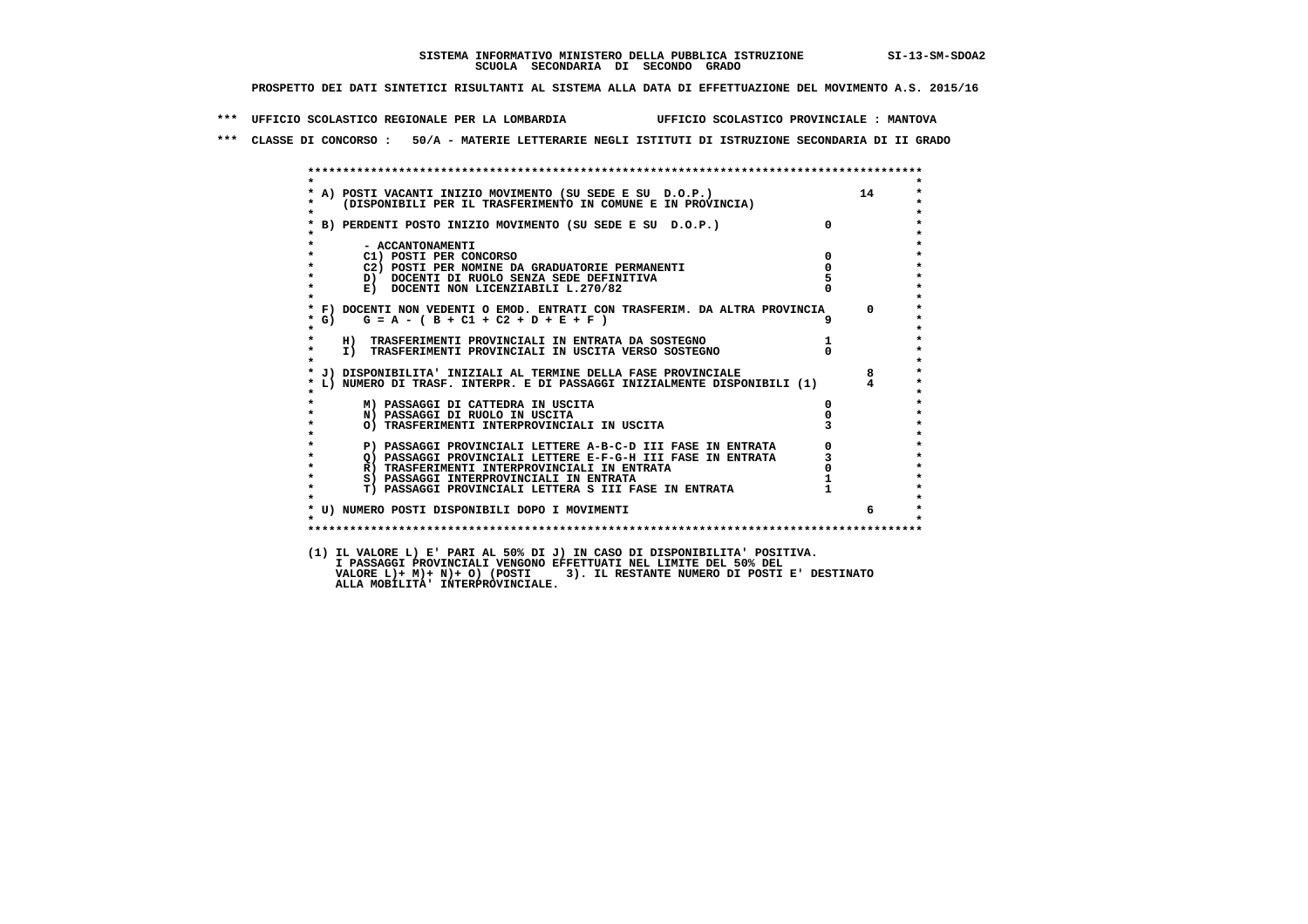**\*\*\* UFFICIO SCOLASTICO REGIONALE PER LA LOMBARDIA UFFICIO SCOLASTICO PROVINCIALE : MANTOVA**

 **\*\*\* CLASSE DI CONCORSO : 51/A - MATERIE LETTERARIE E LATINO NEI LICEI E NELL'ISTITUTO MAGISTRALE**

|                    | FOSTI VACANTI INIZIO MOVIMENTO (SU SEDE E SU D.O.P.)<br>(DISPONIBILI PER IL TRASFERIMENTO IN COMUNE E IN PROVINCIA)<br>* A) POSTI VACANTI INIZIO MOVIMENTO (SU SEDE E SU D.O.P.) |            | $\overline{4}$ |
|--------------------|----------------------------------------------------------------------------------------------------------------------------------------------------------------------------------|------------|----------------|
| $\mathbf{r}$       |                                                                                                                                                                                  | $^{\circ}$ |                |
|                    | B) PERDENTI POSTO INIZIO MOVIMENTO (SU SEDE E SU D.O.P.)                                                                                                                         |            |                |
|                    | - ACCANTONAMENTI                                                                                                                                                                 |            |                |
| $\star$            | C1) POSTI PER CONCORSO                                                                                                                                                           | 0          |                |
| $\star$            | C2) POSTI PER NOMINE DA GRADUATORIE PERMANENTI                                                                                                                                   |            |                |
|                    | D) DOCENTI DI RUOLO SENZA SEDE DEFINITIVA                                                                                                                                        |            |                |
| $\star$            | E) DOCENTI NON LICENZIABILI L.270/82                                                                                                                                             |            |                |
|                    | * F) DOCENTI NON VEDENTI O EMOD. ENTRATI CON TRASFERIM. DA ALTRA PROVINCIA                                                                                                       |            | $\Omega$       |
| $*$ G)             | $G = A - (B + C1 + C2 + D + E + F)$                                                                                                                                              |            |                |
| $\star$<br>$\star$ | H) TRASFERIMENTI PROVINCIALI IN ENTRATA DA SOSTEGNO                                                                                                                              | $^{\circ}$ |                |
| $\star$<br>$\star$ | I) TRASFERIMENTI PROVINCIALI IN USCITA VERSO SOSTEGNO                                                                                                                            |            |                |
|                    | * J) DISPONIBILITA' INIZIALI AL TERMINE DELLA FASE PROVINCIALE                                                                                                                   |            | $\overline{2}$ |
|                    | * L) NUMERO DI TRASF. INTERPR. E DI PASSAGGI INIZIALMENTE DISPONIBILI (1)                                                                                                        |            | $\mathbf{1}$   |
| $\star$            | M) PASSAGGI DI CATTEDRA IN USCITA                                                                                                                                                | 0          |                |
| $\star$            | N) PASSAGGI DI RUOLO IN USCITA                                                                                                                                                   |            |                |
| $\star$<br>$\star$ | O) TRASFERIMENTI INTERPROVINCIALI IN USCITA                                                                                                                                      |            |                |
| $\star$            | P) PASSAGGI PROVINCIALI LETTERE A-B-C-D III FASE IN ENTRATA                                                                                                                      | 0          |                |
| $\star$            | O) PASSAGGI PROVINCIALI LETTERE E-F-G-H III FASE IN ENTRATA                                                                                                                      |            |                |
| $\star$            | R) TRASFERIMENTI INTERPROVINCIALI IN ENTRATA                                                                                                                                     |            |                |
| $\star$            | S) PASSAGGI INTERPROVINCIALI IN ENTRATA                                                                                                                                          |            |                |
| $\star$            | T) PASSAGGI PROVINCIALI LETTERA S III FASE IN ENTRATA                                                                                                                            |            |                |
|                    |                                                                                                                                                                                  |            | $\mathbf{1}$   |
| $\mathbf{r}$       | * U) NUMERO POSTI DISPONIBILI DOPO I MOVIMENTI                                                                                                                                   |            |                |
|                    |                                                                                                                                                                                  |            |                |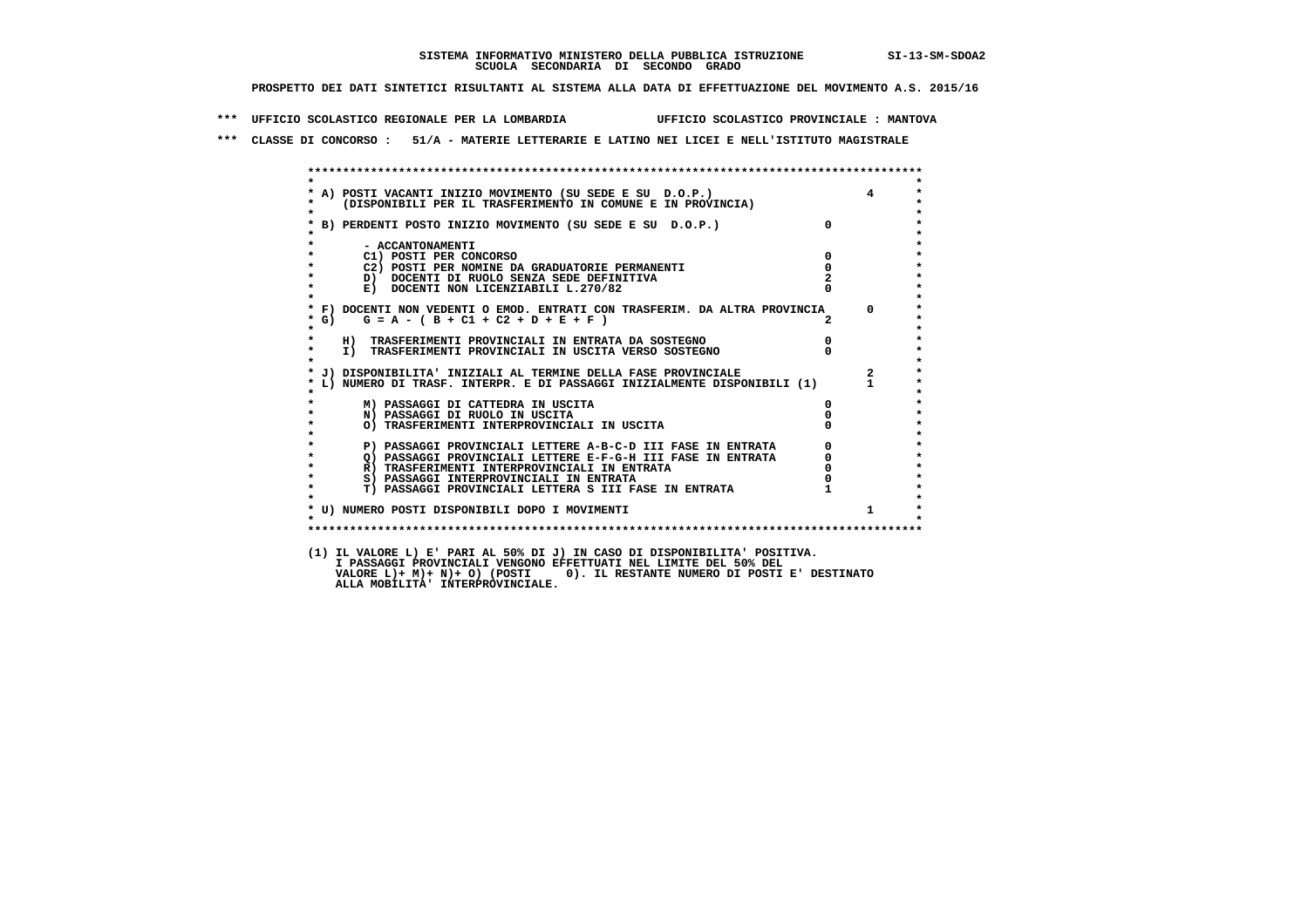**\*\*\* UFFICIO SCOLASTICO REGIONALE PER LA LOMBARDIA UFFICIO SCOLASTICO PROVINCIALE : MANTOVA**

 **\*\*\* CLASSE DI CONCORSO : 52/A - MATERIE LETTERARIE, LATINO E GRECO NEL LICEO CLASSICO**

 **\*\*\*\*\*\*\*\*\*\*\*\*\*\*\*\*\*\*\*\*\*\*\*\*\*\*\*\*\*\*\*\*\*\*\*\*\*\*\*\*\*\*\*\*\*\*\*\*\*\*\*\*\*\*\*\*\*\*\*\*\*\*\*\*\*\*\*\*\*\*\*\*\*\*\*\*\*\*\*\*\*\*\*\*\*\*\*\* \* \*** $\bullet$  **\* A) POSTI VACANTI INIZIO MOVIMENTO (SU SEDE E SU D.O.P.) 2 \*** $\star$  **\* (DISPONIBILI PER IL TRASFERIMENTO IN COMUNE E IN PROVINCIA) \*** $\bullet$  **\* \* \* B) PERDENTI POSTO INIZIO MOVIMENTO (SU SEDE E SU D.O.P.) 0 \* \* \* \* - ACCANTONAMENTI \* \* C1) POSTI PER CONCORSO 0 \* \* C2) POSTI PER NOMINE DA GRADUATORIE PERMANENTI 0 \*D)** DOCENTI DI RUOLO SENZA SEDE DEFINITIVA  $\overline{z}$  **2**  $\overline{z}$  **b** DOCENTI NON LICENZIABILI L. 270/82 0 **E) DOCENTI NON LICENZIABILI L.270/82 \* \* \* F) DOCENTI NON VEDENTI O EMOD. ENTRATI CON TRASFERIM. DA ALTRA PROVINCIA 0 \***  $\star$  **G)** G = A - ( B + C1 + C2 + D + E + F )  **\* \* \* H) TRASFERIMENTI PROVINCIALI IN ENTRATA DA SOSTEGNO 0 \* \* I) TRASFERIMENTI PROVINCIALI IN USCITA VERSO SOSTEGNO 0 \* \* \* \* J) DISPONIBILITA' INIZIALI AL TERMINE DELLA FASE PROVINCIALE 0 \* \* L) NUMERO DI TRASF. INTERPR. E DI PASSAGGI INIZIALMENTE DISPONIBILI (1) 0 \* \* \* \* M) PASSAGGI DI CATTEDRA IN USCITA 0 \* \* N) PASSAGGI DI RUOLO IN USCITA 0 \* \* O) TRASFERIMENTI INTERPROVINCIALI IN USCITA 0 \* \* \* P) PASSAGGI PROVINCIALI LETTERE A-B-C-D III FASE IN ENTRATA** 0 <sup>0</sup> **DASSAGGI PROVINCIALI LETTERE E-F-G-H** III FASE IN ENTRATA 0 <sup>0</sup>  $\star$ **2) PASSAGGI PROVINCIALI LETTERE E-F-G-H III FASE IN ENTRATA 6 0 R**) TRASFERIMENTI INTERPROVINCIALI IN ENTRATA 6 **0 R)** TRASFERIMENTI INTERPROVINCIALI IN ENTRATA  $\begin{bmatrix} 0 & 0 \\ 0 & 0 \\ 0 & 0 \end{bmatrix}$  PASSAGGI INTERPROVINCIALI IN ENTRATA  $\begin{bmatrix} 0 & 0 \\ 0 & 0 \\ 0 & 0 \end{bmatrix}$  **\* S) PASSAGGI INTERPROVINCIALI IN ENTRATA 0 \*** $\ddot{\phantom{1}}$  **\* T) PASSAGGI PROVINCIALI LETTERA S III FASE IN ENTRATA 0 \*** $\star$  **\* \* \* U) NUMERO POSTI DISPONIBILI DOPO I MOVIMENTI 0 \* \* \* \*\*\*\*\*\*\*\*\*\*\*\*\*\*\*\*\*\*\*\*\*\*\*\*\*\*\*\*\*\*\*\*\*\*\*\*\*\*\*\*\*\*\*\*\*\*\*\*\*\*\*\*\*\*\*\*\*\*\*\*\*\*\*\*\*\*\*\*\*\*\*\*\*\*\*\*\*\*\*\*\*\*\*\*\*\*\*\***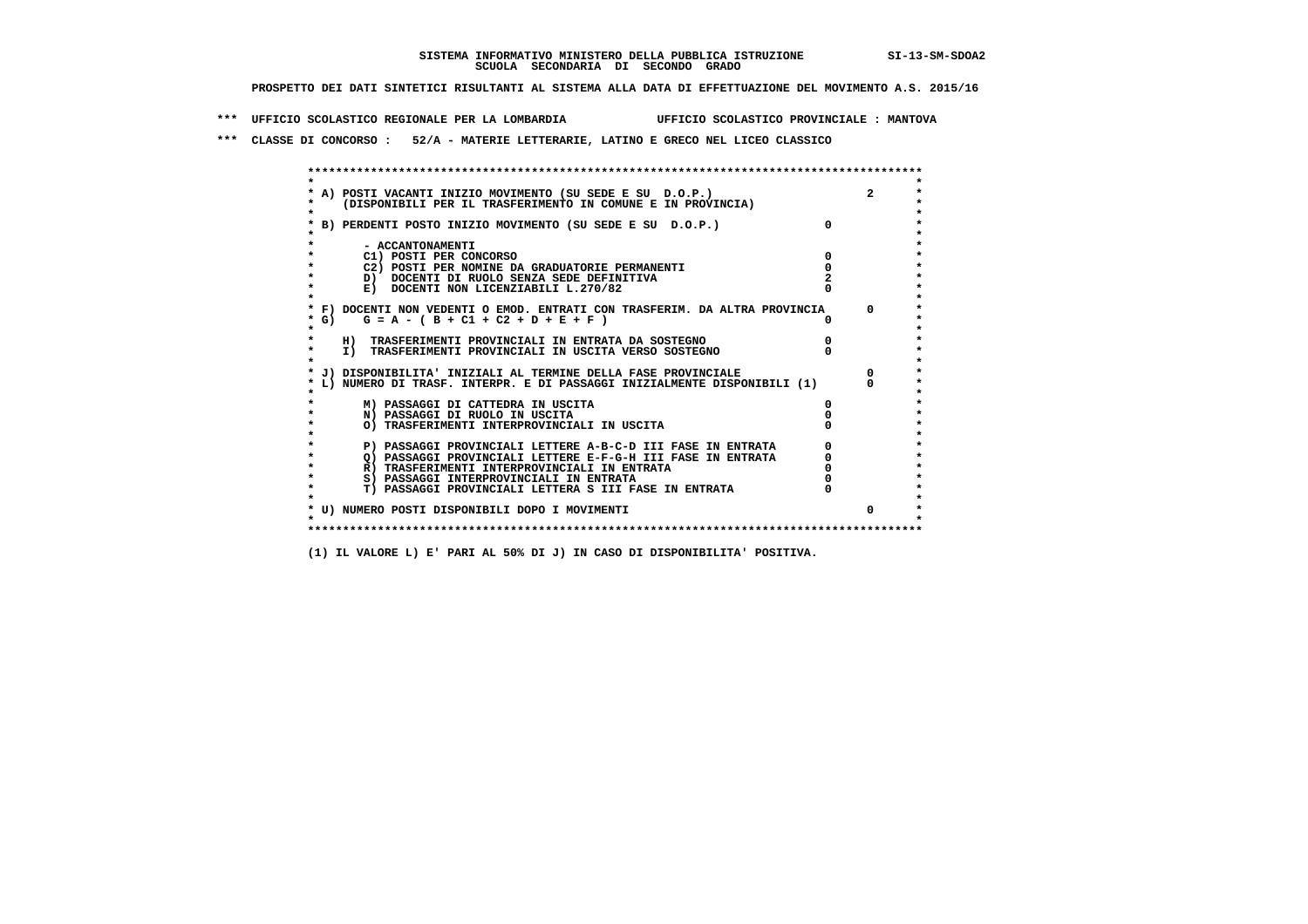**\*\*\* UFFICIO SCOLASTICO REGIONALE PER LA LOMBARDIA UFFICIO SCOLASTICO PROVINCIALE : MANTOVA**

 **\*\*\* CLASSE DI CONCORSO : 57/A - SCIENZA DEGLI ALIMENTI**

|                    | A) POSTI VACANTI INIZIO MOVIMENTO (SU SEDE E SU D.O.P.)<br>(DISPONIBILI PER IL TRASFERIMENTO IN COMUNE E IN PROVINCIA) |                                                       | $2^{\circ}$  |
|--------------------|------------------------------------------------------------------------------------------------------------------------|-------------------------------------------------------|--------------|
|                    | * B) PERDENTI POSTO INIZIO MOVIMENTO (SU SEDE E SU D.O.P.)                                                             | $\overline{0}$                                        |              |
|                    | - ACCANTONAMENTI                                                                                                       | $\overline{0}$                                        |              |
|                    | C1) POSTI PER CONCORSO<br>C2) POSTI PER NOMINE DA GRADUATORIE PERMANENTI                                               | $\Omega$                                              |              |
| $\star$            | D) DOCENTI DI RUOLO SENZA SEDE DEFINITIVA                                                                              |                                                       |              |
| $\star$            | E) DOCENTI NON LICENZIABILI L.270/82                                                                                   |                                                       |              |
| $*$ G)             | * F) DOCENTI NON VEDENTI O EMOD. ENTRATI CON TRASFERIM. DA ALTRA PROVINCIA<br>$G = A - (B + C1 + C2 + D + E + F)$      |                                                       | $\Omega$     |
| $\star$<br>$\star$ | H) TRASFERIMENTI PROVINCIALI IN ENTRATA DA SOSTEGNO                                                                    | $\overline{0}$                                        |              |
| $\star$            | I) TRASFERIMENTI PROVINCIALI IN USCITA VERSO SOSTEGNO                                                                  |                                                       |              |
|                    | * J) DISPONIBILITA' INIZIALI AL TERMINE DELLA FASE PROVINCIALE                                                         |                                                       | $\mathbf{2}$ |
|                    | L) NUMERO DI TRASF. INTERPR. E DI PASSAGGI INIZIALMENTE DISPONIBILI (1)                                                |                                                       |              |
|                    | M) PASSAGGI DI CATTEDRA IN USCITA                                                                                      | $\mathbf{0}$                                          |              |
| $\star$            | N) PASSAGGI DI RUOLO IN USCITA                                                                                         |                                                       |              |
|                    | O) TRASFERIMENTI INTERPROVINCIALI IN USCITA                                                                            | $\begin{bmatrix} 0 \\ 0 \\ 0 \\ 1 \\ 0 \end{bmatrix}$ |              |
|                    | P) PASSAGGI PROVINCIALI LETTERE A-B-C-D III FASE IN ENTRATA                                                            |                                                       |              |
|                    | Q) PASSAGGI PROVINCIALI LETTERE E-F-G-H III FASE IN ENTRATA                                                            |                                                       |              |
| $\star$            | R) TRASFERIMENTI INTERPROVINCIALI IN ENTRATA                                                                           |                                                       |              |
| $\star$            | S) PASSAGGI INTERPROVINCIALI IN ENTRATA                                                                                |                                                       |              |
| $\star$            | T) PASSAGGI PROVINCIALI LETTERA S III FASE IN ENTRATA                                                                  |                                                       |              |
| $\star$            | * U) NUMERO POSTI DISPONIBILI DOPO I MOVIMENTI                                                                         |                                                       | $1 \quad$    |
|                    |                                                                                                                        |                                                       |              |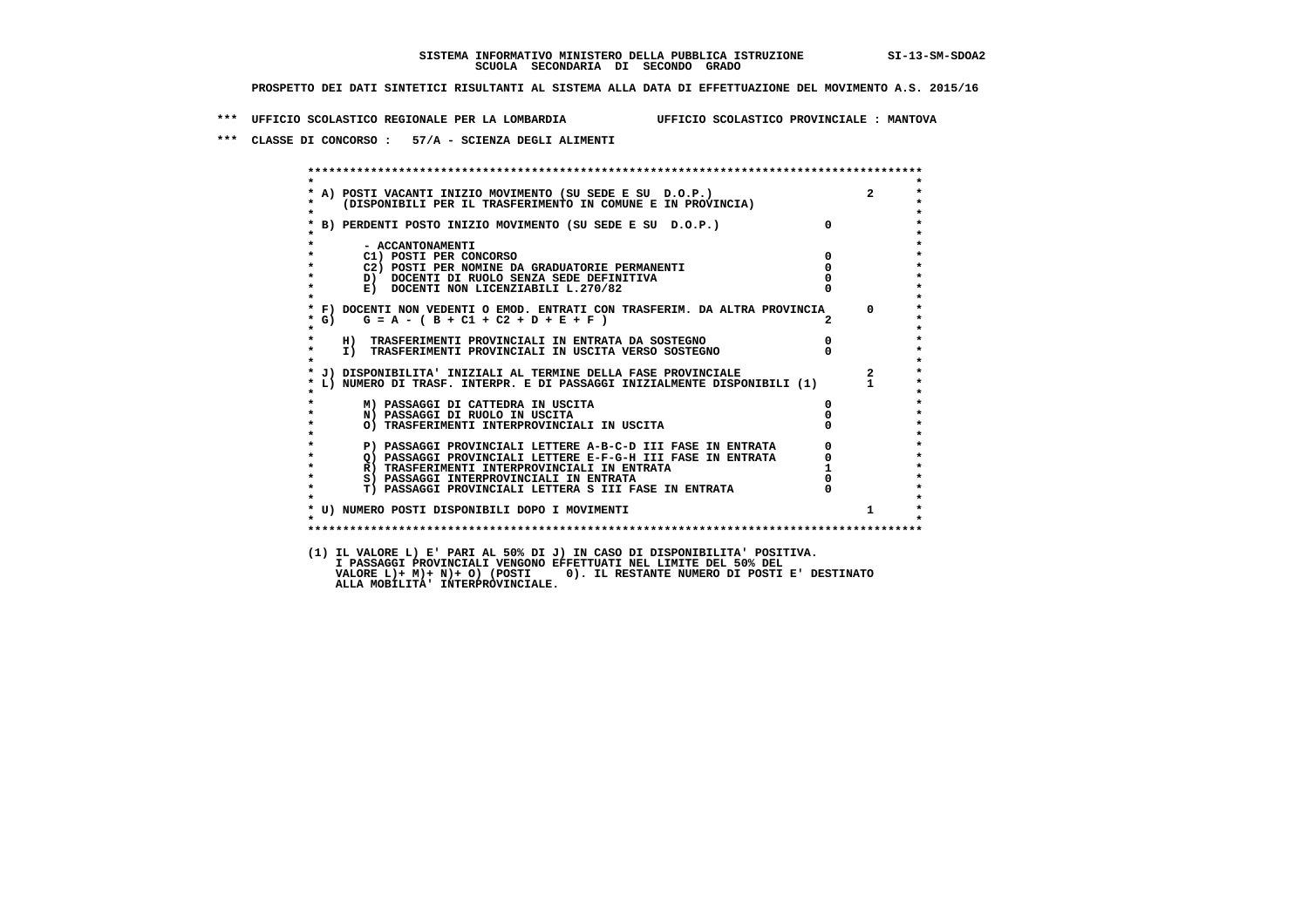**\*\*\* UFFICIO SCOLASTICO REGIONALE PER LA LOMBARDIA UFFICIO SCOLASTICO PROVINCIALE : MANTOVA**

 **\*\*\* CLASSE DI CONCORSO : 58/A - SCIENZE E MECCANICA AGRARIA, COSTRUZIONI RURALI E TECNICHE DI GESTIONE AZIENDALE**

|            | A) POSTI VACANTI INIZIO MOVIMENTO (SU SEDE E SU D.O.P.)                                                                    |      |          |
|------------|----------------------------------------------------------------------------------------------------------------------------|------|----------|
|            | (DISPONIBILI PER IL TRASFERIMENTO IN COMUNE E IN PROVINCIA)                                                                |      |          |
|            |                                                                                                                            |      |          |
|            | B) PERDENTI POSTO INIZIO MOVIMENTO (SU SEDE E SU D.O.P.)                                                                   |      |          |
|            |                                                                                                                            |      |          |
|            | - ACCANTONAMENTI                                                                                                           |      |          |
|            | C1) POSTI PER CONCORSO                                                                                                     |      |          |
|            | C2) POSTI PER NOMINE DA GRADUATORIE PERMANENTI                                                                             |      |          |
|            | D) DOCENTI DI RUOLO SENZA SEDE DEFINITIVA                                                                                  |      |          |
|            | E) DOCENTI NON LICENZIABILI L.270/82                                                                                       |      |          |
|            | * F) DOCENTI NON VEDENTI O EMOD. ENTRATI CON TRASFERIM. DA ALTRA PROVINCIA                                                 |      | $\Omega$ |
| $\star$ G) | $G = A - (B + C1 + C2 + D + E + F)$                                                                                        | $-2$ |          |
|            |                                                                                                                            |      |          |
|            | H) TRASFERIMENTI PROVINCIALI IN ENTRATA DA SOSTEGNO                                                                        |      |          |
| $\star$    | I) TRASFERIMENTI PROVINCIALI IN USCITA VERSO SOSTEGNO                                                                      |      |          |
|            |                                                                                                                            |      |          |
|            | J) DISPONIBILITA' INIZIALI AL TERMINE DELLA FASE PROVINCIALE                                                               |      | $-2$     |
|            | L) NUMERO DI TRASF. INTERPR. E DI PASSAGGI INIZIALMENTE DISPONIBILI (1)                                                    |      | $-2$     |
|            |                                                                                                                            |      |          |
|            | M) PASSAGGI DI CATTEDRA IN USCITA                                                                                          |      |          |
|            | N) PASSAGGI DI RUOLO IN USCITA                                                                                             |      |          |
|            | O) TRASFERIMENTI INTERPROVINCIALI IN USCITA                                                                                |      |          |
|            |                                                                                                                            |      |          |
|            | P) PASSAGGI PROVINCIALI LETTERE A-B-C-D III FASE IN ENTRATA<br>O) PASSAGGI PROVINCIALI LETTERE E-F-G-H III FASE IN ENTRATA |      |          |
|            | R) TRASFERIMENTI INTERPROVINCIALI IN ENTRATA                                                                               |      |          |
|            | S) PASSAGGI INTERPROVINCIALI IN ENTRATA                                                                                    |      |          |
|            | T) PASSAGGI PROVINCIALI LETTERA S III FASE IN ENTRATA                                                                      |      |          |
|            |                                                                                                                            |      |          |
|            | * U) NUMERO POSTI DISPONIBILI DOPO I MOVIMENTI                                                                             |      | $-1$     |
|            |                                                                                                                            |      |          |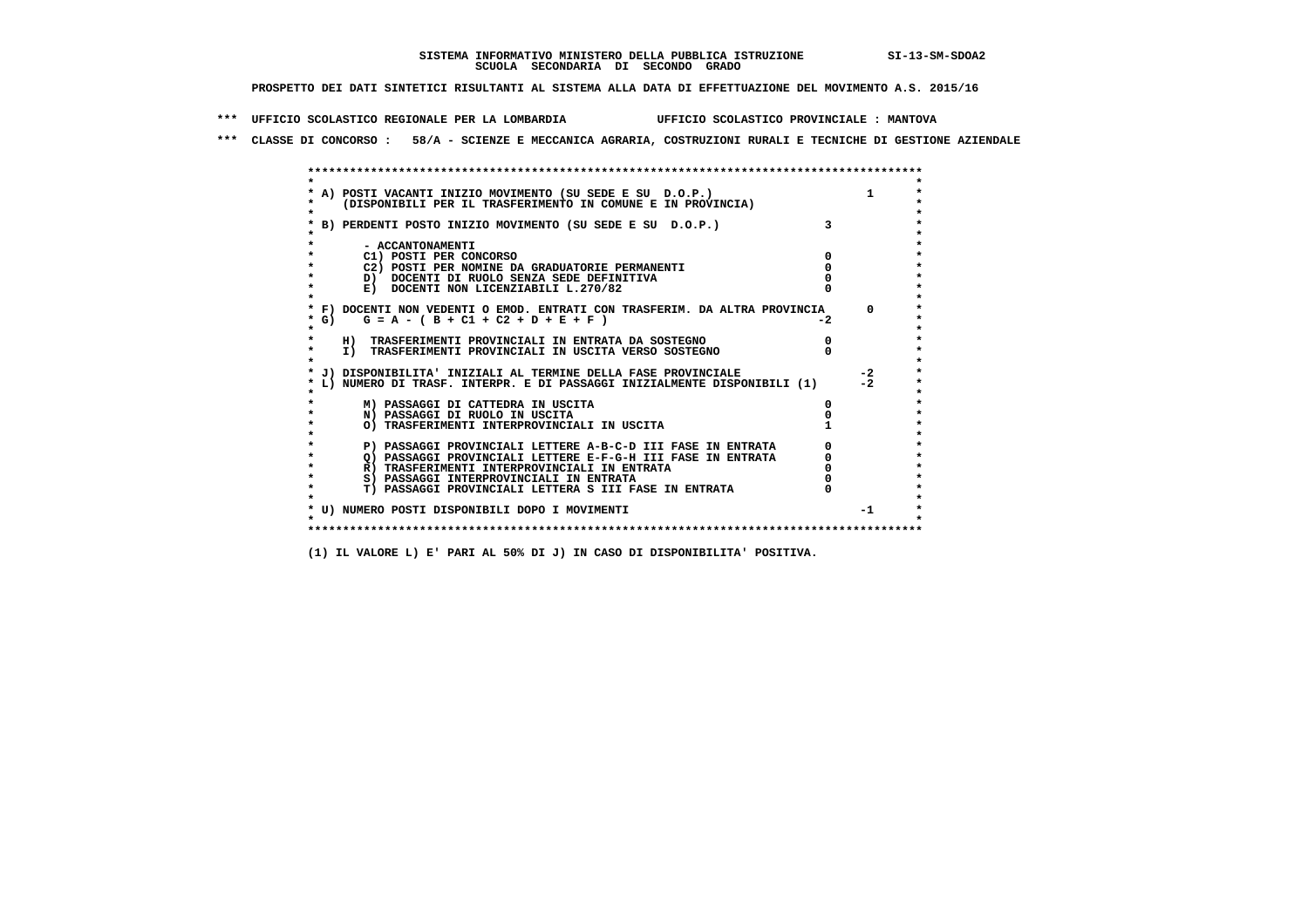**\*\*\* UFFICIO SCOLASTICO REGIONALE PER LA LOMBARDIA UFFICIO SCOLASTICO PROVINCIALE : MANTOVA**

 **\*\*\* CLASSE DI CONCORSO : 60/A - SCIENZE NATURALI, CHIMICA E GEOGRAFIA, FITOPATOLOGIA,ENTOMOLOGIA AGRARIA,MICROBIOLOGIA**

| $\star$            | * A) POSTI VACANTI INIZIO MOVIMENTO (SU SEDE E SU D.O.P.)<br>* (DISPONIBILI PER IL TRASFERIMENTO IN COMUNE E IN PROVINCIA) |                |                |
|--------------------|----------------------------------------------------------------------------------------------------------------------------|----------------|----------------|
|                    | * B) PERDENTI POSTO INIZIO MOVIMENTO (SU SEDE E SU D.O.P.)                                                                 | $\overline{0}$ |                |
|                    | - ACCANTONAMENTI                                                                                                           |                |                |
|                    | C1) POSTI PER CONCORSO                                                                                                     | $\Omega$       |                |
| $\star$            | C2) POSTI PER NOMINE DA GRADUATORIE PERMANENTI                                                                             | $\mathbf 0$    |                |
| $\star$<br>$\star$ | D) DOCENTI DI RUOLO SENZA SEDE DEFINITIVA                                                                                  |                |                |
|                    | E) DOCENTI NON LICENZIABILI L.270/82                                                                                       |                |                |
|                    | * F) DOCENTI NON VEDENTI O EMOD. ENTRATI CON TRASFERIM. DA ALTRA PROVINCIA                                                 |                | $^{\circ}$     |
|                    | * G)<br>$G = A - (B + C1 + C2 + D + E + F)$                                                                                |                |                |
| $\star$            | H) TRASFERIMENTI PROVINCIALI IN ENTRATA DA SOSTEGNO                                                                        | $\mathbf{0}$   |                |
| $\star$            | I) TRASFERIMENTI PROVINCIALI IN USCITA VERSO SOSTEGNO                                                                      |                |                |
| $\bullet$          |                                                                                                                            |                |                |
|                    | * J) DISPONIBILITA' INIZIALI AL TERMINE DELLA FASE PROVINCIALE                                                             |                | 5              |
|                    | L) NUMERO DI TRASF. INTERPR. E DI PASSAGGI INIZIALMENTE DISPONIBILI (1)                                                    |                | $\overline{2}$ |
|                    | M) PASSAGGI DI CATTEDRA IN USCITA                                                                                          | O.             |                |
| $\star$            | N) PASSAGGI DI RUOLO IN USCITA                                                                                             |                |                |
| $\star$            | O) TRASFERIMENTI INTERPROVINCIALI IN USCITA                                                                                |                |                |
|                    | P) PASSAGGI PROVINCIALI LETTERE A-B-C-D III FASE IN ENTRATA                                                                |                |                |
| $\star$            | Q) PASSAGGI PROVINCIALI LETTERE E-F-G-H III FASE IN ENTRATA                                                                |                |                |
| $\star$            | R) TRASFERIMENTI INTERPROVINCIALI IN ENTRATA                                                                               |                |                |
| $\star$            | S) PASSAGGI INTERPROVINCIALI IN ENTRATA                                                                                    |                |                |
| $\star$            | T) PASSAGGI PROVINCIALI LETTERA S III FASE IN ENTRATA                                                                      |                |                |
|                    |                                                                                                                            |                |                |
|                    | * U) NUMERO POSTI DISPONIBILI DOPO I MOVIMENTI                                                                             |                | 3              |
|                    |                                                                                                                            |                |                |

 **I PASSAGGI PROVINCIALI VENGONO EFFETTUATI NEL LIMITE DEL 50% DEL VALORE L)+ M)+ N)+ O) (POSTI 1). IL RESTANTE NUMERO DI POSTI E' DESTINATO ALLA MOBILITA' INTERPROVINCIALE.**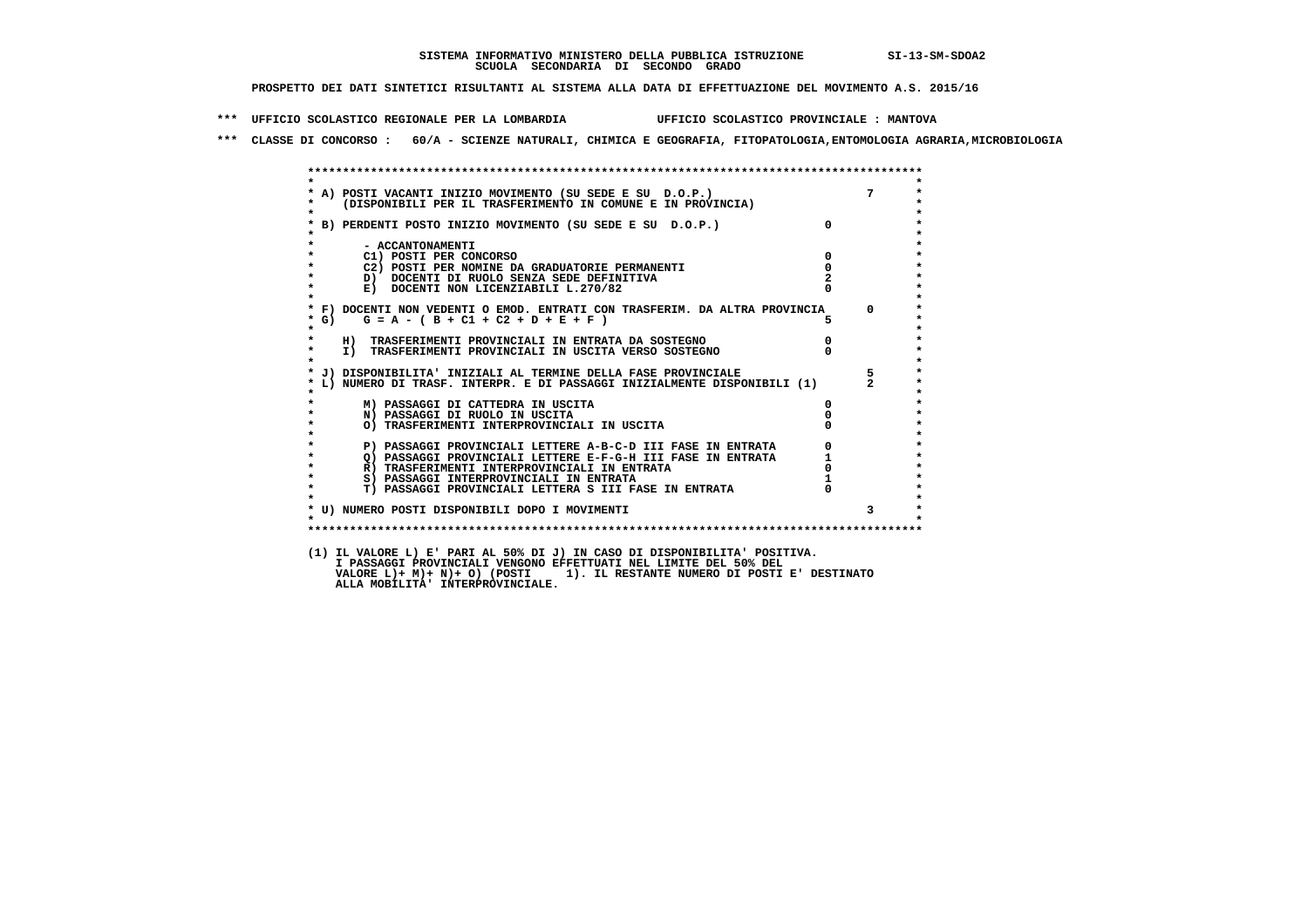**\*\*\* UFFICIO SCOLASTICO REGIONALE PER LA LOMBARDIA UFFICIO SCOLASTICO PROVINCIALE : MANTOVA**

 **\*\*\* CLASSE DI CONCORSO : 61/A - STORIA DELL'ARTE**

 **\*\*\*\*\*\*\*\*\*\*\*\*\*\*\*\*\*\*\*\*\*\*\*\*\*\*\*\*\*\*\*\*\*\*\*\*\*\*\*\*\*\*\*\*\*\*\*\*\*\*\*\*\*\*\*\*\*\*\*\*\*\*\*\*\*\*\*\*\*\*\*\*\*\*\*\*\*\*\*\*\*\*\*\*\*\*\*\* \* \*** $\bullet$  **\* A) POSTI VACANTI INIZIO MOVIMENTO (SU SEDE E SU D.O.P.) 1 \*** $\star$  **\* (DISPONIBILI PER IL TRASFERIMENTO IN COMUNE E IN PROVINCIA) \*** $\bullet$  **\* \* \* B) PERDENTI POSTO INIZIO MOVIMENTO (SU SEDE E SU D.O.P.) 0 \* \* \* \* - ACCANTONAMENTI \* \* C1) POSTI PER CONCORSO 0 \* \* C2) POSTI PER NOMINE DA GRADUATORIE PERMANENTI 0 \*D)** DOCENTI DI RUOLO SENZA SEDE DEFINITIVA  $\overline{a}$  0  $\overline{b}$  0  $\overline{c}$  0  $\overline{c}$  0  $\overline{c}$  0  $\overline{a}$  0  $\overline{c}$ **E) DOCENTI NON LICENZIABILI L.270/82 \* \* \* F) DOCENTI NON VEDENTI O EMOD. ENTRATI CON TRASFERIM. DA ALTRA PROVINCIA 0 \***  $\star$  **G)** G = A - ( B + C1 + C2 + D + E + F )  **\* \* \* H) TRASFERIMENTI PROVINCIALI IN ENTRATA DA SOSTEGNO 0 \* \* I) TRASFERIMENTI PROVINCIALI IN USCITA VERSO SOSTEGNO 0 \* \* \* \* J) DISPONIBILITA' INIZIALI AL TERMINE DELLA FASE PROVINCIALE 1 \* \* L) NUMERO DI TRASF. INTERPR. E DI PASSAGGI INIZIALMENTE DISPONIBILI (1) 0 \* \* \* \* M) PASSAGGI DI CATTEDRA IN USCITA 0 \* \* N) PASSAGGI DI RUOLO IN USCITA 0 \* \* O) TRASFERIMENTI INTERPROVINCIALI IN USCITA 0 \* \* \* P) PASSAGGI PROVINCIALI LETTERE A-B-C-D III FASE IN ENTRATA** 0 <sup>0</sup> **DASSAGGI PROVINCIALI LETTERE E-F-G-H** III FASE IN ENTRATA 0 <sup>0</sup>  $\star$  **\* Q) PASSAGGI PROVINCIALI LETTERE E-F-G-H III FASE IN ENTRATA 0 \*R)** TRASFERIMENTI INTERPROVINCIALI IN ENTRATA  $\begin{bmatrix} 0 & 0 \\ 0 & 0 \\ 0 & 0 \end{bmatrix}$  PASSAGGI INTERPROVINCIALI IN ENTRATA  $\begin{bmatrix} 0 & 0 \\ 0 & 0 \\ 0 & 0 \end{bmatrix}$  **\* S) PASSAGGI INTERPROVINCIALI IN ENTRATA 0 \*** $\ddot{\phantom{1}}$  **\* T) PASSAGGI PROVINCIALI LETTERA S III FASE IN ENTRATA 0 \*** $\star$  **\* \* \* U) NUMERO POSTI DISPONIBILI DOPO I MOVIMENTI 1 \* \* \* \*\*\*\*\*\*\*\*\*\*\*\*\*\*\*\*\*\*\*\*\*\*\*\*\*\*\*\*\*\*\*\*\*\*\*\*\*\*\*\*\*\*\*\*\*\*\*\*\*\*\*\*\*\*\*\*\*\*\*\*\*\*\*\*\*\*\*\*\*\*\*\*\*\*\*\*\*\*\*\*\*\*\*\*\*\*\*\***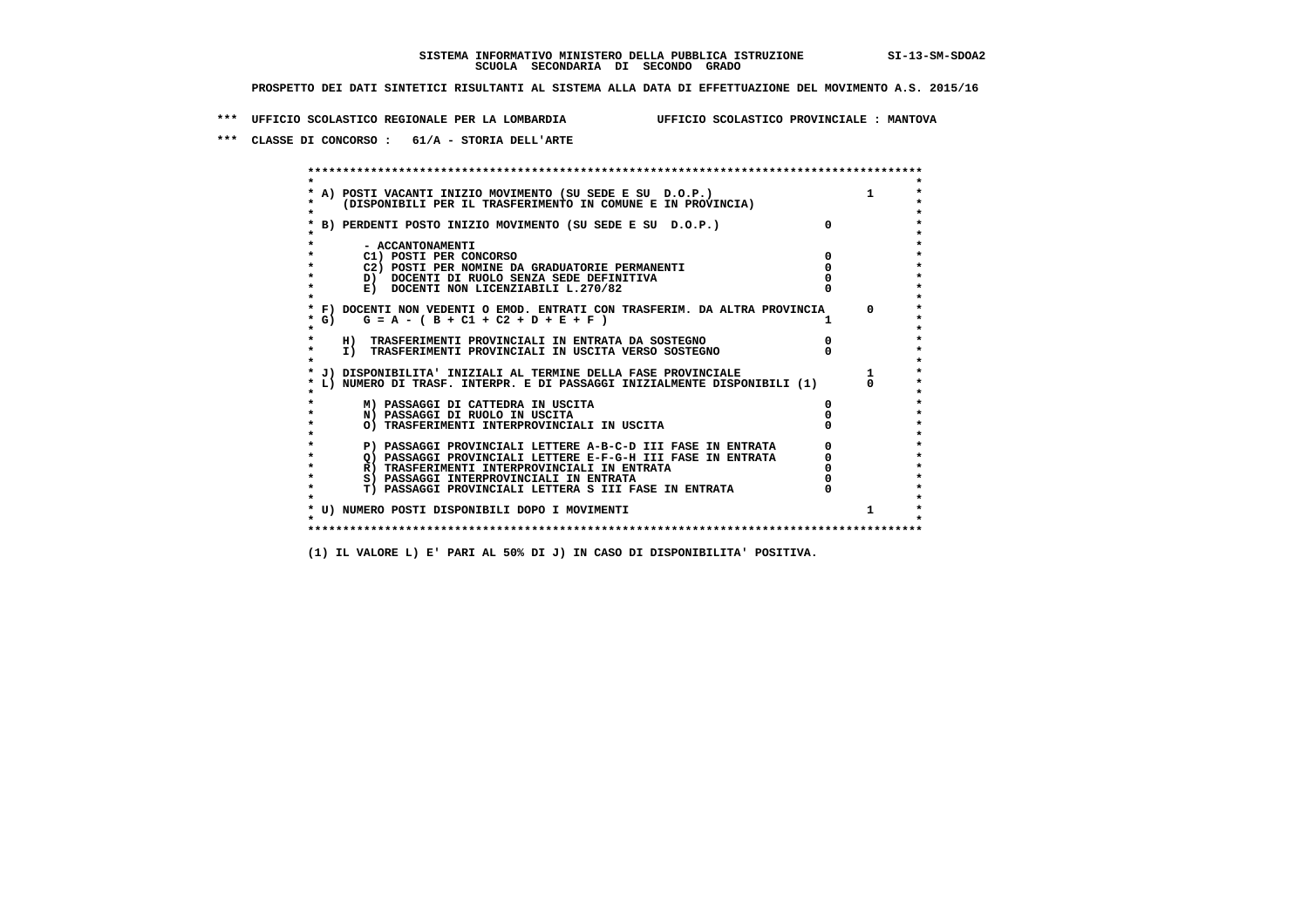**\*\*\* UFFICIO SCOLASTICO REGIONALE PER LA LOMBARDIA UFFICIO SCOLASTICO PROVINCIALE : MANTOVA**

 **\*\*\* CLASSE DI CONCORSO : 65/A - TECNICA FOTOGRAFICA**

 **\*\*\*\*\*\*\*\*\*\*\*\*\*\*\*\*\*\*\*\*\*\*\*\*\*\*\*\*\*\*\*\*\*\*\*\*\*\*\*\*\*\*\*\*\*\*\*\*\*\*\*\*\*\*\*\*\*\*\*\*\*\*\*\*\*\*\*\*\*\*\*\*\*\*\*\*\*\*\*\*\*\*\*\*\*\*\*\* \* \*** $\bullet$  **\* A) POSTI VACANTI INIZIO MOVIMENTO (SU SEDE E SU D.O.P.) 1 \*** $\star$  **\* (DISPONIBILI PER IL TRASFERIMENTO IN COMUNE E IN PROVINCIA) \*** $\bullet$  **\* \* \* B) PERDENTI POSTO INIZIO MOVIMENTO (SU SEDE E SU D.O.P.) 0 \* \* \* \* - ACCANTONAMENTI \* \* C1) POSTI PER CONCORSO 0 \* \* C2) POSTI PER NOMINE DA GRADUATORIE PERMANENTI 0 \*D)** DOCENTI DI RUOLO SENZA SEDE DEFINITIVA 1<br> **E)** DOCENTI NON LICENZIABILI L. 270/82 0 **E) DOCENTI NON LICENZIABILI L.270/82 \* \* \* F) DOCENTI NON VEDENTI O EMOD. ENTRATI CON TRASFERIM. DA ALTRA PROVINCIA 0 \***  $\star$  **G)** G = A - ( B + C1 + C2 + D + E + F )  **\* \* \* H) TRASFERIMENTI PROVINCIALI IN ENTRATA DA SOSTEGNO 0 \* \* I) TRASFERIMENTI PROVINCIALI IN USCITA VERSO SOSTEGNO 0 \* \* \* \* J) DISPONIBILITA' INIZIALI AL TERMINE DELLA FASE PROVINCIALE 0 \* \* L) NUMERO DI TRASF. INTERPR. E DI PASSAGGI INIZIALMENTE DISPONIBILI (1) 0 \* \* \* \* M) PASSAGGI DI CATTEDRA IN USCITA 0 \* \* N) PASSAGGI DI RUOLO IN USCITA 0 \* \* O) TRASFERIMENTI INTERPROVINCIALI IN USCITA 0 \* \* \* P) PASSAGGI PROVINCIALI LETTERE A-B-C-D III FASE IN ENTRATA** 0 <sup>0</sup> **DASSAGGI PROVINCIALI LETTERE E-F-G-H** III FASE IN ENTRATA 0 <sup>0</sup>  $\star$ **2) PASSAGGI PROVINCIALI LETTERE E-F-G-H III FASE IN ENTRATA 6 0 R**) TRASFERIMENTI INTERPROVINCIALI IN ENTRATA 6 **0 R)** TRASFERIMENTI INTERPROVINCIALI IN ENTRATA  $\begin{bmatrix} 0 & 0 \\ 0 & 0 \\ 0 & 0 \end{bmatrix}$  PASSAGGI INTERPROVINCIALI IN ENTRATA  $\begin{bmatrix} 0 & 0 \\ 0 & 0 \\ 0 & 0 \end{bmatrix}$  **\* S) PASSAGGI INTERPROVINCIALI IN ENTRATA 0 \*** $\ddot{\phantom{1}}$  **\* T) PASSAGGI PROVINCIALI LETTERA S III FASE IN ENTRATA 0 \*** $\star$  **\* \* \* U) NUMERO POSTI DISPONIBILI DOPO I MOVIMENTI 0 \* \* \* \*\*\*\*\*\*\*\*\*\*\*\*\*\*\*\*\*\*\*\*\*\*\*\*\*\*\*\*\*\*\*\*\*\*\*\*\*\*\*\*\*\*\*\*\*\*\*\*\*\*\*\*\*\*\*\*\*\*\*\*\*\*\*\*\*\*\*\*\*\*\*\*\*\*\*\*\*\*\*\*\*\*\*\*\*\*\*\***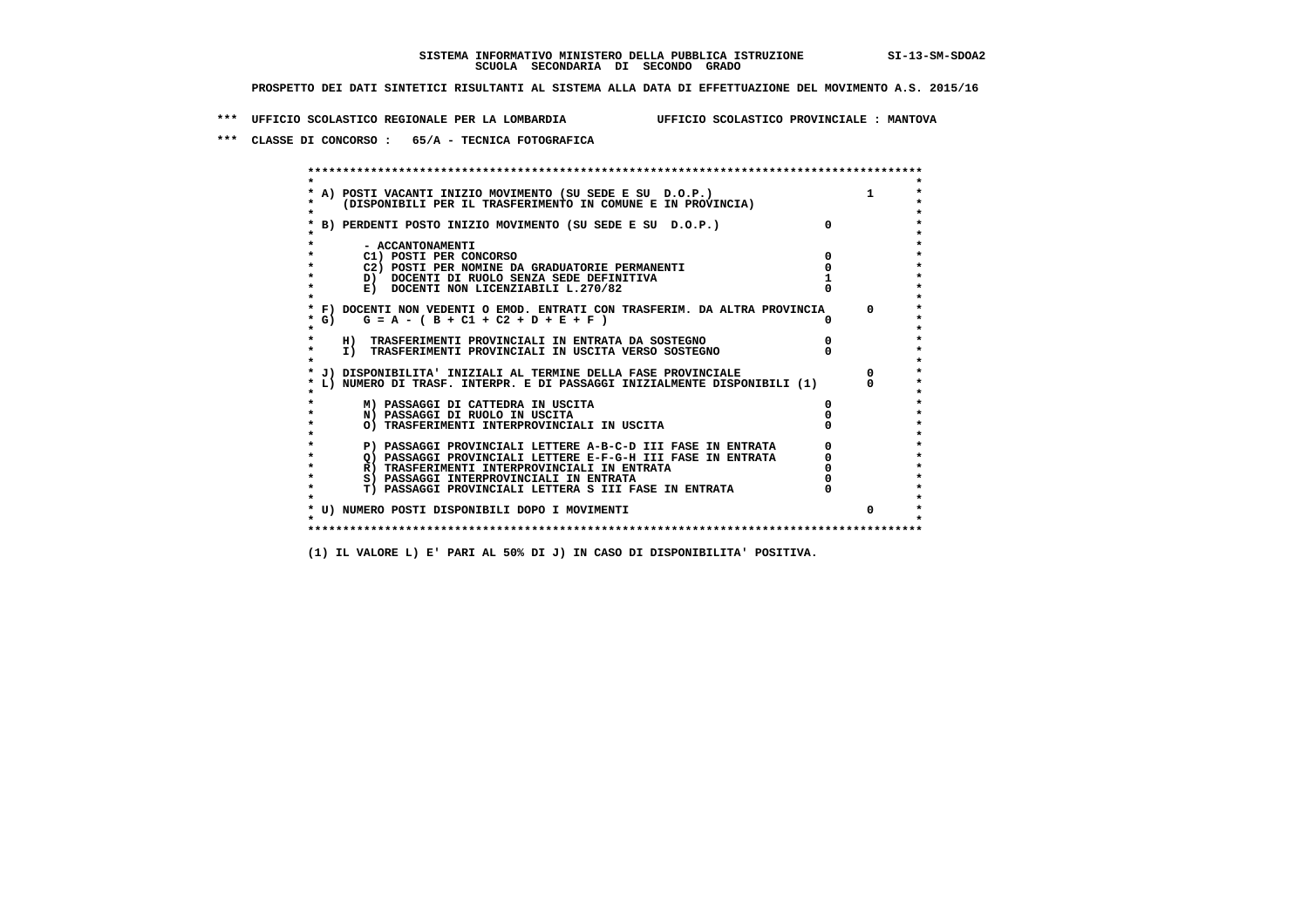**\*\*\* UFFICIO SCOLASTICO REGIONALE PER LA LOMBARDIA UFFICIO SCOLASTICO PROVINCIALE : MANTOVA**

 **\*\*\* CLASSE DI CONCORSO : 71/A - TECNOLOGIA E DISEGNO**

 **\*\*\*\*\*\*\*\*\*\*\*\*\*\*\*\*\*\*\*\*\*\*\*\*\*\*\*\*\*\*\*\*\*\*\*\*\*\*\*\*\*\*\*\*\*\*\*\*\*\*\*\*\*\*\*\*\*\*\*\*\*\*\*\*\*\*\*\*\*\*\*\*\*\*\*\*\*\*\*\*\*\*\*\*\*\*\*\* \* \*** $\bullet$  **\* A) POSTI VACANTI INIZIO MOVIMENTO (SU SEDE E SU D.O.P.) 0 \*** $\star$  **\* (DISPONIBILI PER IL TRASFERIMENTO IN COMUNE E IN PROVINCIA) \*** $\bullet$  **\* \* \* B) PERDENTI POSTO INIZIO MOVIMENTO (SU SEDE E SU D.O.P.) 0 \* \* \* \* - ACCANTONAMENTI \* \* C1) POSTI PER CONCORSO 0 \* \* C2) POSTI PER NOMINE DA GRADUATORIE PERMANENTI 0 \*D)** DOCENTI DI RUOLO SENZA SEDE DEFINITIVA  $\overline{a}$  0  $\overline{b}$  0  $\overline{c}$  0  $\overline{c}$  0  $\overline{c}$  0  $\overline{a}$  0  $\overline{b}$ **E) DOCENTI NON LICENZIABILI L.270/82 \* \* \* F) DOCENTI NON VEDENTI O EMOD. ENTRATI CON TRASFERIM. DA ALTRA PROVINCIA 0 \***  $\star$  **G)** G = A - ( B + C1 + C2 + D + E + F )  **\* \* \* H) TRASFERIMENTI PROVINCIALI IN ENTRATA DA SOSTEGNO 0 \* \* I) TRASFERIMENTI PROVINCIALI IN USCITA VERSO SOSTEGNO 0 \* \* \* \* J) DISPONIBILITA' INIZIALI AL TERMINE DELLA FASE PROVINCIALE 0 \* \* L) NUMERO DI TRASF. INTERPR. E DI PASSAGGI INIZIALMENTE DISPONIBILI (1) 0 \* \* \* \* M) PASSAGGI DI CATTEDRA IN USCITA 0 \* \* N) PASSAGGI DI RUOLO IN USCITA 0 \* \* O) TRASFERIMENTI INTERPROVINCIALI IN USCITA 0 \* \* \* P) PASSAGGI PROVINCIALI LETTERE A-B-C-D III FASE IN ENTRATA** 0 <sup>0</sup> **DASSAGGI PROVINCIALI LETTERE E-F-G-H** III FASE IN ENTRATA 0 <sup>0</sup>  $\star$  **\* Q) PASSAGGI PROVINCIALI LETTERE E-F-G-H III FASE IN ENTRATA 0 \*R)** TRASFERIMENTI INTERPROVINCIALI IN ENTRATA  $\begin{bmatrix} 0 & 0 \\ 0 & 0 \\ 0 & 0 \end{bmatrix}$  PASSAGGI INTERPROVINCIALI IN ENTRATA  $\begin{bmatrix} 0 & 0 \\ 0 & 0 \\ 0 & 0 \end{bmatrix}$  **\* S) PASSAGGI INTERPROVINCIALI IN ENTRATA 0 \*** $\ddot{\phantom{1}}$  **\* T) PASSAGGI PROVINCIALI LETTERA S III FASE IN ENTRATA 0 \*** $\star$  **\* \* \* U) NUMERO POSTI DISPONIBILI DOPO I MOVIMENTI 0 \* \* \* \*\*\*\*\*\*\*\*\*\*\*\*\*\*\*\*\*\*\*\*\*\*\*\*\*\*\*\*\*\*\*\*\*\*\*\*\*\*\*\*\*\*\*\*\*\*\*\*\*\*\*\*\*\*\*\*\*\*\*\*\*\*\*\*\*\*\*\*\*\*\*\*\*\*\*\*\*\*\*\*\*\*\*\*\*\*\*\***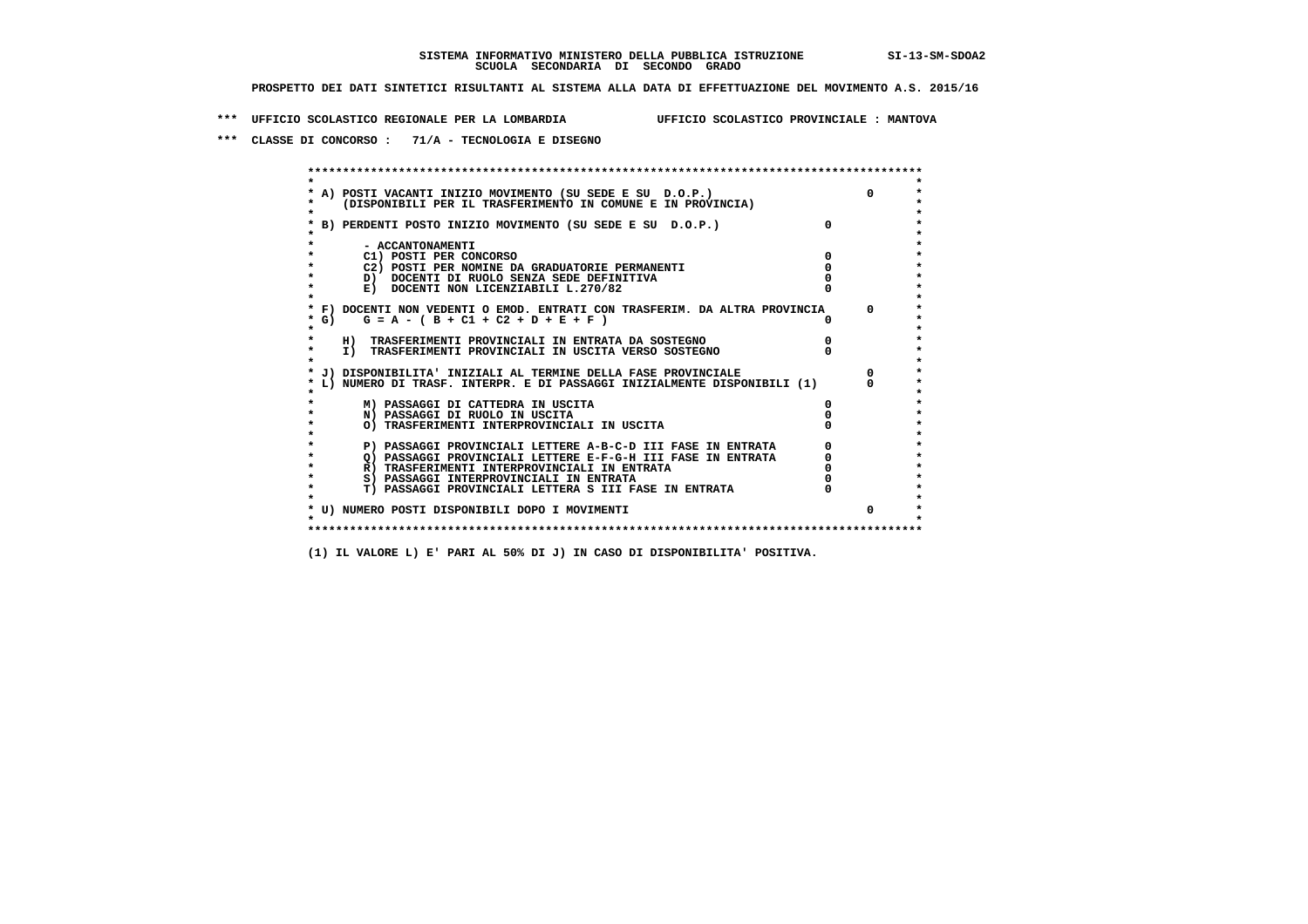**\*\*\* UFFICIO SCOLASTICO REGIONALE PER LA LOMBARDIA UFFICIO SCOLASTICO PROVINCIALE : MANTOVA**

 **\*\*\* CLASSE DI CONCORSO : 72/A - TOPOGRAFIA GENERALE**

 **\*\*\*\*\*\*\*\*\*\*\*\*\*\*\*\*\*\*\*\*\*\*\*\*\*\*\*\*\*\*\*\*\*\*\*\*\*\*\*\*\*\*\*\*\*\*\*\*\*\*\*\*\*\*\*\*\*\*\*\*\*\*\*\*\*\*\*\*\*\*\*\*\*\*\*\*\*\*\*\*\*\*\*\*\*\*\*\* \* \*** $\bullet$  **\* A) POSTI VACANTI INIZIO MOVIMENTO (SU SEDE E SU D.O.P.) 1 \*** $\star$  **\* (DISPONIBILI PER IL TRASFERIMENTO IN COMUNE E IN PROVINCIA) \* \* \* \* B) PERDENTI POSTO INIZIO MOVIMENTO (SU SEDE E SU D.O.P.) 1 \* \* \* \* - ACCANTONAMENTI \* \* C1) POSTI PER CONCORSO 0 \* \* C2) POSTI PER NOMINE DA GRADUATORIE PERMANENTI 0 \*D)** DOCENTI DI RUOLO SENZA SEDE DEFINITIVA  $\overline{a}$  0  $\overline{b}$  0  $\overline{c}$  0  $\overline{c}$  0  $\overline{c}$  0  $\overline{a}$  0  $\overline{c}$ **E) DOCENTI NON LICENZIABILI L.270/82 \* \* \* F) DOCENTI NON VEDENTI O EMOD. ENTRATI CON TRASFERIM. DA ALTRA PROVINCIA 0 \***  $\star$  **G)** G = A - ( B + C1 + C2 + D + E + F )  **\* \* \* H) TRASFERIMENTI PROVINCIALI IN ENTRATA DA SOSTEGNO 0 \* \* I) TRASFERIMENTI PROVINCIALI IN USCITA VERSO SOSTEGNO 0 \* \* \* \* J) DISPONIBILITA' INIZIALI AL TERMINE DELLA FASE PROVINCIALE 0 \* \* L) NUMERO DI TRASF. INTERPR. E DI PASSAGGI INIZIALMENTE DISPONIBILI (1) 0 \* \* \* \* M) PASSAGGI DI CATTEDRA IN USCITA 0 \* \* N) PASSAGGI DI RUOLO IN USCITA 0 \* \* O) TRASFERIMENTI INTERPROVINCIALI IN USCITA 0 \* \* \* P) PASSAGGI PROVINCIALI LETTERE A-B-C-D III FASE IN ENTRATA** 0 <sup>0</sup> **DASSAGGI PROVINCIALI LETTERE E-F-G-H** III FASE IN ENTRATA 0 <sup>0</sup> **2) PASSAGGI PROVINCIALI LETTERE E-F-G-H III FASE IN ENTRATA 6 0 R**) TRASFERIMENTI INTERPROVINCIALI IN ENTRATA 6 **0 R)** TRASFERIMENTI INTERPROVINCIALI IN ENTRATA  $\begin{bmatrix} 0 & 0 \\ 0 & 0 \\ 0 & 0 \end{bmatrix}$  PASSAGGI INTERPROVINCIALI IN ENTRATA  $\begin{bmatrix} 0 & 0 \\ 0 & 0 \\ 0 & 0 \end{bmatrix}$  **\* S) PASSAGGI INTERPROVINCIALI IN ENTRATA 0 \*** $\ddot{\phantom{1}}$  **\* T) PASSAGGI PROVINCIALI LETTERA S III FASE IN ENTRATA 0 \*** $\star$  **\* \* \* U) NUMERO POSTI DISPONIBILI DOPO I MOVIMENTI 0 \* \* \* \*\*\*\*\*\*\*\*\*\*\*\*\*\*\*\*\*\*\*\*\*\*\*\*\*\*\*\*\*\*\*\*\*\*\*\*\*\*\*\*\*\*\*\*\*\*\*\*\*\*\*\*\*\*\*\*\*\*\*\*\*\*\*\*\*\*\*\*\*\*\*\*\*\*\*\*\*\*\*\*\*\*\*\*\*\*\*\***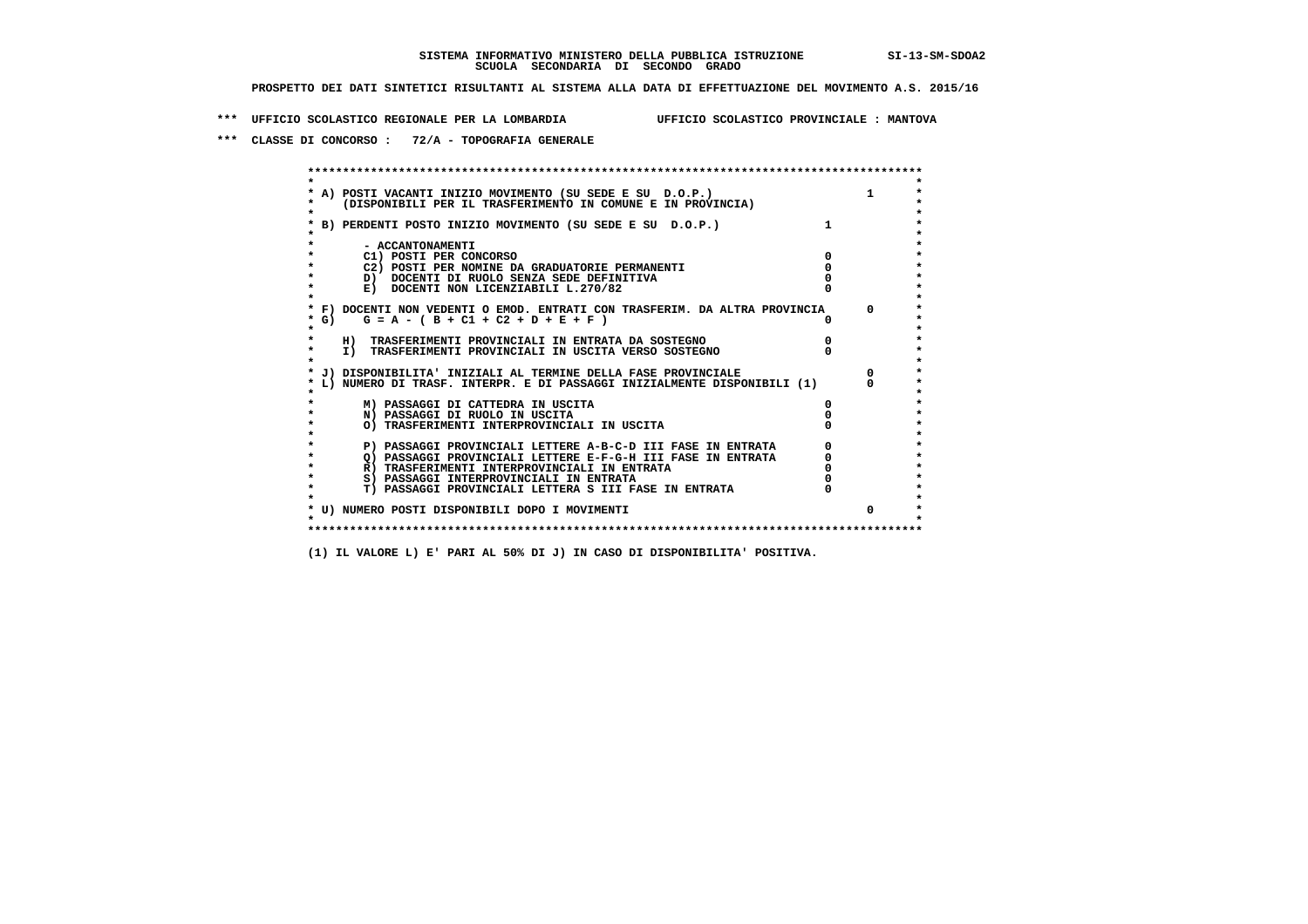**\*\*\* UFFICIO SCOLASTICO REGIONALE PER LA LOMBARDIA UFFICIO SCOLASTICO PROVINCIALE : MANTOVA**

 **\*\*\* CLASSE DI CONCORSO : 74/A - ZOOTECNICA E SCIENZA DELLA PRODUZIONE ANIMALE**

| * A) POSTI VACANTI INIZIO MOVIMENTO (SU SEDE E SU D.O.P.)                  |  |
|----------------------------------------------------------------------------|--|
| (DISPONIBILI PER IL TRASFERIMENTO IN COMUNE E IN PROVINCIA)                |  |
|                                                                            |  |
| * B) PERDENTI POSTO INIZIO MOVIMENTO (SU SEDE E SU D.O.P.)                 |  |
|                                                                            |  |
| - ACCANTONAMENTI                                                           |  |
| C1) POSTI PER CONCORSO                                                     |  |
| C2) POSTI PER NOMINE DA GRADUATORIE PERMANENTI                             |  |
| D) DOCENTI DI RUOLO SENZA SEDE DEFINITIVA                                  |  |
| E) DOCENTI NON LICENZIABILI L.270/82                                       |  |
|                                                                            |  |
| * F) DOCENTI NON VEDENTI O EMOD. ENTRATI CON TRASFERIM. DA ALTRA PROVINCIA |  |
| $G = A - (B + C1 + C2 + D + E + F)$<br>* G) +                              |  |
| $\star$                                                                    |  |
| H) TRASFERIMENTI PROVINCIALI IN ENTRATA DA SOSTEGNO                        |  |
| $\star$<br>I) TRASFERIMENTI PROVINCIALI IN USCITA VERSO SOSTEGNO           |  |
|                                                                            |  |
| * J) DISPONIBILITA' INIZIALI AL TERMINE DELLA FASE PROVINCIALE             |  |
| L) NUMERO DI TRASF. INTERPR. E DI PASSAGGI INIZIALMENTE DISPONIBILI (1)    |  |
| M) PASSAGGI DI CATTEDRA IN USCITA                                          |  |
| N) PASSAGGI DI RUOLO IN USCITA                                             |  |
| O) TRASFERIMENTI INTERPROVINCIALI IN USCITA                                |  |
|                                                                            |  |
| P) PASSAGGI PROVINCIALI LETTERE A-B-C-D III FASE IN ENTRATA                |  |
| $\star$<br>O) PASSAGGI PROVINCIALI LETTERE E-F-G-H III FASE IN ENTRATA     |  |
| $\star$<br>R) TRASFERIMENTI INTERPROVINCIALI IN ENTRATA                    |  |
| S) PASSAGGI INTERPROVINCIALI IN ENTRATA                                    |  |
| T) PASSAGGI PROVINCIALI LETTERA S III FASE IN ENTRATA                      |  |
|                                                                            |  |
| * U) NUMERO POSTI DISPONIBILI DOPO I MOVIMENTI                             |  |
|                                                                            |  |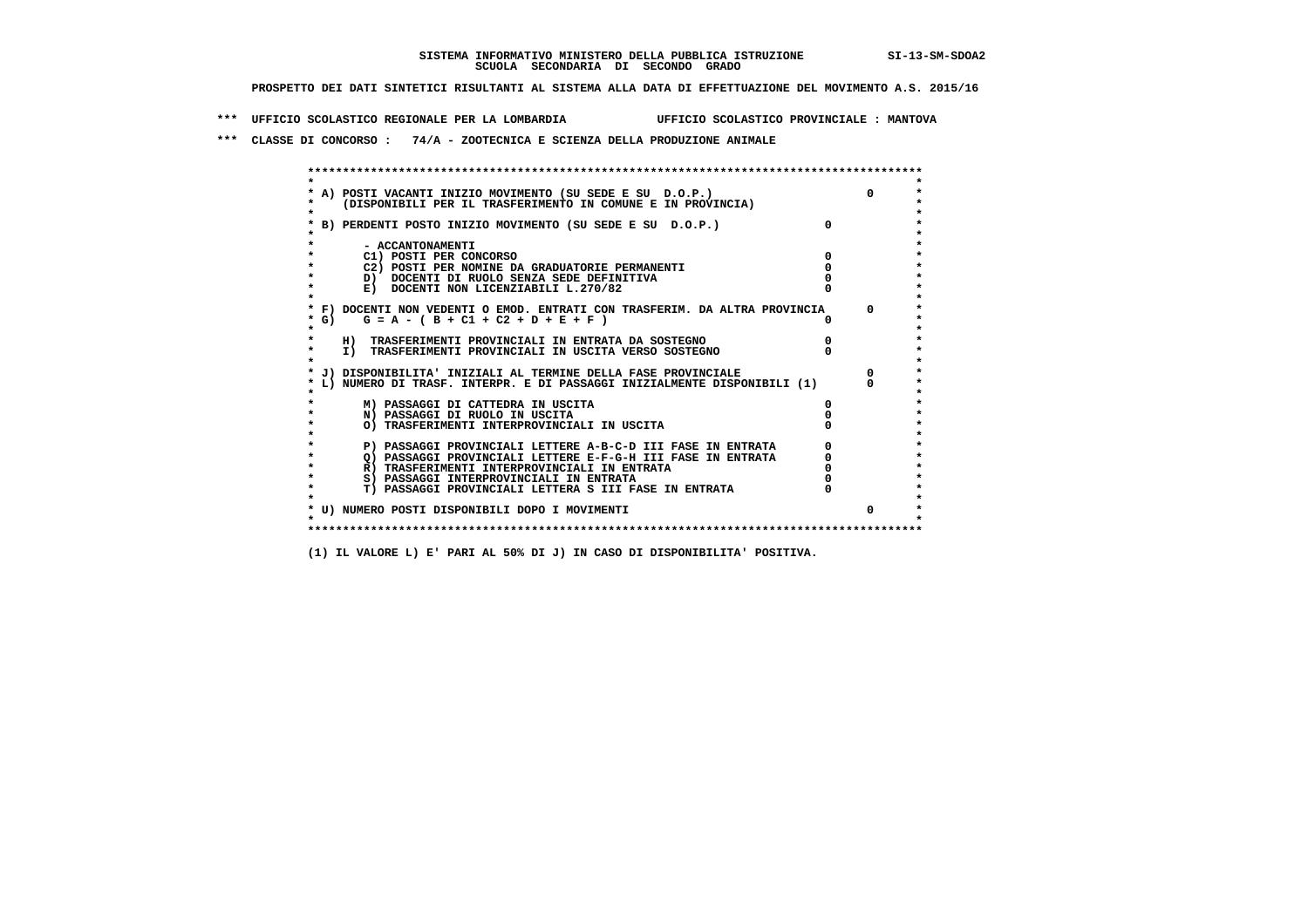**\*\*\* UFFICIO SCOLASTICO REGIONALE PER LA LOMBARDIA UFFICIO SCOLASTICO PROVINCIALE : MANTOVA**

 **\*\*\* CLASSE DI CONCORSO : 75/A - DATTILOGRAFIA E STENOGRAFIA**

|        | A) POSTI VACANTI INIZIO MOVIMENTO (SU SEDE E SU D.O.P.)                    |      | $\mathbf{1}$ |
|--------|----------------------------------------------------------------------------|------|--------------|
|        | (DISPONIBILI PER IL TRASFERIMENTO IN COMUNE E IN PROVINCIA)                |      |              |
|        |                                                                            |      |              |
|        | * B) PERDENTI POSTO INIZIO MOVIMENTO (SU SEDE E SU D.O.P.)                 |      |              |
|        |                                                                            |      |              |
|        | - ACCANTONAMENTI                                                           |      |              |
|        | C1) POSTI PER CONCORSO                                                     |      |              |
|        | C2) POSTI PER NOMINE DA GRADUATORIE PERMANENTI                             |      |              |
|        | D) DOCENTI DI RUOLO SENZA SEDE DEFINITIVA                                  |      |              |
|        | E) DOCENTI NON LICENZIABILI L.270/82                                       |      |              |
|        |                                                                            |      |              |
|        | * F) DOCENTI NON VEDENTI O EMOD. ENTRATI CON TRASFERIM. DA ALTRA PROVINCIA |      | $^{\circ}$   |
| $*$ G) | $G = A - (B + C1 + C2 + D + E + F)$                                        | $-2$ |              |
|        |                                                                            |      |              |
|        | H) TRASFERIMENTI PROVINCIALI IN ENTRATA DA SOSTEGNO                        |      |              |
|        | I) TRASFERIMENTI PROVINCIALI IN USCITA VERSO SOSTEGNO                      |      |              |
|        |                                                                            |      |              |
|        | J) DISPONIBILITA' INIZIALI AL TERMINE DELLA FASE PROVINCIALE               |      | $-2$         |
|        | L) NUMERO DI TRASF. INTERPR. E DI PASSAGGI INIZIALMENTE DISPONIBILI (1)    |      | $-2$         |
|        |                                                                            |      |              |
|        | M) PASSAGGI DI CATTEDRA IN USCITA                                          |      |              |
|        | N) PASSAGGI DI RUOLO IN USCITA                                             |      |              |
|        | O) TRASFERIMENTI INTERPROVINCIALI IN USCITA                                |      |              |
|        | P) PASSAGGI PROVINCIALI LETTERE A-B-C-D III FASE IN ENTRATA                |      |              |
|        | O) PASSAGGI PROVINCIALI LETTERE E-F-G-H III FASE IN ENTRATA                |      |              |
|        | R) TRASFERIMENTI INTERPROVINCIALI IN ENTRATA                               |      |              |
|        | S) PASSAGGI INTERPROVINCIALI IN ENTRATA                                    |      |              |
|        | T) PASSAGGI PROVINCIALI LETTERA S III FASE IN ENTRATA                      |      |              |
|        |                                                                            |      |              |
|        | * U) NUMERO POSTI DISPONIBILI DOPO I MOVIMENTI                             |      | $-2$         |
|        |                                                                            |      |              |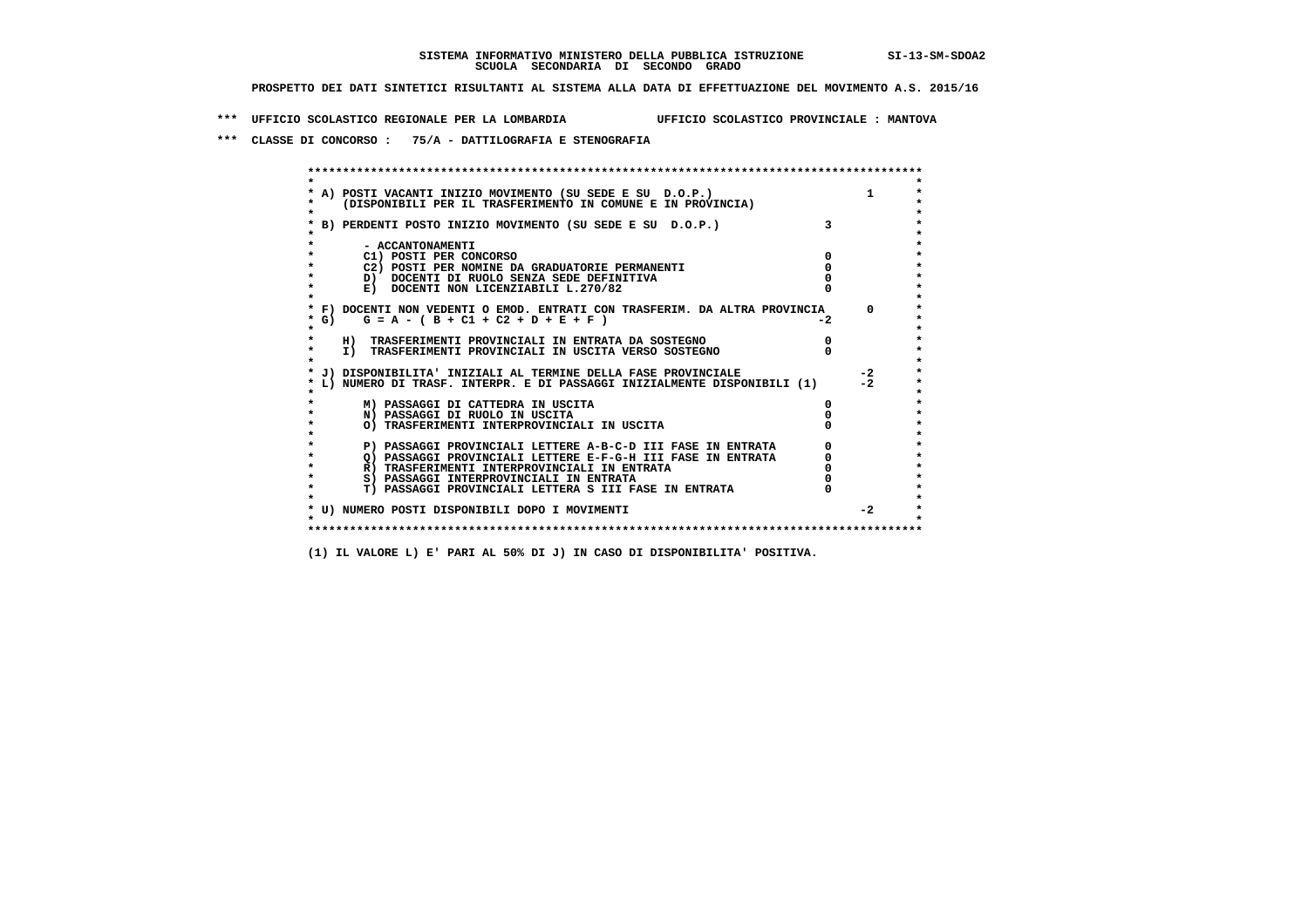**\*\*\* UFFICIO SCOLASTICO REGIONALE PER LA LOMBARDIA UFFICIO SCOLASTICO PROVINCIALE : MANTOVA**

 **\*\*\* CLASSE DI CONCORSO : 76/A - TRATTAMENTO TESTI, CALCOLO, CONTABILITA' ELETTRONICA ED APPLICAZIONI GESTIONALI**

|         | * A) POSTI VACANTI INIZIO MOVIMENTO (SU SEDE E SU D.O.P.)                  | $\Omega$ |
|---------|----------------------------------------------------------------------------|----------|
|         | (DISPONIBILI PER IL TRASFERIMENTO IN COMUNE E IN PROVINCIA)                |          |
|         |                                                                            |          |
|         | B) PERDENTI POSTO INIZIO MOVIMENTO (SU SEDE E SU D.O.P.)                   |          |
|         |                                                                            |          |
|         | - ACCANTONAMENTI                                                           |          |
|         | C1) POSTI PER CONCORSO                                                     |          |
|         | C2) POSTI PER NOMINE DA GRADUATORIE PERMANENTI                             |          |
|         | D) DOCENTI DI RUOLO SENZA SEDE DEFINITIVA                                  |          |
|         | E) DOCENTI NON LICENZIABILI L.270/82                                       |          |
|         |                                                                            |          |
|         | * F) DOCENTI NON VEDENTI O EMOD. ENTRATI CON TRASFERIM. DA ALTRA PROVINCIA | $\Omega$ |
| * G) +  | $G = A - (B + C1 + C2 + D + E + F)$                                        |          |
| $\star$ |                                                                            |          |
|         | H) TRASFERIMENTI PROVINCIALI IN ENTRATA DA SOSTEGNO                        |          |
|         | I) TRASFERIMENTI PROVINCIALI IN USCITA VERSO SOSTEGNO                      |          |
|         |                                                                            |          |
|         | J) DISPONIBILITA' INIZIALI AL TERMINE DELLA FASE PROVINCIALE               | $-1$     |
|         | L) NUMERO DI TRASF. INTERPR. E DI PASSAGGI INIZIALMENTE DISPONIBILI (1)    | $-1$     |
|         |                                                                            |          |
|         | M) PASSAGGI DI CATTEDRA IN USCITA                                          |          |
|         | N) PASSAGGI DI RUOLO IN USCITA                                             |          |
|         | O) TRASFERIMENTI INTERPROVINCIALI IN USCITA                                |          |
|         | P) PASSAGGI PROVINCIALI LETTERE A-B-C-D III FASE IN ENTRATA                |          |
|         | Q) PASSAGGI PROVINCIALI LETTERE E-F-G-H III FASE IN ENTRATA                |          |
|         | R) TRASFERIMENTI INTERPROVINCIALI IN ENTRATA                               |          |
|         | S) PASSAGGI INTERPROVINCIALI IN ENTRATA                                    |          |
|         | T) PASSAGGI PROVINCIALI LETTERA S III FASE IN ENTRATA                      |          |
|         |                                                                            |          |
|         | * U) NUMERO POSTI DISPONIBILI DOPO I MOVIMENTI                             | $-1$     |
|         |                                                                            |          |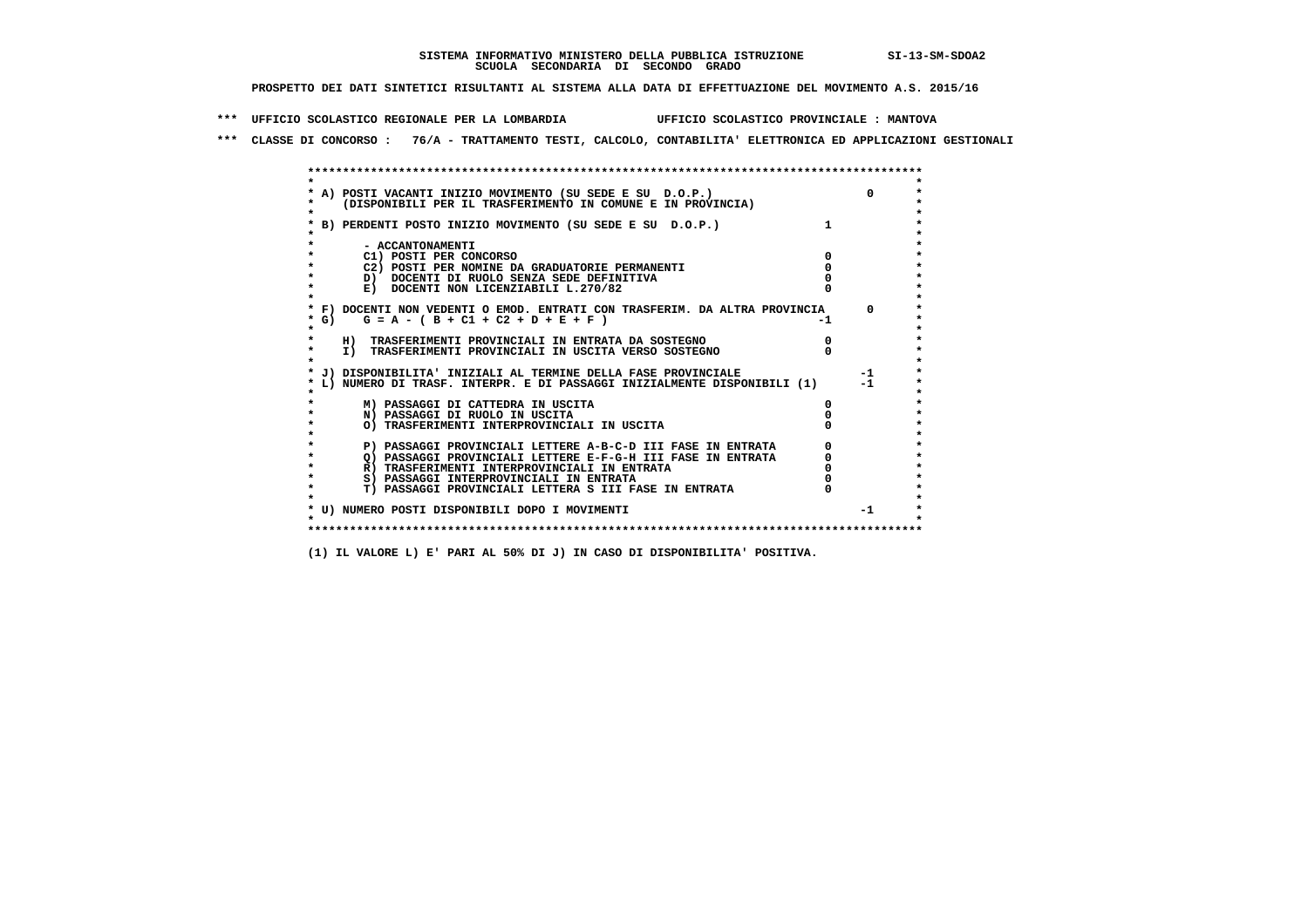**\*\*\* UFFICIO SCOLASTICO REGIONALE PER LA LOMBARDIA UFFICIO SCOLASTICO PROVINCIALE : MANTOVA**

 **\*\*\* CLASSE DI CONCORSO : 46/A - LINGUE E CIVILTA' STRANIERE (FRANCESE)**

| $\star$            |                                                                              |              |              |
|--------------------|------------------------------------------------------------------------------|--------------|--------------|
|                    | * A) POSTI VACANTI INIZIO MOVIMENTO (SU SEDE E SU D.O.P.)                    |              | $2^{\circ}$  |
| *<br>$\star$       | (DISPONIBILI PER IL TRASFERIMENTO IN COMUNE E IN PROVINCIA)                  |              |              |
|                    | * B) PERDENTI POSTO INIZIO MOVIMENTO (SU SEDE E SU D.O.P.)                   | $\Omega$     |              |
|                    |                                                                              |              |              |
|                    | - ACCANTONAMENTI                                                             |              |              |
| $\star$            | C1) POSTI PER CONCORSO                                                       | $\Omega$     |              |
| $\star$            | C2) POSTI PER NOMINE DA GRADUATORIE PERMANENTI                               | $\mathbf{o}$ |              |
| $\star$            | D) DOCENTI DI RUOLO SENZA SEDE DEFINITIVA                                    |              |              |
| $\star$<br>$\star$ | E) DOCENTI NON LICENZIABILI L.270/82                                         |              |              |
|                    | * F) DOCENTI NON VEDENTI O EMOD. ENTRATI CON TRASFERIM. DA ALTRA PROVINCIA 0 |              |              |
| * G)               | $G = A - (B + C1 + C2 + D + E + F)$                                          |              |              |
| $\star$            |                                                                              |              |              |
| $\star$            | H) TRASFERIMENTI PROVINCIALI IN ENTRATA DA SOSTEGNO                          |              |              |
| $\star$            | I) TRASFERIMENTI PROVINCIALI IN USCITA VERSO SOSTEGNO                        |              |              |
| $\star$            |                                                                              |              |              |
|                    | * J) DISPONIBILITA' INIZIALI AL TERMINE DELLA FASE PROVINCIALE               |              | $\Omega$     |
|                    | * L) NUMERO DI TRASF. INTERPR. E DI PASSAGGI INIZIALMENTE DISPONIBILI (1)    |              | $^{\circ}$   |
|                    | M) PASSAGGI DI CATTEDRA IN USCITA                                            | 0            |              |
| $\star$            | N) PASSAGGI DI RUOLO IN USCITA                                               |              |              |
| $\star$            | O) TRASFERIMENTI INTERPROVINCIALI IN USCITA                                  |              |              |
| $\star$            |                                                                              |              |              |
| $\star$            | P) PASSAGGI PROVINCIALI LETTERE A-B-C-D III FASE IN ENTRATA                  |              |              |
| $\star$            | Q) PASSAGGI PROVINCIALI LETTERE E-F-G-H III FASE IN ENTRATA                  |              |              |
| $\star$            | R) TRASFERIMENTI INTERPROVINCIALI IN ENTRATA                                 |              |              |
| $\star$<br>$\star$ | S) PASSAGGI INTERPROVINCIALI IN ENTRATA                                      |              |              |
|                    | T) PASSAGGI PROVINCIALI LETTERA S III FASE IN ENTRATA                        |              |              |
|                    |                                                                              |              | $\mathbf{1}$ |
| $\star$            |                                                                              |              |              |
|                    | * U) NUMERO POSTI DISPONIBILI DOPO I MOVIMENTI                               |              |              |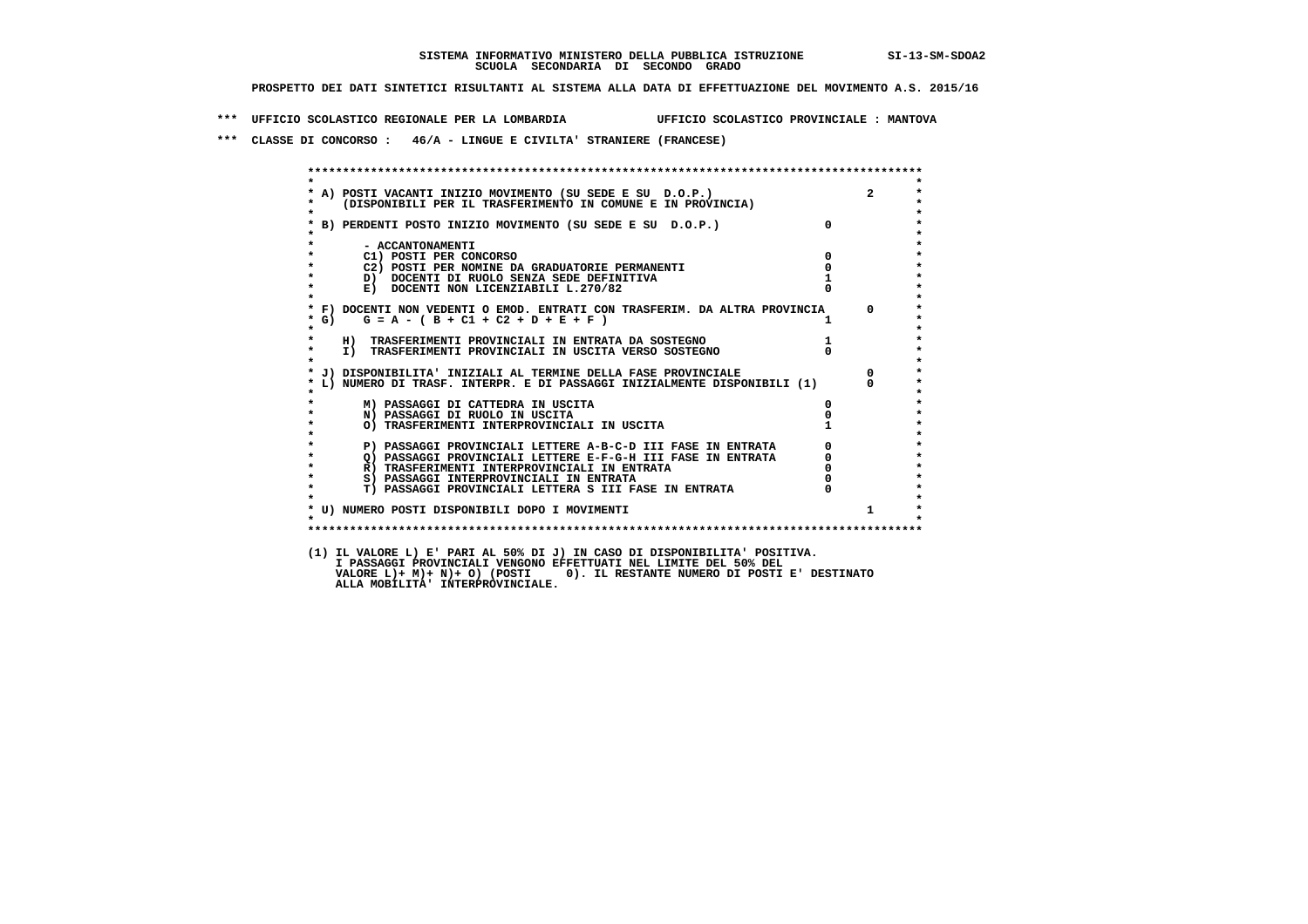**\*\*\* UFFICIO SCOLASTICO REGIONALE PER LA LOMBARDIA UFFICIO SCOLASTICO PROVINCIALE : MANTOVA**

 **\*\*\* CLASSE DI CONCORSO : 46/A - LINGUE E CIVILTA' STRANIERE (INGLESE)**

| $\star$           |                                                                                                                        |                                                 |                 |
|-------------------|------------------------------------------------------------------------------------------------------------------------|-------------------------------------------------|-----------------|
|                   | A) POSTI VACANTI INIZIO MOVIMENTO (SU SEDE E SU D.O.P.)<br>(DISPONIBILI PER IL TRASFERIMENTO IN COMUNE E IN PROVINCIA) |                                                 | 9               |
|                   |                                                                                                                        |                                                 |                 |
|                   | * B) PERDENTI POSTO INIZIO MOVIMENTO (SU SEDE E SU D.O.P.)                                                             |                                                 |                 |
|                   | - ACCANTONAMENTI                                                                                                       |                                                 |                 |
|                   | $\overline{\mathbf{0}}$<br>C1) POSTI PER CONCORSO                                                                      |                                                 |                 |
|                   | C2) POSTI PER NOMINE DA GRADUATORIE PERMANENTI                                                                         | $\overline{0}$                                  |                 |
| $\star$           | D) DOCENTI DI RUOLO SENZA SEDE DEFINITIVA                                                                              |                                                 |                 |
|                   | E) DOCENTI NON LICENZIABILI L.270/82                                                                                   |                                                 |                 |
|                   | * F) DOCENTI NON VEDENTI O EMOD. ENTRATI CON TRASFERIM. DA ALTRA PROVINCIA 0                                           |                                                 |                 |
| $*$ G)<br>$\star$ | $G = A - (B + C1 + C2 + D + E + F)$                                                                                    |                                                 |                 |
|                   | H) TRASFERIMENTI PROVINCIALI IN ENTRATA DA SOSTEGNO                                                                    |                                                 |                 |
| $\star$           | I) TRASFERIMENTI PROVINCIALI IN USCITA VERSO SOSTEGNO                                                                  |                                                 |                 |
|                   |                                                                                                                        |                                                 |                 |
|                   | * J) DISPONIBILITA' INIZIALI AL TERMINE DELLA FASE PROVINCIALE                                                         |                                                 | $6\overline{6}$ |
|                   | L) NUMERO DI TRASF. INTERPR. E DI PASSAGGI INIZIALMENTE DISPONIBILI (1) 3                                              |                                                 |                 |
|                   | M) PASSAGGI DI CATTEDRA IN USCITA                                                                                      |                                                 |                 |
| $\star$           | N) PASSAGGI DI RUOLO IN USCITA                                                                                         |                                                 |                 |
|                   | O) TRASFERIMENTI INTERPROVINCIALI IN USCITA                                                                            |                                                 |                 |
|                   | P) PASSAGGI PROVINCIALI LETTERE A-B-C-D III FASE IN ENTRATA                                                            | $\begin{array}{c} 0 \\ 1 \\ 0 \\ 1 \end{array}$ |                 |
| $\bullet$         | 2) PASSAGGI PROVINCIALI LETTERE E-F-G-H III FASE IN ENTRATA                                                            |                                                 |                 |
| $\star$           | R) TRASFERIMENTI INTERPROVINCIALI IN ENTRATA                                                                           |                                                 |                 |
| $\star$           | S) PASSAGGI INTERPROVINCIALI IN ENTRATA                                                                                |                                                 |                 |
| $\star$           | T) PASSAGGI PROVINCIALI LETTERA S III FASE IN ENTRATA                                                                  |                                                 |                 |
|                   | * U) NUMERO POSTI DISPONIBILI DOPO I MOVIMENTI                                                                         |                                                 | $\overline{4}$  |
| $\cdot$           |                                                                                                                        |                                                 |                 |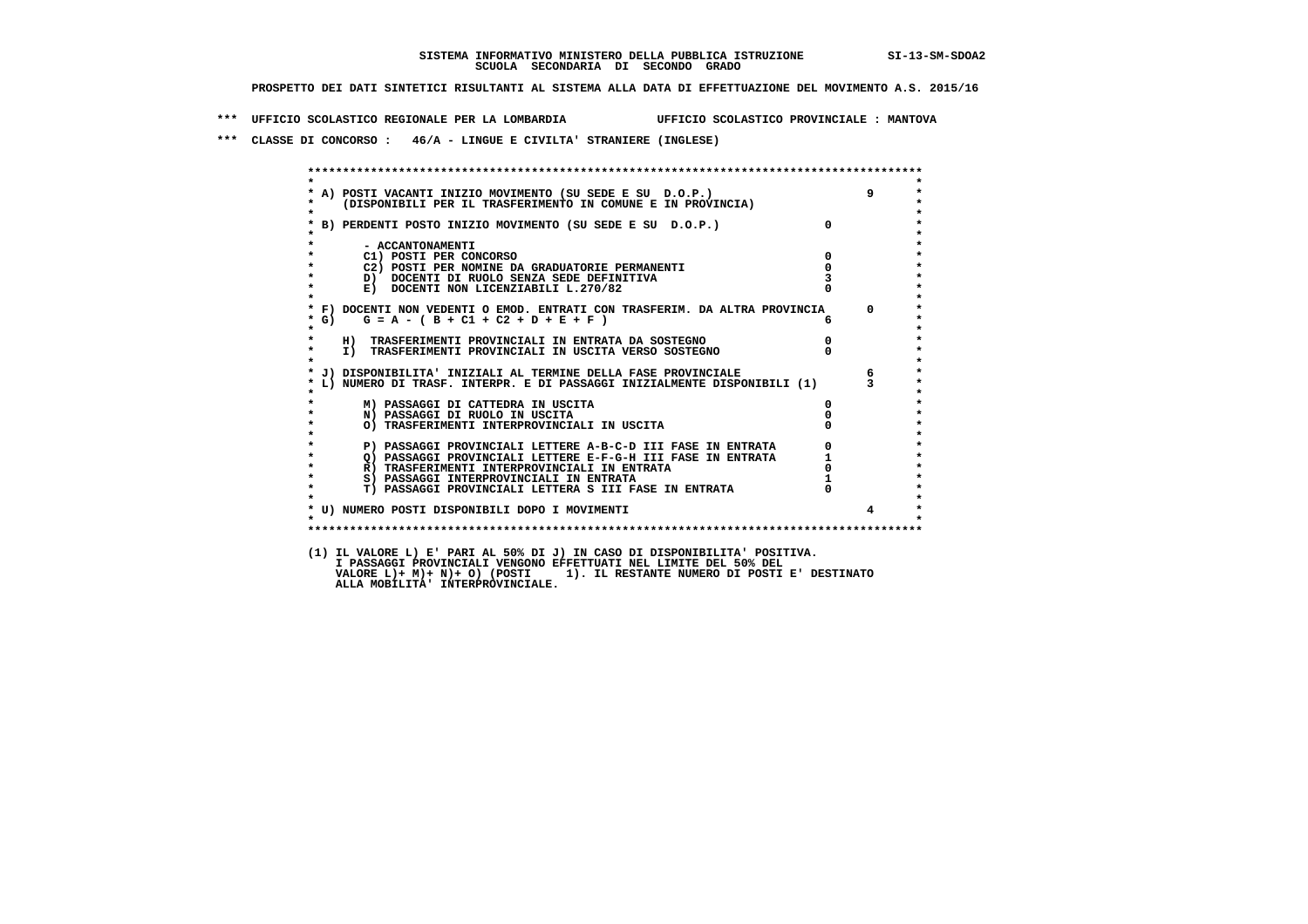**\*\*\* UFFICIO SCOLASTICO REGIONALE PER LA LOMBARDIA UFFICIO SCOLASTICO PROVINCIALE : MANTOVA**

 **\*\*\* CLASSE DI CONCORSO : 46/A - LINGUE E CIVILTA' STRANIERE (SPAGNOLO)**

| A) POSTI VACANTI INIZIO MOVIMENTO (SU SEDE E SU D.O.P.)<br>(DISPONIBILI PER IL TRASFERIMENTO IN COMUNE E IN PROVINCIA) | $\Omega$ |
|------------------------------------------------------------------------------------------------------------------------|----------|
| B) PERDENTI POSTO INIZIO MOVIMENTO (SU SEDE E SU D.O.P.)                                                               |          |
| - ACCANTONAMENTI                                                                                                       |          |
| C1) POSTI PER CONCORSO                                                                                                 |          |
| C2) POSTI PER NOMINE DA GRADUATORIE PERMANENTI                                                                         |          |
| D) DOCENTI DI RUOLO SENZA SEDE DEFINITIVA                                                                              |          |
| E) DOCENTI NON LICENZIABILI L.270/82                                                                                   |          |
| * F) DOCENTI NON VEDENTI O EMOD. ENTRATI CON TRASFERIM. DA ALTRA PROVINCIA                                             | $\Omega$ |
| * G) $G = A - (B + C1 + C2 + D + E + F)$                                                                               |          |
| H) TRASFERIMENTI PROVINCIALI IN ENTRATA DA SOSTEGNO                                                                    |          |
| I) TRASFERIMENTI PROVINCIALI IN USCITA VERSO SOSTEGNO                                                                  |          |
| J) DISPONIBILITA' INIZIALI AL TERMINE DELLA FASE PROVINCIALE                                                           |          |
| L) NUMERO DI TRASF. INTERPR. E DI PASSAGGI INIZIALMENTE DISPONIBILI (1)                                                |          |
| M) PASSAGGI DI CATTEDRA IN USCITA                                                                                      |          |
| N) PASSAGGI DI RUOLO IN USCITA                                                                                         |          |
| O) TRASFERIMENTI INTERPROVINCIALI IN USCITA                                                                            |          |
| P) PASSAGGI PROVINCIALI LETTERE A-B-C-D III FASE IN ENTRATA                                                            |          |
| O) PASSAGGI PROVINCIALI LETTERE E-F-G-H III FASE IN ENTRATA                                                            |          |
| R) TRASFERIMENTI INTERPROVINCIALI IN ENTRATA                                                                           |          |
| S) PASSAGGI INTERPROVINCIALI IN ENTRATA                                                                                |          |
| T) PASSAGGI PROVINCIALI LETTERA S III FASE IN ENTRATA                                                                  |          |
| * U) NUMERO POSTI DISPONIBILI DOPO I MOVIMENTI                                                                         | $\Omega$ |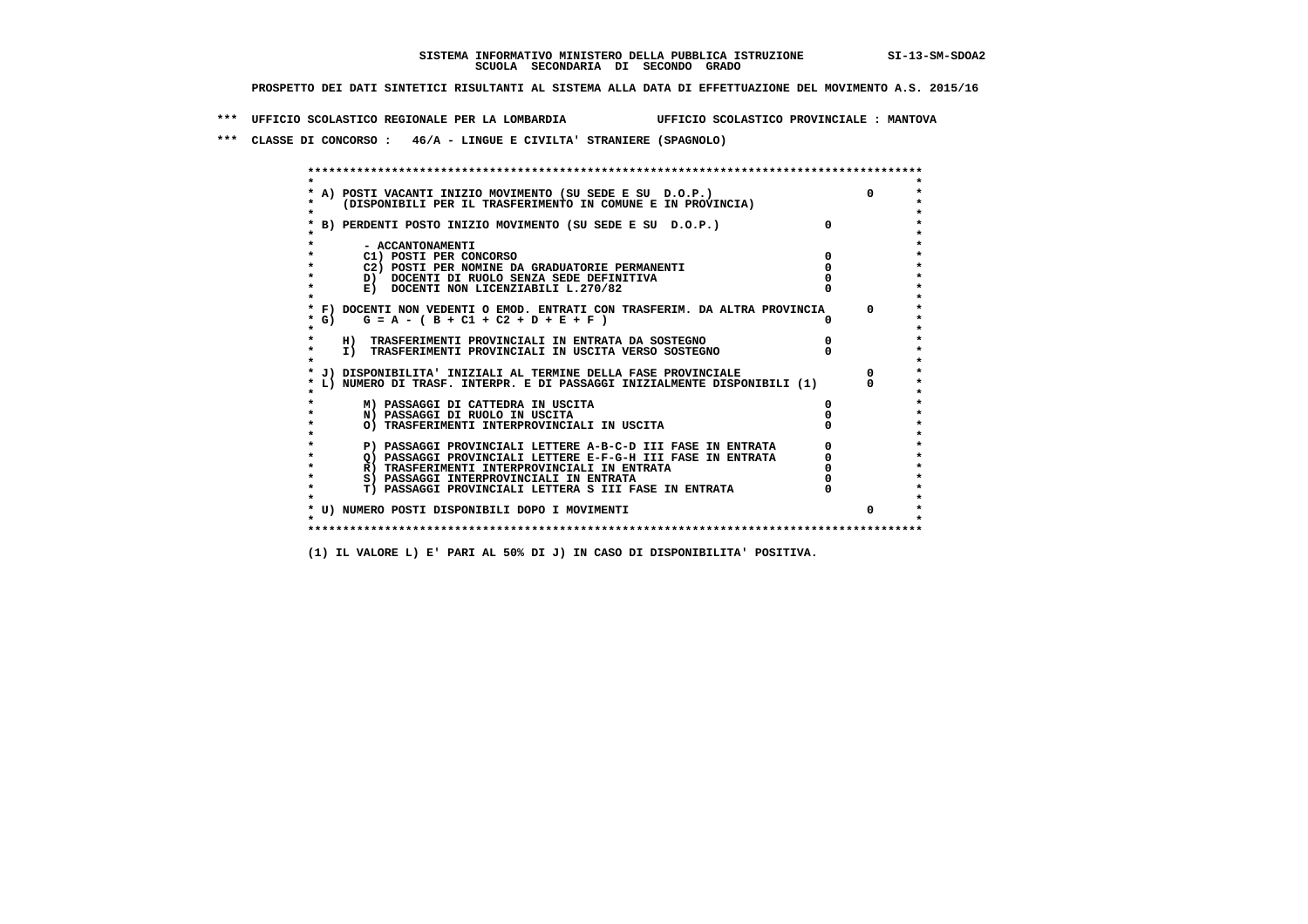**\*\*\* UFFICIO SCOLASTICO REGIONALE PER LA LOMBARDIA UFFICIO SCOLASTICO PROVINCIALE : MANTOVA**

 **\*\*\* CLASSE DI CONCORSO : 46/A - LINGUE E CIVILTA' STRANIERE (TEDESCO)**

| $\star$                                                                                                                                                                                                                                    |                                                 |
|--------------------------------------------------------------------------------------------------------------------------------------------------------------------------------------------------------------------------------------------|-------------------------------------------------|
| A) POSTI VACANTI INIZIO MOVIMENTO (SU SEDE E SU D.O.P.)<br>(DISPONIBILI PER IL TRASFERIMENTO IN COMUNE E IN PROVINCIA)                                                                                                                     | $\overline{4}$                                  |
| * B) PERDENTI POSTO INIZIO MOVIMENTO (SU SEDE E SU D.O.P.)                                                                                                                                                                                 | $\overline{0}$                                  |
|                                                                                                                                                                                                                                            |                                                 |
| - ACCANTONAMENTI<br>C1) POSTI PER CONCORSO                                                                                                                                                                                                 | $\overline{0}$                                  |
| C2) POSTI PER NOMINE DA GRADUATORIE PERMANENTI                                                                                                                                                                                             | $\overline{0}$                                  |
| D) DOCENTI DI RUOLO SENZA SEDE DEFINITIVA                                                                                                                                                                                                  |                                                 |
| $\star$<br>E) DOCENTI NON LICENZIABILI L.270/82                                                                                                                                                                                            |                                                 |
| * F) DOCENTI NON VEDENTI O EMOD. ENTRATI CON TRASFERIM. DA ALTRA PROVINCIA 0                                                                                                                                                               |                                                 |
| $G = A - (B + C1 + C2 + D + E + F)$<br>$*$ G)<br>$\star$                                                                                                                                                                                   |                                                 |
|                                                                                                                                                                                                                                            | $\begin{matrix}0\\0\end{matrix}$                |
| H) TRASFERIMENTI PROVINCIALI IN ENTRATA DA SOSTEGNO<br>I) TRASFERIMENTI PROVINCIALI IN USCITA VERSO SOSTEGNO<br>$\star$                                                                                                                    |                                                 |
| * J) DISPONIBILITA' INIZIALI AL TERMINE DELLA FASE PROVINCIALE                                                                                                                                                                             | $\overline{\mathbf{2}}$                         |
| L) NUMERO DI TRASF. INTERPR. E DI PASSAGGI INIZIALMENTE DISPONIBILI (1) 1                                                                                                                                                                  |                                                 |
| M) PASSAGGI DI CATTEDRA IN USCITA                                                                                                                                                                                                          | $\mathbf{0}$                                    |
| $\star$<br>N) PASSAGGI DI RUOLO IN USCITA                                                                                                                                                                                                  |                                                 |
| O) TRASFERIMENTI INTERPROVINCIALI IN USCITA                                                                                                                                                                                                |                                                 |
| P) PASSAGGI PROVINCIALI LETTERE A-B-C-D III FASE IN ENTRATA                                                                                                                                                                                | $\begin{array}{c} 0 \\ 0 \\ 1 \\ 0 \end{array}$ |
| P PASSAGGI PROVINCIALI LETTERE E-F-G-H III FASE IN ENIRALA R) TRASFAGGI PROVINCIALI LETTERE E-F-G-H III FASE IN ENTRATA R) TRASFERIMENTI INTERPROVINCIALI LETTERE E-F-G-H III FASE IN ENTRATA S) PASSAGGI INTERPROVINCIALI IN<br>$\bullet$ |                                                 |
| $\star$                                                                                                                                                                                                                                    |                                                 |
| $\bullet$<br>S) PASSAGGI INTERPROVINCIALI IN ENTRATA                                                                                                                                                                                       |                                                 |
| T) PASSAGGI PROVINCIALI LETTERA S III FASE IN ENTRATA<br>$\star$                                                                                                                                                                           |                                                 |
| * U) NUMERO POSTI DISPONIBILI DOPO I MOVIMENTI                                                                                                                                                                                             | $\mathbf{1}$                                    |
| $\star$                                                                                                                                                                                                                                    |                                                 |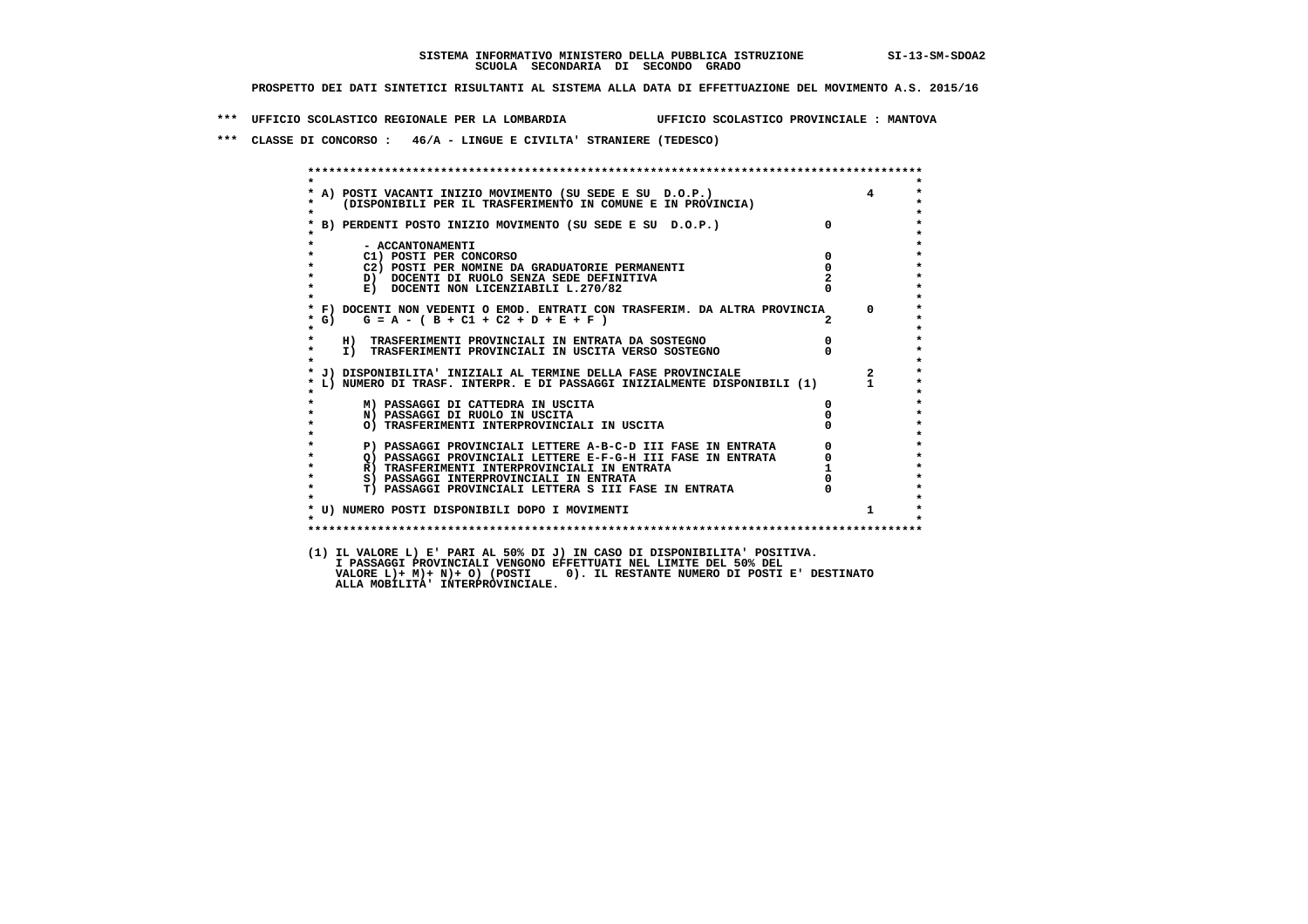**\*\*\* UFFICIO SCOLASTICO REGIONALE PER LA LOMBARDIA UFFICIO SCOLASTICO PROVINCIALE : MANTOVA**

 **\*\*\* POSTI DI SOSTEGNO**

 **\*\*\*\*\*\*\*\*\*\*\*\*\*\*\*\*\*\*\*\*\*\*\*\*\*\*\*\*\*\*\*\*\*\*\*\*\*\*\*\*\*\*\*\*\*\*\*\*\*\*\*\*\*\*\*\*\*\*\*\*\*\*\*\*\*\*\*\*\*\*\*\*\*\*\*\*\*\*\*\*\*\*\*\*\*\*\*\* \* \*** $\bullet$  **\* A) POSTI VACANTI INIZIO MOVIMENTO (SU SEDE E SU D.O.P.) 50 \*** $\star$  **\* (DISPONIBILI PER IL TRASFERIMENTO IN COMUNE E IN PROVINCIA) \*** $\bullet$  **\* \* \* B) PERDENTI POSTO INIZIO MOVIMENTO (SU SEDE E SU D.O.P.) 0 \* \* \* \* - ACCANTONAMENTI \* \* C1) POSTI PER CONCORSO 0 \* \* C2) POSTI PER NOMINE DA GRADUATORIE PERMANENTI 0 \*D)** DOCENTI DI RUOLO SENZA SEDE DEFINITIVA  $\overline{a}$  0  $\overline{b}$  0  $\overline{c}$  0  $\overline{c}$  0  $\overline{c}$  0  $\overline{a}$  0  $\overline{c}$ **E) DOCENTI NON LICENZIABILI L.270/82 \* \* \* F) DOCENTI NON VEDENTI O EMOD. ENTRATI CON TRASFERIM. DA ALTRA PROVINCIA 0 \***  $\star$  **G)** G = A - ( B + C1 + C2 + D + E + F )  **\* \* \* H) TRASFERIMENTI PROVINCIALI IN ENTRATA DA NORMALE 0 \* \* I) TRASFERIMENTI PROVINCIALI IN USCITA VERSO NORMALE 3 \* \* \* \* J) DISPONIBILITA' INIZIALI AL TERMINE DELLA FASE PROVINCIALE 53 \* \* L) NUMERO DI TRASF. INTERPR. E DI PASSAGGI INIZIALMENTE DISPONIBILI (1) 26 \* \* \* \* M) PASSAGGI DI CATTEDRA IN USCITA 1 \* \* N) PASSAGGI DI RUOLO IN USCITA 0 \* \* O) TRASFERIMENTI INTERPROVINCIALI IN USCITA 4 \* \* \* P) PASSAGGI PROVINCIALI LETTERE A-B-C-D III FASE IN ENTRATA** 0 <sup>0</sup> **DASSAGGI PROVINCIALI LETTERE E-F-G-H** III FASE IN ENTRATA 0 <sup>0</sup> **2) PASSAGGI PROVINCIALI LETTERE E-F-G-H III FASE IN ENTRATA 6**  $\overline{Q}$  **PASSAGGI PROVINCIALI LETTERE E-F-G-H III FASE IN ENTRATA** 0  **\* R) TRASFERIMENTI INTERPROVINCIALI IN ENTRATA 1 \*8) PASSAGGI INTERPROVINCIALI IN ENTRATA**  $\overline{0}$ **<br>
<b>T) PASSAGGI PROVINCIALI LETTERA S III FASE IN ENTRATA**  $\overline{0}$  $\ddot{\phantom{1}}$  **\* T) PASSAGGI PROVINCIALI LETTERA S III FASE IN ENTRATA 0 \*** $\star$  **\* \*** $\star$  **\* U) NUMERO POSTI DISPONIBILI DOPO I MOVIMENTI 57 \* \* \* \*\*\*\*\*\*\*\*\*\*\*\*\*\*\*\*\*\*\*\*\*\*\*\*\*\*\*\*\*\*\*\*\*\*\*\*\*\*\*\*\*\*\*\*\*\*\*\*\*\*\*\*\*\*\*\*\*\*\*\*\*\*\*\*\*\*\*\*\*\*\*\*\*\*\*\*\*\*\*\*\*\*\*\*\*\*\*\* (1) IL VALORE L) E' PARI AL 50% DI J) IN CASO DI DISPONIBILITA' POSITIVA. I PASSAGGI PROVINCIALI VENGONO EFFETTUATI NEL LIMITE DEL 50% DEL VALORE L)+ M)+ N)+ O) (POSTI 15). IL RESTANTE NUMERO DI POSTI E' DESTINATO ALLA MOBILITA' INTERPROVINCIALE.**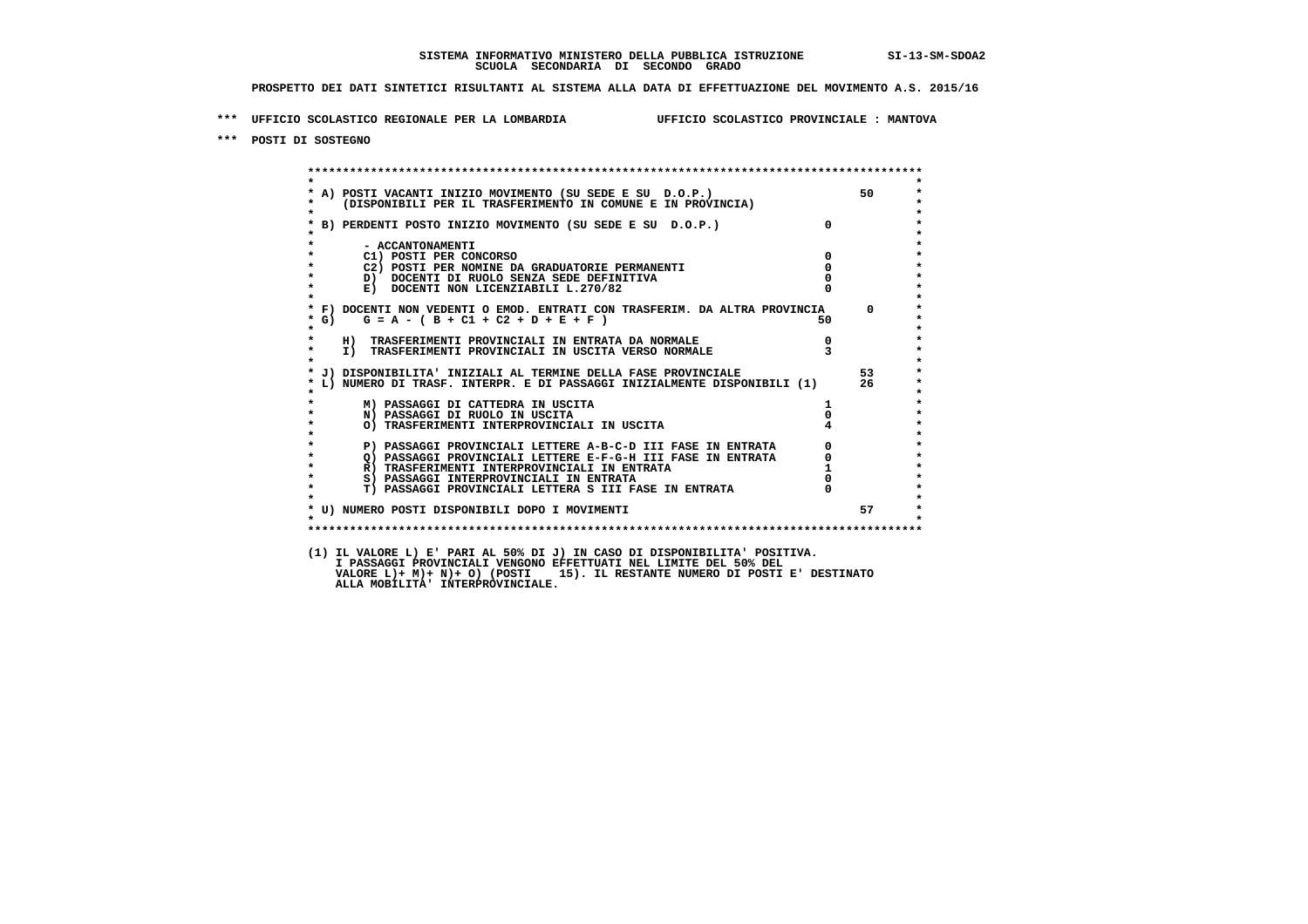**\*\*\* UFFICIO SCOLASTICO REGIONALE PER LA LOMBARDIA UFFICIO SCOLASTICO PROVINCIALE : MANTOVA**

 **\*\*\* CLASSE DI CONCORSO : 3/C - CONVERSAZIONE IN LINGUA STRANIERA (FRANCESE)**

| * A) POSTI VACANTI INIZIO MOVIMENTO (SU SEDE E SU D.O.P.)                  |          |
|----------------------------------------------------------------------------|----------|
| (DISPONIBILI PER IL TRASFERIMENTO IN COMUNE E IN PROVINCIA)                |          |
|                                                                            |          |
| B) PERDENTI POSTO INIZIO MOVIMENTO (SU SEDE E SU D.O.P.)                   |          |
|                                                                            |          |
| - ACCANTONAMENTI                                                           |          |
| C1) POSTI PER CONCORSO                                                     |          |
| C2) POSTI PER NOMINE DA GRADUATORIE PERMANENTI                             |          |
| D) DOCENTI DI RUOLO SENZA SEDE DEFINITIVA                                  |          |
| E) DOCENTI NON LICENZIABILI L.270/82                                       |          |
|                                                                            |          |
| * F) DOCENTI NON VEDENTI O EMOD. ENTRATI CON TRASFERIM. DA ALTRA PROVINCIA | $\Omega$ |
| $G = A - (B + C1 + C2 + D + E + F)$<br>* G)                                |          |
|                                                                            |          |
| H) TRASFERIMENTI PROVINCIALI IN ENTRATA DA SOSTEGNO                        |          |
| I) TRASFERIMENTI PROVINCIALI IN USCITA VERSO SOSTEGNO                      |          |
|                                                                            |          |
| * J) DISPONIBILITA' INIZIALI AL TERMINE DELLA FASE PROVINCIALE             |          |
| L) NUMERO DI TRASF. INTERPR. E DI PASSAGGI INIZIALMENTE DISPONIBILI (1)    |          |
|                                                                            |          |
| M) PASSAGGI DI CATTEDRA IN USCITA                                          |          |
| N) PASSAGGI DI RUOLO IN USCITA                                             |          |
| O) TRASFERIMENTI INTERPROVINCIALI IN USCITA                                |          |
| P) PASSAGGI PROVINCIALI LETTERE A-B-C-D III FASE IN ENTRATA                |          |
| O) PASSAGGI PROVINCIALI LETTERE E-F-G-H III FASE IN ENTRATA                |          |
| R) TRASFERIMENTI INTERPROVINCIALI IN ENTRATA                               |          |
| S) PASSAGGI INTERPROVINCIALI IN ENTRATA                                    |          |
| T) PASSAGGI PROVINCIALI LETTERA S III FASE IN ENTRATA                      |          |
|                                                                            |          |
| * U) NUMERO POSTI DISPONIBILI DOPO I MOVIMENTI                             |          |
|                                                                            |          |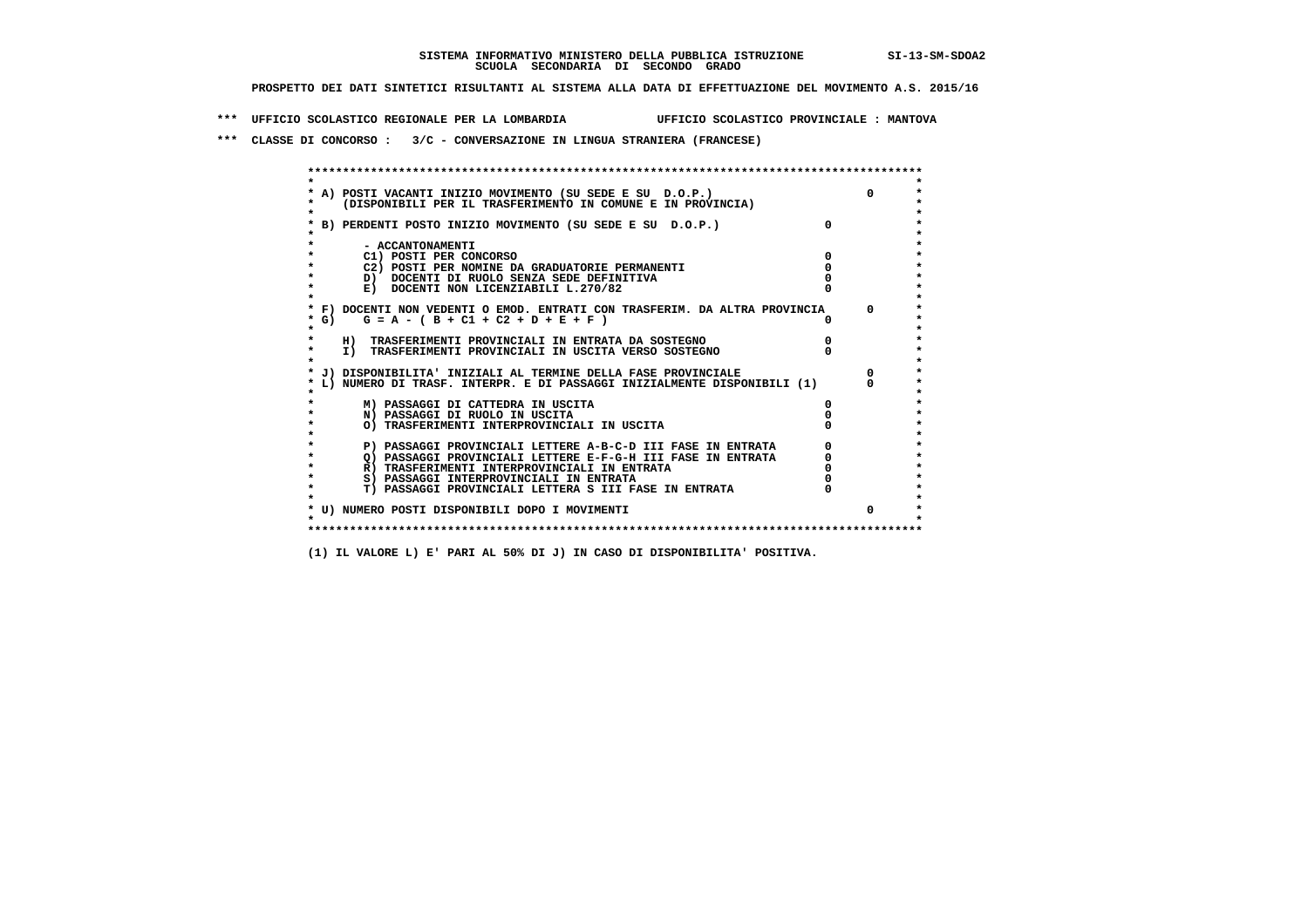**\*\*\* UFFICIO SCOLASTICO REGIONALE PER LA LOMBARDIA UFFICIO SCOLASTICO PROVINCIALE : MANTOVA**

 **\*\*\* CLASSE DI CONCORSO : 3/C - CONVERSAZIONE IN LINGUA STRANIERA (INGLESE)**

|         | A) POSTI VACANTI INIZIO MOVIMENTO (SU SEDE E SU D.O.P.)                    |            |
|---------|----------------------------------------------------------------------------|------------|
|         | (DISPONIBILI PER IL TRASFERIMENTO IN COMUNE E IN PROVINCIA)                |            |
|         |                                                                            |            |
|         | B) PERDENTI POSTO INIZIO MOVIMENTO (SU SEDE E SU D.O.P.)                   |            |
|         |                                                                            |            |
|         | - ACCANTONAMENTI                                                           |            |
|         | C1) POSTI PER CONCORSO                                                     |            |
|         | C2) POSTI PER NOMINE DA GRADUATORIE PERMANENTI                             |            |
|         | D) DOCENTI DI RUOLO SENZA SEDE DEFINITIVA                                  |            |
|         | E) DOCENTI NON LICENZIABILI L.270/82                                       |            |
|         |                                                                            |            |
|         | * F) DOCENTI NON VEDENTI O EMOD. ENTRATI CON TRASFERIM. DA ALTRA PROVINCIA | $^{\circ}$ |
|         | * G) $G = A - (B + C1 + C2 + D + E + F)$                                   |            |
|         |                                                                            |            |
|         | H) TRASFERIMENTI PROVINCIALI IN ENTRATA DA SOSTEGNO                        |            |
| $\star$ | I) TRASFERIMENTI PROVINCIALI IN USCITA VERSO SOSTEGNO                      |            |
|         |                                                                            |            |
|         | * J) DISPONIBILITA' INIZIALI AL TERMINE DELLA FASE PROVINCIALE             |            |
|         | L) NUMERO DI TRASF. INTERPR. E DI PASSAGGI INIZIALMENTE DISPONIBILI (1)    |            |
|         | M) PASSAGGI DI CATTEDRA IN USCITA                                          |            |
|         | N) PASSAGGI DI RUOLO IN USCITA                                             |            |
|         | O) TRASFERIMENTI INTERPROVINCIALI IN USCITA                                |            |
|         |                                                                            |            |
|         | P) PASSAGGI PROVINCIALI LETTERE A-B-C-D III FASE IN ENTRATA                |            |
|         | O) PASSAGGI PROVINCIALI LETTERE E-F-G-H III FASE IN ENTRATA                |            |
|         | R) TRASFERIMENTI INTERPROVINCIALI IN ENTRATA                               |            |
|         | S) PASSAGGI INTERPROVINCIALI IN ENTRATA                                    |            |
|         | T) PASSAGGI PROVINCIALI LETTERA S III FASE IN ENTRATA                      |            |
|         |                                                                            |            |
|         | * U) NUMERO POSTI DISPONIBILI DOPO I MOVIMENTI                             |            |
|         |                                                                            |            |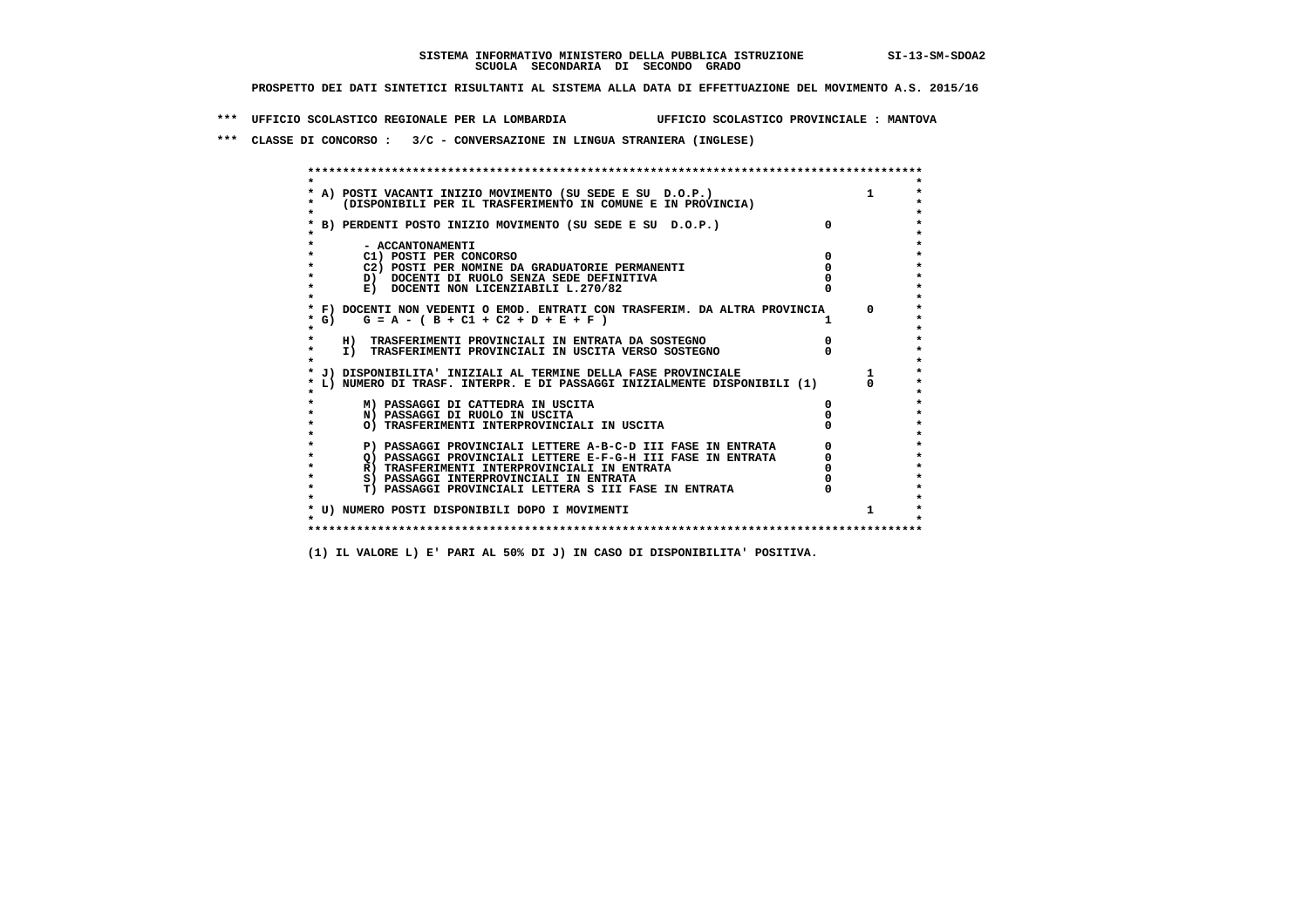**\*\*\* UFFICIO SCOLASTICO REGIONALE PER LA LOMBARDIA UFFICIO SCOLASTICO PROVINCIALE : MANTOVA**

 **\*\*\* CLASSE DI CONCORSO : 3/C - CONVERSAZIONE IN LINGUA STRANIERA (TEDESCO)**

|         | A) POSTI VACANTI INIZIO MOVIMENTO (SU SEDE E SU D.O.P.)                                                                | $\Omega$ |
|---------|------------------------------------------------------------------------------------------------------------------------|----------|
|         | (DISPONIBILI PER IL TRASFERIMENTO IN COMUNE E IN PROVINCIA)                                                            |          |
|         |                                                                                                                        |          |
|         | B) PERDENTI POSTO INIZIO MOVIMENTO (SU SEDE E SU D.O.P.)                                                               |          |
|         |                                                                                                                        |          |
|         | - ACCANTONAMENTI                                                                                                       |          |
|         | C1) POSTI PER CONCORSO                                                                                                 |          |
|         | C2) POSTI PER NOMINE DA GRADUATORIE PERMANENTI                                                                         |          |
|         | D) DOCENTI DI RUOLO SENZA SEDE DEFINITIVA                                                                              |          |
|         | E) DOCENTI NON LICENZIABILI L.270/82                                                                                   |          |
|         |                                                                                                                        | $\Omega$ |
|         | * F) DOCENTI NON VEDENTI O EMOD. ENTRATI CON TRASFERIM. DA ALTRA PROVINCIA<br>* G) $G = A - (B + C1 + C2 + D + E + F)$ |          |
|         |                                                                                                                        |          |
|         | H) TRASFERIMENTI PROVINCIALI IN ENTRATA DA SOSTEGNO                                                                    |          |
| $\star$ | I) TRASFERIMENTI PROVINCIALI IN USCITA VERSO SOSTEGNO                                                                  |          |
|         |                                                                                                                        |          |
|         | * J) DISPONIBILITA' INIZIALI AL TERMINE DELLA FASE PROVINCIALE                                                         |          |
|         | L) NUMERO DI TRASF. INTERPR. E DI PASSAGGI INIZIALMENTE DISPONIBILI (1)                                                |          |
|         |                                                                                                                        |          |
|         | M) PASSAGGI DI CATTEDRA IN USCITA                                                                                      |          |
|         | N) PASSAGGI DI RUOLO IN USCITA                                                                                         |          |
|         | O) TRASFERIMENTI INTERPROVINCIALI IN USCITA                                                                            |          |
|         |                                                                                                                        |          |
|         | P) PASSAGGI PROVINCIALI LETTERE A-B-C-D III FASE IN ENTRATA                                                            |          |
|         | O) PASSAGGI PROVINCIALI LETTERE E-F-G-H III FASE IN ENTRATA                                                            |          |
|         | R) TRASFERIMENTI INTERPROVINCIALI IN ENTRATA                                                                           |          |
|         | S) PASSAGGI INTERPROVINCIALI IN ENTRATA                                                                                |          |
|         | T) PASSAGGI PROVINCIALI LETTERA S III FASE IN ENTRATA                                                                  |          |
|         |                                                                                                                        |          |
|         | * U) NUMERO POSTI DISPONIBILI DOPO I MOVIMENTI                                                                         | $\Omega$ |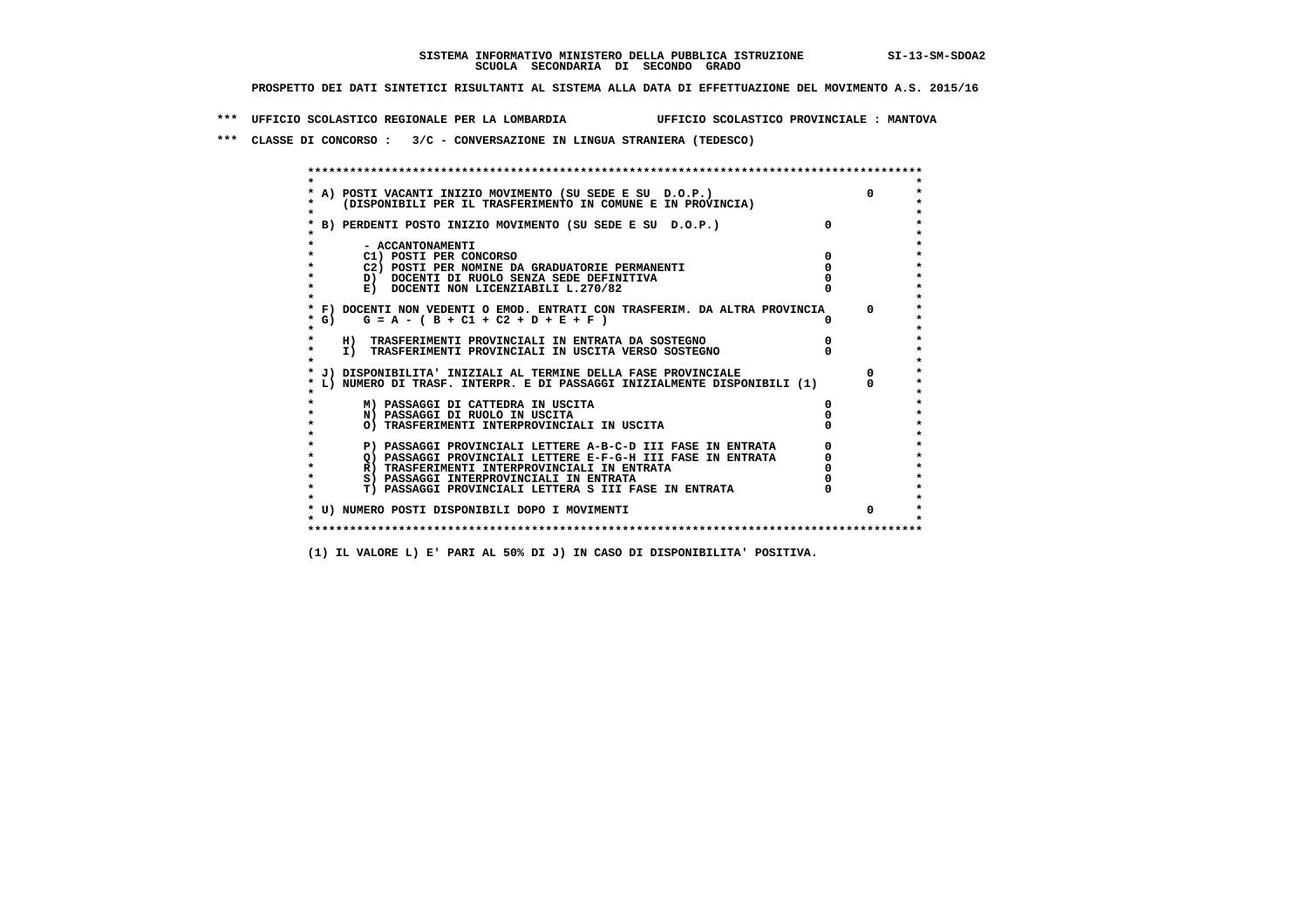**\*\*\* UFFICIO SCOLASTICO REGIONALE PER LA LOMBARDIA UFFICIO SCOLASTICO PROVINCIALE : MANTOVA**

 **\*\*\* CLASSE DI CONCORSO : 5/C - ESERCITAZIONI AGRARIE**

 **\*\*\*\*\*\*\*\*\*\*\*\*\*\*\*\*\*\*\*\*\*\*\*\*\*\*\*\*\*\*\*\*\*\*\*\*\*\*\*\*\*\*\*\*\*\*\*\*\*\*\*\*\*\*\*\*\*\*\*\*\*\*\*\*\*\*\*\*\*\*\*\*\*\*\*\*\*\*\*\*\*\*\*\*\*\*\*\* \* \*** $\bullet$  **\* A) POSTI VACANTI INIZIO MOVIMENTO (SU SEDE E SU D.O.P.) 0 \* \* (DISPONIBILI PER IL TRASFERIMENTO IN COMUNE E IN PROVINCIA) \* \* \* \* B) PERDENTI POSTO INIZIO MOVIMENTO (SU SEDE E SU D.O.P.) 1 \* \* \* \* - ACCANTONAMENTI \* \* C1) POSTI PER CONCORSO 0 \* \* C2) POSTI PER NOMINE DA GRADUATORIE PERMANENTI 0 \*D)** DOCENTI DI RUOLO SENZA SEDE DEFINITIVA  $\overline{a}$  0  $\overline{b}$  0  $\overline{c}$  0  $\overline{c}$  0  $\overline{c}$  0  $\overline{a}$  0  $\overline{b}$ **E) DOCENTI NON LICENZIABILI L.270/82 \* \* \* F) DOCENTI NON VEDENTI O EMOD. ENTRATI CON TRASFERIM. DA ALTRA PROVINCIA 0 \***  $\star$  **G)** G = A - ( B + C1 + C2 + D + E + F)  **\* \* \* H) TRASFERIMENTI PROVINCIALI IN ENTRATA DA SOSTEGNO 0 \* \* I) TRASFERIMENTI PROVINCIALI IN USCITA VERSO SOSTEGNO 0 \* \* \* \* J) DISPONIBILITA' INIZIALI AL TERMINE DELLA FASE PROVINCIALE -1 \* \* L) NUMERO DI TRASF. INTERPR. E DI PASSAGGI INIZIALMENTE DISPONIBILI (1) -1 \* \* \* \* M) PASSAGGI DI CATTEDRA IN USCITA 0 \* \* N) PASSAGGI DI RUOLO IN USCITA 0 \* \* O) TRASFERIMENTI INTERPROVINCIALI IN USCITA 0 \* \* \* P) PASSAGGI PROVINCIALI LETTERE A-B-C-D III FASE IN ENTRATA** 0 <sup>0</sup> **DASSAGGI PROVINCIALI LETTERE E-F-G-H** III FASE IN ENTRATA 0 <sup>0</sup> **2) PASSAGGI PROVINCIALI LETTERE E-F-G-H III FASE IN ENTRATA 6**<br> **R**) TRASFERIMENTI INTERPROVINCIALI IN ENTRATA 6 **R)** TRASFERIMENTI INTERPROVINCIALI IN ENTRATA  $\begin{bmatrix} 0 & 0 \\ 0 & 0 \\ 0 & 0 \end{bmatrix}$  PASSAGGI INTERPROVINCIALI IN ENTRATA  $\begin{bmatrix} 0 & 0 \\ 0 & 0 \\ 0 & 0 \end{bmatrix}$  **\* S) PASSAGGI INTERPROVINCIALI IN ENTRATA 0 \*** $\ddot{\phantom{1}}$  **\* T) PASSAGGI PROVINCIALI LETTERA S III FASE IN ENTRATA 0 \*** $\star$  **\* \* \* U) NUMERO POSTI DISPONIBILI DOPO I MOVIMENTI -1 \* \* \* \*\*\*\*\*\*\*\*\*\*\*\*\*\*\*\*\*\*\*\*\*\*\*\*\*\*\*\*\*\*\*\*\*\*\*\*\*\*\*\*\*\*\*\*\*\*\*\*\*\*\*\*\*\*\*\*\*\*\*\*\*\*\*\*\*\*\*\*\*\*\*\*\*\*\*\*\*\*\*\*\*\*\*\*\*\*\*\***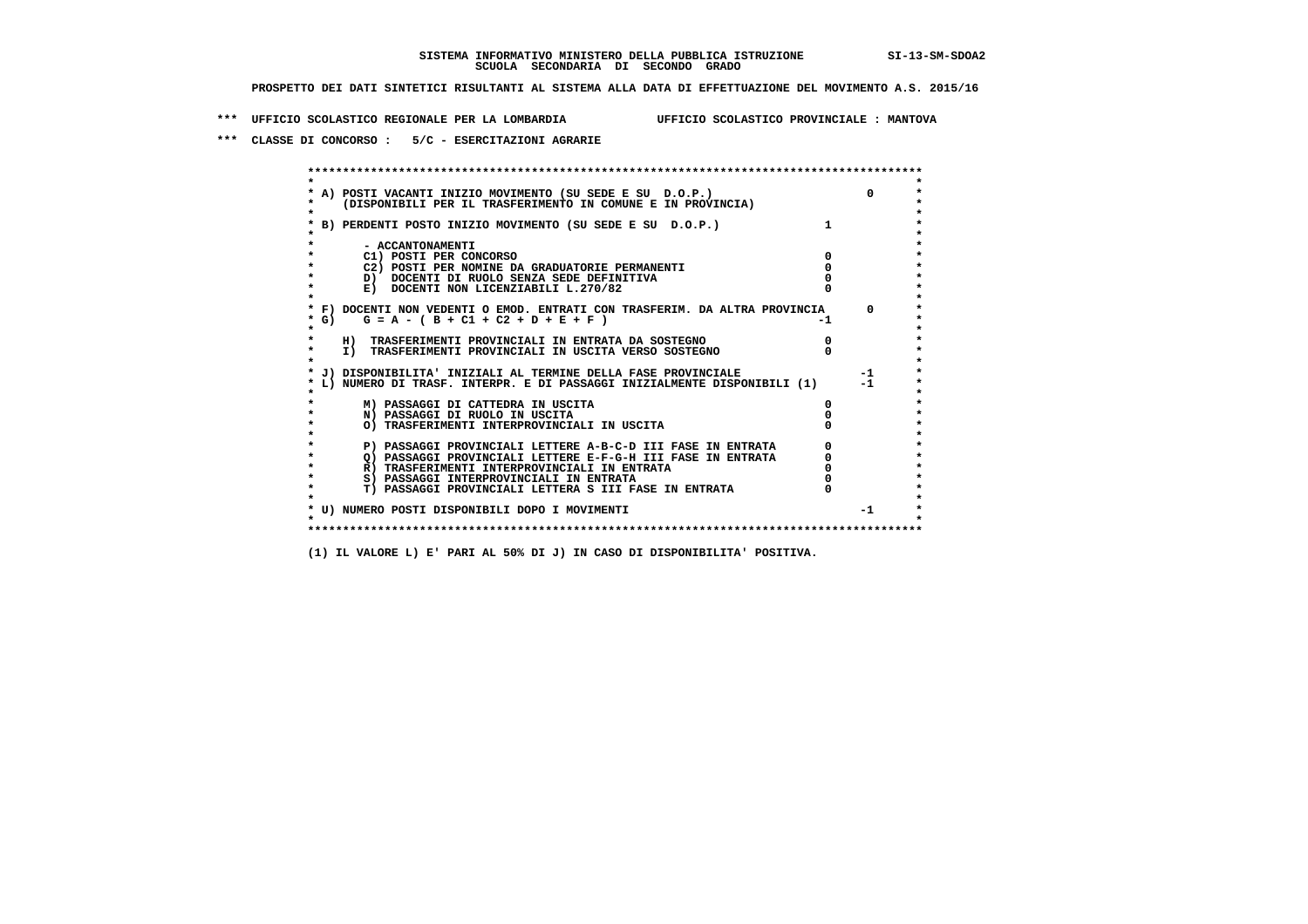**\*\*\* UFFICIO SCOLASTICO REGIONALE PER LA LOMBARDIA UFFICIO SCOLASTICO PROVINCIALE : MANTOVA**

 **\*\*\* CLASSE DI CONCORSO : 7/C - ESERCITAZIONI DI ABBIGLIAMENTO E MODA**

|                      | * A) POSTI VACANTI INIZIO MOVIMENTO (SU SEDE E SU D.O.P.) 2<br>* (DISPONIBILI PER IL TRASFERIMENTO IN COMUNE E IN PROVINCIA)<br>* B) PERDENTI POSTO INIZIO MOVIMENTO (SU SEDE E SU D.O.P.) 0                                    |                                                 |                         |
|----------------------|---------------------------------------------------------------------------------------------------------------------------------------------------------------------------------------------------------------------------------|-------------------------------------------------|-------------------------|
|                      |                                                                                                                                                                                                                                 |                                                 |                         |
|                      |                                                                                                                                                                                                                                 | $\overline{\mathbf{0}}$                         |                         |
|                      |                                                                                                                                                                                                                                 |                                                 |                         |
|                      |                                                                                                                                                                                                                                 |                                                 |                         |
|                      | - ACCANTONAMENTI<br>$\overline{0}$<br>C1) POSTI PER CONCORSO                                                                                                                                                                    |                                                 |                         |
|                      | C2) POSTI PER NOMINE DA GRADUATORIE PERMANENTI                                                                                                                                                                                  | $\overline{0}$                                  |                         |
|                      | D) DOCENTI DI RUOLO SENZA SEDE DEFINITIVA                                                                                                                                                                                       |                                                 |                         |
| $\star$              | E) DOCENTI NON LICENZIABILI L.270/82                                                                                                                                                                                            |                                                 |                         |
|                      |                                                                                                                                                                                                                                 |                                                 |                         |
|                      | * F) DOCENTI NON VEDENTI O EMOD. ENTRATI CON TRASFERIM. DA ALTRA PROVINCIA 0                                                                                                                                                    |                                                 |                         |
| $*$ G)               | $G = A - (B + C1 + C2 + D + E + F)$                                                                                                                                                                                             |                                                 |                         |
| $\star$              |                                                                                                                                                                                                                                 |                                                 |                         |
|                      | $\overline{0}$<br>H) TRASFERIMENTI PROVINCIALI IN ENTRATA DA SOSTEGNO<br>I) TRASFERIMENTI PROVINCIALI IN USCITA VERSO SOSTEGNO                                                                                                  |                                                 |                         |
| $\star$              |                                                                                                                                                                                                                                 |                                                 |                         |
|                      | * J) DISPONIBILITA' INIZIALI AL TERMINE DELLA FASE PROVINCIALE                                                                                                                                                                  |                                                 | $\overline{\mathbf{a}}$ |
|                      | L) NUMERO DI TRASF. INTERPR. E DI PASSAGGI INIZIALMENTE DISPONIBILI (1) 1                                                                                                                                                       |                                                 |                         |
|                      |                                                                                                                                                                                                                                 |                                                 |                         |
|                      | M) PASSAGGI DI CATTEDRA IN USCITA                                                                                                                                                                                               |                                                 |                         |
| $\star$              | N) PASSAGGI DI RUOLO IN USCITA                                                                                                                                                                                                  |                                                 |                         |
|                      | O) TRASFERIMENTI INTERPROVINCIALI IN USCITA                                                                                                                                                                                     |                                                 |                         |
|                      |                                                                                                                                                                                                                                 |                                                 |                         |
|                      |                                                                                                                                                                                                                                 |                                                 |                         |
| $\bullet$<br>$\star$ |                                                                                                                                                                                                                                 |                                                 |                         |
| $\bullet$            | <b>P) PASSAGGI PROVINCIALI LETTERE A-B-C-D III FASE IN ENTRATA<br/>Q) PASSAGGI PROVINCIALI LETTERE E-F-G-H III FASE IN ENTRATA<br/>R) TRASFERIMENTI INTERPROVINCIALI IN ENTRATA<br/>S) PASSAGGI INTERPROVINCIALI IN ENTRATA</b> | $\begin{array}{c} 1 \\ 0 \\ 0 \\ 0 \end{array}$ |                         |
| $\star$              | T) PASSAGGI PROVINCIALI LETTERA S III FASE IN ENTRATA                                                                                                                                                                           |                                                 |                         |
|                      |                                                                                                                                                                                                                                 |                                                 |                         |
|                      | * U) NUMERO POSTI DISPONIBILI DOPO I MOVIMENTI                                                                                                                                                                                  |                                                 | $1 \quad$               |
|                      |                                                                                                                                                                                                                                 |                                                 |                         |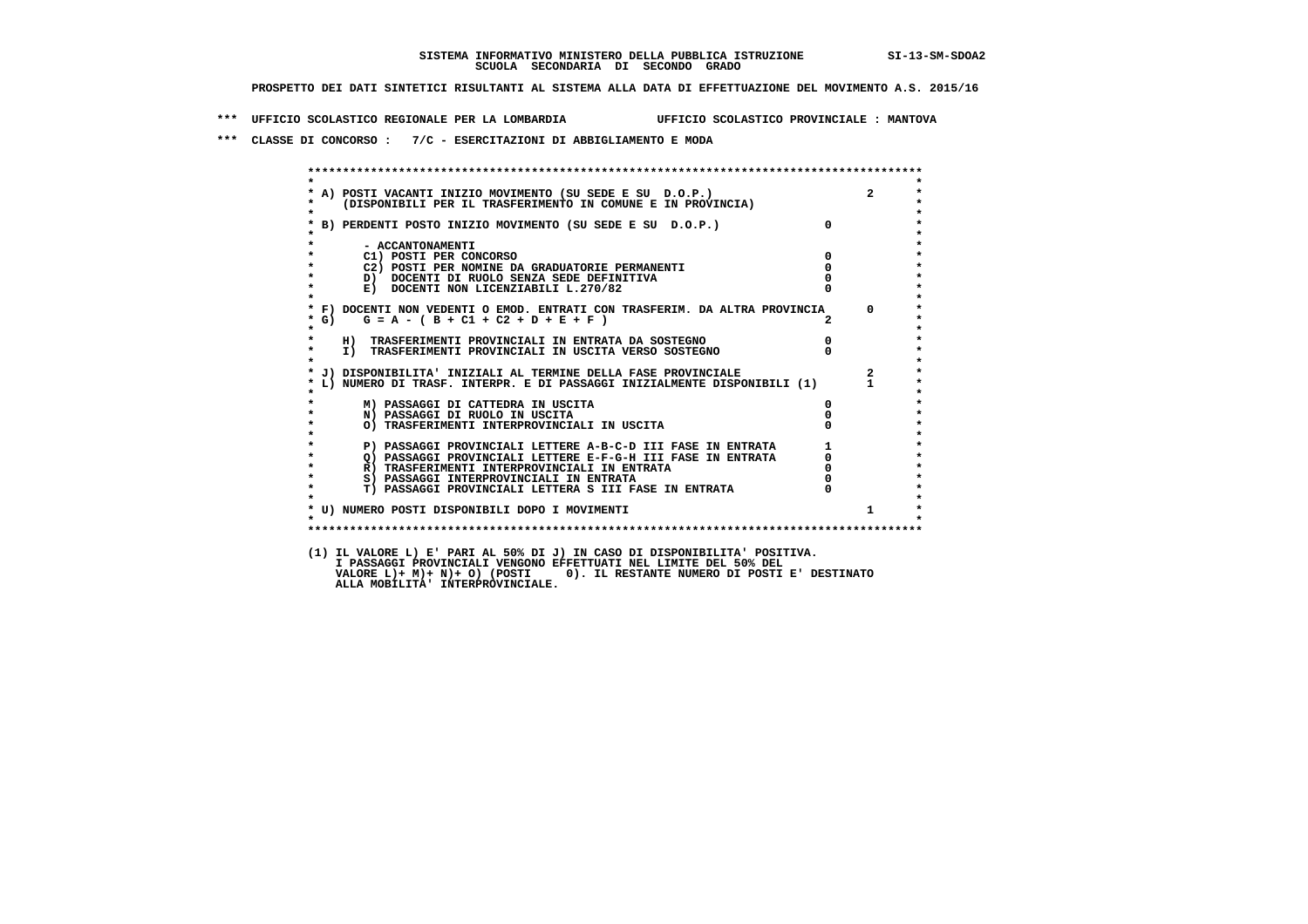**\*\*\* UFFICIO SCOLASTICO REGIONALE PER LA LOMBARDIA UFFICIO SCOLASTICO PROVINCIALE : MANTOVA**

 **\*\*\* CLASSE DI CONCORSO : 11/C - ESERCITAZIONI DI ECONOMIA DOMESTICA**

| A) POSTI VACANTI INIZIO MOVIMENTO (SU SEDE E SU D.O.P.)<br>(DISPONIBILI PER IL TRASFERIMENTO IN COMUNE E IN PROVINCIA) |    | $\Omega$     |
|------------------------------------------------------------------------------------------------------------------------|----|--------------|
| B) PERDENTI POSTO INIZIO MOVIMENTO (SU SEDE E SU D.O.P.)                                                               |    |              |
| - ACCANTONAMENTI                                                                                                       |    |              |
| C1) POSTI PER CONCORSO                                                                                                 |    |              |
| C2) POSTI PER NOMINE DA GRADUATORIE PERMANENTI                                                                         |    |              |
| D) DOCENTI DI RUOLO SENZA SEDE DEFINITIVA                                                                              |    |              |
| E) DOCENTI NON LICENZIABILI L.270/82                                                                                   |    |              |
| * F) DOCENTI NON VEDENTI O EMOD. ENTRATI CON TRASFERIM. DA ALTRA PROVINCIA                                             |    | <sup>n</sup> |
| * G) $G = A - (B + C1 + C2 + D + E + F)$                                                                               | -3 |              |
| H) TRASFERIMENTI PROVINCIALI IN ENTRATA DA SOSTEGNO                                                                    |    |              |
| I) TRASFERIMENTI PROVINCIALI IN USCITA VERSO SOSTEGNO                                                                  |    |              |
| J) DISPONIBILITA' INIZIALI AL TERMINE DELLA FASE PROVINCIALE                                                           |    | $-3$         |
| L) NUMERO DI TRASF. INTERPR. E DI PASSAGGI INIZIALMENTE DISPONIBILI (1)                                                |    | $-3$         |
| M) PASSAGGI DI CATTEDRA IN USCITA                                                                                      |    |              |
| N) PASSAGGI DI RUOLO IN USCITA                                                                                         |    |              |
| O) TRASFERIMENTI INTERPROVINCIALI IN USCITA                                                                            |    |              |
| P) PASSAGGI PROVINCIALI LETTERE A-B-C-D III FASE IN ENTRATA                                                            |    |              |
| O) PASSAGGI PROVINCIALI LETTERE E-F-G-H III FASE IN ENTRATA                                                            |    |              |
| R) TRASFERIMENTI INTERPROVINCIALI IN ENTRATA                                                                           |    |              |
| S) PASSAGGI INTERPROVINCIALI IN ENTRATA                                                                                |    |              |
| T) PASSAGGI PROVINCIALI LETTERA S III FASE IN ENTRATA                                                                  |    |              |
| * U) NUMERO POSTI DISPONIBILI DOPO I MOVIMENTI                                                                         |    | $-2$         |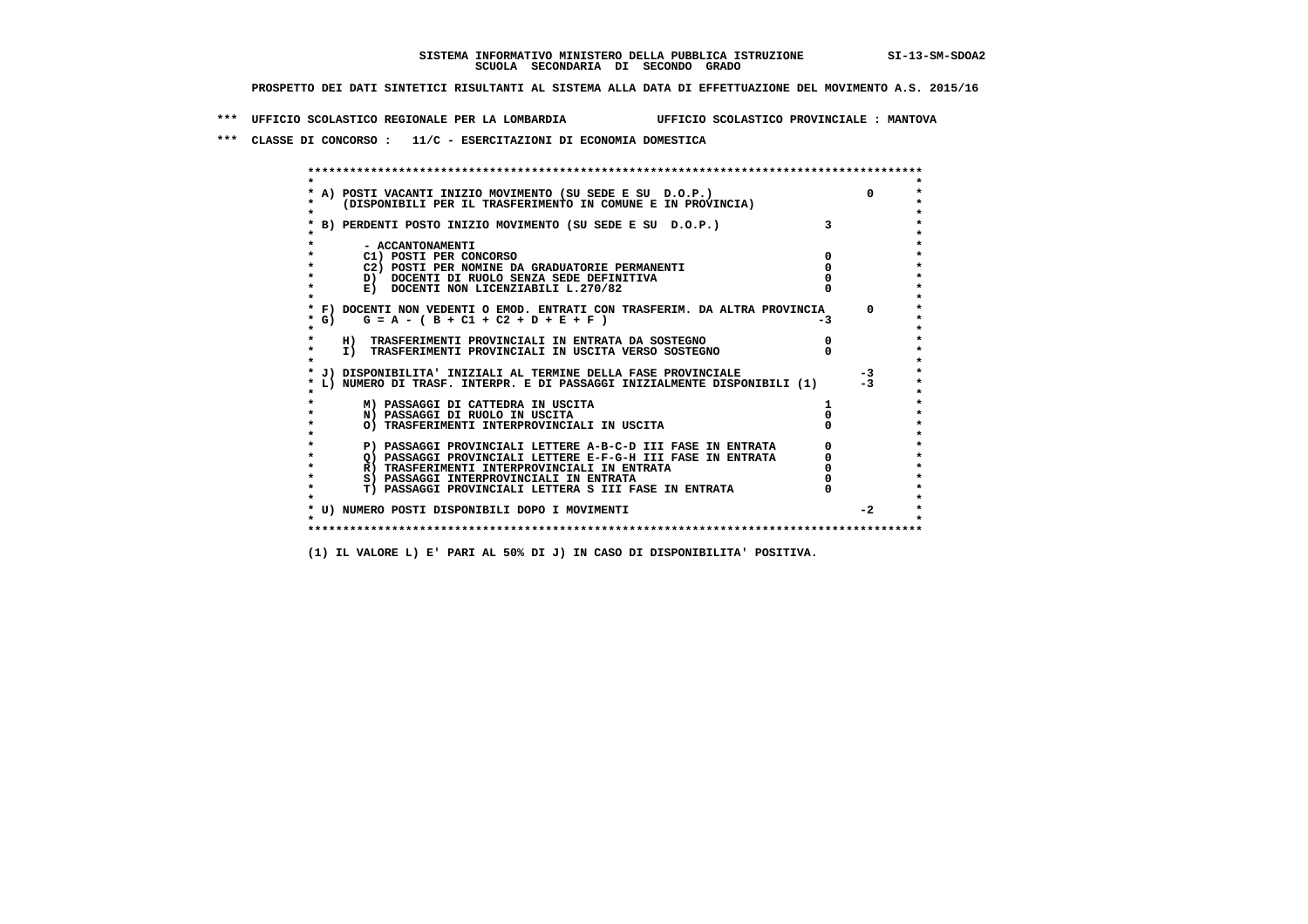**\*\*\* UFFICIO SCOLASTICO REGIONALE PER LA LOMBARDIA UFFICIO SCOLASTICO PROVINCIALE : MANTOVA**

 **\*\*\* CLASSE DI CONCORSO : 24/C - LABORATORIO DI CHIMICA E CHIMICA INDUSTRIALE**

 **\*\*\*\*\*\*\*\*\*\*\*\*\*\*\*\*\*\*\*\*\*\*\*\*\*\*\*\*\*\*\*\*\*\*\*\*\*\*\*\*\*\*\*\*\*\*\*\*\*\*\*\*\*\*\*\*\*\*\*\*\*\*\*\*\*\*\*\*\*\*\*\*\*\*\*\*\*\*\*\*\*\*\*\*\*\*\*\* \* \*** $\bullet$  **\* A) POSTI VACANTI INIZIO MOVIMENTO (SU SEDE E SU D.O.P.) 1 \*** $\star$  **\* (DISPONIBILI PER IL TRASFERIMENTO IN COMUNE E IN PROVINCIA) \*** $\bullet$  **\* \* \* B) PERDENTI POSTO INIZIO MOVIMENTO (SU SEDE E SU D.O.P.) 0 \* \* \* \* - ACCANTONAMENTI \* \* C1) POSTI PER CONCORSO 0 \* \* C2) POSTI PER NOMINE DA GRADUATORIE PERMANENTI 0 \*D)** DOCENTI DI RUOLO SENZA SEDE DEFINITIVA  $\overline{a}$  0  $\overline{b}$  0  $\overline{c}$  0  $\overline{c}$  0  $\overline{c}$  0  $\overline{a}$  0  $\overline{b}$ **E) DOCENTI NON LICENZIABILI L.270/82 \* \* \* F) DOCENTI NON VEDENTI O EMOD. ENTRATI CON TRASFERIM. DA ALTRA PROVINCIA 0 \***  $\star$  **G)** G = A - ( B + C1 + C2 + D + E + F )  **\* \* \* H) TRASFERIMENTI PROVINCIALI IN ENTRATA DA SOSTEGNO 0 \* \* I) TRASFERIMENTI PROVINCIALI IN USCITA VERSO SOSTEGNO 0 \* \* \* \* J) DISPONIBILITA' INIZIALI AL TERMINE DELLA FASE PROVINCIALE 1 \* \* L) NUMERO DI TRASF. INTERPR. E DI PASSAGGI INIZIALMENTE DISPONIBILI (1) 0 \* \* \* \* M) PASSAGGI DI CATTEDRA IN USCITA 0 \* \* N) PASSAGGI DI RUOLO IN USCITA 0 \* \* O) TRASFERIMENTI INTERPROVINCIALI IN USCITA 0 \* \* \* P) PASSAGGI PROVINCIALI LETTERE A-B-C-D III FASE IN ENTRATA** 0 <sup>0</sup> **DASSAGGI PROVINCIALI LETTERE E-F-G-H** III FASE IN ENTRATA 0 <sup>0</sup>  $\star$  **\* Q) PASSAGGI PROVINCIALI LETTERE E-F-G-H III FASE IN ENTRATA 0 \*R)** TRASFERIMENTI INTERPROVINCIALI IN ENTRATA  $\begin{bmatrix} 0 & 0 \\ 0 & 0 \\ 0 & 0 \end{bmatrix}$  PASSAGGI INTERPROVINCIALI IN ENTRATA  $\begin{bmatrix} 0 & 0 \\ 0 & 0 \\ 0 & 0 \end{bmatrix}$  **\* S) PASSAGGI INTERPROVINCIALI IN ENTRATA 0 \*** $\ddot{\phantom{1}}$  **\* T) PASSAGGI PROVINCIALI LETTERA S III FASE IN ENTRATA 0 \*** $\star$  **\* \* \* U) NUMERO POSTI DISPONIBILI DOPO I MOVIMENTI 1 \* \* \* \*\*\*\*\*\*\*\*\*\*\*\*\*\*\*\*\*\*\*\*\*\*\*\*\*\*\*\*\*\*\*\*\*\*\*\*\*\*\*\*\*\*\*\*\*\*\*\*\*\*\*\*\*\*\*\*\*\*\*\*\*\*\*\*\*\*\*\*\*\*\*\*\*\*\*\*\*\*\*\*\*\*\*\*\*\*\*\***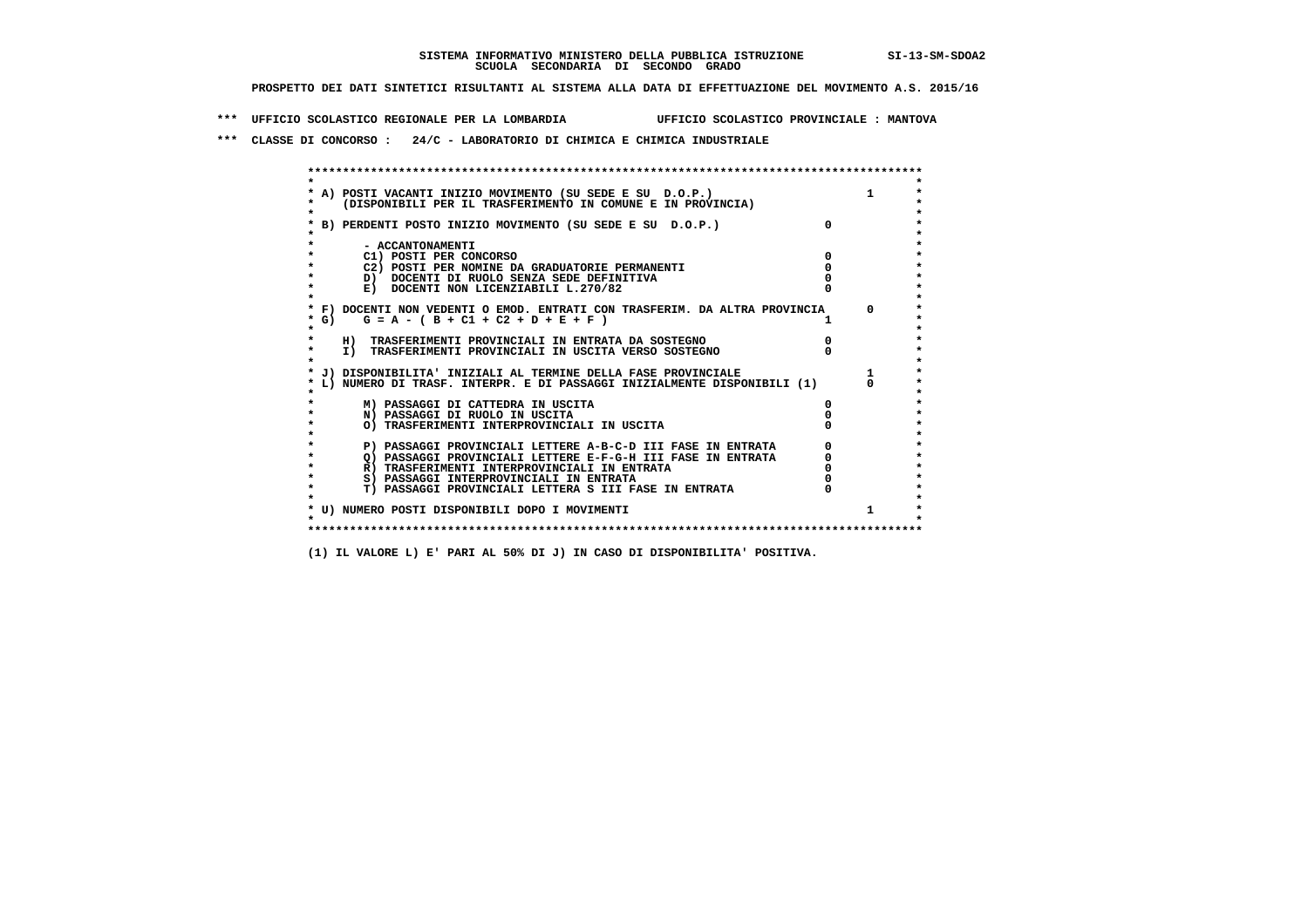**\*\*\* UFFICIO SCOLASTICO REGIONALE PER LA LOMBARDIA UFFICIO SCOLASTICO PROVINCIALE : MANTOVA**

 **\*\*\* CLASSE DI CONCORSO : 26/C - LABORATORIO DI ELETTRONICA**

 **\*\*\*\*\*\*\*\*\*\*\*\*\*\*\*\*\*\*\*\*\*\*\*\*\*\*\*\*\*\*\*\*\*\*\*\*\*\*\*\*\*\*\*\*\*\*\*\*\*\*\*\*\*\*\*\*\*\*\*\*\*\*\*\*\*\*\*\*\*\*\*\*\*\*\*\*\*\*\*\*\*\*\*\*\*\*\*\* \* \*** $\bullet$  **\* A) POSTI VACANTI INIZIO MOVIMENTO (SU SEDE E SU D.O.P.) 1 \*** $\star$  **\* (DISPONIBILI PER IL TRASFERIMENTO IN COMUNE E IN PROVINCIA) \* \* \* \* B) PERDENTI POSTO INIZIO MOVIMENTO (SU SEDE E SU D.O.P.) 1 \* \* \* \* - ACCANTONAMENTI \* \* C1) POSTI PER CONCORSO 0 \* \* C2) POSTI PER NOMINE DA GRADUATORIE PERMANENTI 0 \*D)** DOCENTI DI RUOLO SENZA SEDE DEFINITIVA  $\overline{a}$  0  $\overline{b}$  0  $\overline{c}$  0  $\overline{c}$  0  $\overline{c}$  0  $\overline{a}$  0  $\overline{c}$ **E) DOCENTI NON LICENZIABILI L.270/82 \* \* \* F) DOCENTI NON VEDENTI O EMOD. ENTRATI CON TRASFERIM. DA ALTRA PROVINCIA 0 \* \* G) G = A - ( B + C1 + C2 + D + E + F ) 0 \* \* \* \* H) TRASFERIMENTI PROVINCIALI IN ENTRATA DA SOSTEGNO 0 \* \* I) TRASFERIMENTI PROVINCIALI IN USCITA VERSO SOSTEGNO 0 \* \* \* \* J) DISPONIBILITA' INIZIALI AL TERMINE DELLA FASE PROVINCIALE 0 \* \* L) NUMERO DI TRASF. INTERPR. E DI PASSAGGI INIZIALMENTE DISPONIBILI (1) 0 \* \* \* \* M) PASSAGGI DI CATTEDRA IN USCITA 0 \* \* N) PASSAGGI DI RUOLO IN USCITA 0 \* \* O) TRASFERIMENTI INTERPROVINCIALI IN USCITA 0 \* \* \* P) PASSAGGI PROVINCIALI LETTERE A-B-C-D III FASE IN ENTRATA** 0 <sup>0</sup> **DASSAGGI PROVINCIALI LETTERE E-F-G-H** III FASE IN ENTRATA 0 <sup>0</sup> **2) PASSAGGI PROVINCIALI LETTERE E-F-G-H III FASE IN ENTRATA 6 0 R**) TRASFERIMENTI INTERPROVINCIALI IN ENTRATA 6 **0 R)** TRASFERIMENTI INTERPROVINCIALI IN ENTRATA  $\begin{bmatrix} 0 & 0 \\ 0 & 0 \\ 0 & 0 \end{bmatrix}$  PASSAGGI INTERPROVINCIALI IN ENTRATA  $\begin{bmatrix} 0 & 0 \\ 0 & 0 \\ 0 & 0 \end{bmatrix}$  **\* S) PASSAGGI INTERPROVINCIALI IN ENTRATA 0 \*** $\ddot{\phantom{1}}$  **\* T) PASSAGGI PROVINCIALI LETTERA S III FASE IN ENTRATA 0 \*** $\star$  **\* \* \* U) NUMERO POSTI DISPONIBILI DOPO I MOVIMENTI 0 \* \* \* \*\*\*\*\*\*\*\*\*\*\*\*\*\*\*\*\*\*\*\*\*\*\*\*\*\*\*\*\*\*\*\*\*\*\*\*\*\*\*\*\*\*\*\*\*\*\*\*\*\*\*\*\*\*\*\*\*\*\*\*\*\*\*\*\*\*\*\*\*\*\*\*\*\*\*\*\*\*\*\*\*\*\*\*\*\*\*\***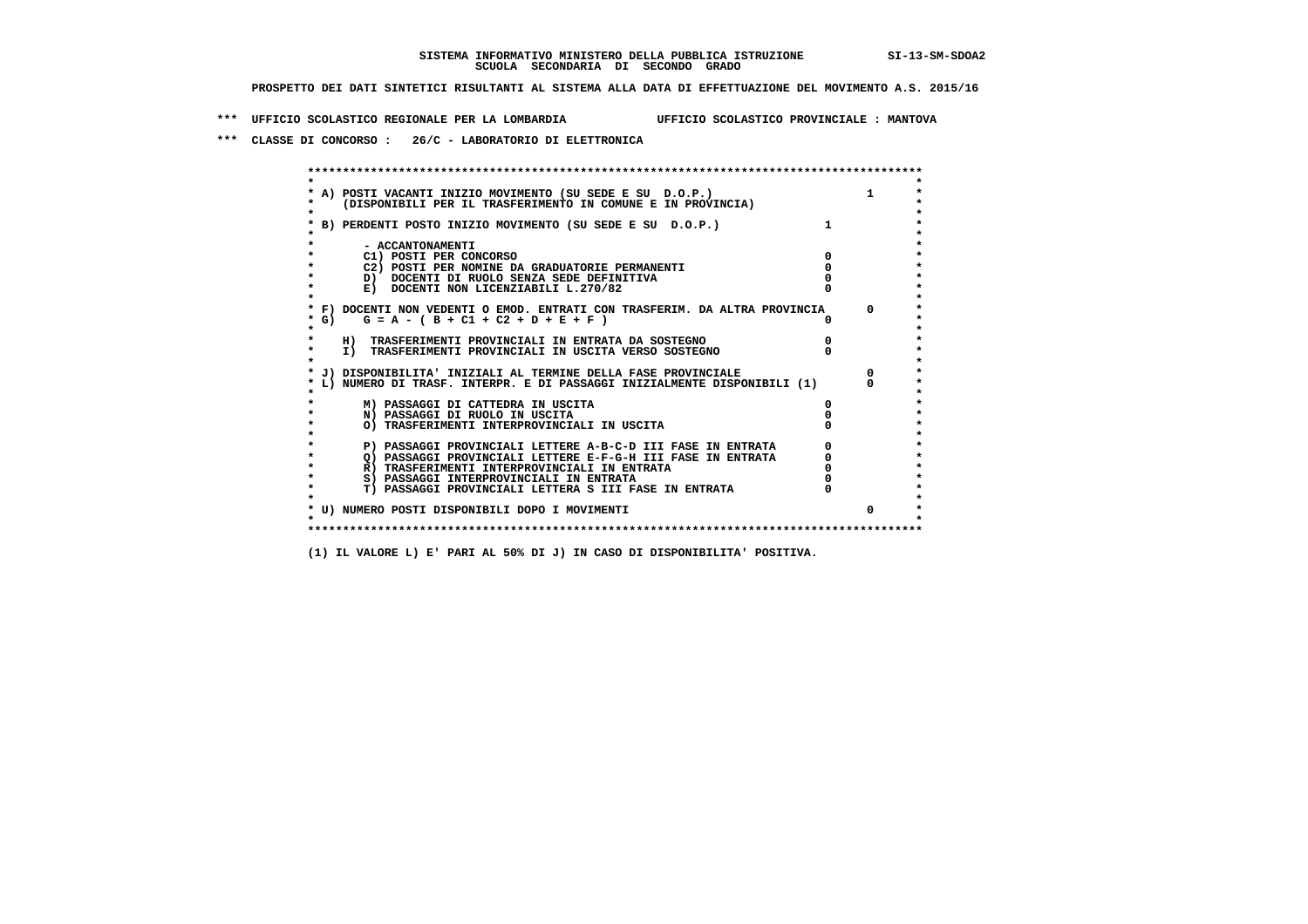**\*\*\* UFFICIO SCOLASTICO REGIONALE PER LA LOMBARDIA UFFICIO SCOLASTICO PROVINCIALE : MANTOVA**

 **\*\*\* CLASSE DI CONCORSO : 27/C - LABORATORIO DI ELETTROTECNICA**

| A) POSTI VACANTI INIZIO MOVIMENTO (SU SEDE E SU D.O.P.)                    | $\Omega$     |
|----------------------------------------------------------------------------|--------------|
| (DISPONIBILI PER IL TRASFERIMENTO IN COMUNE E IN PROVINCIA)                |              |
| B) PERDENTI POSTO INIZIO MOVIMENTO (SU SEDE E SU D.O.P.)                   |              |
| - ACCANTONAMENTI                                                           |              |
| C1) POSTI PER CONCORSO                                                     |              |
| C2) POSTI PER NOMINE DA GRADUATORIE PERMANENTI                             |              |
| D) DOCENTI DI RUOLO SENZA SEDE DEFINITIVA                                  |              |
| E) DOCENTI NON LICENZIABILI L.270/82                                       |              |
| * F) DOCENTI NON VEDENTI O EMOD. ENTRATI CON TRASFERIM. DA ALTRA PROVINCIA | <sup>n</sup> |
| * G) $G = A - (B + C1 + C2 + D + E + F)$                                   |              |
| H) TRASFERIMENTI PROVINCIALI IN ENTRATA DA SOSTEGNO                        |              |
| I) TRASFERIMENTI PROVINCIALI IN USCITA VERSO SOSTEGNO                      |              |
| J) DISPONIBILITA' INIZIALI AL TERMINE DELLA FASE PROVINCIALE               |              |
| L) NUMERO DI TRASF. INTERPR. E DI PASSAGGI INIZIALMENTE DISPONIBILI (1)    |              |
| M) PASSAGGI DI CATTEDRA IN USCITA                                          |              |
| N) PASSAGGI DI RUOLO IN USCITA                                             |              |
| O) TRASFERIMENTI INTERPROVINCIALI IN USCITA                                |              |
| P) PASSAGGI PROVINCIALI LETTERE A-B-C-D III FASE IN ENTRATA                |              |
| O) PASSAGGI PROVINCIALI LETTERE E-F-G-H III FASE IN ENTRATA                |              |
| R) TRASFERIMENTI INTERPROVINCIALI IN ENTRATA                               |              |
| S) PASSAGGI INTERPROVINCIALI IN ENTRATA                                    |              |
| T) PASSAGGI PROVINCIALI LETTERA S III FASE IN ENTRATA                      |              |
| * U) NUMERO POSTI DISPONIBILI DOPO I MOVIMENTI                             | $\Omega$     |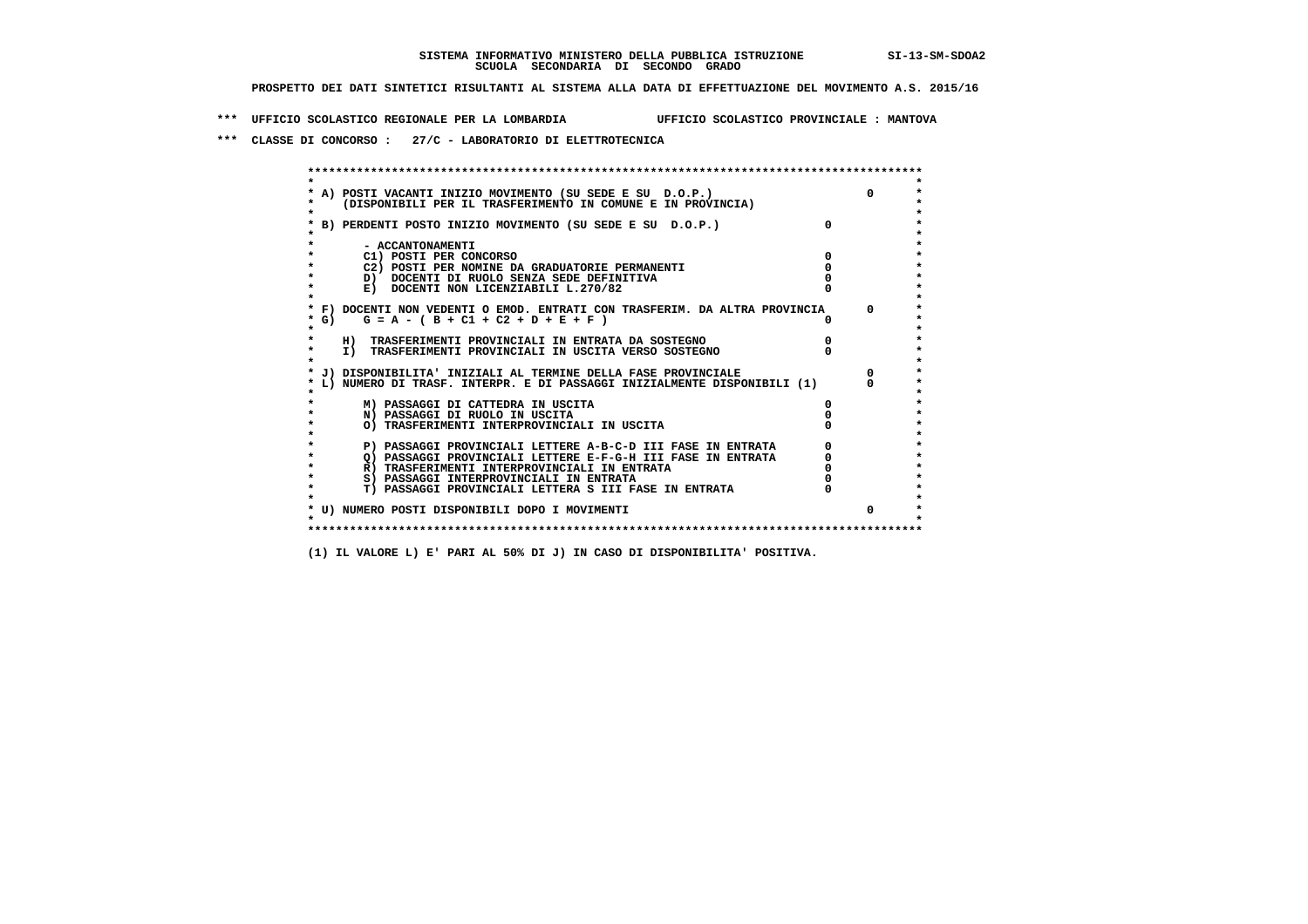**\*\*\* UFFICIO SCOLASTICO REGIONALE PER LA LOMBARDIA UFFICIO SCOLASTICO PROVINCIALE : MANTOVA**

 **\*\*\* CLASSE DI CONCORSO : 29/C - LABORATORIO DI FISICA E FISICA APPLICATA**

|           | * A) POSTI VACANTI INIZIO MOVIMENTO (SU SEDE E SU D.O.P.)                  |      | $\Omega$ |
|-----------|----------------------------------------------------------------------------|------|----------|
|           | (DISPONIBILI PER IL TRASFERIMENTO IN COMUNE E IN PROVINCIA)                |      |          |
|           |                                                                            |      |          |
|           | B) PERDENTI POSTO INIZIO MOVIMENTO (SU SEDE E SU D.O.P.)                   |      |          |
|           |                                                                            |      |          |
|           | - ACCANTONAMENTI                                                           |      |          |
|           | C1) POSTI PER CONCORSO                                                     |      |          |
|           | C2) POSTI PER NOMINE DA GRADUATORIE PERMANENTI                             |      |          |
|           | D) DOCENTI DI RUOLO SENZA SEDE DEFINITIVA                                  |      |          |
|           | E) DOCENTI NON LICENZIABILI L.270/82                                       |      |          |
|           |                                                                            |      |          |
|           | * F) DOCENTI NON VEDENTI O EMOD. ENTRATI CON TRASFERIM. DA ALTRA PROVINCIA |      | $\Omega$ |
| * G) =    | $G = A - (B + C1 + C2 + D + E + F)$                                        | $-2$ |          |
| $\star$   |                                                                            |      |          |
|           | H) TRASFERIMENTI PROVINCIALI IN ENTRATA DA SOSTEGNO                        |      |          |
|           | I) TRASFERIMENTI PROVINCIALI IN USCITA VERSO SOSTEGNO                      |      |          |
|           |                                                                            |      |          |
|           | * J) DISPONIBILITA' INIZIALI AL TERMINE DELLA FASE PROVINCIALE             |      | $-2$     |
|           | L) NUMERO DI TRASF. INTERPR. E DI PASSAGGI INIZIALMENTE DISPONIBILI (1)    |      | $-2$     |
|           |                                                                            |      |          |
|           | M) PASSAGGI DI CATTEDRA IN USCITA                                          |      |          |
|           | N) PASSAGGI DI RUOLO IN USCITA                                             |      |          |
|           | O) TRASFERIMENTI INTERPROVINCIALI IN USCITA                                |      |          |
|           |                                                                            |      |          |
|           | P) PASSAGGI PROVINCIALI LETTERE A-B-C-D III FASE IN ENTRATA                |      |          |
|           | O) PASSAGGI PROVINCIALI LETTERE E-F-G-H III FASE IN ENTRATA                |      |          |
|           | R) TRASFERIMENTI INTERPROVINCIALI IN ENTRATA                               |      |          |
|           | S) PASSAGGI INTERPROVINCIALI IN ENTRATA                                    |      |          |
| $\bullet$ | T) PASSAGGI PROVINCIALI LETTERA S III FASE IN ENTRATA                      |      |          |
|           |                                                                            |      |          |
|           | * U) NUMERO POSTI DISPONIBILI DOPO I MOVIMENTI                             |      | $-2$     |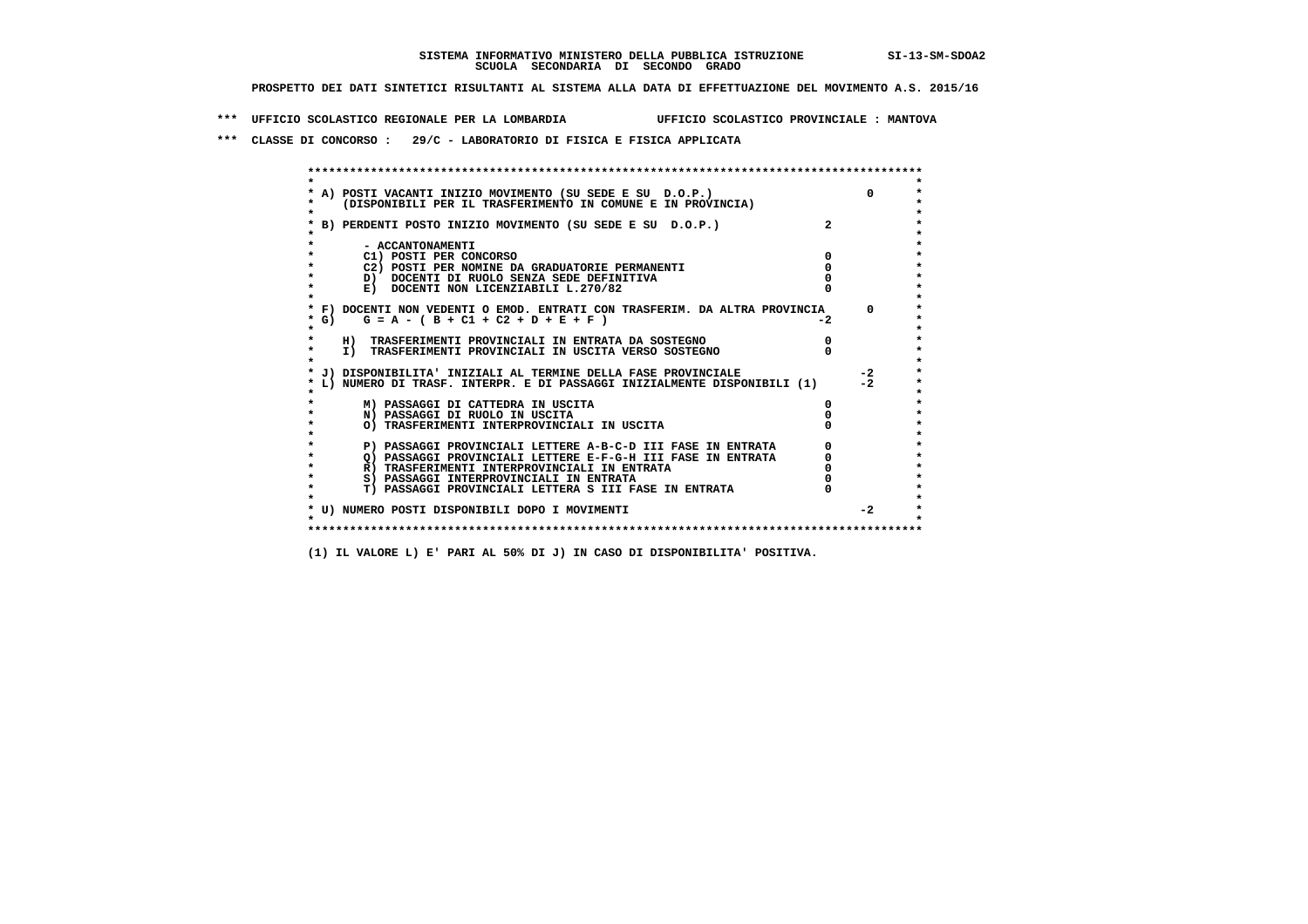**\*\*\* UFFICIO SCOLASTICO REGIONALE PER LA LOMBARDIA UFFICIO SCOLASTICO PROVINCIALE : MANTOVA**

 **\*\*\* CLASSE DI CONCORSO : 30/C - LABORATORIO DI INFORMATICA GESTIONALE**

|                  | A) POSTI VACANTI INIZIO MOVIMENTO (SU SEDE E SU D.O.P.)                    |      |          |
|------------------|----------------------------------------------------------------------------|------|----------|
|                  | (DISPONIBILI PER IL TRASFERIMENTO IN COMUNE E IN PROVINCIA)                |      |          |
|                  |                                                                            |      |          |
|                  | B) PERDENTI POSTO INIZIO MOVIMENTO (SU SEDE E SU D.O.P.)                   |      |          |
|                  |                                                                            |      |          |
| - ACCANTONAMENTI |                                                                            |      |          |
|                  | C1) POSTI PER CONCORSO                                                     |      |          |
|                  | C2) POSTI PER NOMINE DA GRADUATORIE PERMANENTI                             |      |          |
|                  | D) DOCENTI DI RUOLO SENZA SEDE DEFINITIVA                                  |      |          |
|                  | E) DOCENTI NON LICENZIABILI L.270/82                                       |      |          |
|                  | * F) DOCENTI NON VEDENTI O EMOD. ENTRATI CON TRASFERIM. DA ALTRA PROVINCIA |      | $\Omega$ |
|                  | * G) $G = A - (B + C1 + C2 + D + E + F)$                                   | $-2$ |          |
|                  |                                                                            |      |          |
|                  | H) TRASFERIMENTI PROVINCIALI IN ENTRATA DA SOSTEGNO                        |      |          |
|                  | I) TRASFERIMENTI PROVINCIALI IN USCITA VERSO SOSTEGNO                      |      |          |
|                  |                                                                            |      |          |
|                  | J) DISPONIBILITA' INIZIALI AL TERMINE DELLA FASE PROVINCIALE               |      | $-2$     |
|                  | L) NUMERO DI TRASF. INTERPR. E DI PASSAGGI INIZIALMENTE DISPONIBILI (1)    |      | $-2$     |
|                  |                                                                            |      |          |
|                  | M) PASSAGGI DI CATTEDRA IN USCITA                                          |      |          |
|                  | N) PASSAGGI DI RUOLO IN USCITA                                             |      |          |
|                  | O) TRASFERIMENTI INTERPROVINCIALI IN USCITA                                |      |          |
|                  |                                                                            |      |          |
|                  | P) PASSAGGI PROVINCIALI LETTERE A-B-C-D III FASE IN ENTRATA                |      |          |
|                  | O) PASSAGGI PROVINCIALI LETTERE E-F-G-H III FASE IN ENTRATA                |      |          |
|                  | R) TRASFERIMENTI INTERPROVINCIALI IN ENTRATA                               |      |          |
|                  | S) PASSAGGI INTERPROVINCIALI IN ENTRATA                                    |      |          |
|                  | T) PASSAGGI PROVINCIALI LETTERA S III FASE IN ENTRATA                      |      |          |
|                  |                                                                            |      |          |
|                  | * U) NUMERO POSTI DISPONIBILI DOPO I MOVIMENTI                             |      | $-2$     |
|                  |                                                                            |      |          |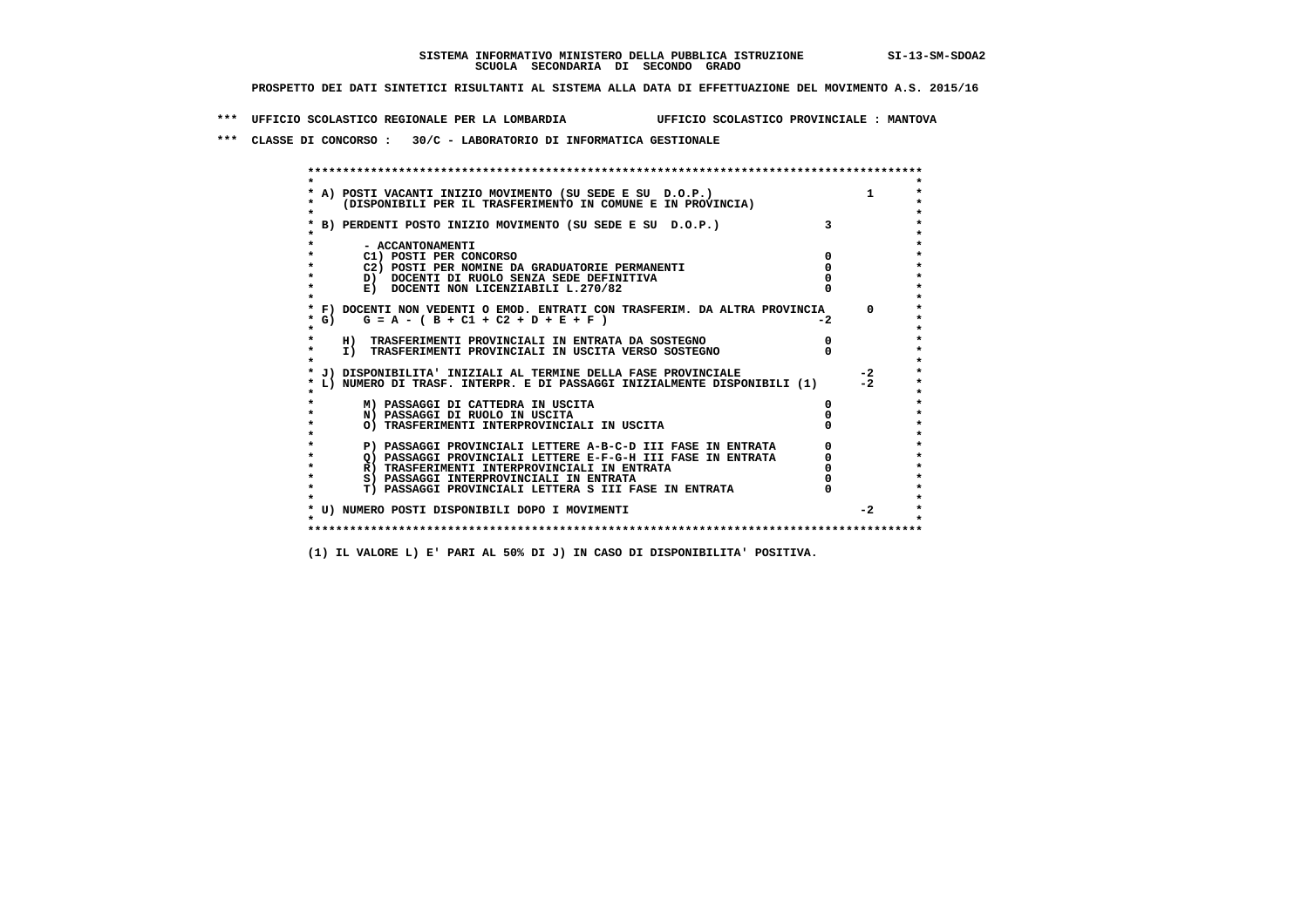**\*\*\* UFFICIO SCOLASTICO REGIONALE PER LA LOMBARDIA UFFICIO SCOLASTICO PROVINCIALE : MANTOVA**

 **\*\*\* CLASSE DI CONCORSO : 31/C - LABORATORIO DI INFORMATICA INDUSTRIALE**

| A) POSTI VACANTI INIZIO MOVIMENTO (SU SEDE E SU D.O.P.)                    |              |
|----------------------------------------------------------------------------|--------------|
| (DISPONIBILI PER IL TRASFERIMENTO IN COMUNE E IN PROVINCIA)                |              |
|                                                                            |              |
| B) PERDENTI POSTO INIZIO MOVIMENTO (SU SEDE E SU D.O.P.)                   |              |
|                                                                            |              |
| - ACCANTONAMENTI<br>C1) POSTI PER CONCORSO                                 |              |
| C2) POSTI PER NOMINE DA GRADUATORIE PERMANENTI                             |              |
| D) DOCENTI DI RUOLO SENZA SEDE DEFINITIVA                                  |              |
| E) DOCENTI NON LICENZIABILI L.270/82                                       |              |
|                                                                            |              |
| * F) DOCENTI NON VEDENTI O EMOD. ENTRATI CON TRASFERIM. DA ALTRA PROVINCIA | $\mathsf{a}$ |
| G) $G = A - (B + C1 + C2 + D + E + F)$                                     |              |
|                                                                            |              |
| H) TRASFERIMENTI PROVINCIALI IN ENTRATA DA SOSTEGNO                        |              |
| I) TRASFERIMENTI PROVINCIALI IN USCITA VERSO SOSTEGNO                      |              |
| J) DISPONIBILITA' INIZIALI AL TERMINE DELLA FASE PROVINCIALE               |              |
| L) NUMERO DI TRASF. INTERPR. E DI PASSAGGI INIZIALMENTE DISPONIBILI (1)    |              |
|                                                                            |              |
| M) PASSAGGI DI CATTEDRA IN USCITA                                          |              |
| N) PASSAGGI DI RUOLO IN USCITA                                             |              |
| O) TRASFERIMENTI INTERPROVINCIALI IN USCITA                                |              |
| P) PASSAGGI PROVINCIALI LETTERE A-B-C-D III FASE IN ENTRATA                |              |
| O) PASSAGGI PROVINCIALI LETTERE E-F-G-H III FASE IN ENTRATA                |              |
| R) TRASFERIMENTI INTERPROVINCIALI IN ENTRATA                               |              |
| S) PASSAGGI INTERPROVINCIALI IN ENTRATA                                    |              |
| T) PASSAGGI PROVINCIALI LETTERA S III FASE IN ENTRATA                      |              |
|                                                                            |              |
| * U) NUMERO POSTI DISPONIBILI DOPO I MOVIMENTI                             | 0            |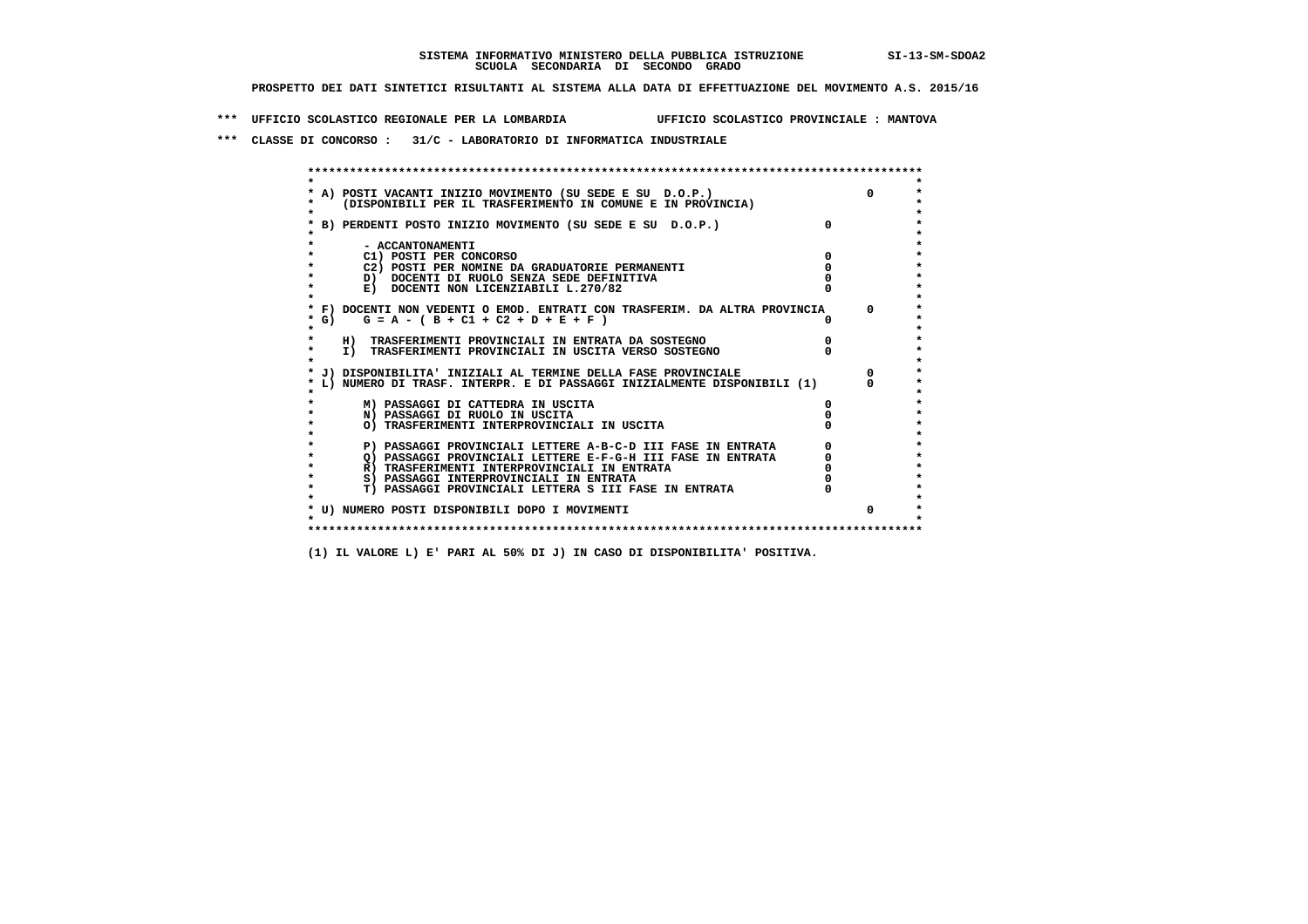**\*\*\* UFFICIO SCOLASTICO REGIONALE PER LA LOMBARDIA UFFICIO SCOLASTICO PROVINCIALE : MANTOVA**

 **\*\*\* CLASSE DI CONCORSO : 32/C - LABORATORIO MECCANICO-TECNOLOGICO**

|        | A) POSTI VACANTI INIZIO MOVIMENTO (SU SEDE E SU D.O.P.)                    |   | $\Omega$ |
|--------|----------------------------------------------------------------------------|---|----------|
|        | (DISPONIBILI PER IL TRASFERIMENTO IN COMUNE E IN PROVINCIA)                |   |          |
|        |                                                                            |   |          |
|        | B) PERDENTI POSTO INIZIO MOVIMENTO (SU SEDE E SU D.O.P.)                   |   |          |
|        |                                                                            |   |          |
|        | - ACCANTONAMENTI                                                           |   |          |
|        | C1) POSTI PER CONCORSO                                                     |   |          |
|        | C2) POSTI PER NOMINE DA GRADUATORIE PERMANENTI                             |   |          |
|        | D) DOCENTI DI RUOLO SENZA SEDE DEFINITIVA                                  |   |          |
|        | E) DOCENTI NON LICENZIABILI L.270/82                                       |   |          |
|        | * F) DOCENTI NON VEDENTI O EMOD. ENTRATI CON TRASFERIM. DA ALTRA PROVINCIA |   | $\Omega$ |
| $*$ G) | $G = A - (B + C1 + C2 + D + E + F)$                                        |   |          |
|        |                                                                            |   |          |
|        | H) TRASFERIMENTI PROVINCIALI IN ENTRATA DA SOSTEGNO                        |   |          |
|        | I) TRASFERIMENTI PROVINCIALI IN USCITA VERSO SOSTEGNO                      |   |          |
|        |                                                                            |   |          |
|        | J) DISPONIBILITA' INIZIALI AL TERMINE DELLA FASE PROVINCIALE               |   |          |
|        | L) NUMERO DI TRASF. INTERPR. E DI PASSAGGI INIZIALMENTE DISPONIBILI (1)    |   |          |
|        | M) PASSAGGI DI CATTEDRA IN USCITA                                          | 0 |          |
|        | N) PASSAGGI DI RUOLO IN USCITA                                             |   |          |
|        | O) TRASFERIMENTI INTERPROVINCIALI IN USCITA                                |   |          |
|        |                                                                            |   |          |
|        | P) PASSAGGI PROVINCIALI LETTERE A-B-C-D III FASE IN ENTRATA                |   |          |
|        | O) PASSAGGI PROVINCIALI LETTERE E-F-G-H III FASE IN ENTRATA                |   |          |
|        | R) TRASFERIMENTI INTERPROVINCIALI IN ENTRATA                               |   |          |
|        | S) PASSAGGI INTERPROVINCIALI IN ENTRATA                                    |   |          |
|        | T) PASSAGGI PROVINCIALI LETTERA S III FASE IN ENTRATA                      |   |          |
|        |                                                                            |   |          |
|        | * U) NUMERO POSTI DISPONIBILI DOPO I MOVIMENTI                             |   | $\Omega$ |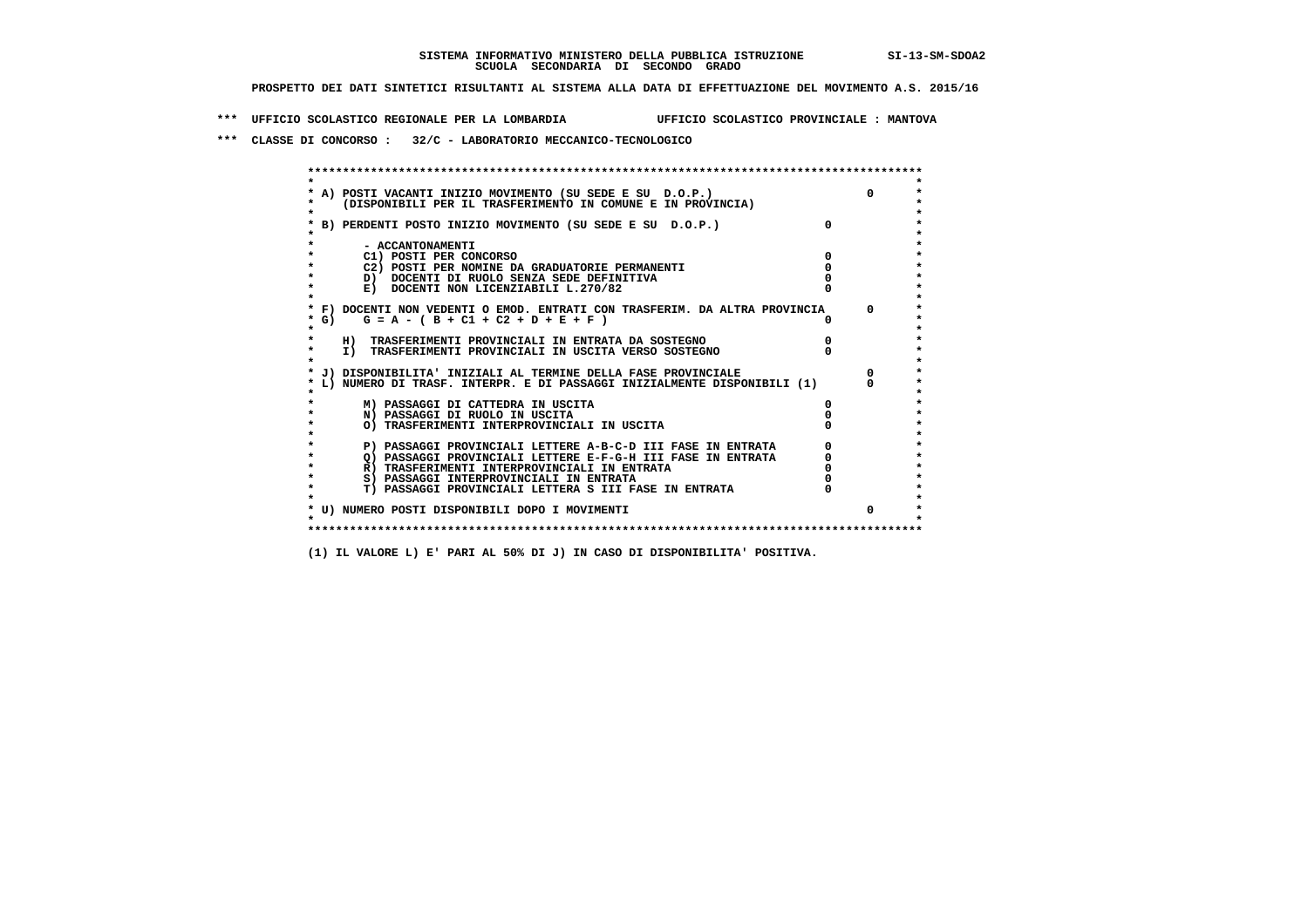**\*\*\* UFFICIO SCOLASTICO REGIONALE PER LA LOMBARDIA UFFICIO SCOLASTICO PROVINCIALE : MANTOVA**

 **\*\*\* CLASSE DI CONCORSO : 45/C - METODOLOGIE OPERATIVE NEI SERVIZI SOCIALI**

|         | * A) POSTI VACANTI INIZIO MOVIMENTO (SU SEDE E SU D.O.P.)                  |                |      |
|---------|----------------------------------------------------------------------------|----------------|------|
|         | (DISPONIBILI PER IL TRASFERIMENTO IN COMUNE E IN PROVINCIA)                |                |      |
|         | B) PERDENTI POSTO INIZIO MOVIMENTO (SU SEDE E SU D.O.P.)                   | $\overline{2}$ |      |
|         |                                                                            |                |      |
|         | - ACCANTONAMENTI                                                           |                |      |
|         | C1) POSTI PER CONCORSO                                                     |                |      |
|         | C2) POSTI PER NOMINE DA GRADUATORIE PERMANENTI                             |                |      |
|         | D) DOCENTI DI RUOLO SENZA SEDE DEFINITIVA                                  |                |      |
|         | E) DOCENTI NON LICENZIABILI L.270/82                                       |                |      |
|         | * F) DOCENTI NON VEDENTI O EMOD. ENTRATI CON TRASFERIM. DA ALTRA PROVINCIA |                | 0    |
| * G) =  | $G = A - (B + C1 + C2 + D + E + F)$                                        | $-2$           |      |
| $\star$ |                                                                            |                |      |
|         | H) TRASFERIMENTI PROVINCIALI IN ENTRATA DA SOSTEGNO                        |                |      |
| $\star$ | I) TRASFERIMENTI PROVINCIALI IN USCITA VERSO SOSTEGNO                      |                |      |
|         |                                                                            |                |      |
|         | J) DISPONIBILITA' INIZIALI AL TERMINE DELLA FASE PROVINCIALE               |                | $-2$ |
|         | L) NUMERO DI TRASF. INTERPR. E DI PASSAGGI INIZIALMENTE DISPONIBILI (1)    |                | $-2$ |
|         | M) PASSAGGI DI CATTEDRA IN USCITA                                          |                |      |
|         | N) PASSAGGI DI RUOLO IN USCITA                                             |                |      |
|         | O) TRASFERIMENTI INTERPROVINCIALI IN USCITA                                |                |      |
|         |                                                                            |                |      |
|         | P) PASSAGGI PROVINCIALI LETTERE A-B-C-D III FASE IN ENTRATA                |                |      |
|         | O) PASSAGGI PROVINCIALI LETTERE E-F-G-H III FASE IN ENTRATA                |                |      |
|         | R) TRASFERIMENTI INTERPROVINCIALI IN ENTRATA                               |                |      |
| $\star$ | S) PASSAGGI INTERPROVINCIALI IN ENTRATA                                    |                |      |
| $\star$ | T) PASSAGGI PROVINCIALI LETTERA S III FASE IN ENTRATA                      |                |      |
|         |                                                                            |                |      |
|         | * U) NUMERO POSTI DISPONIBILI DOPO I MOVIMENTI                             |                | $-2$ |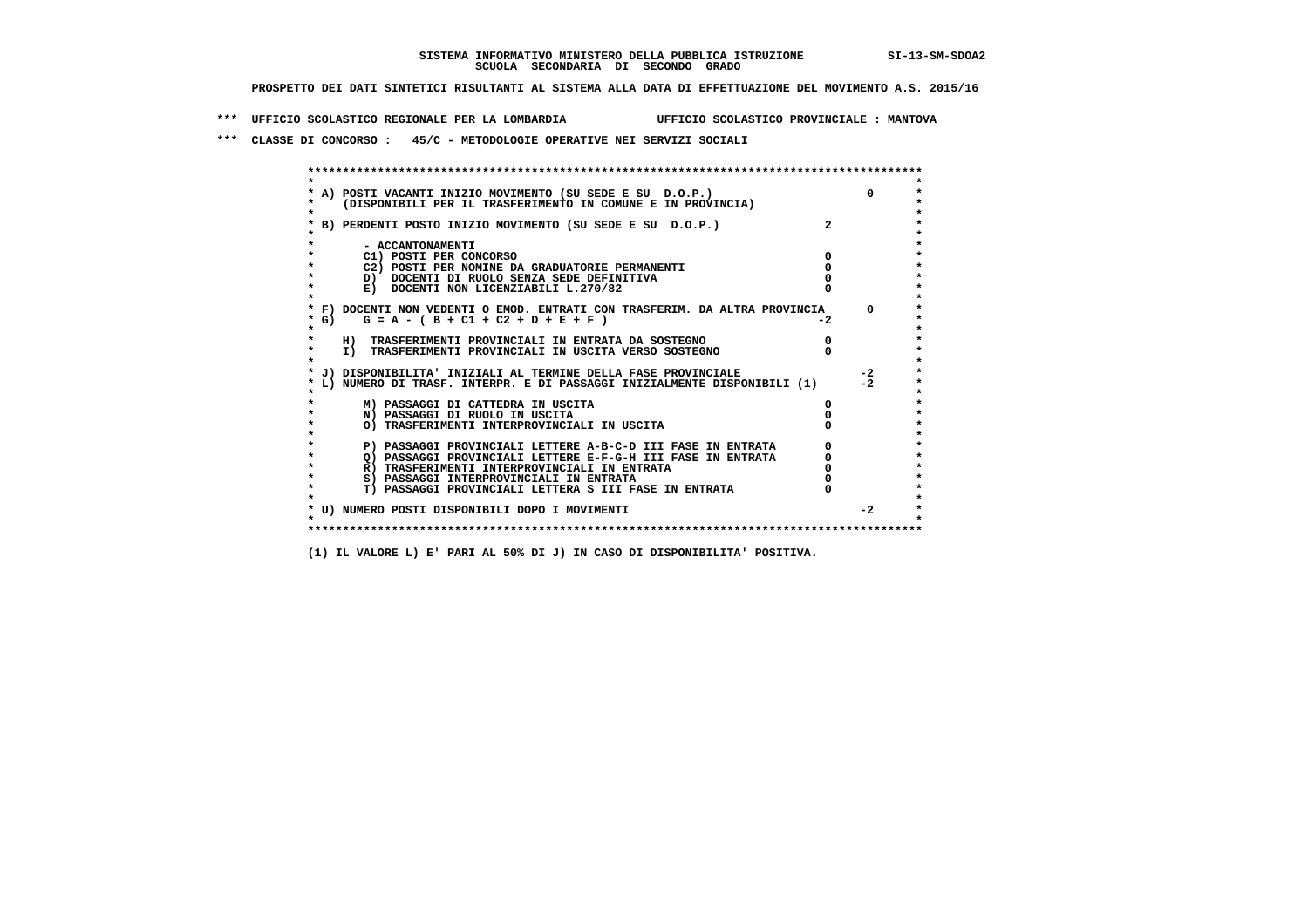**\*\*\* UFFICIO SCOLASTICO REGIONALE PER LA LOMBARDIA UFFICIO SCOLASTICO PROVINCIALE : MANTOVA**

 **\*\*\* CLASSE DI CONCORSO : 50/C - TECNICA DEI SERVIZI ED ESERCITAZIONI PRATICHE DI CUCINA**

 **\*\*\*\*\*\*\*\*\*\*\*\*\*\*\*\*\*\*\*\*\*\*\*\*\*\*\*\*\*\*\*\*\*\*\*\*\*\*\*\*\*\*\*\*\*\*\*\*\*\*\*\*\*\*\*\*\*\*\*\*\*\*\*\*\*\*\*\*\*\*\*\*\*\*\*\*\*\*\*\*\*\*\*\*\*\*\*\* \* \*** $\bullet$  **\* A) POSTI VACANTI INIZIO MOVIMENTO (SU SEDE E SU D.O.P.) 0 \*** $\star$  **\* (DISPONIBILI PER IL TRASFERIMENTO IN COMUNE E IN PROVINCIA) \*** $\bullet$  **\* \* \* B) PERDENTI POSTO INIZIO MOVIMENTO (SU SEDE E SU D.O.P.) 0 \* \* \* \* - ACCANTONAMENTI \* \* C1) POSTI PER CONCORSO 0 \* \* C2) POSTI PER NOMINE DA GRADUATORIE PERMANENTI 0 \*b**  $\overline{D}$  **docenti di RUOLO SENZA SEDE DEFINITIVA**  $\overline{D}$  **0**  $\overline{D}$  **0**  $\overline{D}$  **0**  $\overline{D}$  **0**  $\overline{D}$  **0**  $\overline{D}$  **0**  $\overline{D}$  **0**  $\overline{D}$  **0**  $\overline{D}$  **0**  $\overline{D}$  **0**  $\overline{D}$  **0**  $\overline{D}$  **0**  $\overline{D}$  **0 E) DOCENTI NON LICENZIABILI L.270/82 \* \* \* F) DOCENTI NON VEDENTI O EMOD. ENTRATI CON TRASFERIM. DA ALTRA PROVINCIA 0 \* \* G) G = A - ( B + C1 + C2 + D + E + F ) 0 \* \* \* \* H) TRASFERIMENTI PROVINCIALI IN ENTRATA DA SOSTEGNO 0 \* \* I) TRASFERIMENTI PROVINCIALI IN USCITA VERSO SOSTEGNO 0 \* \* \* \* J) DISPONIBILITA' INIZIALI AL TERMINE DELLA FASE PROVINCIALE 0 \* \* L) NUMERO DI TRASF. INTERPR. E DI PASSAGGI INIZIALMENTE DISPONIBILI (1) 0 \* \* \* \* M) PASSAGGI DI CATTEDRA IN USCITA 0 \* \* N) PASSAGGI DI RUOLO IN USCITA 0 \* \* O) TRASFERIMENTI INTERPROVINCIALI IN USCITA 0 \* \* \*** $\star$  **P) PASSAGGI PROVINCIALI LETTERE A-B-C-D III FASE IN ENTRATA** 0 <sup>0</sup> **DASSAGGI PROVINCIALI LETTERE E-F-G-H** III FASE IN ENTRATA 0 <sup>0</sup>  $\star$  **\* Q) PASSAGGI PROVINCIALI LETTERE E-F-G-H III FASE IN ENTRATA 0 \*R)** TRASFERIMENTI INTERPROVINCIALI IN ENTRATA  $\begin{bmatrix} 0 & 0 \\ 0 & 0 \\ 0 & 0 \end{bmatrix}$  PASSAGGI INTERPROVINCIALI IN ENTRATA  $\begin{bmatrix} 0 & 0 \\ 0 & 0 \\ 0 & 0 \end{bmatrix}$  **\* S) PASSAGGI INTERPROVINCIALI IN ENTRATA 0 \*** $\ddot{\bullet}$  **\* T) PASSAGGI PROVINCIALI LETTERA S III FASE IN ENTRATA 0 \*** $\star$  **\* \* \* U) NUMERO POSTI DISPONIBILI DOPO I MOVIMENTI 0 \* \* \* \*\*\*\*\*\*\*\*\*\*\*\*\*\*\*\*\*\*\*\*\*\*\*\*\*\*\*\*\*\*\*\*\*\*\*\*\*\*\*\*\*\*\*\*\*\*\*\*\*\*\*\*\*\*\*\*\*\*\*\*\*\*\*\*\*\*\*\*\*\*\*\*\*\*\*\*\*\*\*\*\*\*\*\*\*\*\*\***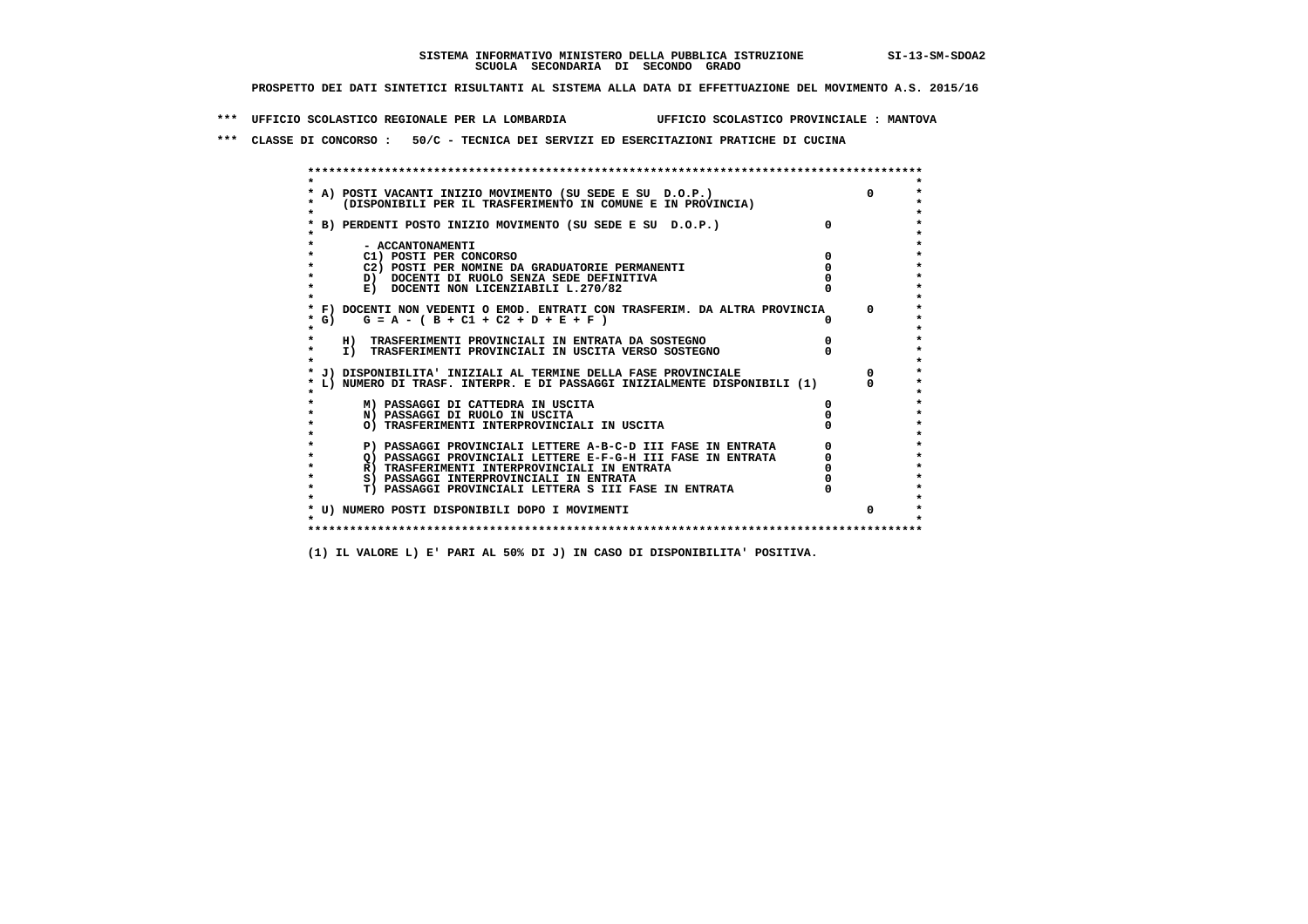**\*\*\* UFFICIO SCOLASTICO REGIONALE PER LA LOMBARDIA UFFICIO SCOLASTICO PROVINCIALE : MANTOVA**

 **\*\*\* CLASSE DI CONCORSO : 51/C - TECNICA DEI SERVIZI ED ESERCITAZIONI PRATICHE DI SALA E DI BAR**

 **\*\*\*\*\*\*\*\*\*\*\*\*\*\*\*\*\*\*\*\*\*\*\*\*\*\*\*\*\*\*\*\*\*\*\*\*\*\*\*\*\*\*\*\*\*\*\*\*\*\*\*\*\*\*\*\*\*\*\*\*\*\*\*\*\*\*\*\*\*\*\*\*\*\*\*\*\*\*\*\*\*\*\*\*\*\*\*\* \* \*** $\ddot{\phantom{0}}$  **\* A) POSTI VACANTI INIZIO MOVIMENTO (SU SEDE E SU D.O.P.) 0 \*** $\star$  **\* (DISPONIBILI PER IL TRASFERIMENTO IN COMUNE E IN PROVINCIA) \*** $\bullet$  **\* \* \* B) PERDENTI POSTO INIZIO MOVIMENTO (SU SEDE E SU D.O.P.) 0 \* \* \* \* - ACCANTONAMENTI \* \* C1) POSTI PER CONCORSO 0 \* \* C2) POSTI PER NOMINE DA GRADUATORIE PERMANENTI 0 \*b**  $\overline{D}$  **docenti di RUOLO SENZA SEDE DEFINITIVA**  $\overline{D}$  **0**  $\overline{D}$  **0**  $\overline{D}$  **0**  $\overline{D}$  **0**  $\overline{D}$  **0**  $\overline{D}$  **0**  $\overline{D}$  **0**  $\overline{D}$  **0**  $\overline{D}$  **0**  $\overline{D}$  **0**  $\overline{D}$  **0**  $\overline{D}$  **0**  $\overline{D}$  **0 E) DOCENTI NON LICENZIABILI L.270/82 \* \* \* F) DOCENTI NON VEDENTI O EMOD. ENTRATI CON TRASFERIM. DA ALTRA PROVINCIA 0 \* \* G) G = A - ( B + C1 + C2 + D + E + F ) 0 \* \* \* \* H) TRASFERIMENTI PROVINCIALI IN ENTRATA DA SOSTEGNO 0 \*TO TRASFERIMENTI PROVINCIALI IN USCITA VERSO SOSTEGNO \* \* \* J) DISPONIBILITA' INIZIALI AL TERMINE DELLA FASE PROVINCIALE 0 \* \* L) NUMERO DI TRASF. INTERPR. E DI PASSAGGI INIZIALMENTE DISPONIBILI (1) 0 \* \* \* \* M) PASSAGGI DI CATTEDRA IN USCITA 0 \* \* N) PASSAGGI DI RUOLO IN USCITA 0 \* \* O) TRASFERIMENTI INTERPROVINCIALI IN USCITA 0 \* \* \*** $\star$  **P) PASSAGGI PROVINCIALI LETTERE A-B-C-D III FASE IN ENTRATA** 0 <sup>0</sup> **DASSAGGI PROVINCIALI LETTERE E-F-G-H** III FASE IN ENTRATA 0 <sup>0</sup>  $\star$  **\* Q) PASSAGGI PROVINCIALI LETTERE E-F-G-H III FASE IN ENTRATA 0 \*R**) TRASFERIMENTI INTERPROVINCIALI IN ENTRATA  $\begin{bmatrix} 0 & 0 & 0 \\ 0 & 0 & 0 \\ 0 & 0 & 0 \\ 0 & 0 & 0 \\ 0 & 0 & 0 \\ 0 & 0 & 0 & 0 \\ 0 & 0 & 0 & 0 \\ 0 & 0 & 0 & 0 \\ 0 & 0 & 0 & 0 \\ 0 & 0 & 0 & 0 \\ 0 & 0 & 0 & 0 \\ 0 & 0 & 0 & 0 \\ 0 & 0 & 0 & 0 \\ 0 & 0 & 0 & 0 \\ 0 & 0 & 0 & 0 \\ 0 &$  **\* S) PASSAGGI INTERPROVINCIALI IN ENTRATA 0 \*** $\ddot{\bullet}$  **\* T) PASSAGGI PROVINCIALI LETTERA S III FASE IN ENTRATA 0 \*** $\star$  **\* \* \* U) NUMERO POSTI DISPONIBILI DOPO I MOVIMENTI 0 \* \* \* \*\*\*\*\*\*\*\*\*\*\*\*\*\*\*\*\*\*\*\*\*\*\*\*\*\*\*\*\*\*\*\*\*\*\*\*\*\*\*\*\*\*\*\*\*\*\*\*\*\*\*\*\*\*\*\*\*\*\*\*\*\*\*\*\*\*\*\*\*\*\*\*\*\*\*\*\*\*\*\*\*\*\*\*\*\*\*\***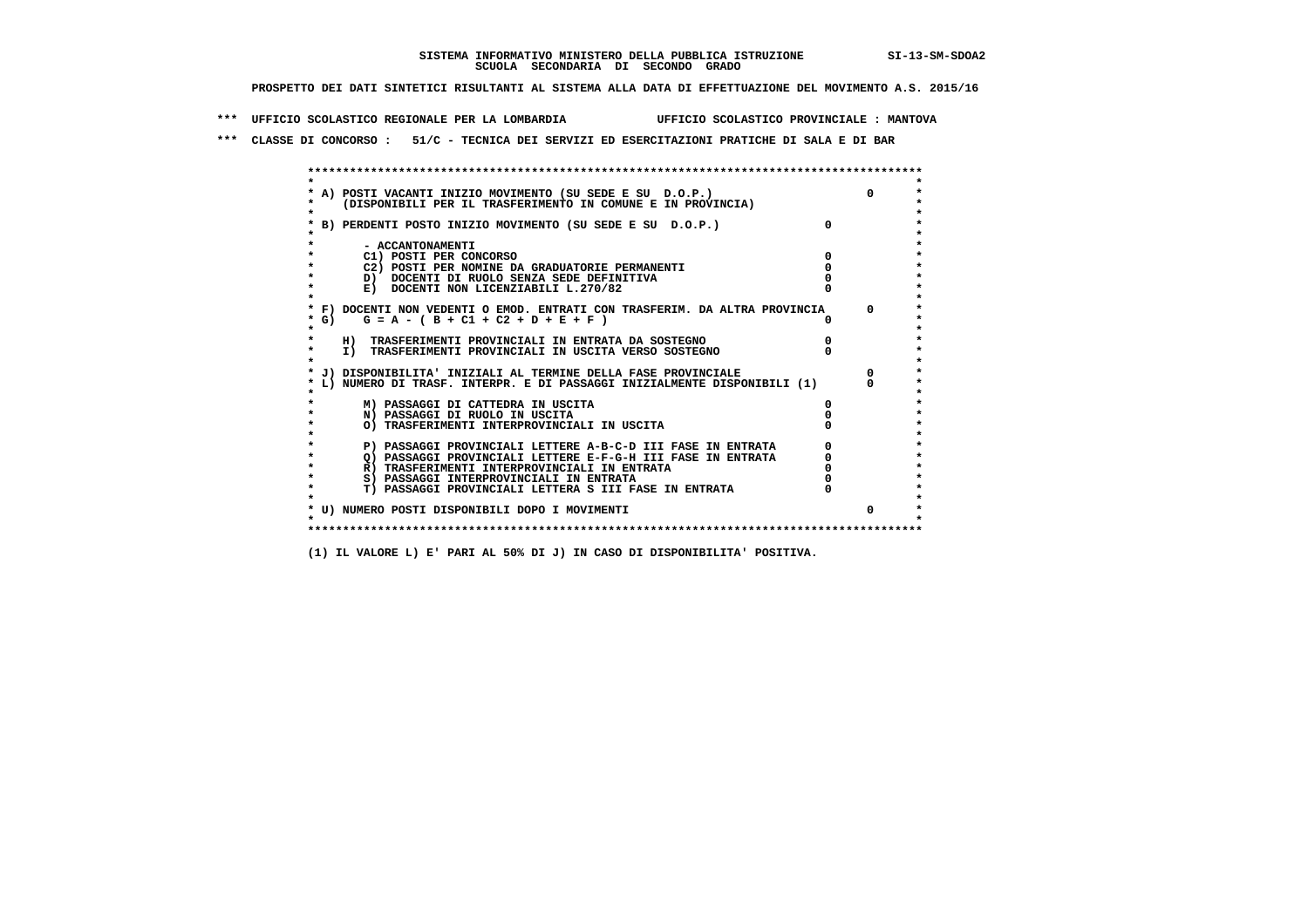**\*\*\* UFFICIO SCOLASTICO REGIONALE PER LA LOMBARDIA UFFICIO SCOLASTICO PROVINCIALE : MANTOVA**

 **\*\*\* CLASSE DI CONCORSO : 52/C - TECNICA DEI SERVIZI E PRATICA OPERATIVA**

| A) POSTI VACANTI INIZIO MOVIMENTO (SU SEDE E SU D.O.P.)                    | $\Omega$   |
|----------------------------------------------------------------------------|------------|
| (DISPONIBILI PER IL TRASFERIMENTO IN COMUNE E IN PROVINCIA)                |            |
| B) PERDENTI POSTO INIZIO MOVIMENTO (SU SEDE E SU D.O.P.)                   |            |
|                                                                            |            |
| - ACCANTONAMENTI                                                           |            |
| C1) POSTI PER CONCORSO                                                     |            |
| C2) POSTI PER NOMINE DA GRADUATORIE PERMANENTI                             |            |
| D) DOCENTI DI RUOLO SENZA SEDE DEFINITIVA                                  |            |
| E) DOCENTI NON LICENZIABILI L.270/82                                       |            |
| * F) DOCENTI NON VEDENTI O EMOD. ENTRATI CON TRASFERIM. DA ALTRA PROVINCIA | $^{\circ}$ |
| * G) $G = A - (B + C1 + C2 + D + E + F)$                                   |            |
|                                                                            |            |
| H) TRASFERIMENTI PROVINCIALI IN ENTRATA DA SOSTEGNO                        |            |
| I) TRASFERIMENTI PROVINCIALI IN USCITA VERSO SOSTEGNO                      |            |
|                                                                            |            |
| J) DISPONIBILITA' INIZIALI AL TERMINE DELLA FASE PROVINCIALE               |            |
| L) NUMERO DI TRASF. INTERPR. E DI PASSAGGI INIZIALMENTE DISPONIBILI (1)    |            |
| M) PASSAGGI DI CATTEDRA IN USCITA                                          |            |
| N) PASSAGGI DI RUOLO IN USCITA                                             |            |
| O) TRASFERIMENTI INTERPROVINCIALI IN USCITA                                |            |
|                                                                            |            |
| P) PASSAGGI PROVINCIALI LETTERE A-B-C-D III FASE IN ENTRATA                |            |
| O) PASSAGGI PROVINCIALI LETTERE E-F-G-H III FASE IN ENTRATA                |            |
| R) TRASFERIMENTI INTERPROVINCIALI IN ENTRATA                               |            |
| S) PASSAGGI INTERPROVINCIALI IN ENTRATA                                    |            |
| T) PASSAGGI PROVINCIALI LETTERA S III FASE IN ENTRATA                      |            |
|                                                                            |            |
| * U) NUMERO POSTI DISPONIBILI DOPO I MOVIMENTI                             | n.         |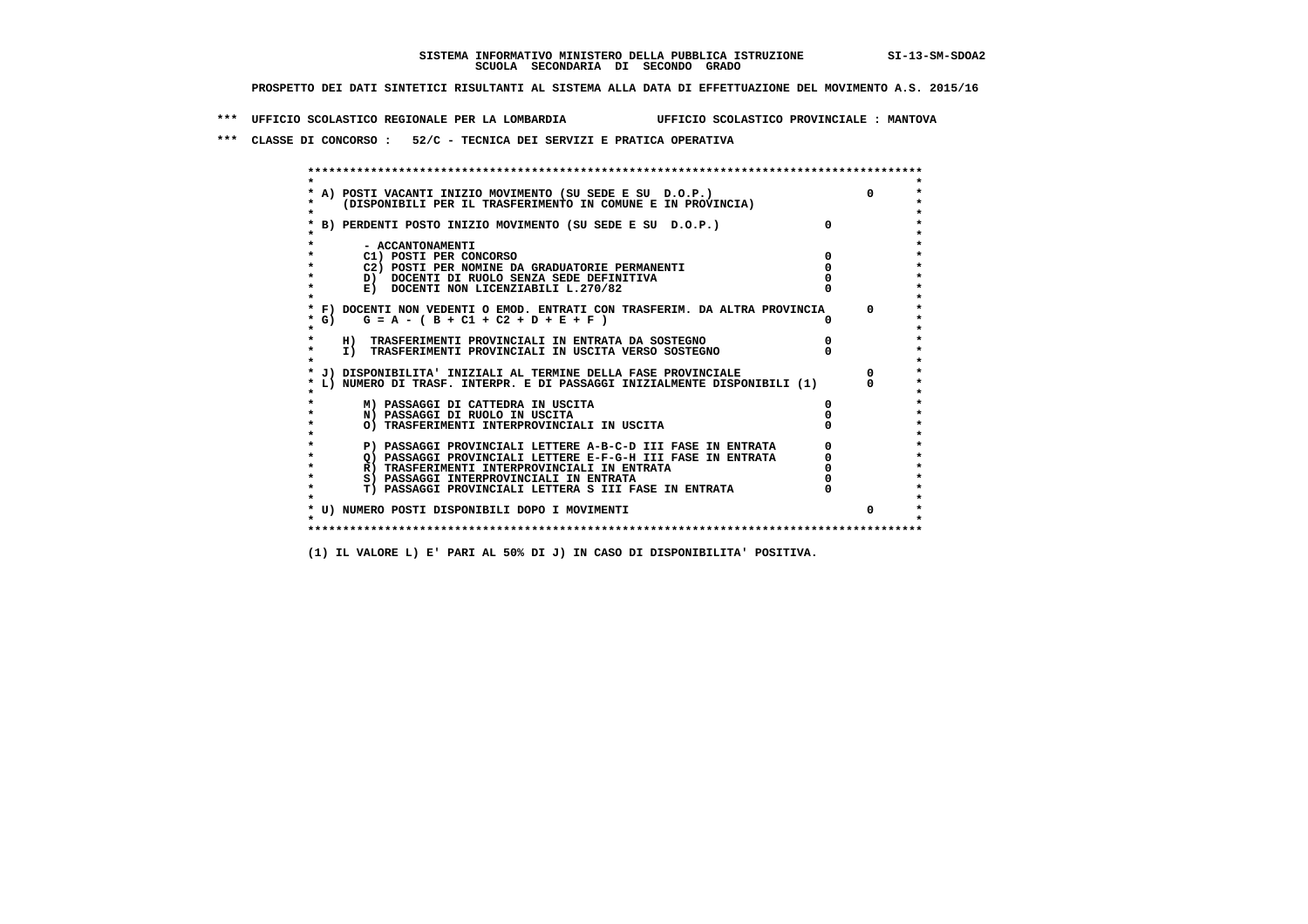**\*\*\* UFFICIO SCOLASTICO REGIONALE PER LA LOMBARDIA UFFICIO SCOLASTICO PROVINCIALE : MANTOVA**

 **\*\*\* CLASSE DI CONCORSO : 5/D - ARTE DELLA TESSITURA E DELLA DECORAZIONE DEI TESSUTI**

 **\*\*\*\*\*\*\*\*\*\*\*\*\*\*\*\*\*\*\*\*\*\*\*\*\*\*\*\*\*\*\*\*\*\*\*\*\*\*\*\*\*\*\*\*\*\*\*\*\*\*\*\*\*\*\*\*\*\*\*\*\*\*\*\*\*\*\*\*\*\*\*\*\*\*\*\*\*\*\*\*\*\*\*\*\*\*\*\* \* \*** $\bullet$  **\* A) POSTI VACANTI INIZIO MOVIMENTO (SU SEDE E SU D.O.P.) 0 \* \* (DISPONIBILI PER IL TRASFERIMENTO IN COMUNE E IN PROVINCIA) \* \* \* \* B) PERDENTI POSTO INIZIO MOVIMENTO (SU SEDE E SU D.O.P.) 1 \* \* \* \* - ACCANTONAMENTI \* \* C1) POSTI PER CONCORSO 0 \* \* C2) POSTI PER NOMINE DA GRADUATORIE PERMANENTI 0 \*b**  $\overline{D}$  **docenti di RUOLO SENZA SEDE DEFINITIVA**  $\overline{D}$  **0**  $\overline{D}$  **0**  $\overline{D}$  **0**  $\overline{D}$  **0**  $\overline{D}$  **0**  $\overline{D}$  **0**  $\overline{D}$  **0**  $\overline{D}$  **0**  $\overline{D}$  **0**  $\overline{D}$  **0**  $\overline{D}$  **0**  $\overline{D}$  **0**  $\overline{D}$  **0 E) DOCENTI NON LICENZIABILI L.270/82 \* \* \* F) DOCENTI NON VEDENTI O EMOD. ENTRATI CON TRASFERIM. DA ALTRA PROVINCIA 0 \***  $\star$  **G)** G = A - ( B + C1 + C2 + D + E + F)  **\* \* \* H) TRASFERIMENTI PROVINCIALI IN ENTRATA DA SOSTEGNO 0 \* \* I) TRASFERIMENTI PROVINCIALI IN USCITA VERSO SOSTEGNO 0 \* \* \* \* J) DISPONIBILITA' INIZIALI AL TERMINE DELLA FASE PROVINCIALE -1 \* \* L) NUMERO DI TRASF. INTERPR. E DI PASSAGGI INIZIALMENTE DISPONIBILI (1) -1 \* \* \* \* M) PASSAGGI DI CATTEDRA IN USCITA 0 \* \* N) PASSAGGI DI RUOLO IN USCITA 0 \* \* O) TRASFERIMENTI INTERPROVINCIALI IN USCITA 0 \* \* \* P) PASSAGGI PROVINCIALI LETTERE A-B-C-D III FASE IN ENTRATA** 0 <sup>0</sup> **DASSAGGI PROVINCIALI LETTERE E-F-G-H** III FASE IN ENTRATA 0 <sup>0</sup>  $\star$  **\* Q) PASSAGGI PROVINCIALI LETTERE E-F-G-H III FASE IN ENTRATA 0 \*R)** TRASFERIMENTI INTERPROVINCIALI IN ENTRATA  $\begin{bmatrix} 0 & 0 \\ 0 & 0 \\ 0 & 0 \end{bmatrix}$  PASSAGGI INTERPROVINCIALI IN ENTRATA  $\begin{bmatrix} 0 & 0 \\ 0 & 0 \\ 0 & 0 \end{bmatrix}$ **8) PASSAGGI INTERPROVINCIALI IN ENTRATA 6 \*\*\*** 0 \*\*\*<br> **T) PASSAGGI PROVINCIALI LETTERA S III FASE IN ENTRATA** 0 \*\*\*  $\ddot{\bullet}$  **\* T) PASSAGGI PROVINCIALI LETTERA S III FASE IN ENTRATA 0 \*** $\star$  **\* \* \* U) NUMERO POSTI DISPONIBILI DOPO I MOVIMENTI -1 \* \* \* \*\*\*\*\*\*\*\*\*\*\*\*\*\*\*\*\*\*\*\*\*\*\*\*\*\*\*\*\*\*\*\*\*\*\*\*\*\*\*\*\*\*\*\*\*\*\*\*\*\*\*\*\*\*\*\*\*\*\*\*\*\*\*\*\*\*\*\*\*\*\*\*\*\*\*\*\*\*\*\*\*\*\*\*\*\*\*\***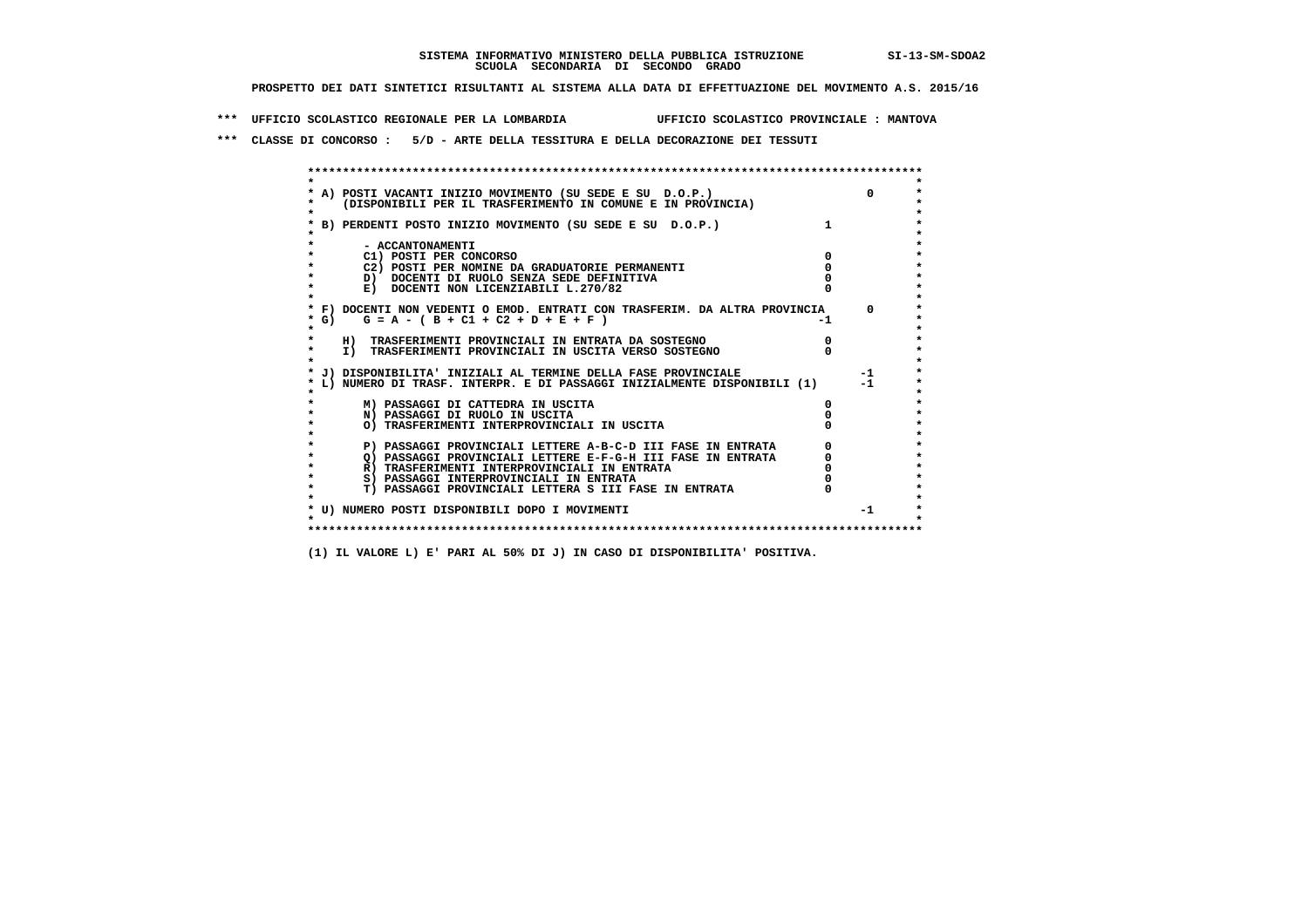**\*\*\* UFFICIO SCOLASTICO REGIONALE PER LA LOMBARDIA UFFICIO SCOLASTICO PROVINCIALE : MANTOVA**

 **\*\*\* CLASSE DI CONCORSO : 16/D - ARTE DELLA MODELLISTICA, DELL'ARREDAMENTO E DELLA SCENOTECNICA**

 **\*\*\*\*\*\*\*\*\*\*\*\*\*\*\*\*\*\*\*\*\*\*\*\*\*\*\*\*\*\*\*\*\*\*\*\*\*\*\*\*\*\*\*\*\*\*\*\*\*\*\*\*\*\*\*\*\*\*\*\*\*\*\*\*\*\*\*\*\*\*\*\*\*\*\*\*\*\*\*\*\*\*\*\*\*\*\*\* \* \*** $\ddot{\phantom{0}}$  **\* A) POSTI VACANTI INIZIO MOVIMENTO (SU SEDE E SU D.O.P.) 0 \* \* (DISPONIBILI PER IL TRASFERIMENTO IN COMUNE E IN PROVINCIA) \* \* \* \* B) PERDENTI POSTO INIZIO MOVIMENTO (SU SEDE E SU D.O.P.) 1 \* \* \* \* - ACCANTONAMENTI \* \* C1) POSTI PER CONCORSO 0 \* \* C2) POSTI PER NOMINE DA GRADUATORIE PERMANENTI 0 \*b**  $\overline{D}$  **docenti di RUOLO SENZA SEDE DEFINITIVA**  $\overline{D}$  **0**  $\overline{D}$  **0**  $\overline{D}$  **0**  $\overline{D}$  **0**  $\overline{D}$  **0**  $\overline{D}$  **0**  $\overline{D}$  **0**  $\overline{D}$  **0**  $\overline{D}$  **0**  $\overline{D}$  **0**  $\overline{D}$  **0**  $\overline{D}$  **0**  $\overline{D}$  **0 E) DOCENTI NON LICENZIABILI L.270/82 \* \* \* F) DOCENTI NON VEDENTI O EMOD. ENTRATI CON TRASFERIM. DA ALTRA PROVINCIA 0 \***  $\star$  **G)** G = A - ( B + C1 + C2 + D + E + F)  **\* \* \* H) TRASFERIMENTI PROVINCIALI IN ENTRATA DA SOSTEGNO 0 \* \* I) TRASFERIMENTI PROVINCIALI IN USCITA VERSO SOSTEGNO 0 \* \* \* \* J) DISPONIBILITA' INIZIALI AL TERMINE DELLA FASE PROVINCIALE -1 \* \* L) NUMERO DI TRASF. INTERPR. E DI PASSAGGI INIZIALMENTE DISPONIBILI (1) -1 \* \* \* \* M) PASSAGGI DI CATTEDRA IN USCITA 0 \* \* N) PASSAGGI DI RUOLO IN USCITA 0 \* \* O) TRASFERIMENTI INTERPROVINCIALI IN USCITA 0 \* \* \* P) PASSAGGI PROVINCIALI LETTERE A-B-C-D III FASE IN ENTRATA** 0 <sup>0</sup> **DASSAGGI PROVINCIALI LETTERE E-F-G-H** III FASE IN ENTRATA 0 <sup>0</sup>  $\star$  **\* Q) PASSAGGI PROVINCIALI LETTERE E-F-G-H III FASE IN ENTRATA 0 \*R)** TRASFERIMENTI INTERPROVINCIALI IN ENTRATA  $\begin{bmatrix} 0 & 0 \\ 0 & 0 \\ 0 & 0 \end{bmatrix}$  PASSAGGI INTERPROVINCIALI IN ENTRATA  $\begin{bmatrix} 0 & 0 \\ 0 & 0 \\ 0 & 0 \end{bmatrix}$  **\* S) PASSAGGI INTERPROVINCIALI IN ENTRATA 0 \*** $\ddot{\bullet}$  **\* T) PASSAGGI PROVINCIALI LETTERA S III FASE IN ENTRATA 0 \*** $\star$  **\* \* \* U) NUMERO POSTI DISPONIBILI DOPO I MOVIMENTI -1 \* \* \* \*\*\*\*\*\*\*\*\*\*\*\*\*\*\*\*\*\*\*\*\*\*\*\*\*\*\*\*\*\*\*\*\*\*\*\*\*\*\*\*\*\*\*\*\*\*\*\*\*\*\*\*\*\*\*\*\*\*\*\*\*\*\*\*\*\*\*\*\*\*\*\*\*\*\*\*\*\*\*\*\*\*\*\*\*\*\*\***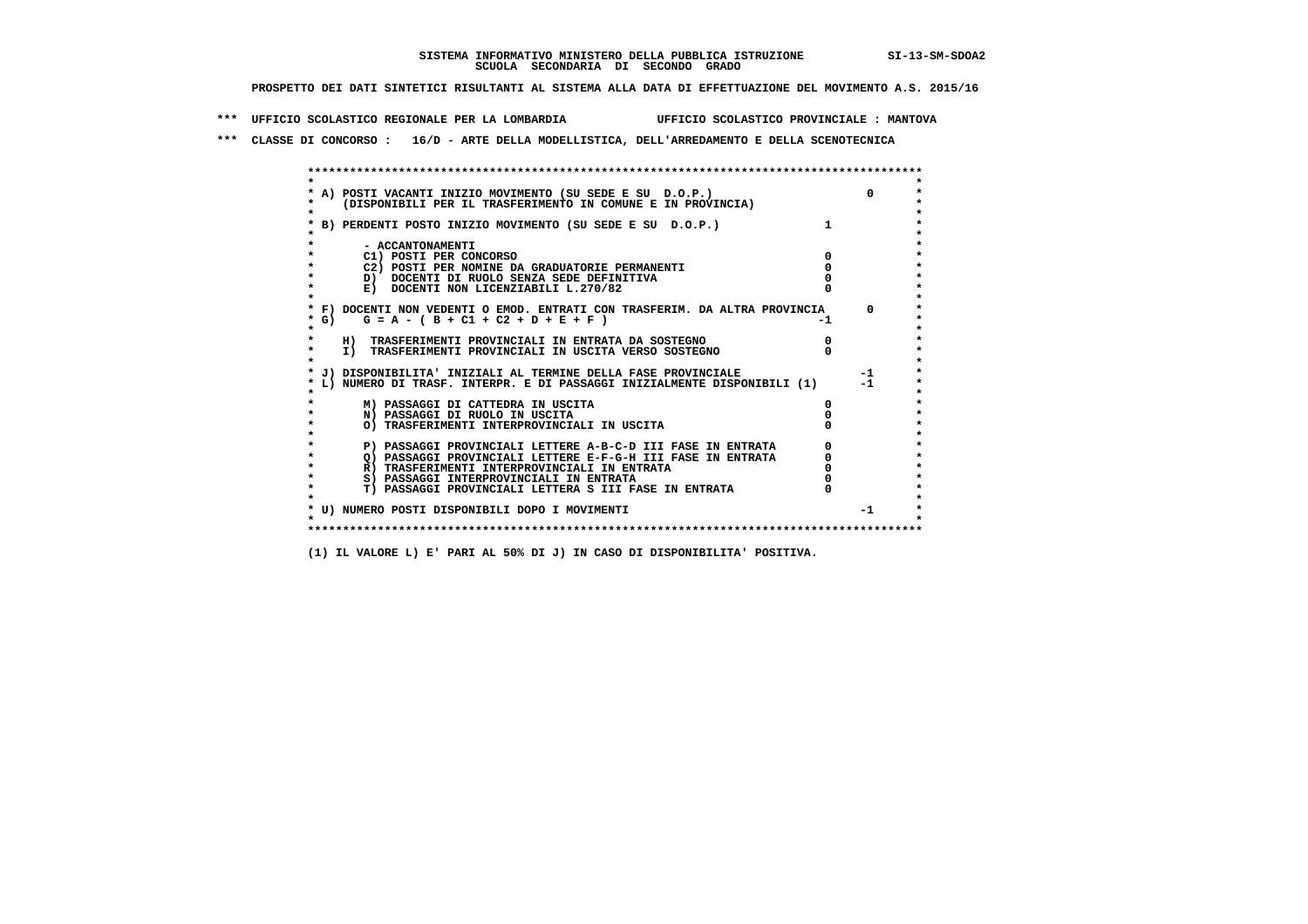**\*\*\* UFFICIO SCOLASTICO REGIONALE PER LA LOMBARDIA UFFICIO SCOLASTICO PROVINCIALE : MANTOVA**

 **\*\*\* CLASSE DI CONCORSO : 18/D - ARTE DELL'EBANISTERIA, DELL'INTAGLIO E DELL'INTARSIO**

 **\*\*\*\*\*\*\*\*\*\*\*\*\*\*\*\*\*\*\*\*\*\*\*\*\*\*\*\*\*\*\*\*\*\*\*\*\*\*\*\*\*\*\*\*\*\*\*\*\*\*\*\*\*\*\*\*\*\*\*\*\*\*\*\*\*\*\*\*\*\*\*\*\*\*\*\*\*\*\*\*\*\*\*\*\*\*\*\* \* \*** $\bullet$  **\* A) POSTI VACANTI INIZIO MOVIMENTO (SU SEDE E SU D.O.P.) 0 \* \* (DISPONIBILI PER IL TRASFERIMENTO IN COMUNE E IN PROVINCIA) \* \* \* \* B) PERDENTI POSTO INIZIO MOVIMENTO (SU SEDE E SU D.O.P.) 1 \* \* \* \* - ACCANTONAMENTI \* \* C1) POSTI PER CONCORSO 0 \* \* C2) POSTI PER NOMINE DA GRADUATORIE PERMANENTI 0 \*b**  $\overline{D}$  **docenti di RUOLO SENZA SEDE DEFINITIVA**  $\overline{D}$  **0**  $\overline{D}$  **0**  $\overline{D}$  **0**  $\overline{D}$  **0**  $\overline{D}$  **0**  $\overline{D}$  **0**  $\overline{D}$  **0**  $\overline{D}$  **0**  $\overline{D}$  **0**  $\overline{D}$  **0**  $\overline{D}$  **0**  $\overline{D}$  **0**  $\overline{D}$  **0 E) DOCENTI NON LICENZIABILI L.270/82 \* \* \* F) DOCENTI NON VEDENTI O EMOD. ENTRATI CON TRASFERIM. DA ALTRA PROVINCIA 0 \***  $\star$  **G)** G = A - ( B + C1 + C2 + D + E + F)  **\* \* \* H) TRASFERIMENTI PROVINCIALI IN ENTRATA DA SOSTEGNO 0 \*The Construction of the International Construction of the Construction of the Transferiment I**  $\overline{P}$  **PROVINCIALI** IN USCITA VERSO SOSTEGNO  **\* \* \* J) DISPONIBILITA' INIZIALI AL TERMINE DELLA FASE PROVINCIALE -1 \* \* L) NUMERO DI TRASF. INTERPR. E DI PASSAGGI INIZIALMENTE DISPONIBILI (1) -1 \* \* \* \* M) PASSAGGI DI CATTEDRA IN USCITA 0 \* \* N) PASSAGGI DI RUOLO IN USCITA 0 \* \* O) TRASFERIMENTI INTERPROVINCIALI IN USCITA 0 \* \* \* P) PASSAGGI PROVINCIALI LETTERE A-B-C-D III FASE IN ENTRATA** 0 <sup>0</sup> **DASSAGGI PROVINCIALI LETTERE E-F-G-H** III FASE IN ENTRATA 0 <sup>0</sup>  **\* Q) PASSAGGI PROVINCIALI LETTERE E-F-G-H III FASE IN ENTRATA 0 \*R)** TRASFERIMENTI INTERPROVINCIALI IN ENTRATA  $\begin{bmatrix} 0 & 0 \\ 0 & 0 \\ 0 & 0 \end{bmatrix}$  PASSAGGI INTERPROVINCIALI IN ENTRATA  $\begin{bmatrix} 0 & 0 \\ 0 & 0 \\ 0 & 0 \end{bmatrix}$ **8) PASSAGGI INTERPROVINCIALI IN ENTRATA 6 \*\*\*** 0 \*\*\*<br> **T) PASSAGGI PROVINCIALI LETTERA S III FASE IN ENTRATA** 0 \*\*\*  $\ddot{\bullet}$  **\* T) PASSAGGI PROVINCIALI LETTERA S III FASE IN ENTRATA 0 \*** $\star$  **\* \* \* U) NUMERO POSTI DISPONIBILI DOPO I MOVIMENTI -1 \* \* \* \*\*\*\*\*\*\*\*\*\*\*\*\*\*\*\*\*\*\*\*\*\*\*\*\*\*\*\*\*\*\*\*\*\*\*\*\*\*\*\*\*\*\*\*\*\*\*\*\*\*\*\*\*\*\*\*\*\*\*\*\*\*\*\*\*\*\*\*\*\*\*\*\*\*\*\*\*\*\*\*\*\*\*\*\*\*\*\***